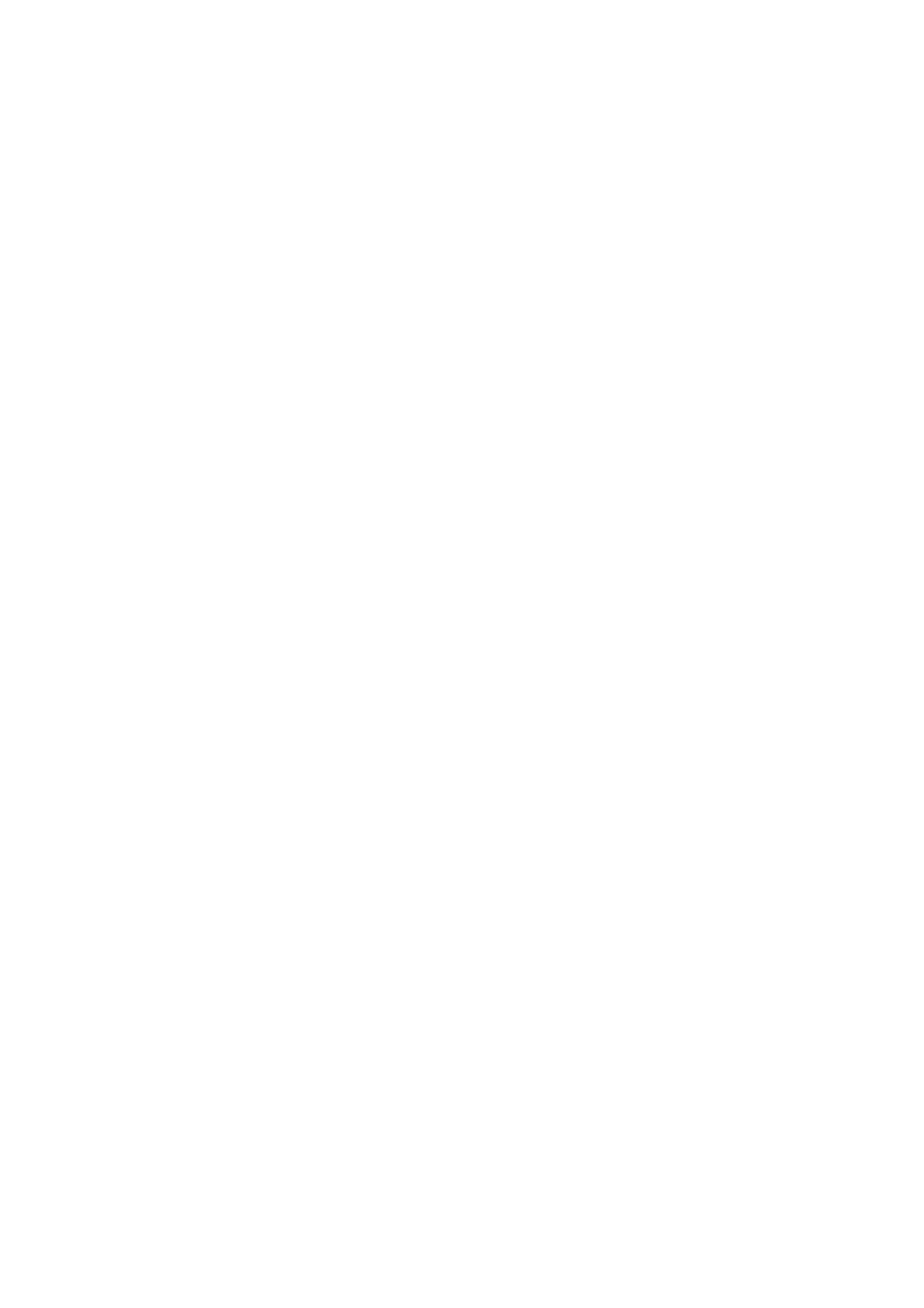

# House of Commons Transport Committee

# **National Rail Enquiry Service**

### **Eleventh Report of Session 2003–04**

*Report, together with formal minutes, oral and written evidence* 

*Ordered by The House of Commons To be printed 5 May 2004* 

> **HC 580 [Incorporating HC 1262-i, Session 2002-2003**  Published on 20 May 2004 by authority of the House of Commons London: The Stationery Office Limited £14.50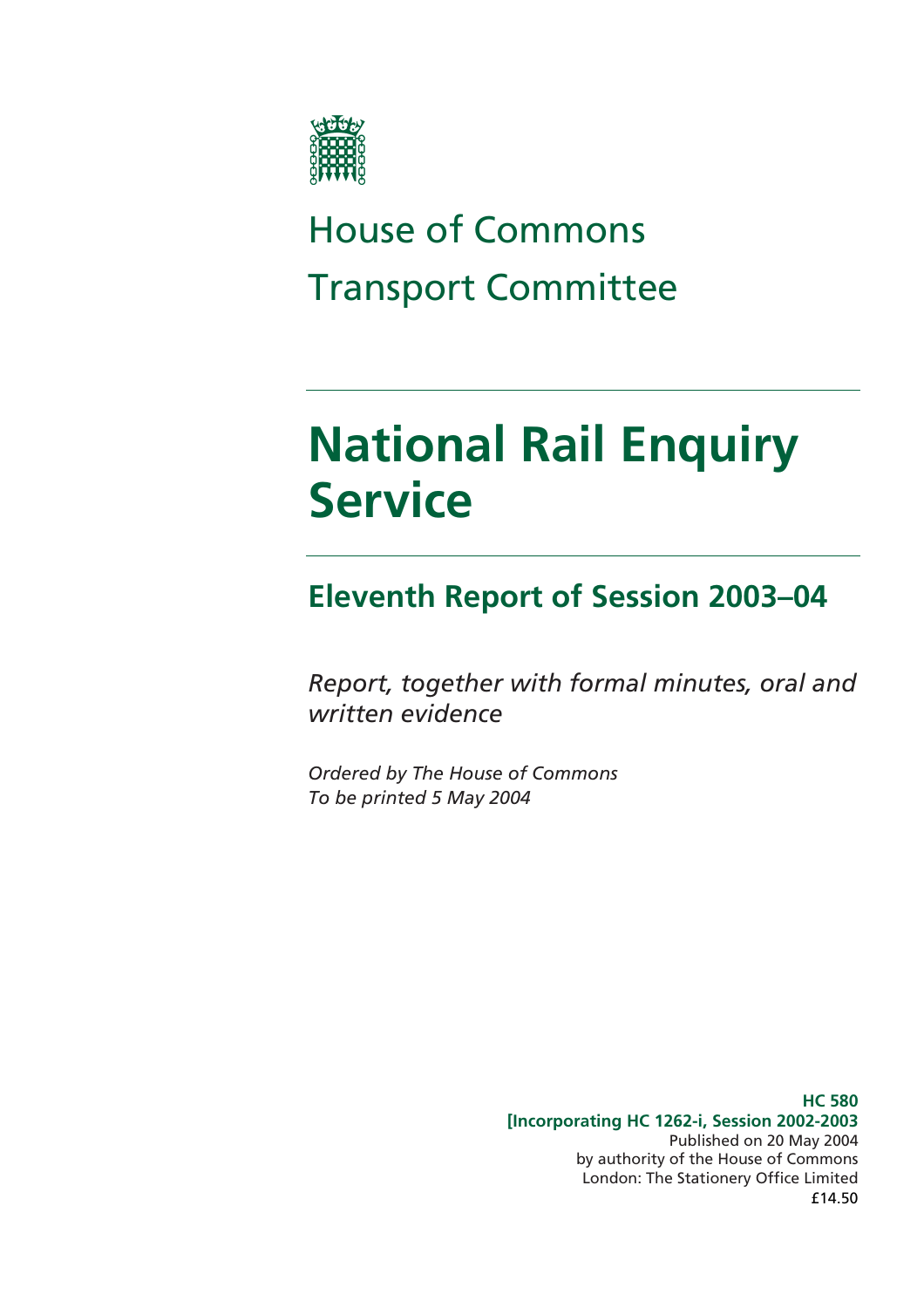#### **The Transport Committee**

The Transport The Transport Committee is appointed by the House of Commons to examine the expenditure, administration, and policy of the Department of Transport and its associated public bodies.

#### **Current membership**

Mrs Gwyneth Dunwoody MP (Labour, Crewe) (Chairman) Mr Jeffrey M Donaldson (Democratic Unionist, Lagan Valley) Mr Brian H. Donohoe MP (Labour, Cunninghame South) Clive Efford MP (Labour, Eltham) Mrs Louise Ellman MP (Labour/Co-operative, Liverpool Riverside) Mr Ian Lucas MP (Labour, Wrexham) Miss Anne McIntosh (Conservative, Vale of York) Mr Paul Marsden (Liberal Democrat, Shrewsbury and Atcham) Mr John Randall MP (Conservative, Uxbridge) Mr George Stevenson MP (Labour, Stoke-on-Trent South) Mr Graham Stringer MP (Labour, Manchester Blackley)

The following Member was also a Member of the Committee during the Inquiry.

Mr Gregory Campbell MP (Democratic Unionist, East Londonderry)

#### **Powers**

The committee is one of the departmental select committees, the powers of which are set out in House of Commons Standing Orders, principally in SO No 152. These are available on the Internet via www.parliament.uk.

#### **Publications**

The Reports and evidence of the Committee are published by The Stationery Office by Order of the House. All publications of the Committee (including press notices) are on the Internet at

www.parliament.uk/parliamentary\_committees/transport.cfm. A list of Reports of the Committee in the present Parliament is at the back of this volume.

#### **Committee staff**

The current staff of the Committee are Eve Samson (Clerk), David Bates (Second Clerk), Clare Maltby (Committee Specialist), Philippa Carling (Inquiry Manager), Miss Frances Allingham (Committee Assistant), Diane Sutherland (Secretary). and Henry Ayi-Hyde (Senior Office Clerk)

All correspondence should be addressed to the Clerk of the Transport Committee, House of Commons, 7 Millbank, London SW1P 3JA. The telephone number for general enquiries is 020 7219 6263; the Committee's email address is transcom@parliament.uk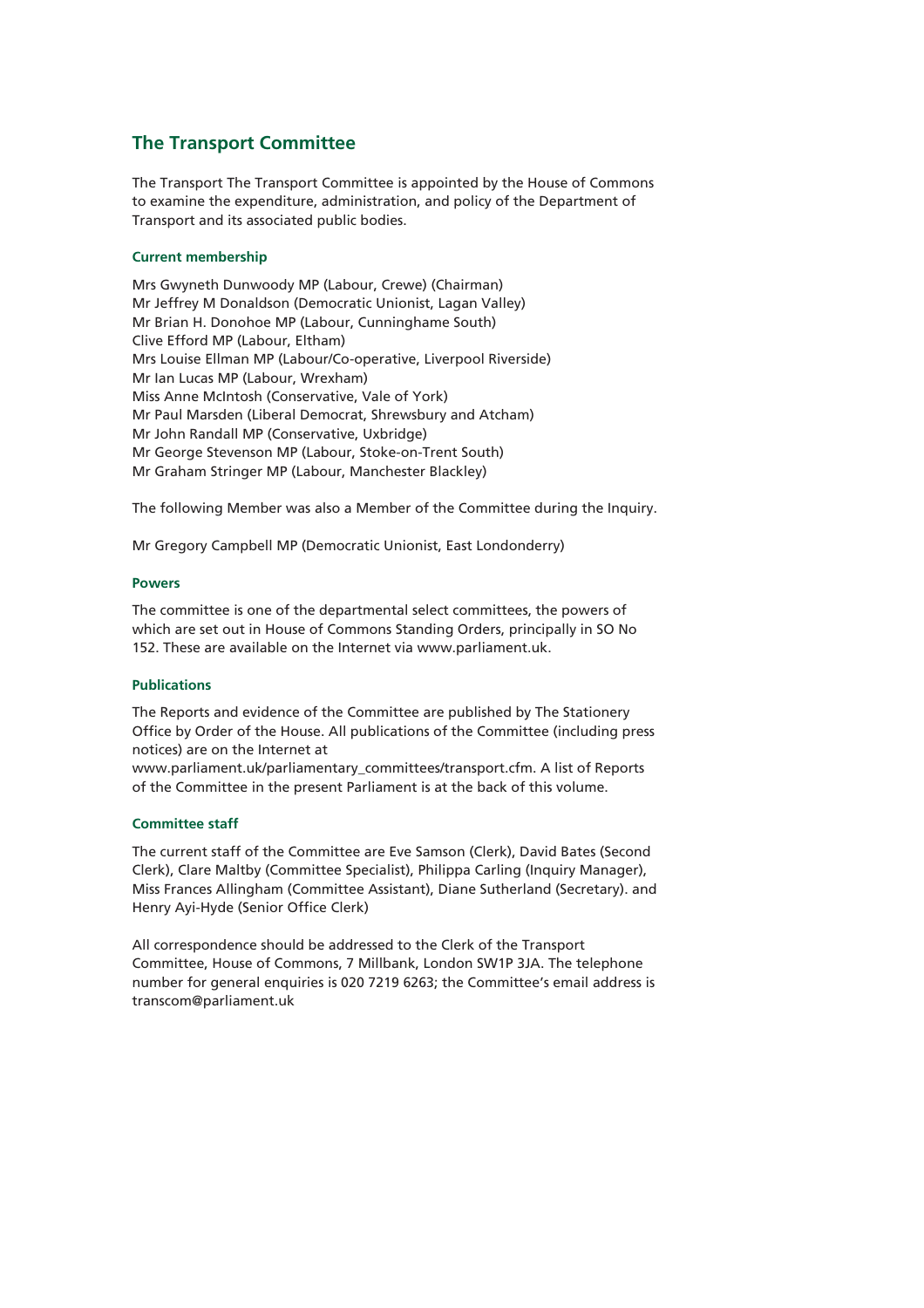### **Contents**

| <b>Report</b> |                                                            | Page |
|---------------|------------------------------------------------------------|------|
| 1             | <b>Introduction</b>                                        | 3    |
| 2             | <b>The Structure and Funding</b>                           | 4    |
|               | Funding                                                    | 5    |
| 3             | <b>Quality of Passenger Information</b>                    | 6    |
|               | The Performance Regime and Current Standard of Performance | 6    |
|               | Enforcement by the SRA                                     | 8    |
|               | An Integrated Information and Sales Service                | 8    |
|               | <b>Transport Direct</b>                                    | 9    |
| 4             | <b>Overseas Service Provision</b>                          | 11   |
|               | Advantages of Overseas Outsourcing                         | 11   |
|               | <b>Superior Quality of Service</b>                         | 11   |
|               | Quality of Infrastructure                                  | 12   |
|               | Disadvantages of Overseas Outsourcing                      | 13   |
|               | An Immature Market                                         | 15   |
|               | <b>Employment Consequences</b>                             | 16   |
| 5             | <b>The Re-tendering Process</b>                            | 18   |
|               | <b>Contingency Planning</b>                                | 20   |
| 6             | <b>Conclusion</b>                                          | 22   |
|               | <b>Recommendations</b>                                     | 23   |
|               | <b>Formal Minutes</b>                                      | 25   |
|               | <b>Witnesses</b>                                           | 26   |
|               | <b>List of written evidence</b>                            | 26   |
|               | <b>Reports form the Transport Committee since 2002</b>     | 27   |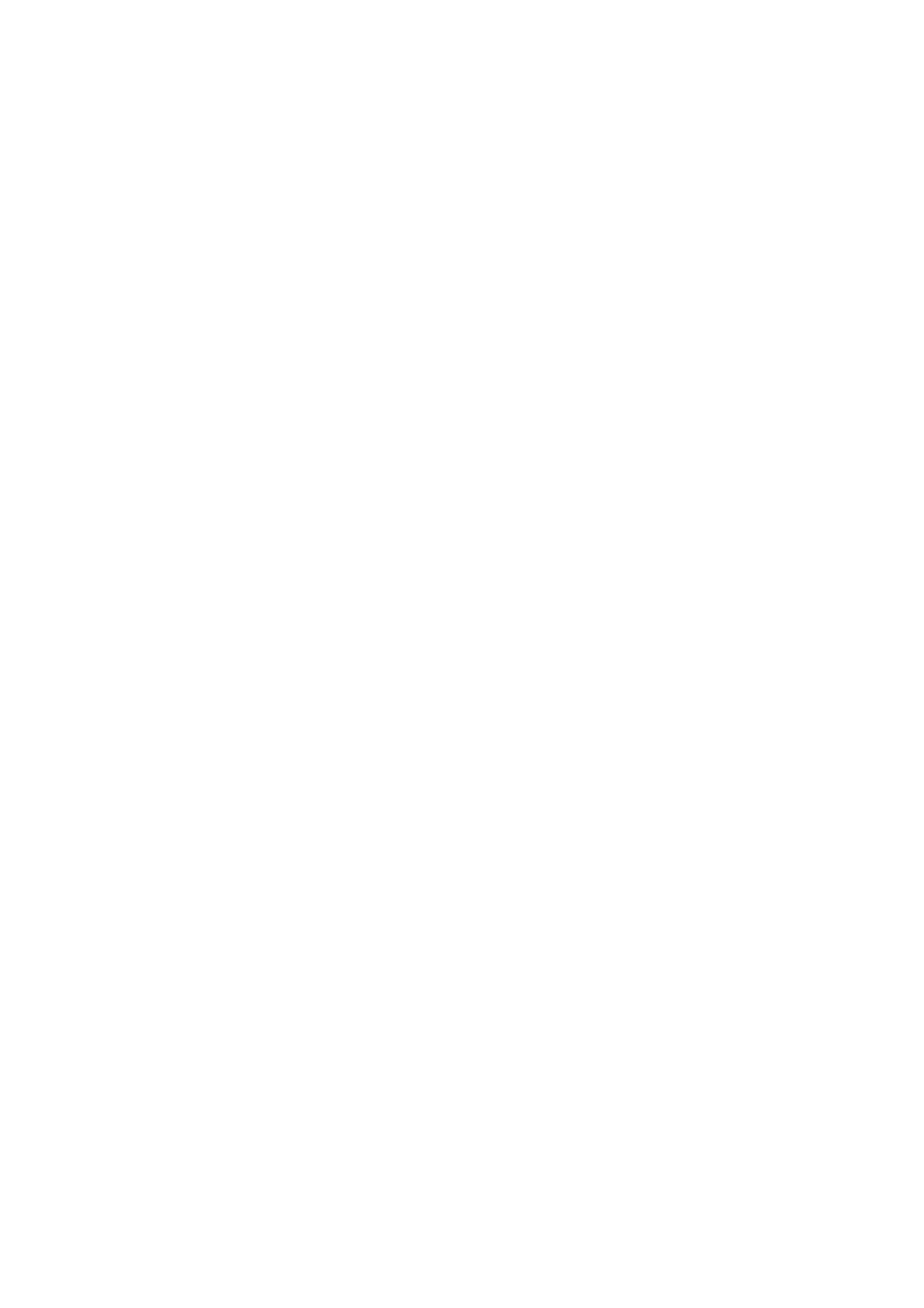### **1** Introduction

1. National Rail Enquiries is the busiest telephone number in Britain, with 61.8 million calls last year. Almost 170,000 people call National Rail Enquiries every day. In addition, the National Rail website: www.nationalrail.co.uk receives 2.5 million hits per week. The information provided by the National Rail Enquiry Service is vital to people intending to travel by rail. We thought it time that we examined the quality of passenger information provided by the rail industry.

2. The National Rail Enquiry Service (NRES) has contracted out the call answering service to various suppliers. These contracts were due for competitive re-tendering towards the end of 2003, as required by European Union procurement rules. We were interested in this process of re-tendering and, in particular, by reports in the press that NRES was intending to outsource the service to overseas suppliers.<sup>1</sup> We wanted to examine the re-tendering process and any implications that moving the service provisions overseas might have on the quality of the service for the rail-travelling public.

3. We took evidence on Wednesday 12 November 2003 from the National Rail Enquiry Service Ltd, National Rail Enquiry Scheme, Qjump Ltd, CM Insight, Call Centre Association (CCA), Rail Passengers Council, Amicus and TSSA.

4. Since the oral evidence was taken, the Association of Train Operating Companies has announced that it has awarded contracts to BT and Ventura to handle calls for National Rail Enquiries starting on 1 April 2004, when the first of the existing contracts expires. BT's calls will be answered by their partner, ClientLogic, at their contact centres in Derby, Newcastle and Bangalore. Ventura's calls will be answered in the Dearne Valley, South Yorkshire, and by their partner, Intelenet Global Services, in Mumbai.<sup>2</sup>

5. The House of Commons Trade and Industry Committee is currently inquiring into "Progress Towards the Knowledge Driven Economy", examining the UK's response to the challenge of increased competition from low-cost economies. The Government recently published a consultation document "Services and Offshoring: The Impact of Increasing International Competition in Services." Conclusions from the review are expected to be outlined in the White Paper on trade and investment, to be published in summer 2004.<sup>3</sup> The Government commissioned research, published in May 2004, which identified the UK call centre industry's main strengths and weaknesses<sup>4</sup> Our inquiry, with its single evidence session, focuses exclusively on the National Rail Enquiry Service and the quality of information for the travelling public.

<sup>1 &</sup>quot;Catching a train to Crewe? Call Bangalore", Andrew Clarke, Transport Correspondent, The Guardian, 15 October 2003.

<sup>2</sup> ATOC Press Release 4 February 2004 "ATOC Awards National Rail Enquiries Contracts to BT and Ventura".

<sup>3</sup> Stephen Timms MP, Minister for Energy, E-commerce and Postal Services, 3 March 2004, Column 316 WH.

<sup>4 &</sup>quot;The UK Contact Centre Industry; A Study", DTI 2004 www.dti.gov.uk/ewt/contactind.pdf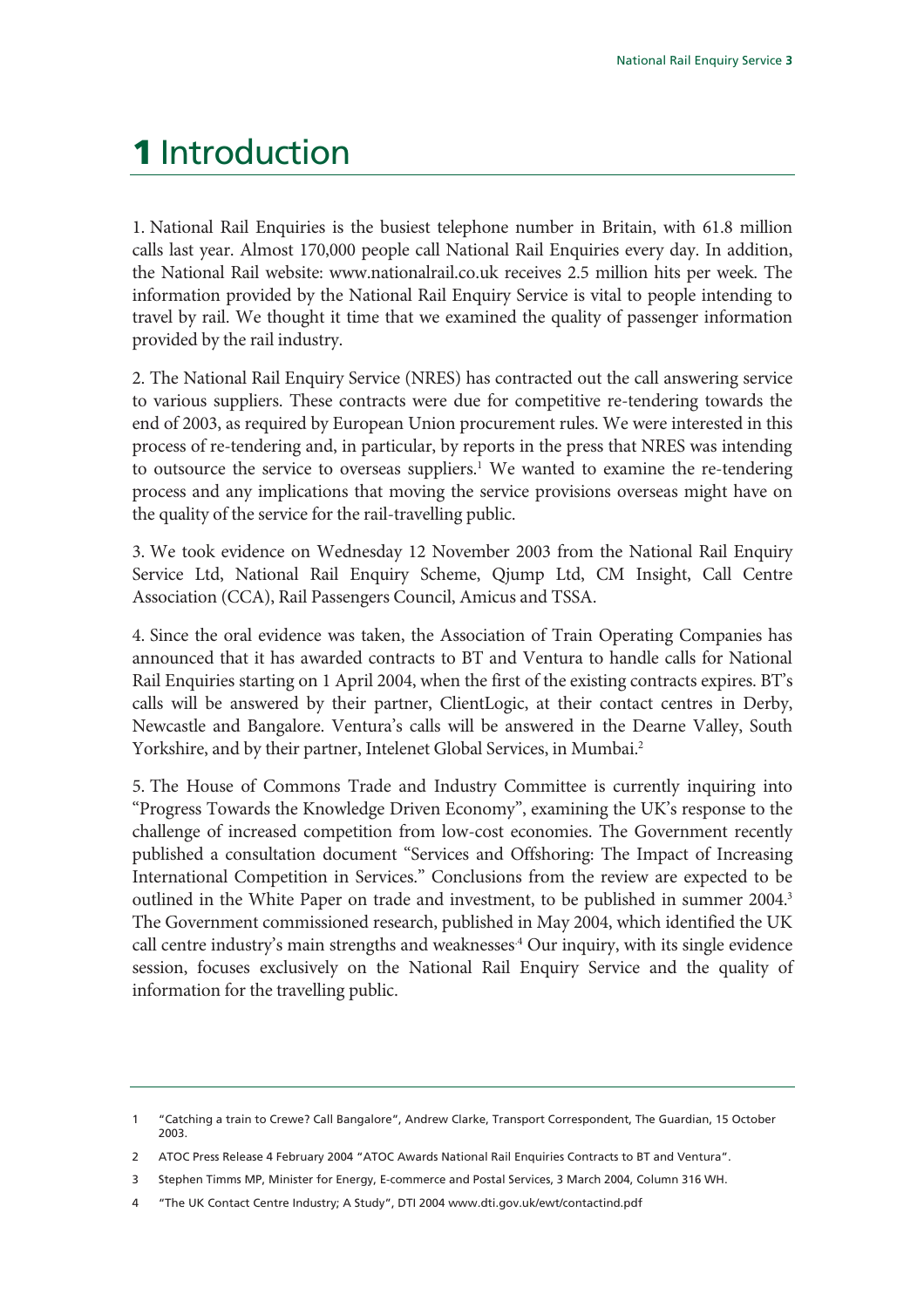### **2** The Structure and Funding

6. The National Rail Enquiry Scheme was set up in 1996 to provide rail passengers with one national impartial telephone information service. NRES is a limited company, whollyowned by the 25 train operating companies, which is administered through the Association of Train Operating Companies (ATOC). The Chief Executive of NRES reported that, although the company did not seek to make a profit, last year NRES made a profit of around £10,000.<sup>5</sup> The National Rail Enquiry Scheme operates under a Scheme Agreement between the Strategic Rail Authority and ATOC. The Passenger Licence needed by passenger train operators requires the licensee to comply with arrangements approved by the Strategic Rail Authority for a telephone enquiry service, as well as several other "network benefits" such as through ticketing and national conditions of carriage. Each operator's franchise agreement also directly requires them to participate in the NRES Agreement.

7. The Scheme Agreement mandates the types of information to be provided and sets down the minimum performance standards for the operation of the service, in terms of the proportion of calls answered. A revised Scheme Agreement in 2000 included a minimum standard on the quality of the operation in terms of the accuracy of the information given, and an obligation to provide real-time train running information.

8. In 1996 the National Rail Enquiry Service Scheme inherited the 65 Telephone Enquiry Bureaux operated by British Rail. A decision was taken to outsource the operation which resulted initially in a consolidation into six call centres operated by four suppliers. Further consolidation led to four call centres. At the time we took evidence these were located in Cardiff, Derby, Newcastle and Plymouth, and were operated by three suppliers: BT, First Info and Serco. Following the re-tendering process, the service was to be concentrated further. On 4 February 2004, the Association of Train Operating Companies announced new five-year contracts with NRES. Ventura began its contract with NRES on 1 April 2004, and on 8 June 2004, BT's contract will be renewed. Serco ceased to be a supplier for NRES when its contract expired on 31 March 2004 and First Info's contract will expire on 31 March 2005.<sup>6</sup> The National Rail website is hosted in Rotherham<sup>7</sup>, and will continue to be managed in-house by ATOC.<sup>8</sup>

9. The new contracts cover telephone enquiries about National Rail services, which includes train times, journey planning, real-time travel information and links to train operator telesales. The remit also covers handling email feedback from the National Rail web site and the Welsh language enquiries service. At the time we took evidence, there were 1700 operators working at four call centres located in Cardiff, Derby, Newcastle and Plymouth. Under the new contracts up to 50 per cent of the operations could be handled by the overseas contact centres in Bangalore and Mumbai, in India.

7 Q81

<sup>5</sup> Q172

<sup>6</sup> The Serco contract expired on Wednesday 31st March 2004.Ventura took over Serco's Cardiff site.

<sup>8</sup> ATOC Press Notice4 February 2004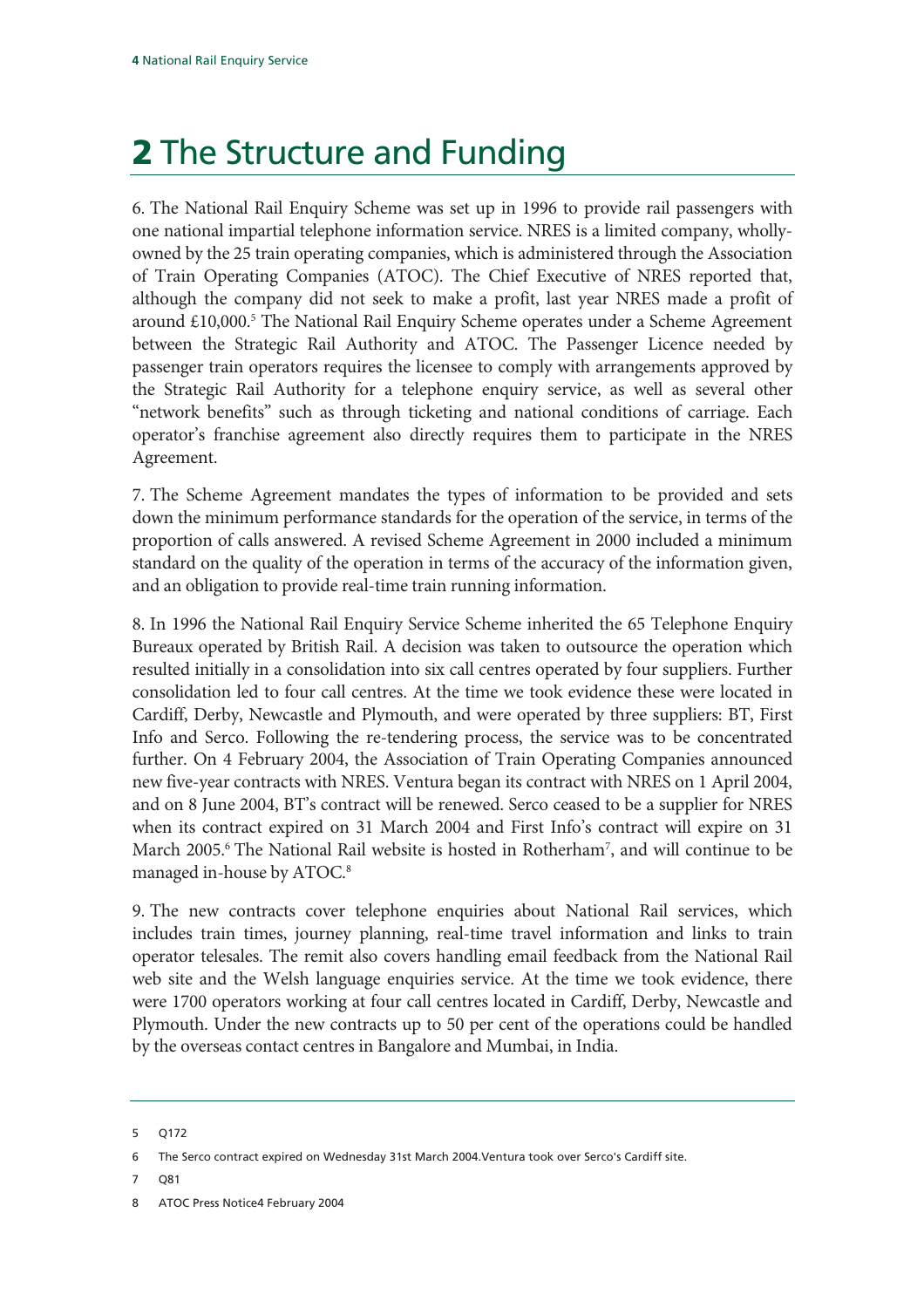#### **Funding**

10. The National Rail Enquiry Service costs £40 million a year to run. It is funded by direct contributions from the Train Operating Companies. A twice-yearly survey determines the proportion of enquiries which relate to each operator's trains, and the costs of providing the NRES service are distributed amongst the train operators on this basis. In 2002/03 the Train Operating Companies received £1.3 billion in subsidy from the Strategic Rail Authority. Although NRES is a private company it is thus indirectly a publicly funded service.

11. While giving evidence Mr Belcher, the Chairman of NRES Ltd, suggested that transferring 50 per cent of call centre operations overseas could save the industry up to £25 million over the next five years. <sup>9</sup> He told us the benefits would accrue to the taxpayer:

"That would be a reduction in the cost of operating the railway industry, which would be reflected in subsidy levels or for that matter premium payments to the SRA and ultimately to the taxpayer."10

"Some of the savings will be ploughed back into National Rail Enquiries services, some into other ATOC services, and some back to the train companies reducing their subsidy requirements in the longer term. National Rail Enquiries is increasing resources in certain areas of passenger information …and ATOC is increasing resources in … a major new system to improve the handling of reservations."11

12. Mr Smith of the Rail Passengers Council also hoped that some of the money saved would be reinvested into passenger information:

"I think the passengers would hope that if savings of that magnitude were made at least some of that money would find its way back into reinvestment, into developing other forms of information provision which could benefit all passengers."12

13. The rail industry is under pressure to control costs. Nonetheless, despite claims by ATOC and NRES that any savings would be "ploughed back into improving passenger services", we remain to be convinced that the move to transfer up to 50 per cent of NRES work overseas will be reflected in reduced demand for subsidy by Train Operating Companies over the next five years. The aspiration to reduce subsidy over the "longer term" is studiously vague.

14. **Any cost savings made through overseas outsourcing of the National Rail Enquiry Service should be used, and be seen to be used, to benefit the taxpayer and the rail passenger, and not to increase profits for Train Operating Companies. The SRA should closely monitor spending by the Train Operating Companies to ensure that any cost savings made by NRES Ltd result in reduced public subsidy to the companies overall**

- 10 Q59
- 11 NRES 01A
- 12 Q269

<sup>9</sup> Q3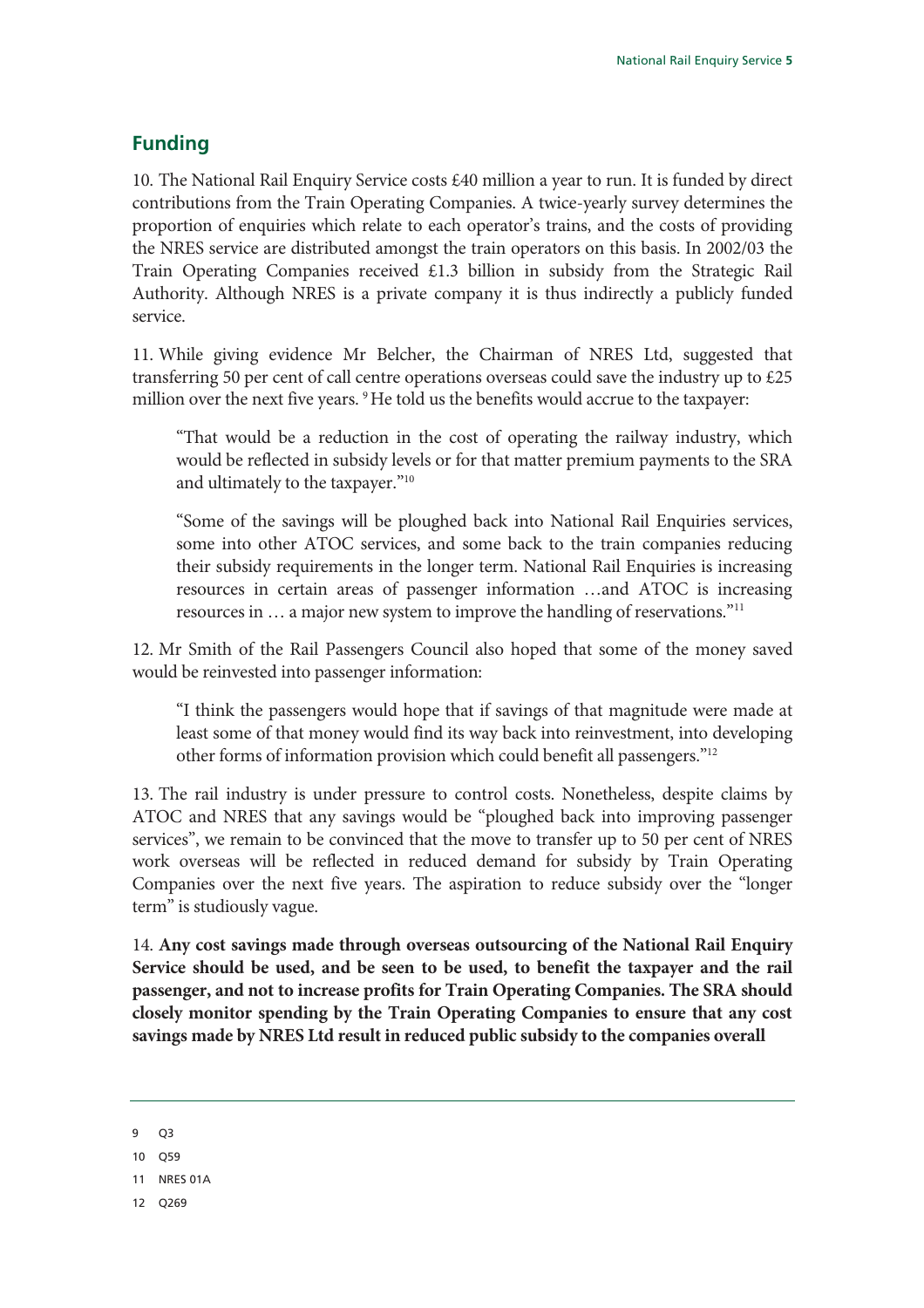## **3** Quality of Passenger Information

15. The National Rail Enquiry Service told us its overall goal is: "to increase customer satisfaction and so contribute to a greater use of rail as a mode of transport."13 An excellent rail information service is vital to give passengers confidence in the rail industry as a whole, and to encourage people to travel by rail. In the context of a fragmented railway with unreliable performance and a large amount of maintenance work, an accurate and efficient information service becomes even more essential.

#### **The Performance Regime and Current Standard of Performance**

16. The Rail Enquiry Service has been considered one of the successes of rail privatisation, and received the Rail Business of the Year award in 2002. The Strategic Rail Authority noted in its memorandum that NRES has expanded to offer train information on the Internet, although there is no regulatory requirement to do so.<sup>14</sup> The Rail Passengers Council also identified improvements in service following the amalgamation into one single number service:

"Less than a decade ago a host of regional telephone enquiry bureaux provided a pretty poor rail enquiry service, often at long distance call rates. The RPC … campaigned for a single national low cost number. We have that and to be fair I think that NRES has transformed telephone information provision both in terms of speed and accuracy, although of course it is not perfect."<sup>15</sup>

17. NRES currently performs well against the criteria set out in its Performance Regime in the Scheme Agreement<sup>16</sup> It is questionable whether the performance regime is sufficiently rigorous. For example, for the year 2002/03 the target of 93 per cent of calls answered was surpassed, with a figure of 94.8 per cent. However, although only 0.3 per cent of calls received an engaged tone, this still equated to 450 callers each day, or 185,400 over the year, which is clearly unacceptable.

18. The quality of the information and service received is measured by two methods: mystery shopping and customer satisfaction surveys. The mystery shopping exercise measures accuracy of information, and the customer satisfaction survey records actual callers' perception of the service.

19. The mystery shopping programme tests the accuracy of customer service staff on scenarios which are of typical enquiries made to National Rail Enquiries. The assessment is based on 8000 calls per year.17 The individual scenario results are weighted according to the frequency of the scenario type, and combined for each of the contact centres to arrive at an overall level of accuracy. The latest NRES mystery shopping assessment of information accuracy (November 2002 to May 2003) produced a headline score of 96.7 per cent as a

- 15 Q246
- 16 NRES 01
- 17 Q34

<sup>13</sup> NRES 01

<sup>14</sup> NRES 06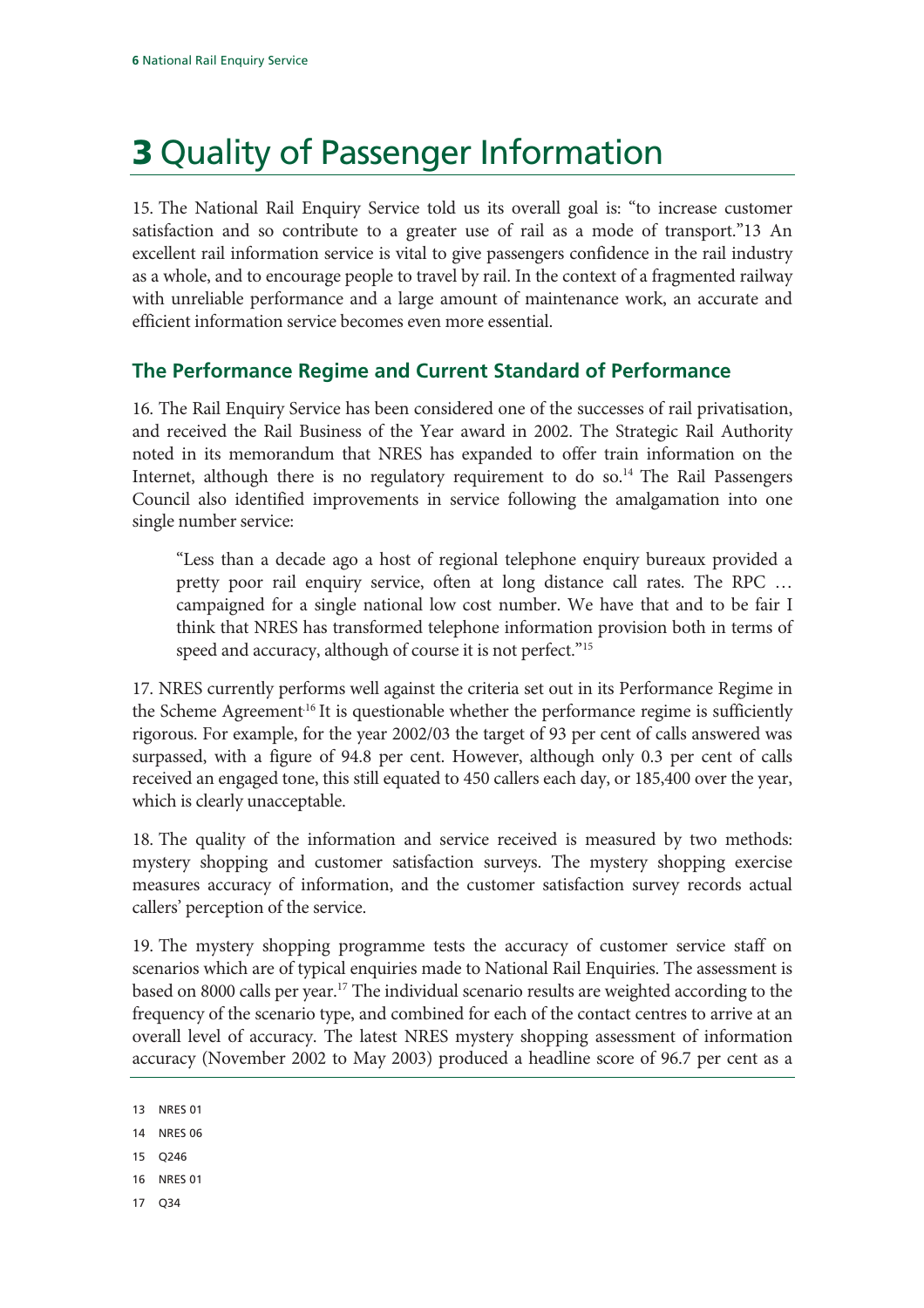measure of calls where the information provided was accurate, comprehensive, and delivered in an acceptable manner according to the regulated measure, and 89.4 per cent on NRES' internal measure.18

20. The customer satisfaction survey is undertaken at six monthly intervals with actual National Rail Enquiries callers being interviewed, normally within 24 hours of making their call.<sup>19</sup> The results of the survey for March 2003 were an overall satisfaction rate of 76 per cent, and among the customers surveyed, 99 per cent would recommend the service to family and friends.

21. When giving evidence Mr Scoggins, Chief Executive of NRES Ltd, emphasised the low levels of complaints in relation to the number of calls handled, stating that only 0.015 per cent of calls led to a formal complaint.<sup>20</sup> The Strategic Rail Authority similarly asserted in its memorandum that, "Well over 93 per cent of all calls are now answered and complaints about access to train information have almost disappeared". This view seems complacent when it is considered that the actual number of complaints received by NRES, its suppliers, and ATOC, was around 10,000 in 2002/03. It is particularly significant that in spite of the quality performance measures described above, although complaints about access may have radically reduced, complaints about the accuracy of information persist. This suggests that the performance regime itself needs improvement

22. The performance measured by the SRA covers simple and common queries, such as timetable information. However, when performance for the more complex queries - such as route and fare information - is evaluated the quality of service drops quite significantly. The Rail Passengers Committee for Southern England conducted a survey of information from NRES in January 2002, from which it concluded that complete and correct information for a complex enquiry was received in only a third of cases. The study conducted 62 calls to NRES and visited information desks in stations. Only 34 per cent of the questions asked were answered correctly.<sup>21</sup> Of the 47 fares quoted, 31 were wrong  $$ collectively to the tune of over  $£1000$ . Although this study was not a statistically significant piece of research, the findings nonetheless demonstrate the problems NRES experiences with complex enquiries and the fact that its own performance regime fails to pick up these shortcomings.

23. The RPC suggested that one way to get around the issue of poor performance when faced with complex enquiries would be to have a two-tier approach to call handling, whereby the caller could be transferred to a member of staff able to answer a more difficult enquiry where necessary.

24. **NRES is an improvement on the information services previously provided. Nonetheless, far more could be done. It is clear that there are short comings in handling complex enquiries, which must be addressed. The SRA's regime for performance monitoring of the Rail Enquiry Service is inadequate. The performance standards should encompass a wider range of queries and include more complex questions.** 

20 Q144

<sup>18</sup> NRES 01

<sup>19</sup> NRES 01

<sup>21</sup> Which? May 2002, p12.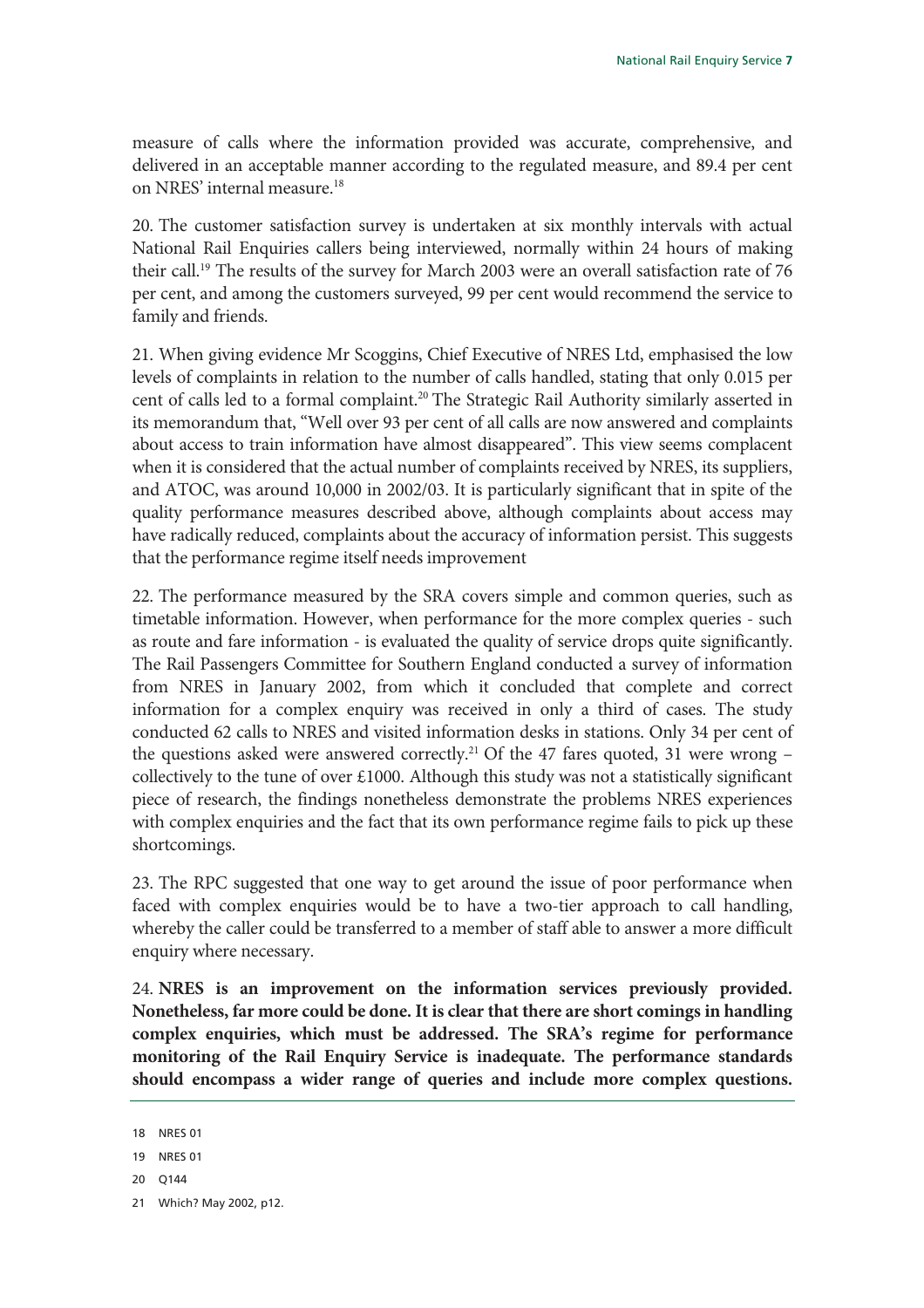**Information about fares, discounts, and route knowledge should not be considered extraordinary and training should be put in place to improve the service's capacity to accurately respond to such queries. The practice of weighting the performance regime towards the most common enquiries - which are also the most straightforward - has the effect of creating bias in the system, and results in a service which is not demonstrably capable of handling complex enquiries.**

#### *Enforcement by the SRA*

25. The Strategic Rail Authority can take formal enforcement action against a train operator in line with section 55 of the Railways Act 1993 if any of the terms of the NRES Agreement are not complied with.

26. The Rail Passengers' Council explained that shortly after NRES was established, the level of performance was poor. The RPC complained and the Regulator took enforcement action against NRES, and subsequently the level of performance was raised. Despite the devastating results of their small sample study published by Which? magazine, the RPC noted that performance continues to improve year on year, as data and equipment advances:

27. **The Strategic Rail Authority should monitor NRES performance closely. If the quality of information and service is seen to deteriorate, then the SRA should not hesitate to take out an enforcement order against NRES, particularly since this course of action has in the past been shown to have raised standards.**

#### **An Integrated Information and Sales Service**

28. Currently, rail travel information and ticket sales are not provided in one integrated service. NRES Ltd provides information about rail journeys, but does not provide a ticket sales service. The National Rail Internet site provides a link to two online ticket sales companies: Qjump Ltd and Trainline.com, although the two companies merged in February 2004.<sup>22</sup> In addition, each of the train operating companies also conduct their own ticket sales. When we asked why NRES did not sell tickets directly, Mr Belcher explained:

"Our owners, the Train Operating Companies, would prefer to do that themselves. It is an expertise which they have. What we do via our train inquiry telephone service and our Internet service is provide an easy link to their telephone vending service."23

29. Mr Belcher confirmed that selling tickets directly through NRES is an option NRES had looked at and will continue to look at.<sup>24</sup> NRES stated that three of its contact centres offer callers who wish to book tickets the opportunity to be transferred to the relevant Train Operating Companies' telesales centres. Mr Buchan, of Qjump Ltd, confirmed that in his experience links are being developed to ease the transfer of customers between information and sales.

23 Q9

24 Q10

<sup>22</sup> National Express Group plc, Press Notice "Merger of Qjump, the online rail ticketing operation with Trainline.com (09/02/04)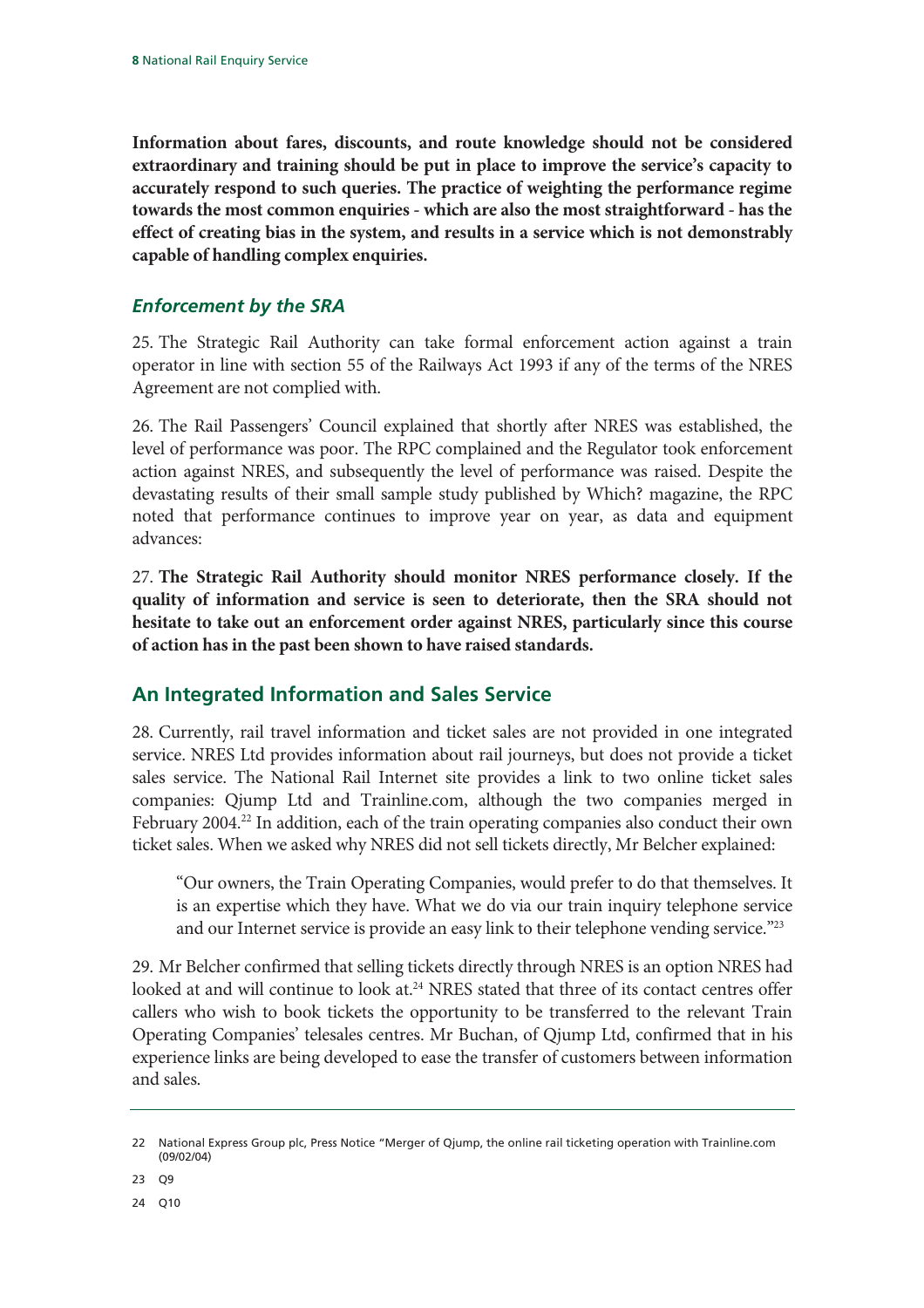"We are developing links so that that could become more seamless, so that you can do it as a much more seamless operation between the two."25

30. The Rail Passengers Council also intimated that work was under way to allow information to be provided and ticket purchase to occur on the same telephone call:

"I think we have always looked for a one-stop shop on the telephone. The fact that you can make an enquiry and get the time of your train and how much it costs but you cannot buy a ticket, you have to be given another telephone number to buy the ticket. But we are looking forward to the time, which I understand is not so far away now, when you will be able to purchase a ticket."26

31. **It is not acceptable that rail customers should have to conduct two separate telephone calls: one to obtain information and another to buy a rail ticket. We welcome the moves that have been made to ease the transfer of callers from the national information service to the Train Operating Companies individual ticket sales services. Transferring the caller to the sales service, however, still requires an element of duplication. This is not a truly integrated service. It is not clear to us why the full transaction – information and sales – cannot be carried out in a single call to a single agent.**

32. It is apparent that some problems occur because Train Operating Companies wish to protect their services. This is not a good enough reason to inconvenience customers. The Rail Review announced by the Secretary of State for Transport on 19th January 2004 must take these issues on board.<sup>27</sup>

#### *Transport Direct*

33. Travellers need to be able to plan their entire journey rather than just the first stage. The Welsh Affairs Committee has drawn attention to the need for integrated information provision across modes, particularly to support tourism and business.28 The 10 Year Plan for Transport set the objective of developing 'Transport Direct<sup>'29</sup> The Transport Direct project aims to provide the traveller with all the information they need before and during a journey anywhere in the UK, and the ability to buy the associated tickets. The vision covers travel by all modes and, importantly, mixtures of these modes.

34. The centrepiece of Transport Direct will be a one-stop information point for all forms of travel information. In addition to schedules and details of any disruption on the chosen route, travellers will be able to look at maps of the area they are intending to visit. There will also be information for disabled travellers. Further services may be incorporated, such as information on places of interest, hotels or restaurants. Transport Direct aims to exploit new forms of communication technology. Ultimately, it will be possible to access travel information via the Internet, digital TV, mobile and WAP phones, other handheld devices

<sup>25</sup> Q230

<sup>26</sup> Q253

<sup>27</sup> http://www.dft.gov.uk/stellent/groups/dft\_railways/documents/page/dft\_railw ays\_027343.hcsp

<sup>28</sup> House of Commons Welsh Affairs Committee 'Transport in Wales' (2002) HC 205-I para 23.

<sup>29</sup> DfT 10 Year Plan for Transport 2000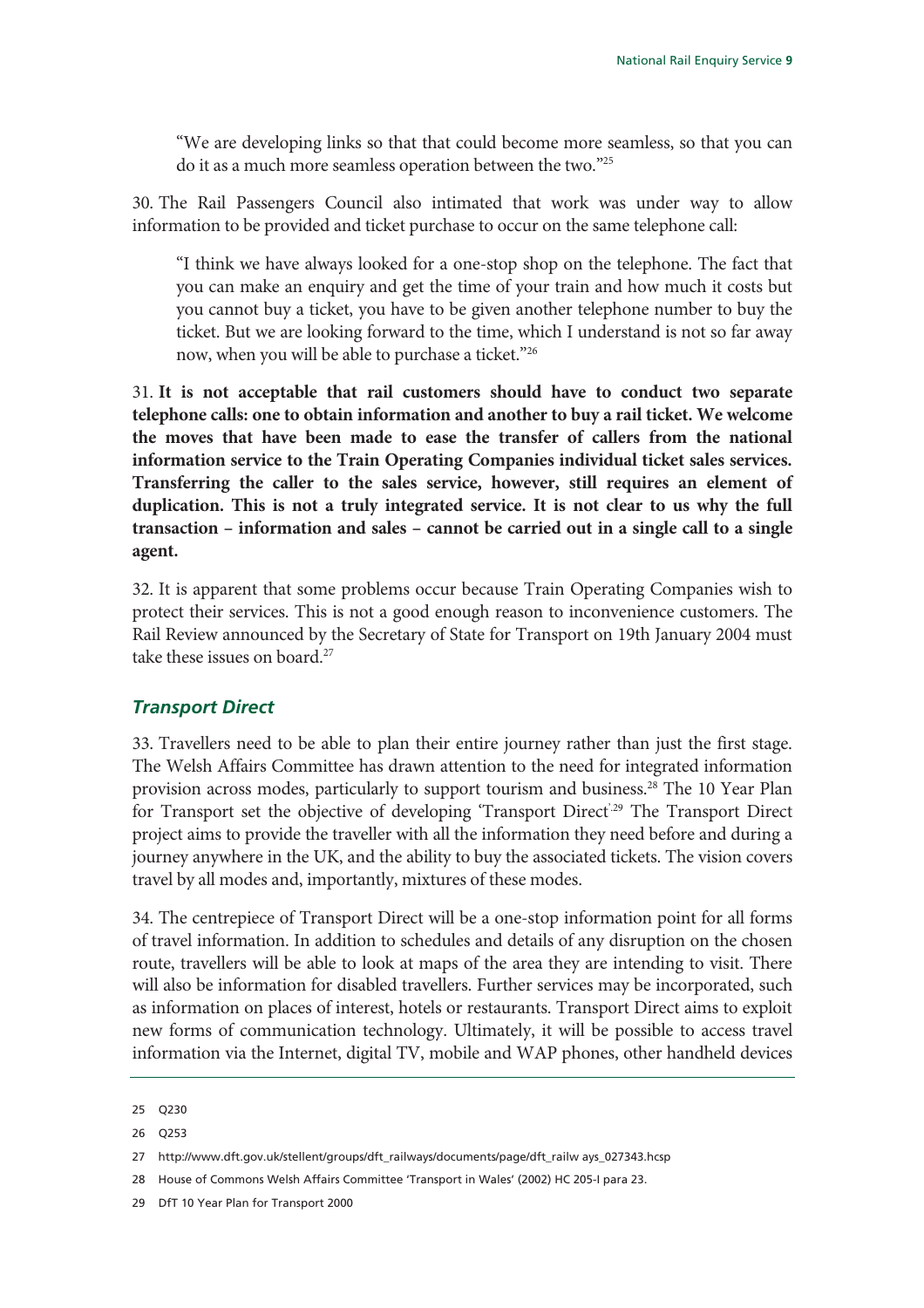and kiosks in the street and libraries. Such a wealth of passenger information, readily available from a single source, would be most valuable.

35. The Department confirmed to us that the contract to design, build and operate Transport Direct is on time and on budget. The building of the Portal was expected to be finished by the end of 2003 and the public are scheduled to have access to Transport Direct in Spring 2004.30 However, close inspection of progress outlined in the Department's memorandum reveals that much of the useful information will not be available in the short term.31 In fact, it is hard to see what actual benefit the service will bring looking at the plan provided – a series of transactions will still be required for journeys involving more than one mode; there will not be price comparisons between modes for door-to-door journeys; information on public transport options will only be available for some locations; users will be unable to check cheapest fares, or availability.

36. **The ability to access integrated real-time travel and ticket information should be made much easier, if modal shift is to be achieved. In an age of abundant information, travellers should be able to access clear and comprehensive information on multimodal journeys. This should be integrated with the ability to purchase tickets where appropriate. We acknowledge that when the number of private sector transport providers is considered, such a task seems highly ambitious. We would be delighted if that ambition could be realised at reasonable cost and will monitor with interest the development of Transport Direct. We recommend that the Department for Transport provide us with a yearly progress report.**

**37. In an increasingly Internet reliant age, there will still be many passengers and potential passengers for whom it is preferable or necessary to use the telephone service. Once Transport Direct is functional, it should be closely tied to the National Rail Enquiry Service to reduce duplication and ensure consistency of information. An Internet service such as Transport Direct should not replace the provision of the NRES telephone service.**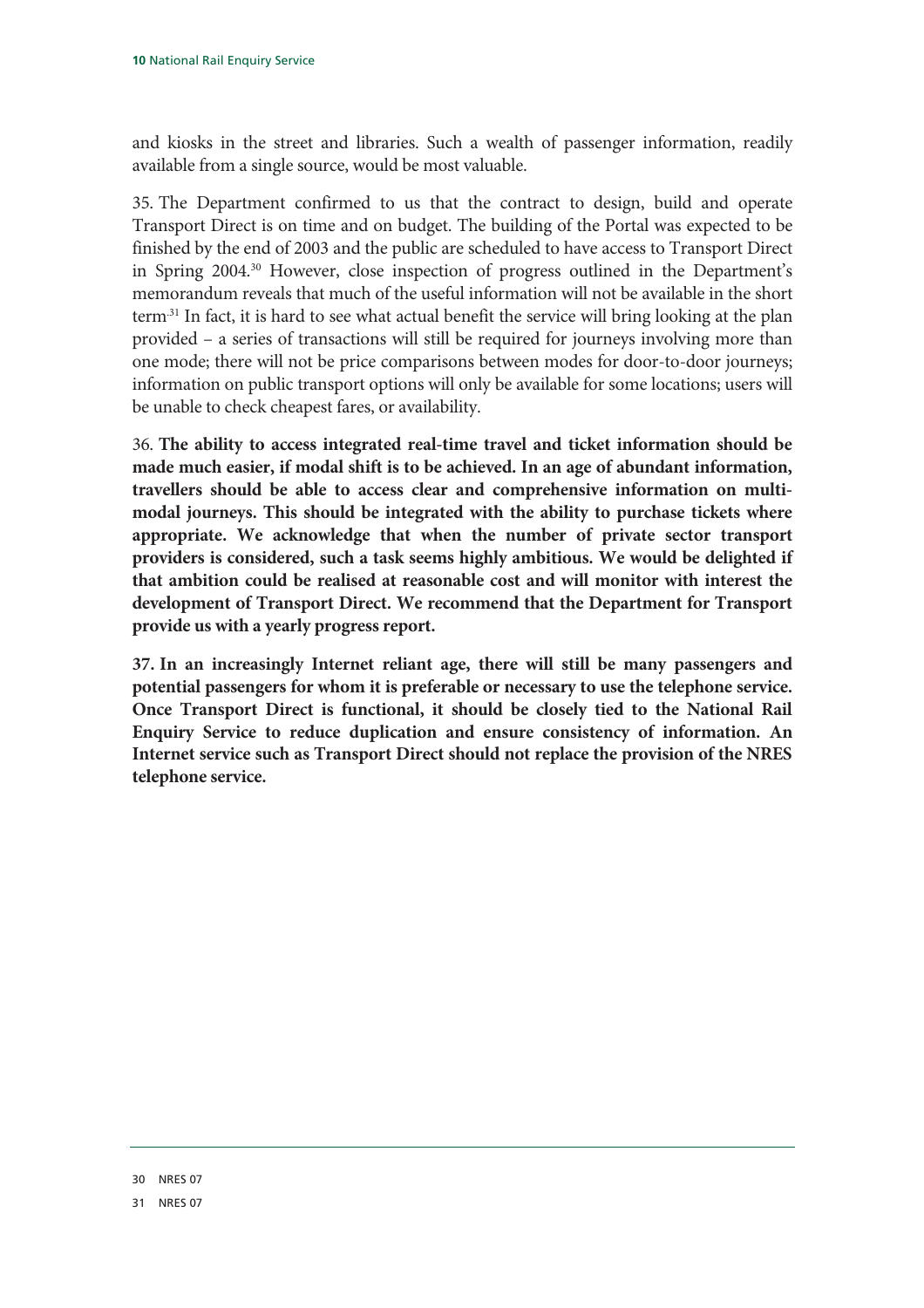### **4** Overseas Service Provision

#### **Advantages of Overseas Outsourcing**

#### *Cost Savings*

38. There are potentially substantial cost savings from transferring operations to low wage economies such as India. NRES told us they hoped that by transferring 50 per cent of call centre operations overseas the company would save up to £25 million over the next five years.32 A survey by the Indian call centre organisation (NASSCOM) estimated the total rewards package for a basic level call centre agent in India to be £1,842 per year.<sup>33</sup> As a result of these significant wage savings, the costs of the extra management and equipment required are more than compensated for, and NASSCOM reports that overall savings of around 30-40% are achievable with offshore outsourcing.

39. Furthermore, NASSCOM has estimated that the total benefit of each customer contact job outsourced overseas from the UK benefits the UK economy as a whole by about £46,000, while the direct benefit to the company is around £16,000<sup>34</sup> This appears to be a view that the Government supports:

"Offshoring and the internationalisation of services is not a "zero sum" game.35 The UK stands to gain from growing world prosperity and from the continued development of a bigger global market for British goods and services. Over the long term, overseas outsourcing, whether of manufacturing production or of service sector activities, allows UK companies to remain competitive, ensuring that the UK economy continues to generate new and sustainable jobs and new business opportunities."36

#### *Superior Quality of Service*

40. The Chief Executive and Chairman of NRES told us that the reason for outsourcing overseas was not simply that they hoped to make large cost savings, but also that the quality of the service provided from offshore suppliers was higher than that provided by suppliers within the UK.

*Mr Scoggins:* We believe there will be benefits in terms of quality improvement.

*Mr Randall***:** What would you base that on?

32 Q3

<sup>33</sup> Strategic Review: the IT Industry in India, New Delhi, NASSCOM, 2003, p.143

<sup>34</sup> HC 262-v "Progress towards the knowledge driven economy". Oral Evidence given by Mr Sunil Mehta and Mr Senthil Kumar, National Association of Software and Service Companies, Q323, 9 March 2004.

<sup>35</sup> McKinseys has estimated that, for the US, when taking into account the value of re-employed labour and additional imports to the country supplying the offshored labour, for every \$1.00 of offshored labour costs the US gets back \$1.14.

<sup>36</sup> DTI "Services and Offshoring: The Impact of Increasing International Competition in Services".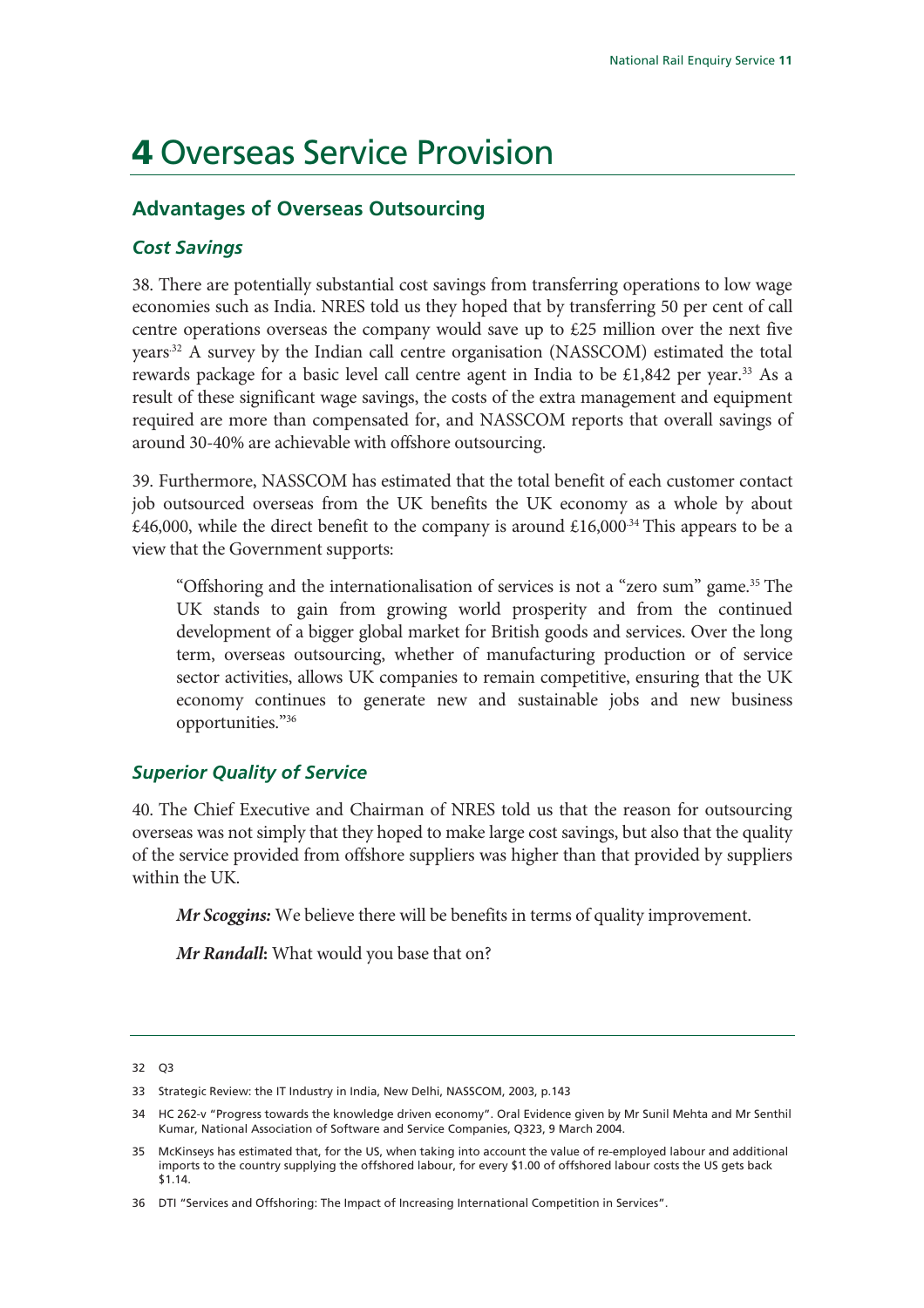*Mr Scoggins:* Based on advice from specialists in the area, on research and evidence that we have seen of existing operations.<sup>37</sup>

41. India has one of the highest graduate populations in the world - last year, over a quarter of a million students graduated from universities in Bangalore alone.<sup>38</sup> Mr Scoggins cited this abundance of well-educated employees amongst his reasons why Indian call centre operatives performed to a superior standard than those in the UK:

"…They attract, in India specifically, very high quality staff with a higher level of educational attainment because it is a more attractive job than it is in the UK. Yes, it is lowly paid compared with call centre jobs in the UK, but it is very highly paid compared with jobs which those individuals can obtain in India. So therefore it is an aspirational position and people who have high degrees of learning ability, who have been in education to the age of 21."39

42. NRES told us that the quality of its service was ensured through the use of information systems and journey-planning systems managed by the National Rail Communications Centre.40 Because operators in overseas call centres use the same data and computerised information systems as operators in the UK, Mr Scoggins was confident that operators in India would not be hampered by a lack of first-hand local knowledge:

"Even our UK agents come to us with a limited understanding of UK geography and the detailed level through the systems, the very high developed systems that we provide for them, which are the basis of our having currently only four concentrated call centres in the UK where people are still able to give out information about remote locations about which they know very little and have been doing so successfully since 1997...".<sup>41</sup>

43. We were also told that the bandwidth of the communication channels which exist between the UK and India, and other countries, is such that there is no material delay in communication.42 If all the operators are working from the same information source and provided the training is adequate, the location of the operator may indeed be no indicator of the quality of the information provided. Nonetheless, despite repeated questioning and our request for further information from NRES, the company seemed unable to produce any actual evidence of the superior quality of call handling operations overseas compared to those based in the UK.<sup>43</sup>

#### *Quality of Infrastructure*

44. NRES further suggested that it was not just the "quality of the staff" which was superior in India compared to in the UK, but that in addition, technical capability was better in the

- 41 038
- 42 Q137
- 43 NRES 01Aquestion14 in the memorandum.

<sup>37</sup> Q124 and Q126

<sup>38</sup> National Outsourcing Association, Press Notice "National Rail Enquiries - Indian call centre workers"13.11.03

<sup>39</sup> Q37

<sup>40</sup> NRES 01and NRES 01A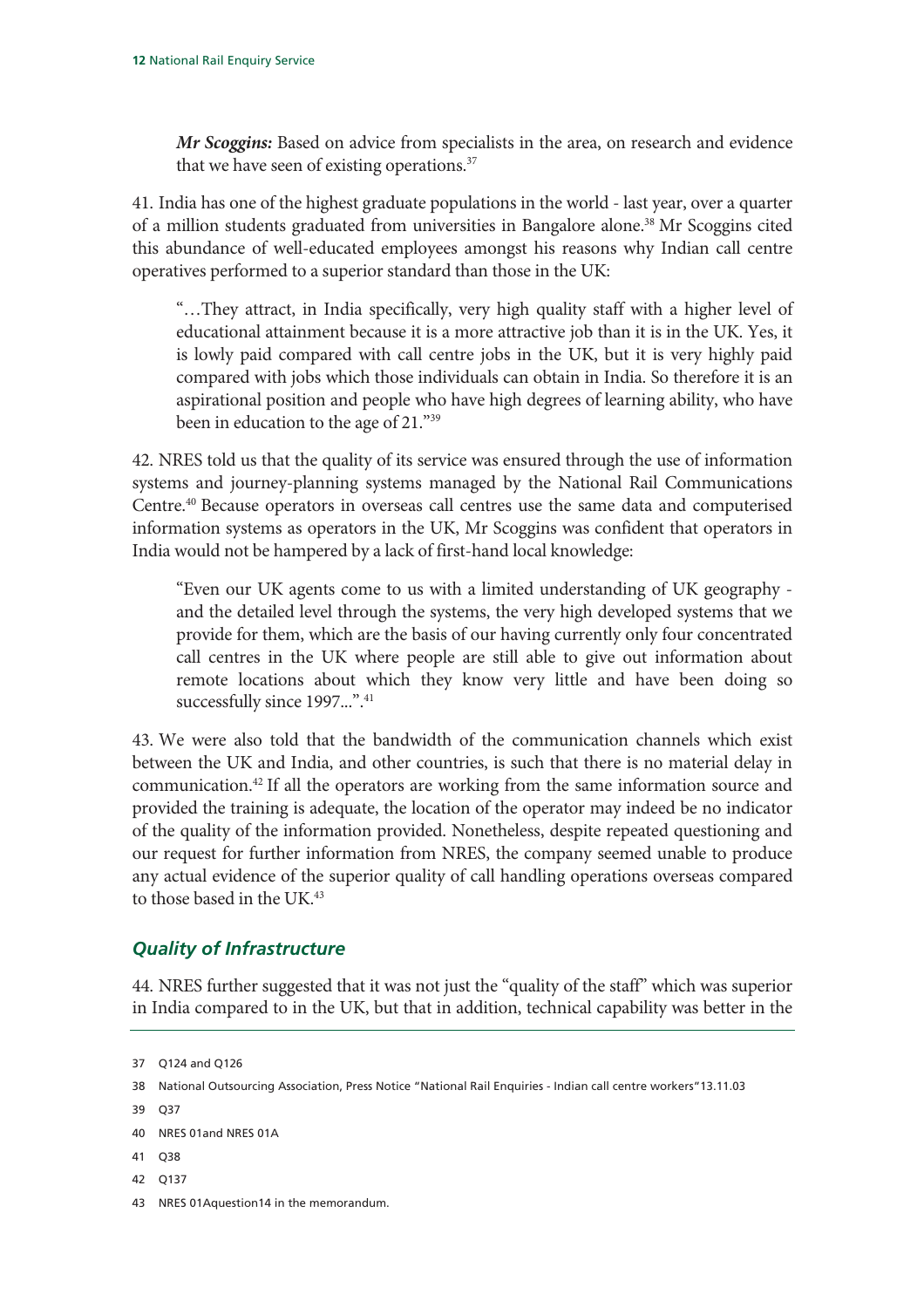Indian call centre, because the Indian facility has several sets of back-up generators in case of a local power supply failure.<sup>44</sup> NRES claimed that call centres in India would have a higher resilience to blackouts than those in the UK. Mr Scoggins listed the problems experienced with the UK suppliers:

*"*Our existing UK call centres have had around 10 instances of blackout between them just this year."45

"All of our suppliers have experienced outages, all three – power outages, fire evacuations, a variety of reasons."46

45. Such an account is surprising given that the UK has once of the most reliable electricity systems in the world. The Trade and Industry Committee received evidence in its recent inquiry into the "Resilience of the National Electricity Network", which demonstrates the quality of the UK's transmission network:

"National Grid Transco summed up the situation by saying that its transmission network was reliable 99.9999 percent of the time, which meant that on average transmission problems would cause one power cut of five minutes duration once every ten years per customer. It claimed, moreover, 'the risk of loss of supply due to a fault on National Grid's transmission system is about four times lower than the nearest [international] comparator … and nearly twenty times lower than the European average'".47

46. Other sectors of the economy, where provision of electricity is crucial, for example the financial sector, manage to ensure security of electricity supply through the provision of back-up services. Given the reliability of the UK electricity transmission and distribution network, and the ease with which back-up supplies could be arranged in the UK, the alleged poor quality of UK power supplies compared to those in India seems an implausible reason to transfer 50 per cent of operations out of the UK.

#### **Disadvantages of Overseas Outsourcing**

#### *Additional Cost and Risk*

47. Although there are potential advantages to outsourcing operations overseas, the risks remain considerable and the challenges of choosing a supplier, of achieving acceptance and managing the relationship between headquarters, providers and operational staff are significant. Cultural match, a close working partnership and the ability to effectively bench mark and measure performance become increasingly important.

<sup>44</sup> Q109

<sup>45</sup> Q129

<sup>46</sup> Q131

<sup>47</sup> HC 69-I House of Commons Trade and Industry Committee: "Resilience of the National Electricity Network" (March 2004)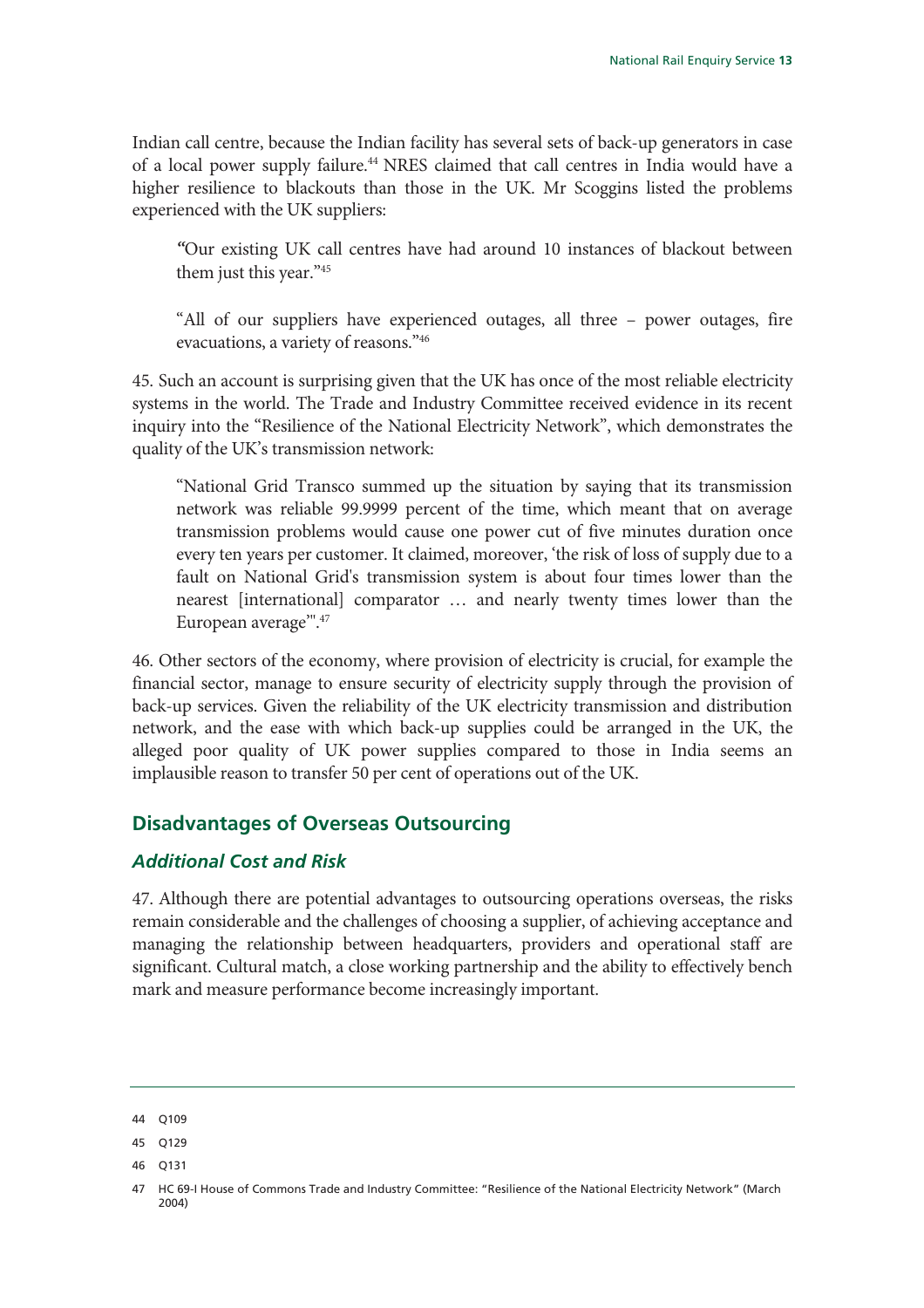48. A recent research report identified some considerable disadvantages to exporting call centres to India, and suggested that the business case is inconclusive.<sup>48</sup> It stated:

"The most frequently reported disadvantages are problems with Indian agents' language and accents, or cultural differences between the UK and India. This is followed by difficulties in exercising control over distant and remote operations. Another notable disadvantage relates to customer satisfaction and confidence, and resistance to outsourcing. The costs associated with start-up are also seen as disadvantageous. Organisations report problems of morale and insecurity amongst their UK workforces. Indicative of an emerging problem is the admission, by one company, of problems with attrition in their Mumbai centre".49

49. It is interesting to note that some Indian call centres have problems with staff attrition. The issue of staff retention and recruitment in UK call centres has become a significant cost to providers, with the training and recruitment costs estimated at £3,500 per person.<sup>50</sup> Mr Cortes, Negotiations Officer at TSSA, noted that other countries had achieved success in improving retention of staff through measures adopted:

"That is something that the industry in Britain could be tackling rather than trying to run away elsewhere and take the problem with them."51

50. We heard that additional costs can be associated with running outsourcing operations overseas. The cost of installing IT telecoms power can be high, plus management time overseas and travelling expenses mean that it costs about twice as much to move a project to India as keep it in the UK. We discovered that some companies establish outsourcing arrangements without realising the level of resource that must be committed to ensuring a successful partnership.52 Firms must invest in training employees to take on more strategic roles, and to develop the leadership skills necessary to manage an outside relationship.

51. NRES' best practice and quality management system is one example of operational change that will be required following a move to offshore outsourcing. NRES, as part of its existing performance regime, currently holds quality workshops to spread best practice among its suppliers, including a roadshow at each of the contact centres to pass the results of the Quality Survey direct to Customer Service Agents. **The NRES feedback workshops and best practice roadshows developed as tools to raise the quality of performance by the call handlers will need to be continued and adapted where substantial operations take place overseas**.

50 Q211

<sup>48</sup> The report was published by Scotecon Network - an independent research network on the Scottish Economy.The report was funded by Scottish Enterprise, Scottish Development International, Call Centre Association, Amicus, UNIFI & CWU.

<sup>49</sup> Bain and Taylor (2003) "Call Centres in Scotland and Outsourced Competition from India".

<sup>51</sup> Q300

<sup>52</sup> Mary Hayes, "Companies thinking about using offshore outsourcing need to consider more than just cost savings", 20.10.03, Information Week. (http://www.informationweek.com/shared/printableArticle.jhtml?articleID=15500032)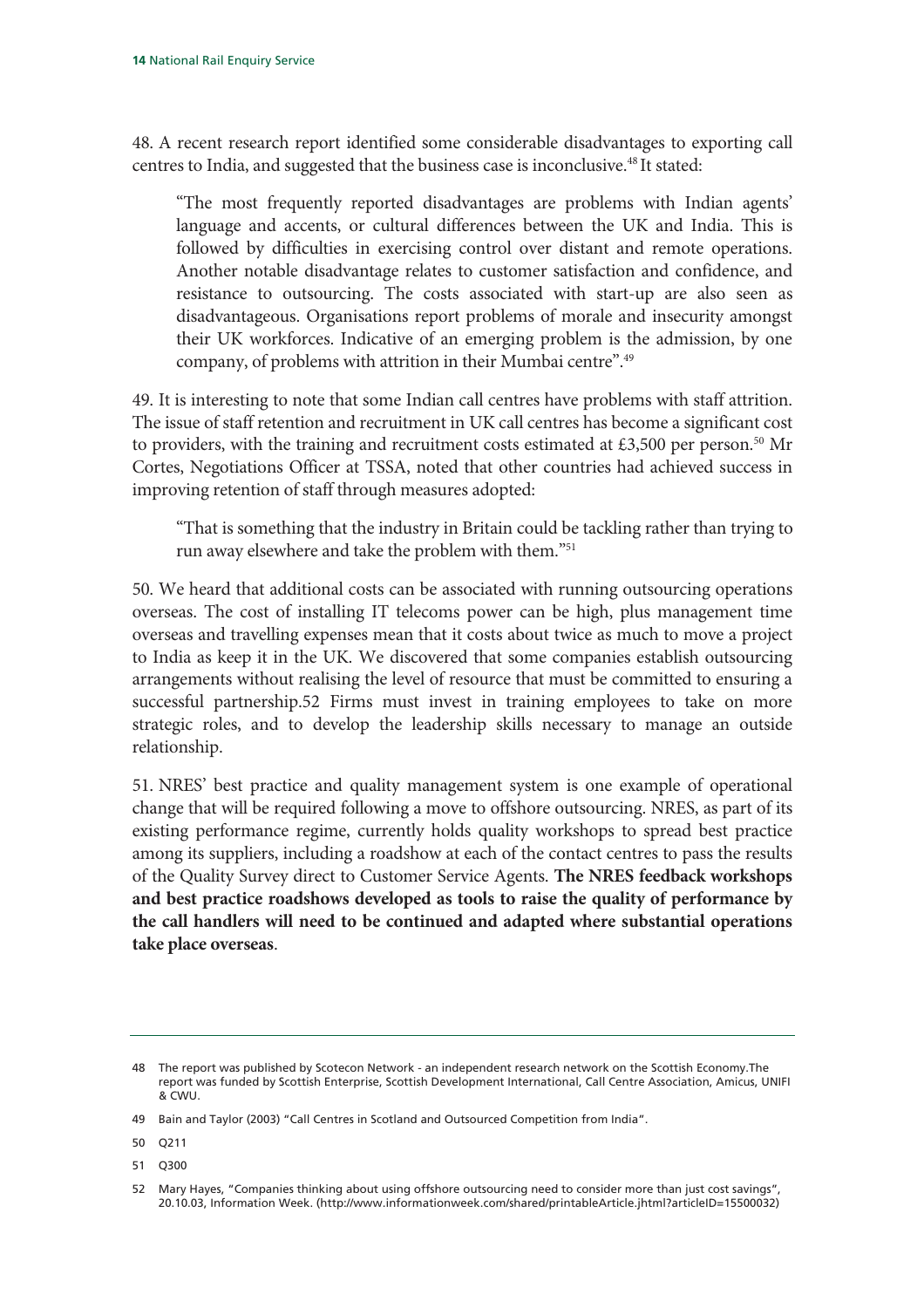#### *An Immature Market*

52. Although British companies have outsourced back office processing work overseas for over a decade, the move to use offshore call centres for customer facing activities, such as National Rail Enquiries, is a relatively new trend.<sup>53</sup> Long-term data on the success of such transfers is therefore not available.

53. Mr Havard, Managing Director of CM Insight, a management consultancy that assesses offshore outsourcing potential, stated that in his experience UK companies that have made the move offshore are generally impressed by the quality of offshore operations:

"We have worked with a number of companies who have moved offshore initially to reduce cost but have maintained or extended offshore operations on the basis of the quality of service they have experienced. Offshore operations are generally robust, offering good working environments with strong personnel management. Indian contact/call centres for example have been rigorous in their pursuit of international business process standards such as ISO9001 and Six Sigma. Salary levels are generally well above the service sector average for those countries."<sup>54</sup>

54. Reportedly, the HSBC bank experienced a 20 per cent reduction in its error rate after it moved its operations to India.<sup>55</sup> Despite having confidence in the quality of offshore operations, CM Insight also recognised that it is still very early days for the offshore outsourcing industry and it intimated that businesses should be cautious in their decisionmaking:

"While the benefits of offshore have been much spoken of and are potentially very real, companies must take a cautious approach, since these are still relatively immature markets that are growing quickly."56

55. Other witnesses were even more cautious. Ms Forsyth, Chief Executive of the CCA, the UK's independent industry body for the call and contact centre industry, indicated that the transfer of operations to India is largely at a pilot stage:

"What you have at the moment in India is a range of mostly pilot activities for those organisations who are trying and seeing and I guess it is under test."57

56. Ms Forsyth explained that in her experience the reports from overseas call handling operations, so far, were mixed:

"I have heard mixed reports from some organisations who have done work in India and work here and some of the positive things I have heard are high quality staff and good work ethics, improving technology. Some of the negative things that I have heard are the difficulty in culture. It is accent but it is also cultural

<sup>53</sup> Westminster Hall 3 March 2004 col 315

<sup>54</sup> NRES 02

<sup>55</sup> HC 262-v "Progress towards the knowledge driven economy". Oral Evidence given by Mr Sunil Mehta and Mr Senthil Kumar, National Association of Software and Service Companies, Q328, 9 March 2004.

<sup>56</sup> NRES 02

<sup>57</sup> Q202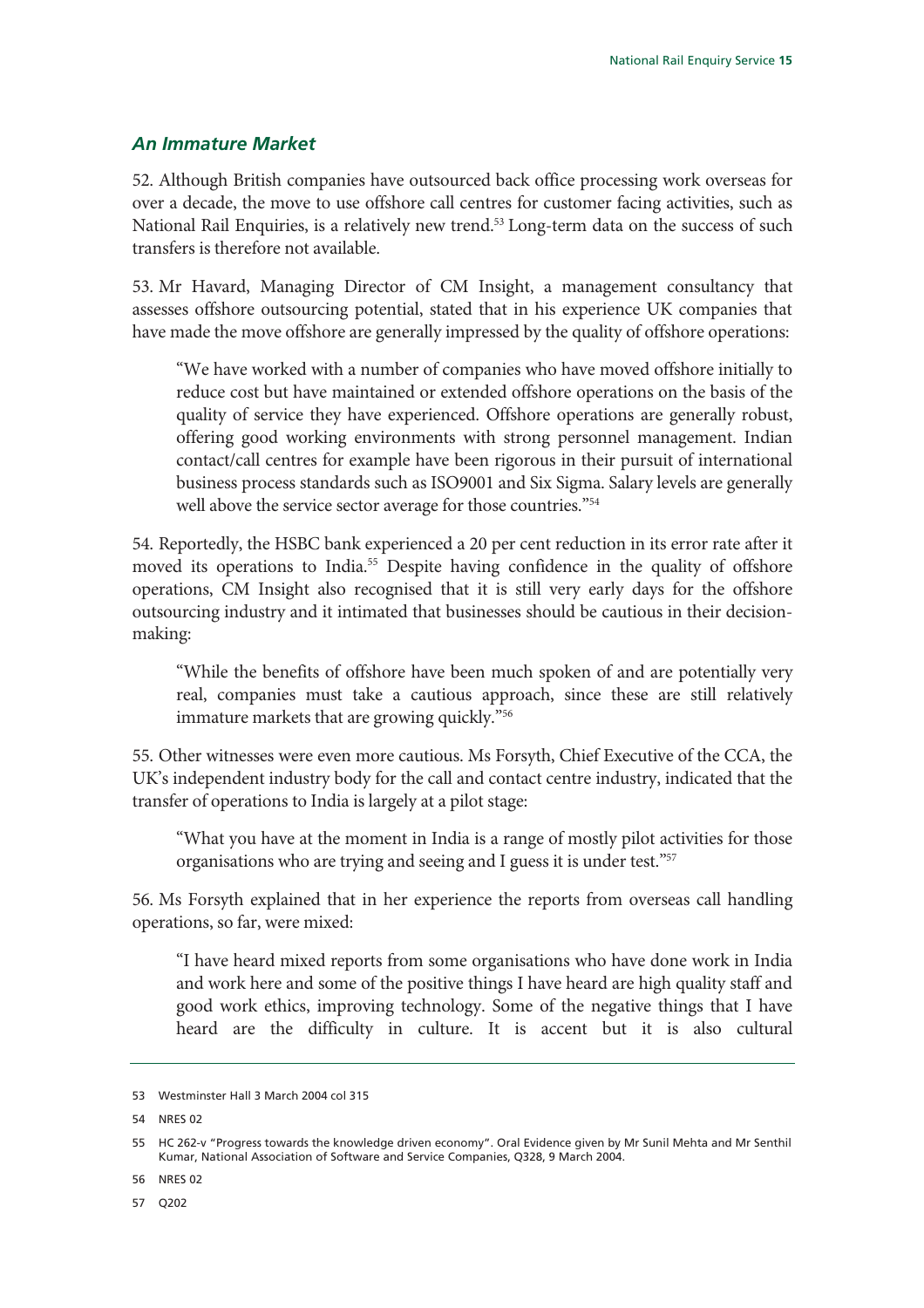misunderstandings. The evidence through the research that I have seen … is that very routine transaction dealings could possibly be dealt with but when you get into more relationship issues and conversational matters it becomes more difficult to manage."58

57. This is an important point since it is in handling complex enquiries that NRES needs to improve. Mr Fleming, from Amicus, supported Ms Forsyth's view:

"I am afraid that the actual evidence is very much anecdotal. We are slowly picking up evidence now which suggests that some companies are finding that their pilot scheme made a mistake or that their system was not working, not in the UK, but the significant example of G Capital in Australia have brought their services back from India to Melbourne because it had affected customer input and customer satisfaction. There are other Australian companies which had done that already."<sup>59</sup>

**While it is possible that overseas call centres will operate to higher standards, in the absence of any conclusive evidence, a transfer of 50 per cent of service provision overseas seems an extravagant risk for a publicly-funded company to take.** 

#### *Employment Consequences*

58. The decision to outsource the employees of a publicly funded service has proven controversial. Mr Belcher, Chairman of the National Rail Enquiry Scheme, told us job losses could number about 600 – 50 per cent of the 1200 full time equivalent staff now employed.<sup>60</sup> Taking into account the 1700 people who work full or part-time for NRES, the actual job losses could be as high as 850.

59. The growth in call centre work has provided employment in regions affected by the decline in manufacturing industry. Rail Enquiry call centres employ young people and women, and have offered opportunities for part-time work as well as a degree of flexibility over hours. The TSSA notes that the Government has put considerable emphasis into reducing unemployment among young people and in making it easier for parents to take up employment. The prospect of losing NRES call centre employment will affect some of those communities and local economies that the Government has sought to assist and revitalise.

60. Mr Rosser, General Secretary of TSSA, urged the industry and the Government to examine what the costs would be of transferring these jobs abroad:

"What we never hear are what will the costs be if that work goes overseas, because there could be costs, if people in this country, particularly the kind of groups I have mentioned, find there are fewer job opportunities for them."<sup>61</sup>

#### **61. The growth in contact centre work has been an important factor in providing new regional employment for people displaced by the decline of manufacturing. We urge**

58 Q222

59 Q288

60 Q52

61 Q286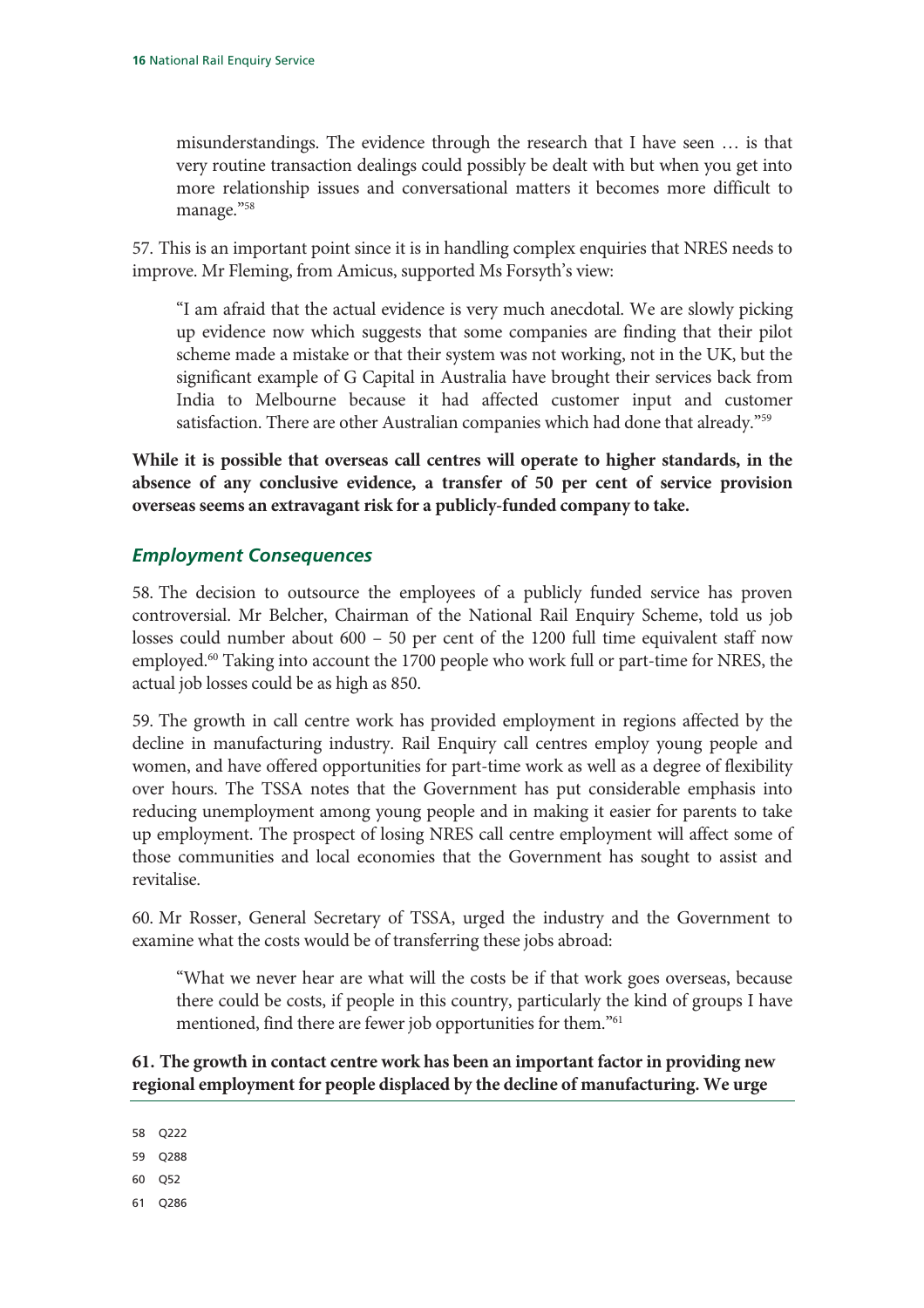**the Government in its review of the 'Services and Offshoring', and the Trade and Industry Committee in its inquiry into 'The Knowledge Driven Economy', to give full consideration to the economic and social costs that the move to transferring call centre work overseas will have on specific locations and communities.**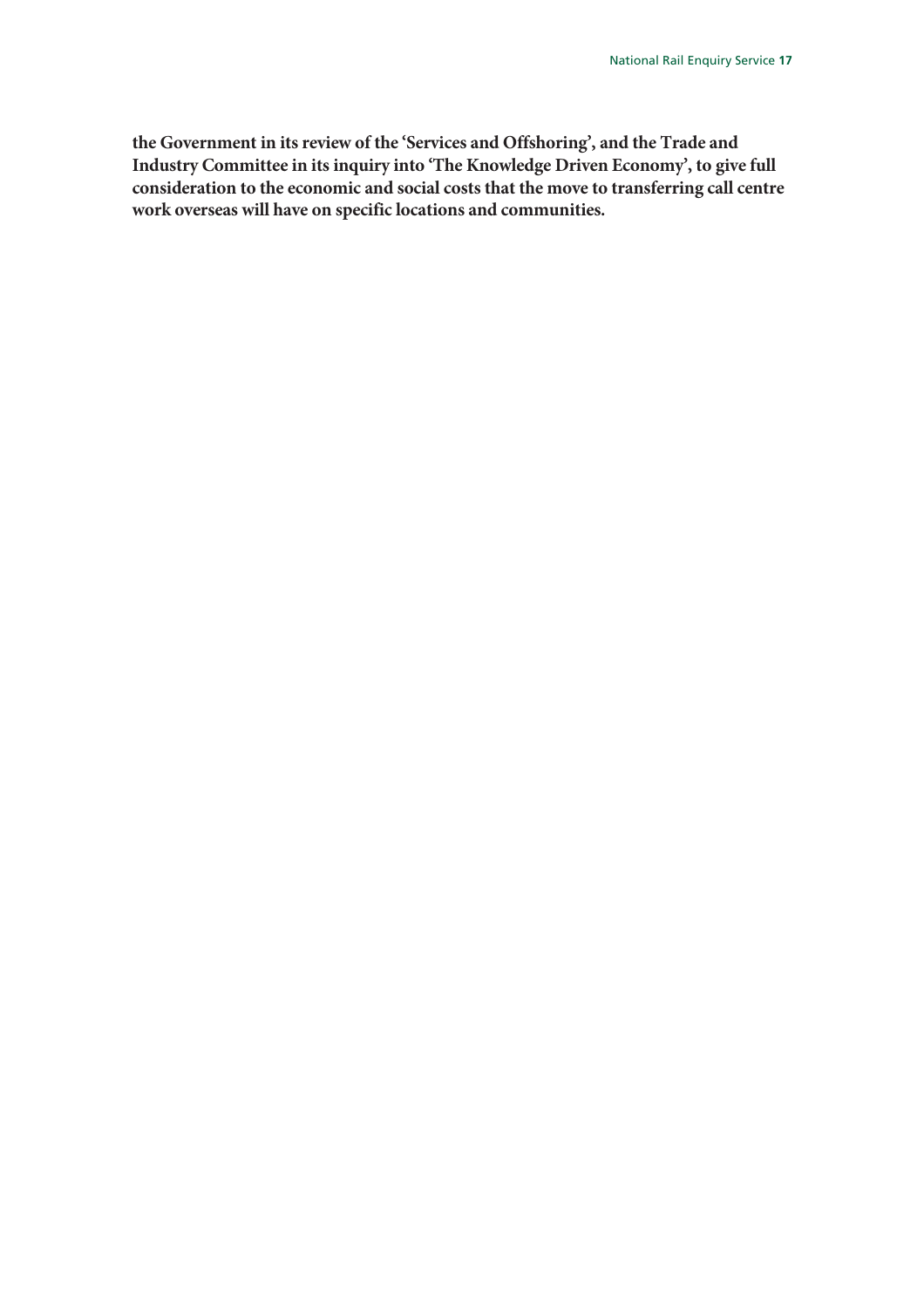### **5** The Re-tendering Process

62. We were particularly concerned when we took evidence to identify where the impetus to move services overseas had come from, and what powers NRES Ltd had to influence where its suppliers located their call centre operations. The evidence we received was not wholly clear.

63. ATOC explained that the new contracts had been awarded following a re-tendering process governed by European Union procurement legislation under the Utilities regulations.<sup>62</sup> Under these rules, as long as the company providing the service is based in the European Union, or one of the signatories to various other procurement treaties, it cannot be prevented from supplying the service from a third non-member country. NRES stated it was seeking to fulfil the criteria prescribed by the Strategic Rail Authority for the rail industry in terms of delivering reliability, quality and value for money. As a consequence, ATOC said location was a matter for suppliers, and was not to be determined by the company.<sup>63</sup>

64. During the evidence session, Mr Scoggins, Chief Executive of NRES, confirmed that abiding by European legislation, NRES had not prescribed the location of the providers in the tender document:

"The tender documents do not specify location, but they do require bidders to indicate location in their bids. Our aim is to control total quality, reliability and value for money for the whole service and not merely for part of it. This requires that we do not have all our eggs in one basket – for example if the entire service was provided from overseas. We therefore need to know location and will control it in the new contracts."64

65. When we explored this further in correspondence we were told that all of the preferred bidders included an element of offshore provision:

"The original bid of each of the preferred bidders contained a variety of alternatives including differing levels of onshore and offshore provision. All of these bids included some offshore options. The alternatives that we have selected for detailed negotiation contain in our view the best combination of reliability, quality and value for money."<sup>65</sup>

66. Although NRES did not specify location in the tender documents, the company did then go on to negotiate the location of operations in the post-tender contracts. The new contracts do not allow a provider to alter the location or volume of operations without agreement from NRES:

"Once we have agreed in the contracts the initial allocation of what percentage of calls will be handled from which locations our suppliers are not able to materially

- 64 NRES 01A
- 65 NRES 01A

<sup>62</sup> Q19

<sup>63</sup> ATOC Press Notice 15 October 2003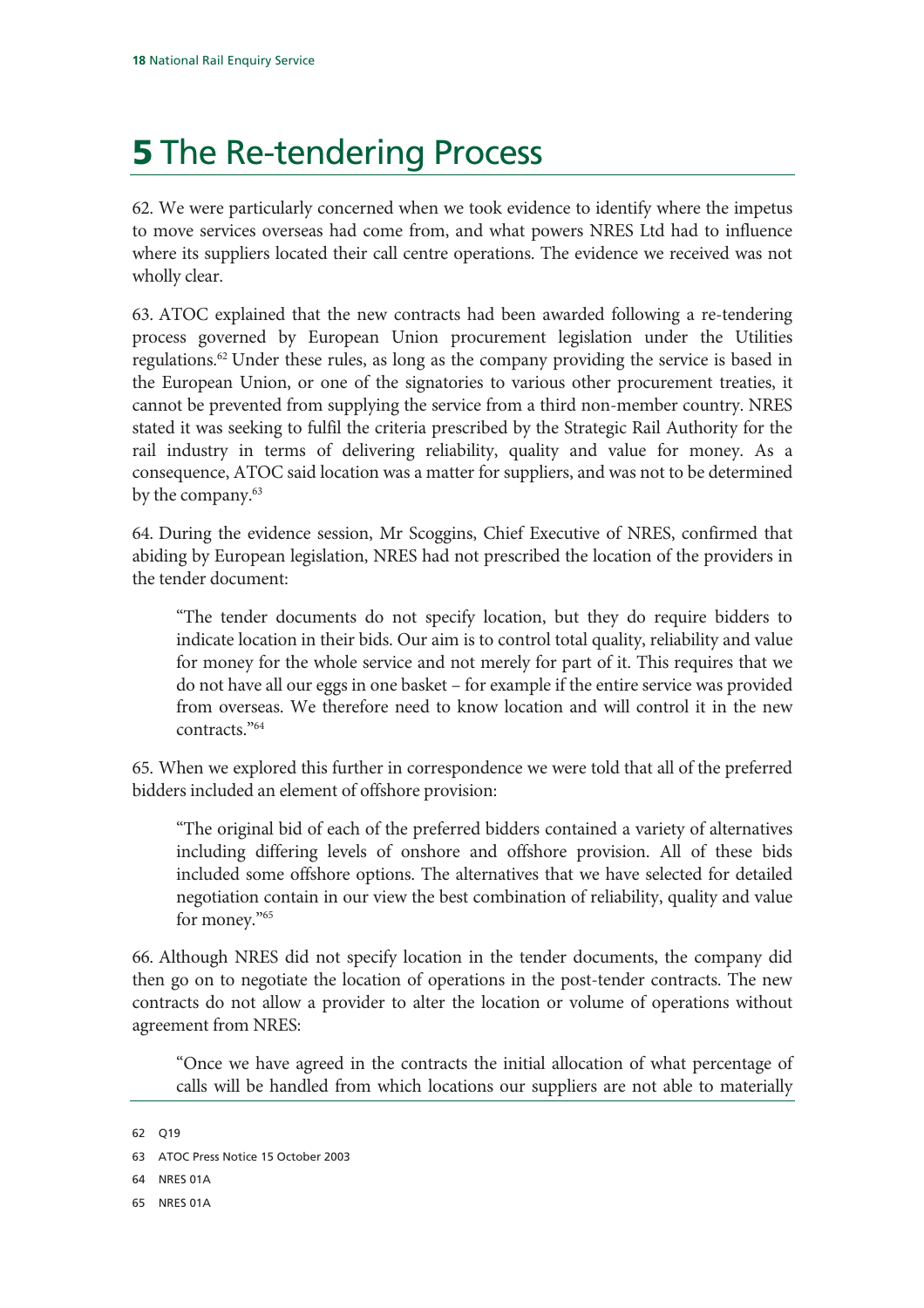change the volumes being handled from those locations either by fluctuating them or by moving to a different location without our agreement."<sup>66</sup>

67. NRES insisted that, although there was room for flexibility in the contract to allow parties to vary the terms of the contract by mutual agreement, 50 per cent was the maximum proportion of operations that would be transferred abroad initially.<sup>67</sup>

"**Ian Lucas**: Is it your understanding that you are at liberty to impose the 50 per cent ceiling lawfully?

**Mr Scoggins**: Yes. We are at liberty to form a contract with someone to provide call answering services from specific locations at specific volume levels." 68

68. We were told that the 50 per cent ceiling would be assessed in the future, as the potential for additional savings, quality and reliability came to light,<sup>69</sup> but that the basis for this decision was, "not wanting to keep all our eggs in one basket and having options to do other things."70

69. Location of services would have been a relevant factor for NRES to take into account when it assessed quality, reliability and value. The evidence we were given tended to obscure the influence NRES had over location decisions:

"The existing contracts do not require approval for a change to location. The new contracts will. This is not the same as saying that location is our affair. It is not. It is for the supplier to decide how they are to bid…Once a bid package is agreed, major changes, including changes to location, will require our approval to enable us to manage total reliability."71

70. **We accept that NRES cannot reject a tender simply because it includes overseas provision. NRES' responsibilities are to ensure the service is provided effectively and its power to specify from whence that service is provided is limited. Nonetheless, the evidence from NRES was contradictory. It is clear that the company did take into account location of the call handling operations when it agreed contracts with its suppliers, and it was able to specify a ceiling on the volume of transfer of operations abroad. NRES should take responsibility for its decision regarding location of operations. We consider that setting the ceiling for overseas provision of Britain's busiest phone service at 50 per cent so soon may prove mistaken.** 

71. The company appears to have done very little itself to test the effects of outsourcing. Although on 15 October 2003 the Association of Train Operating Companies announced that one of NRES' existing suppliers had already set-up a pilot call handling project in India, during our evidence session it emerged that this project had been conducted by BT,

- 66 Q74
- 67 Q53
- 68 Q73
- 69 Q57
- 70 Q71
- 71 NRES 01A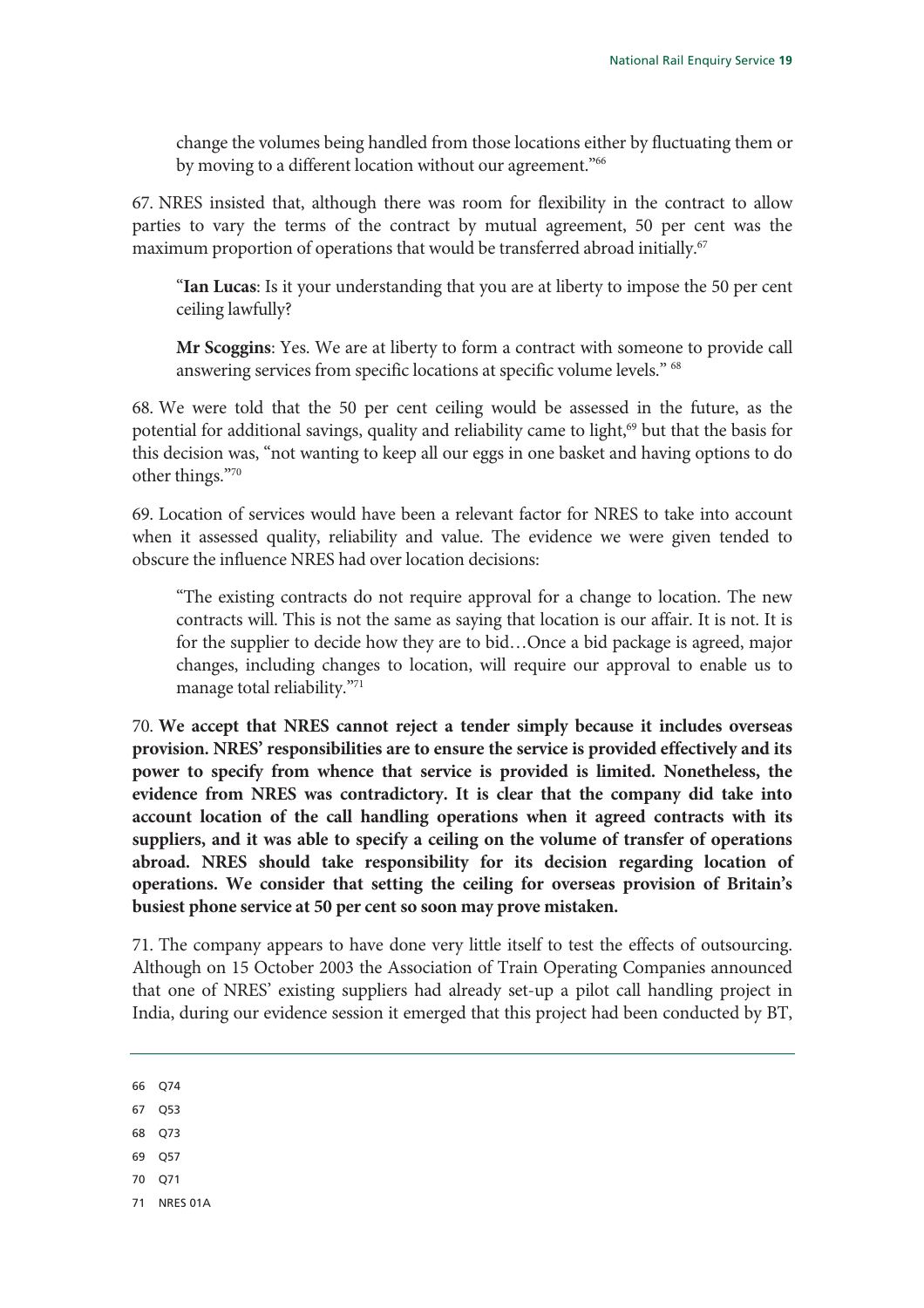against NRES' wishes, and consisted of 10 operators in Bangalore.<sup>72</sup> This small-scale pilot began in September 2003 and had been in operation for eight weeks when NRES gave evidence to the Committee. Mr Scoggins reported that the operation of the pilot was proving "very successful":

"The quality which we have measured there is as good as, or in some cases better than the quality of our existing service."73

72. National Rail Enquiries told us:

"The pilot has confirmed what we had expected to find, and is adequate and appropriate for the purpose. We do not consider that a longer pilot or a larger pilot would add significant relevant information".74

However in oral evidence Mr Scoggins told us that the pilot had not been the reason NRES had decided to outsource offshore:

*"*No, we have not based our decision on the results from the pilot; after all, it is only 10 people. We have based our decision on research, on an understanding of the market and expert advice."75

73. As far as we could ascertain, the company put no special monitoring system in place to check quality from the Indian call centres. Rather, the pilot was being assessed using the same mystery shopping process used for the assessment of the total service. We question the value of such a small-scale pilot project which lacked close evaluation.

74. **The pilot conducted by BT in Bangalore was small, time-limited and inadequately monitored. NRES told us that it did not base its decision on the results of the pilot but on research, an understanding of the market and expert advice. NRES failed to supply any evidence of this research despite our requests. The evidence we received about locating call centre operations overseas suggested that the market is still immature and there are likely to be real risks in transferring such a high proportion of such a busy service to an overseas provider.**

#### **Contingency Planning**

75. During the anticipated transition of operations overseas it will be vital that the company keeps a very close eye on performance and has the necessary plans in place, should quality falter. In the supplementary memorandum NRES stated that the contracts would contain provisions to allow NRES to redirect calls away from a supplier if the quality was below a certain threshold. In such circumstances, NRES stated the company would build up supply from other centres.

**76. In order to ensure that there is no deterioration in the quality of service, including over short-term periods of transition, stringent quality performance measures should** 

```
72 Q26 & Q28
```
- 73 Q23
- 74 NRES 01A
- 75 Q152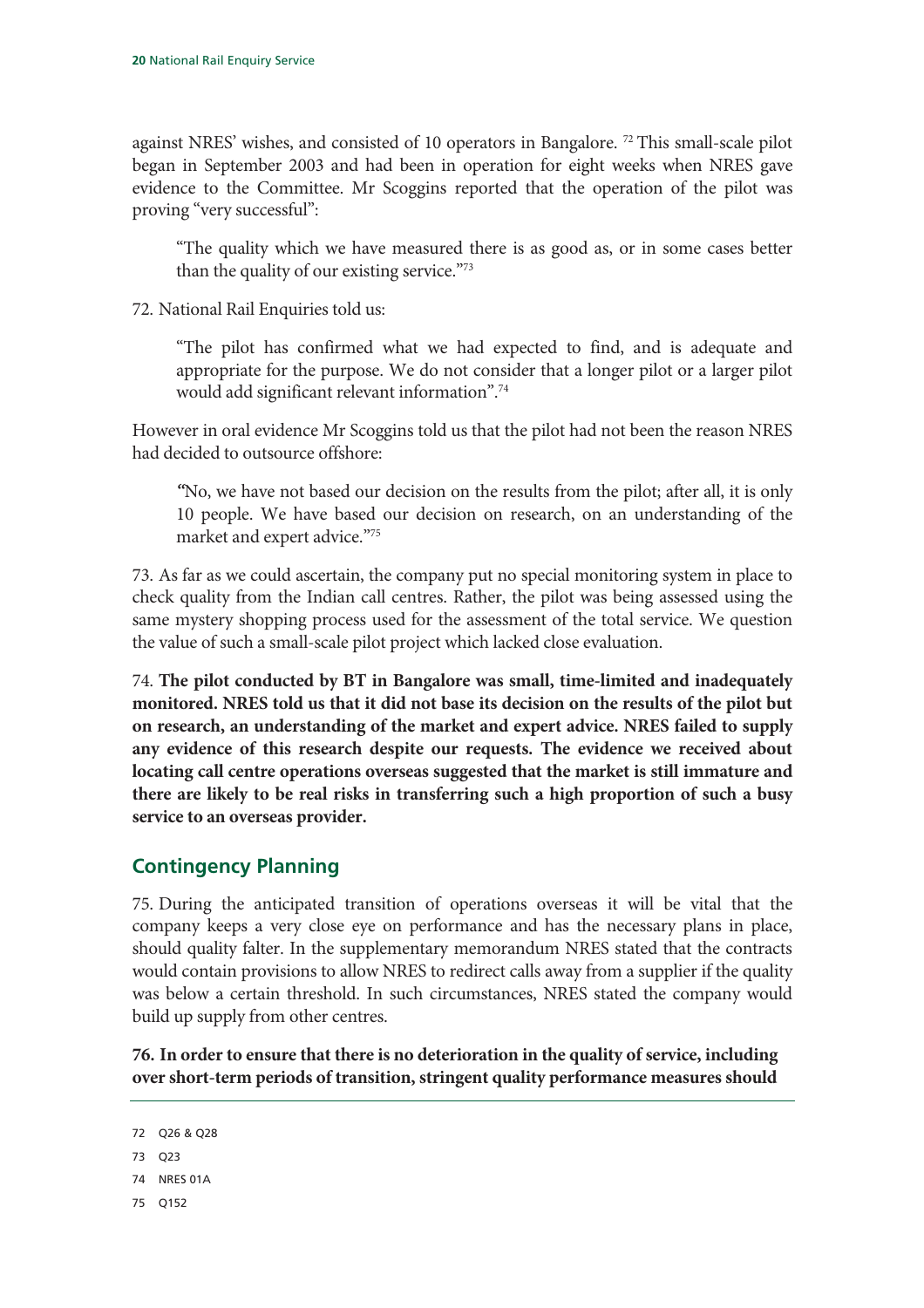**be applied and monitored. Sanctions should be applied during all stages of delivery if customer satisfaction is to be maintained. The National Rail Enquiries service contributes to the reputation of the railways and influences the confidence of the public to travel by rail. As such, it is of paramount importance that information provided continues to be clear, accurate, timely and reliable**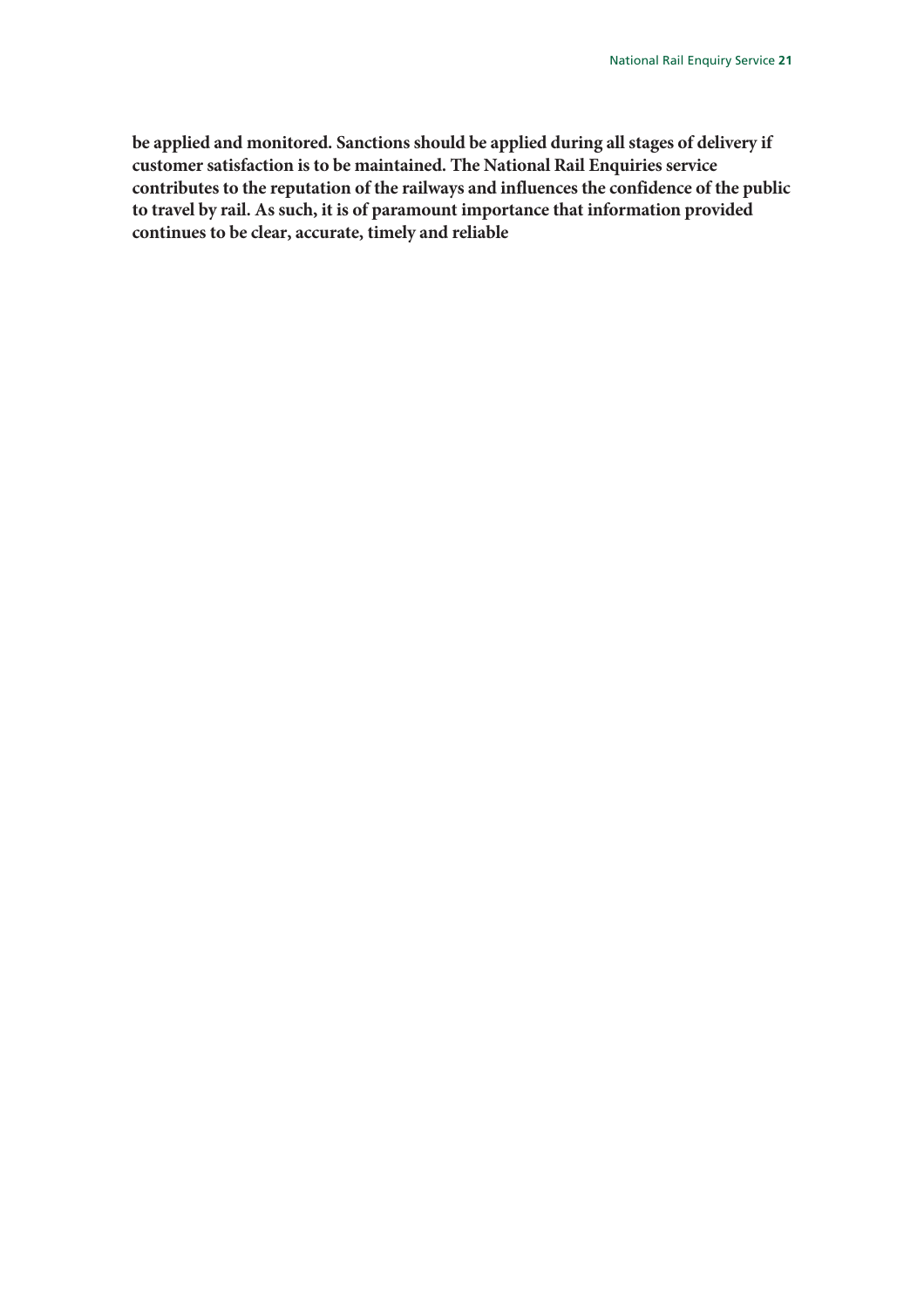### **6** Conclusion

77. The travelling public requires and deserves excellent, reliable journey information. At the very least, this information should include journey planning, fast and accurate updates following unplanned events, and price information. The National Rail Enquiry Service should be able to provide such information. The current Rail Review by the Department for Transport should identify and remove any institutional barriers to the provision of such a service.

78. NRES Ltd provides a service to the travelling public, using public money obtained through SRA subsidy. From the evidence we received it is far from clear how the tax payer or the travelling public will benefit from the decision to outsource the call centre work overseas.

79. In the absence of any substantial evidence that foreign call centres will bring the cost savings and quality anticipated by NRES, and given the importance of the service for the public and the reputation of the rail industry as a whole, we urge the Strategic Rail Authority to monitor very closely the quality of service. If the quality of information to the travelling public is found to deteriorate, we recommend that the SRA takes the necessary steps to ensure the provision of an excellent service.

80. Customer service would be vastly improved if ticket sales were properly integrated with the rail enquiries service, rather than transferring the customer between call centres for each part of the process. The provision of multi-modal information and integrated ticket sales should be taken a step further with the introduction of Transport Direct. We look forward to the launch of Transport Direct and will be monitoring its progress. We hope to see Transport Direct fulfil the expectations set out in the 10 Year Plan, and that the current shortcomings set out in the progress report will be quickly addressed.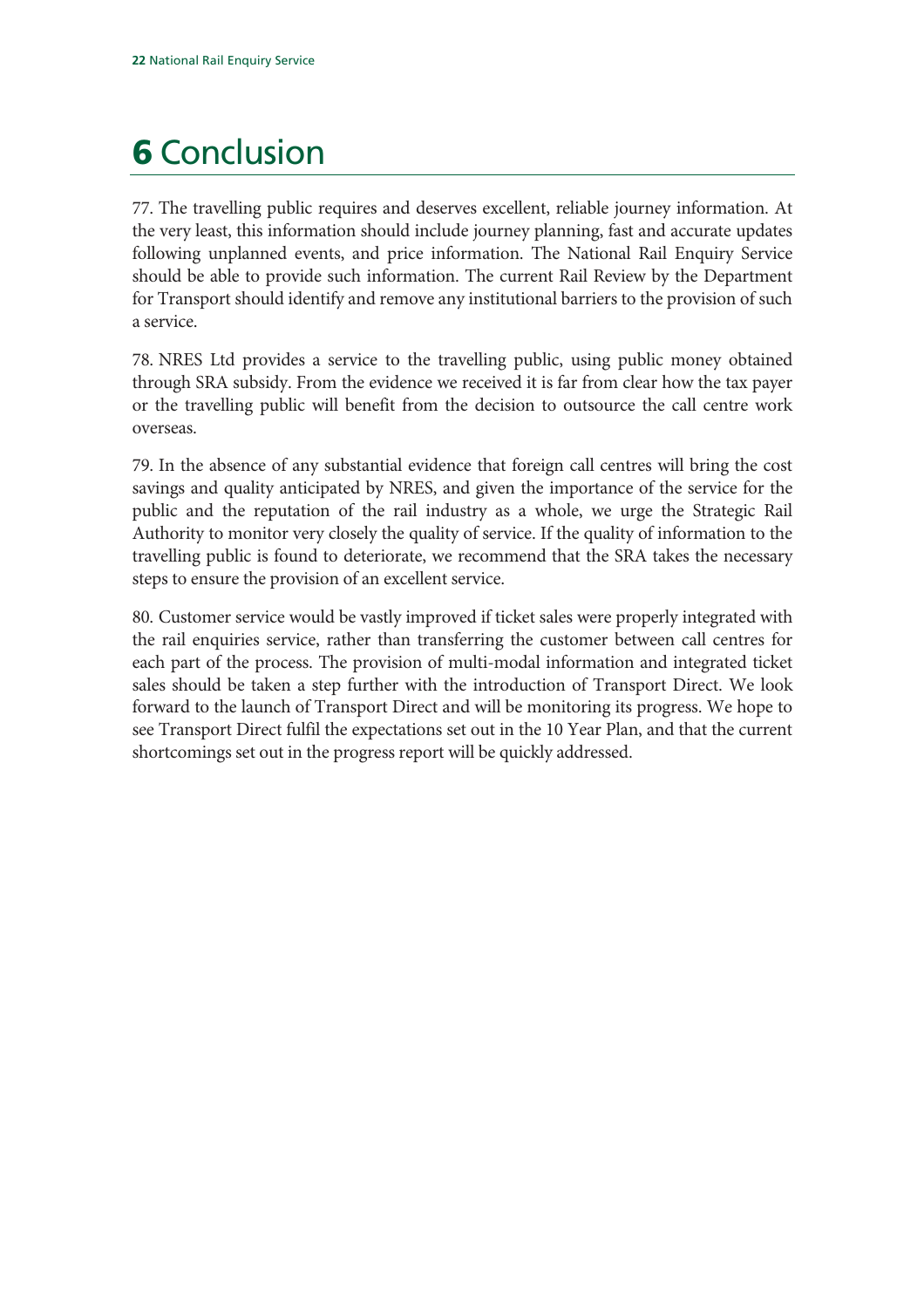### Recommendations

- **1.** Any cost savings made through overseas outsourcing of the National Rail Enquiry Service should be used, and be seen to be used, to benefit the taxpayer and the rail passenger, and not to increase profits for Train Operating Companies. The SRA should closely monitor spending by the Train Operating Companies to ensure that any cost savings made by NRES Ltd result in reduced public subsidy to the companies overall (Paragraph 14)
- **2.** NRES is an improvement on the information services previously provided. Nonetheless, far more could be done. It is clear that there are short comings in handling complex enquiries, which must be addressed. The SRA's regime for performance monitoring of the Rail Enquiry Service is inadequate. The performance standards should encompass a wider range of queries and include more complex questions. Information about fares, discounts, and route knowledge should not be considered extraordinary and training should be put in place to improve the service's capacity to accurately respond to such queries. The practice of weighting the performance regime towards the most common enquiries - which are also the most straightforward - has the effect of creating bias in the system, and results in a service which is not demonstrably capable of handling complex enquiries. (Paragraph 24)
- **3.** The Strategic Rail Authority should monitor NRES performance closely. If the quality of information and service is seen to deteriorate, then the SRA should not hesitate to take out an enforcement order against NRES, particularly since this course of action has in the past been shown to have raised standards. (Paragraph 27)
- **4.** It is not acceptable that rail customers should have to conduct two separate telephone calls: one to obtain information and another to buy a rail ticket. We welcome the moves that have been made to ease the transfer of callers from the national information service to the Train Operating Companies individual ticket sales services. Transferring the caller to the sales service, however, still requires an element of duplication. This is not a truly integrated service. It is not clear to us why the full transaction – information and sales – cannot be carried out in a single call to a single agent. (Paragraph 31)
- **5.** The ability to access integrated real-time travel and ticket information should be made much easier, if modal shift is to be achieved. In an age of abundant information, travellers should be able to access clear and comprehensive information on multi-modal journeys. This should be integrated with the ability to purchase tickets where appropriate. We acknowledge that when the number of private sector transport providers is considered, such a task seems highly ambitious. We would be delighted if that ambition could be realised at reasonable cost and will monitor with interest the development of Transport Direct. We recommend that the Department for Transport provide us with a yearly progress report. (Paragraph 36)
- **6.** In an increasingly Internet reliant age, there will still be many passengers and potential passengers for whom it is preferable or necessary to use the telephone service. Once Transport Direct is functional, it should be closely tied to the National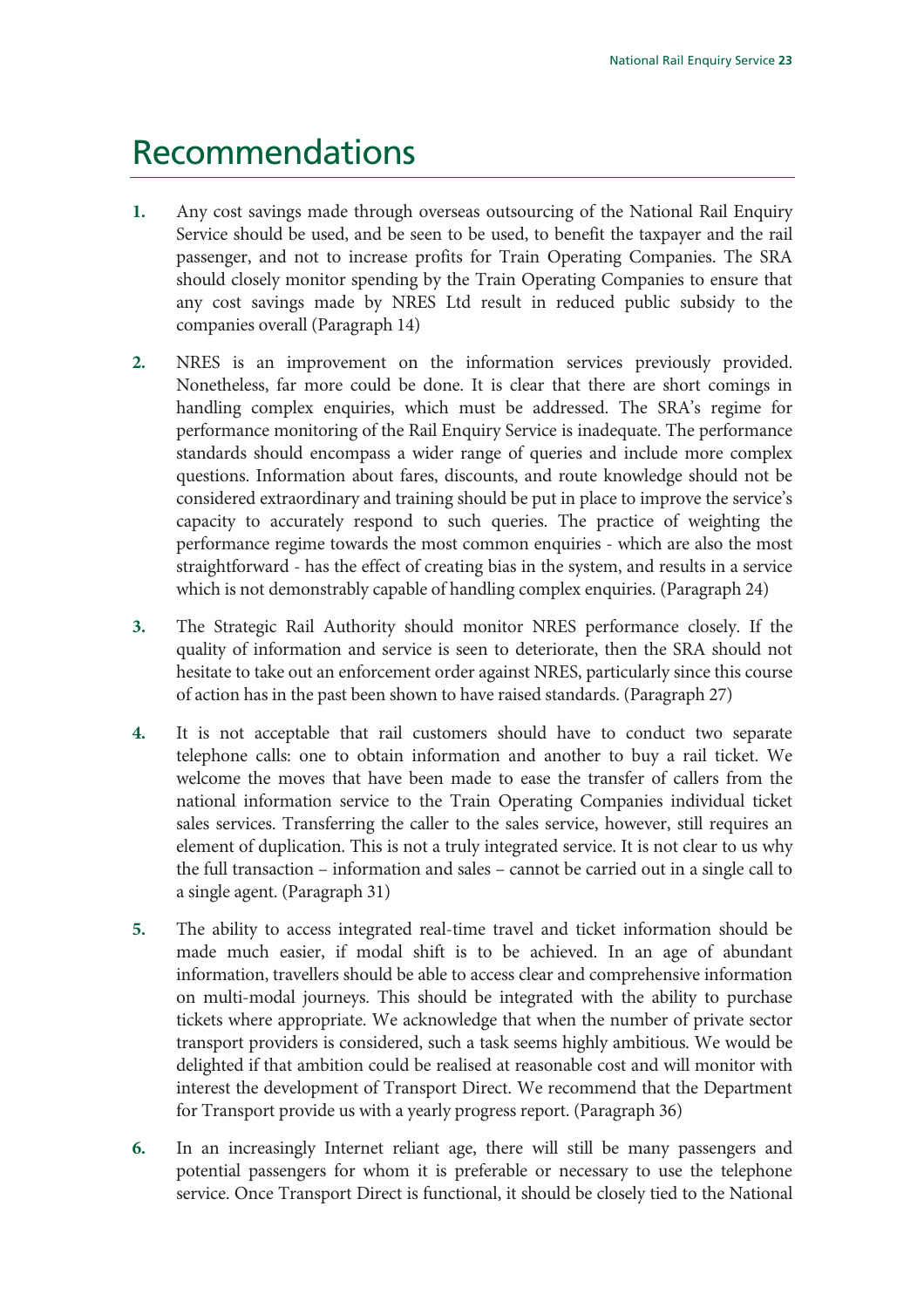Rail Enquiry Service to reduce duplication and ensure consistency of information. An Internet service such as Transport Direct should not replace the provision of the NRES telephone service. (Paragraph 37)

- **7.** The NRES feedback workshops and best practice roadshows developed as tools to raise the quality of performance by the call handlers will need to be continued and adapted where substantial operations take place overseas (Paragraph 51)
- **8.** While it is possible that overseas call centres will operate to higher standards, in the absence of any conclusive evidence, a transfer of 50 per cent of service provision overseas seems an extravagant risk for a publicly-funded company to take. (Paragraph 57)
- **9.** The growth in contact centre work has been an important factor in providing new regional employment for people displaced by the decline of manufacturing. We urge the Government in its review of the 'Services and Offshoring', and the Trade and Industry Committee in its inquiry into 'The Knowledge Driven Economy', to give full consideration to the economic and social costs that the move to transferring call centre work overseas will have on specific locations and communities. (Paragraph 61)
- **10.** We accept that NRES cannot reject a tender simply because it includes overseas provision. NRES' responsibilities are to ensure the service is provided effectively and its power to specify from whence that service is provided is limited. Nonetheless, the evidence from NRES was contradictory. It is clear that the company did take into account location of the call handling operations when it agreed contracts with its suppliers, and it was able to specify a ceiling on the volume of transfer of operations abroad. NRES should take responsibility for its decision regarding location of operations. We consider that setting the ceiling for overseas provision of Britain's busiest phone service at 50 per cent so soon may prove mistaken. (Paragraph 70)
- **11.** The pilot conducted by BT in Bangalore was small, time-limited and inadequately monitored. NRES told us that it did not base its decision on the results of the pilot but on research, an understanding of the market and expert advice. NRES failed to supply any evidence of this research despite our requests. The evidence we received about locating call centre operations overseas suggested that the market is still immature and there are likely to be real risks in transferring such a high proportion of such a busy service to an overseas provider. (Paragraph 74)
- **12.** In order to ensure that there is no deterioration in the quality of service, including over short-term periods of transition, stringent quality performance measures should be applied and monitored. Sanctions should be applied during all stages of delivery if customer satisfaction is to be maintained. The National Rail Enquiries service contributes to the reputation of the railways and influences the confidence of the public to travel by rail. As such, it is of paramount importance that information provided continues to be clear, accurate, timely and reliable (Paragraph 76)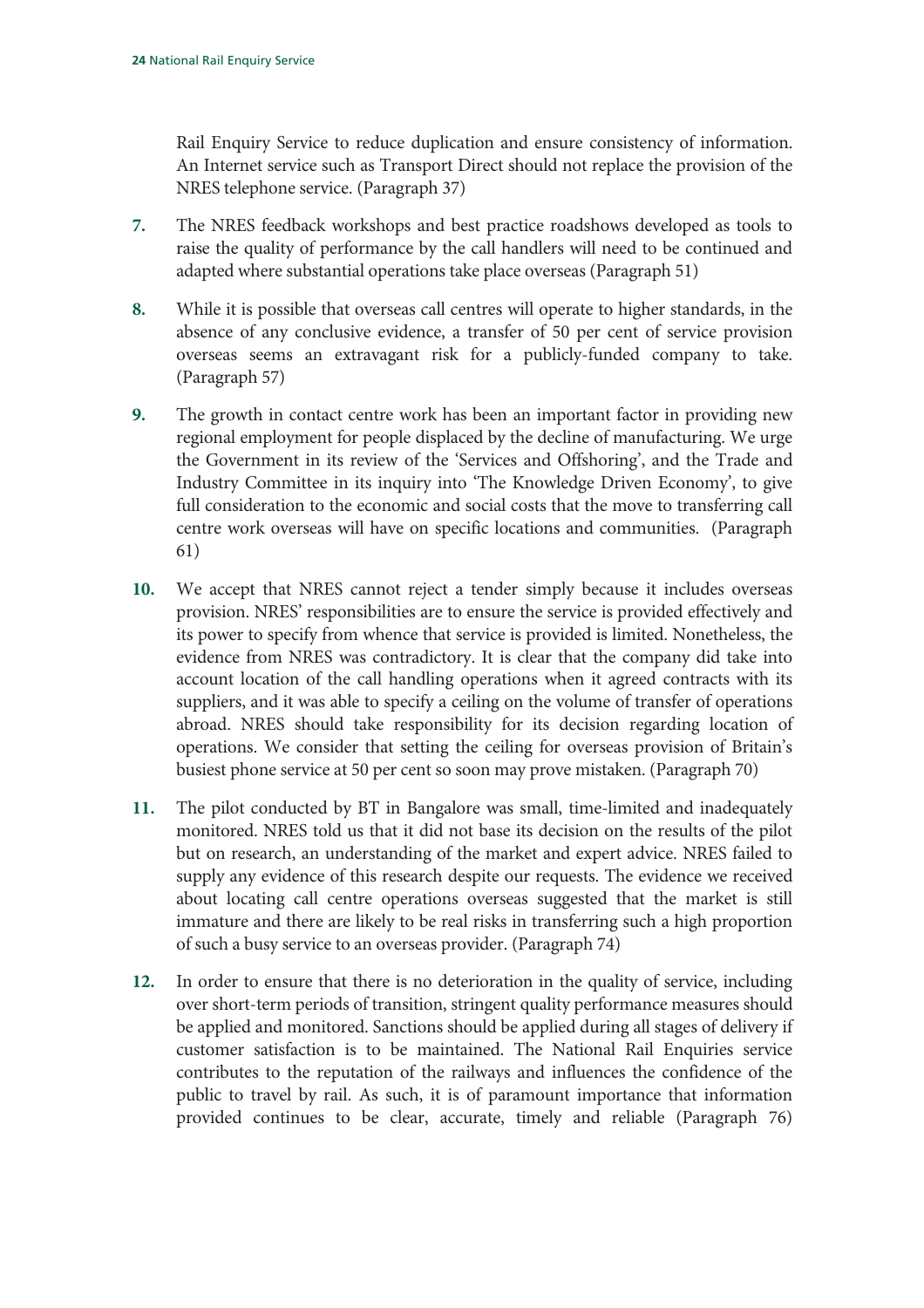### Formal Minutes

*The following Declarations of Interest were made:*

Mrs Gwyneth Dunwoody; Member of the Associated Society of Locomotive Engineers and Fireman

Mr Brian H Donohoe, Clive Efford and Mrs Louise Ellman; Members of Transport and General Workers' Union

Mr Ian Lucas and Mr Graham Stringer, Members of MSF Amicus

Mrs Anne McIntosh; Member, RAC, Holder of shares in : First Group, Eurotunnel, BAA plc, BA and BAE SYSTEMS

Mr Graham Stringer, Director, Centre for Local Economic Strategies

#### **Wednesday 5 May 2004**

Members present: Mrs Gwyneth Dunwoody, in the Chair

| Mr Brian H Donohue | Mr Jeffrey M Donaldson |
|--------------------|------------------------|
| Clive Efford       | Mrs Louise Ellman      |
| Mr Ian Lucas       | Miss Anne McIntosh     |
| Mr John Randall    | Mr Graham Stringer     |

The Committee deliberated.

Draft Report (National Rail Enquiry Service), proposed by the Chairman, brought up and read.

Ordered, That the Chairman's draft Report be read a second time, paragraph by paragraph.

Paragraphs 1 to 81 read and agreed to.

Resolved, That the Report be the Eleventh Report of the Committee to the House.

Ordered, That the Chairman do make the Report to the House.

Ordered, That the Appendices to the Minutes of Evidence taken before the Committee be reported to the House.

[Adjourned till Wednesday 12 May at 2.30pm.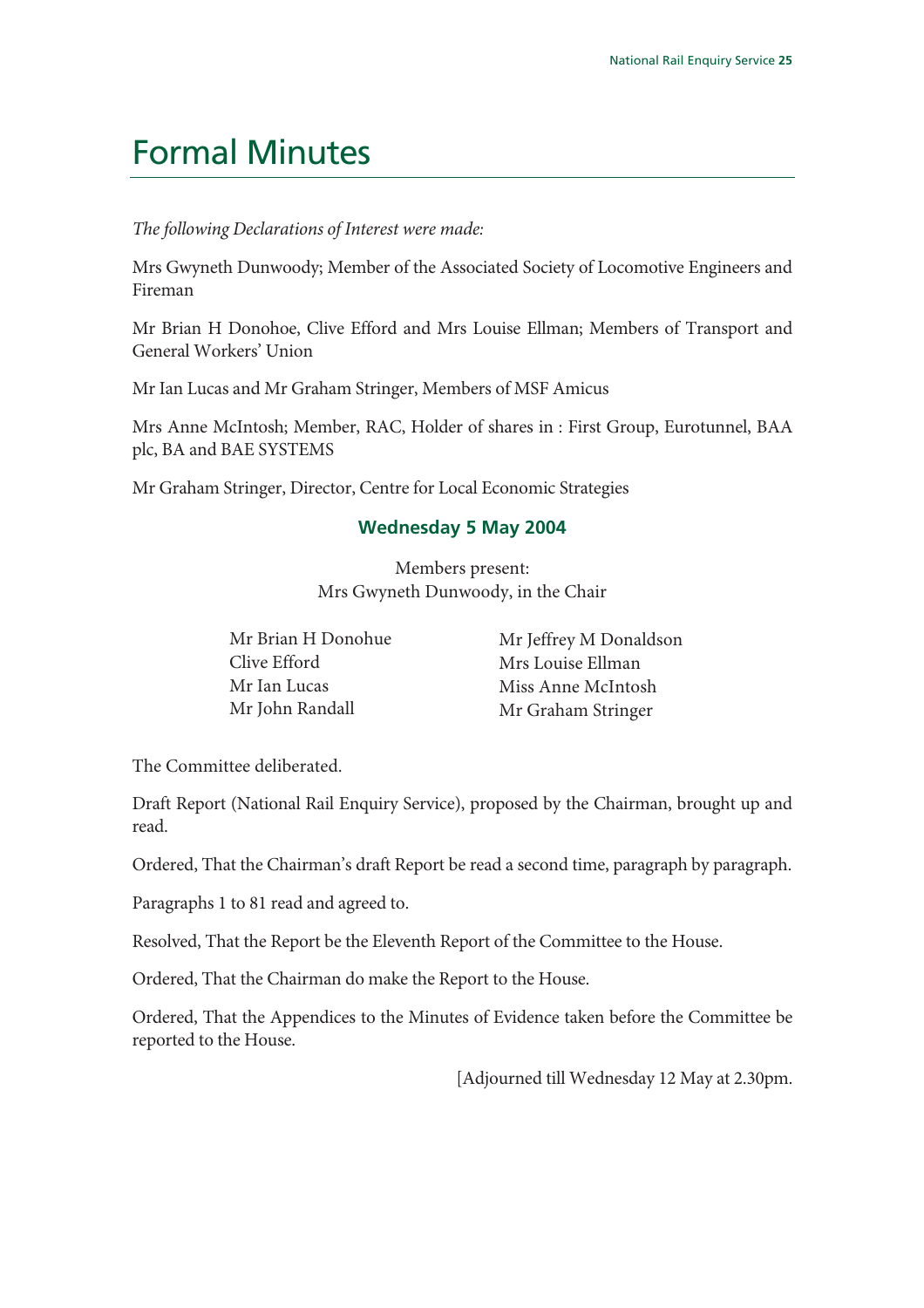### **Witnesses**

| <b>Wednesday 12 November 2003</b>                                                                             | Page             |
|---------------------------------------------------------------------------------------------------------------|------------------|
| Mr Chris Scoggins, Chief Executive and Mr Charles Belcher, Chairman<br>National Rail Enquiry Service Ltd      | Ev <sub>1</sub>  |
| Ian Buchanan, Chief Executive, National Express Group Trains Division,                                        | Ev <sub>13</sub> |
| Qjump Ltd                                                                                                     |                  |
| Mr Mike Havard, Managing Director, CM Insight                                                                 | Ev <sub>13</sub> |
| Ms Anne Marie Forsyth, Chief Executive, Call Centre Association (CCA)                                         | Ev <sub>13</sub> |
| Anthony Smith, National Director and Stewart Francis, Chairman,<br>Rail Passengers Council                    | $Ev$ 20          |
| Mr David Fleming, National Secretary for Finance and Mr Ciaran Naidoo,<br>Research and Policy Officer, Amicus | Ev <sub>24</sub> |
| Mr Richard Rosser, General Secretary and Mr Manuel Cortes, Negotiations<br>Officer, TSSA                      | Ev <sub>24</sub> |

### List of written evidence

| 01 National Rail Enquiries   | $Ev$ 30          |
|------------------------------|------------------|
| 01A Supplementary Memorandum | Ev <sub>46</sub> |
| 02 CM Insight                | Ev 39            |
| 03 Amicus                    | Ev <sub>40</sub> |
| 04 TSSA                      | Ev <sub>42</sub> |
| 05 RMT                       | Ev 44            |
| 06 SRA                       | Ev <sub>45</sub> |
| 07 DfT                       | Ev <sub>48</sub> |
| 08 ATOC                      | Ev 49            |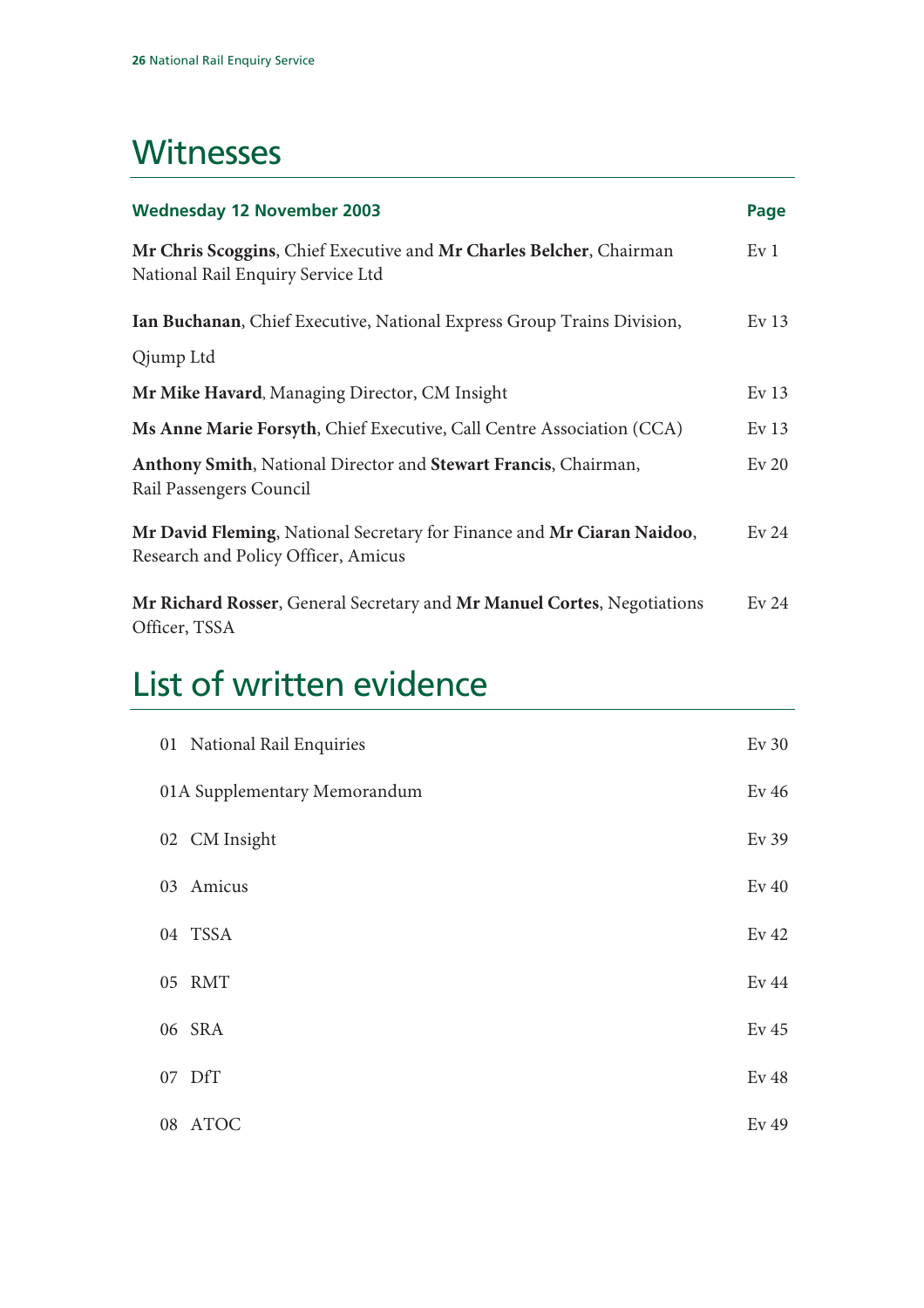### **Reports from the Transport Committee since 2002**

#### **Session 2003–04**

| <b>First Report</b>         | <b>Traffic Management Bill</b>                                                                                                                        | <b>HC 144</b>   |
|-----------------------------|-------------------------------------------------------------------------------------------------------------------------------------------------------|-----------------|
| <b>Second Report</b>        | The Departmental Annual Report                                                                                                                        | <b>HC 249</b>   |
| <b>Third Report</b>         | The Regulation of Taxis and Private Hire Vehicle<br>Services in the UK                                                                                | <b>HC 215-I</b> |
| Fourth Report               | Transport Committee Annual Report 2002-03                                                                                                             | <b>HC 317</b>   |
| <b>Fifth Report</b>         | The Office of Fair Trading's Response to the Third<br>Report of the Committee: The Regulation of Taxis<br>and Private Hire Vehicle Services in the UK | <b>HC 418</b>   |
| Sixth Report                | Disabled People's Access to Transport                                                                                                                 | <b>HC 439</b>   |
| Seventh Report              | The Future of the Railway                                                                                                                             | <b>HC 145-I</b> |
| <b>Eighth Report</b>        | <b>School Transport</b>                                                                                                                               | <b>HC 318-I</b> |
| Ninth Report                | Navigational Hazards and the Energy Bill                                                                                                              | <b>HC 555</b>   |
| <b>Tenth Report</b>         | The Vehicle Operating Services Agency and The<br><b>Vehicle Certification Agency</b>                                                                  | <b>HC 250</b>   |
| <b>Eleventh Report</b>      | <b>National Rail Enquiry Service</b>                                                                                                                  | <b>HC 580</b>   |
| <b>Session 2002-03</b>      |                                                                                                                                                       |                 |
| <b>First Report</b>         | <b>Urban Charging Schemes</b>                                                                                                                         | <b>HC 390-I</b> |
| <b>Second Report</b>        | Transport Committee: Annual Report 2002                                                                                                               | <b>HC 410</b>   |
| <b>Third Report</b>         | Jam Tomorrow?: The Multi Modal Study Investment HC 38-I<br>Plans                                                                                      |                 |
| Fourth Report               | Railways in the North of England                                                                                                                      | <b>HC 782-I</b> |
| <b>Fifth Report</b>         | <b>Local Roads and Pathways</b>                                                                                                                       | <b>HC 407-I</b> |
| Sixth Report:               | Aviation                                                                                                                                              | <b>HC 454-I</b> |
| Seventh Report              | Overcrowding on Public Transport                                                                                                                      | <b>HC 201-I</b> |
| <b>Eighth Report</b>        | The Work of the Highways Agency                                                                                                                       | <b>HC 453</b>   |
| Ninth Report                | Ports                                                                                                                                                 | <b>HC 783-I</b> |
| <b>First Special Report</b> | Government and Office of Fair Trading Responses to HC 97                                                                                              |                 |
|                             | the Seventeenth Report of the Transport, Local                                                                                                        |                 |
|                             | Government and the Regions Committee, The Bus<br>Industry                                                                                             |                 |
| Second Special<br>Report    | Government Response to the Committee's Fourth<br>Report, Railways in the North of England                                                             | <b>HC 1212</b>  |
|                             |                                                                                                                                                       |                 |

#### **Session 2001-02**

|                | First Special Report The Attendance of a Minister from HM Treasury<br>before the Transport, Local Government and The                                                                                      | <b>HC 771</b> |
|----------------|-----------------------------------------------------------------------------------------------------------------------------------------------------------------------------------------------------------|---------------|
|                | <b>Regions Committee</b>                                                                                                                                                                                  |               |
| Second Special | Government Response to the to the Fifth Report of HC 1285                                                                                                                                                 |               |
| Report         | the Transport, Local Government and the Regions                                                                                                                                                           |               |
|                | Committee, Session 2001-02, European Transport                                                                                                                                                            |               |
|                | <b>White Paper</b>                                                                                                                                                                                        |               |
|                | Third Special Report Government Response to the Eighteenth Report of HC 1305<br>the Transport, Local Government and the Regions<br>Committee, Session 2001-02, National Air Traffic<br>Services' Finances |               |
|                |                                                                                                                                                                                                           |               |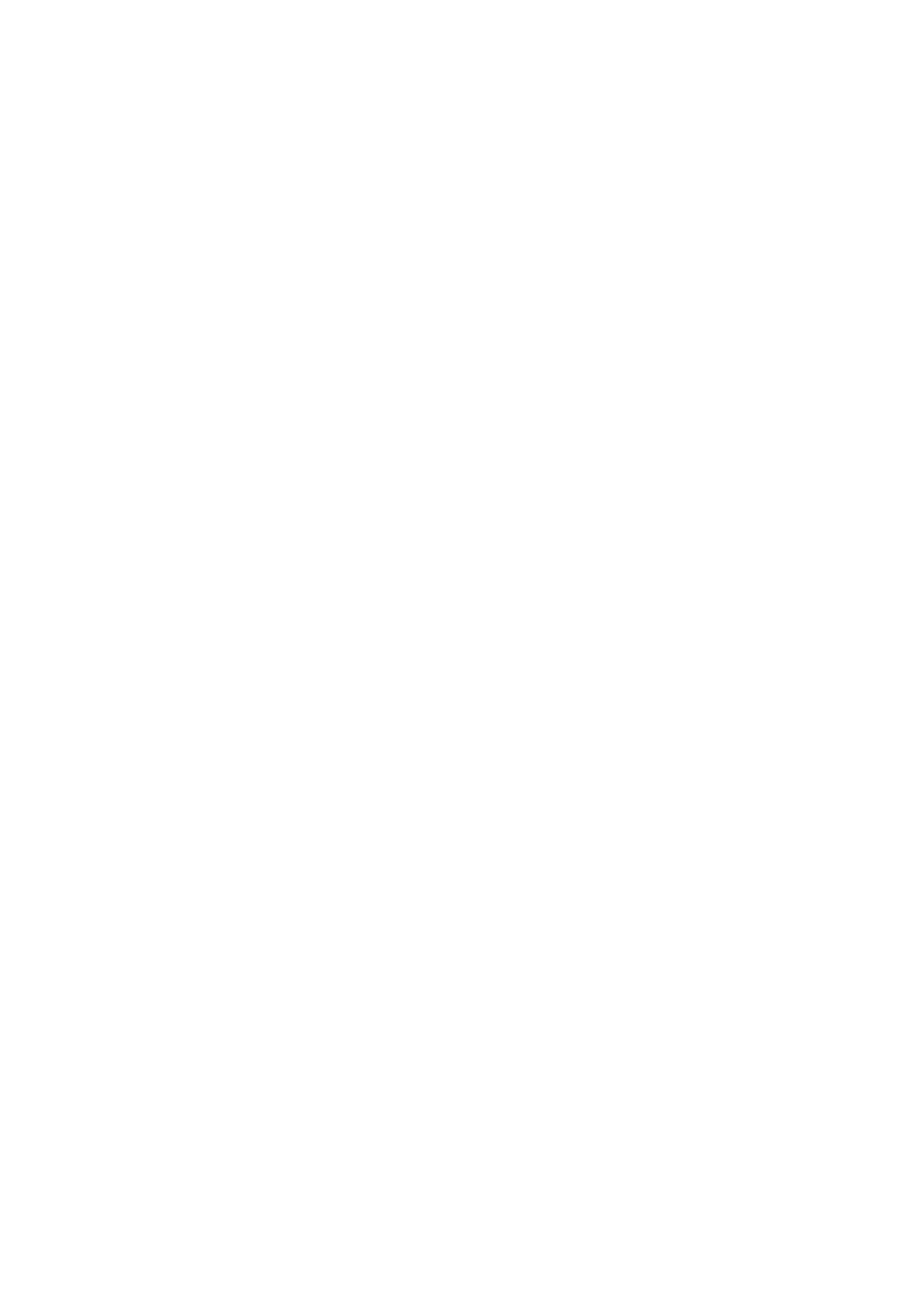### Oral evidence

#### **Taken before the Transport Committee**

#### **on Wednesday 12 November 2003**

Members present:

Mrs Gwyneth Dunwoody, in the Chair

Mr Brian H Donohoe Mr John Randall<br>Clive Efford Mr George Stever Mrs Louise Ellman Mr Graham Stringer Ian Lucas

Mr George Stevenson

*Witnesses:* **Mr Chris Scoggins,** Chief Executive, and **Mr Charles Belcher,** Chairman, National Rail Enquiry Service Limited, examined.

to start a little early, if I may. We have some the SRA process and indeed strong encouragement housekeeping matters to deal with, if you will to control cost within the rail industry and early forgive us, members having an interest to declare. indications are that as much as £25 million could **Clive Efford:** I am a member of the Transport and be saved on existing costs over the next five years.<br> **Contract Contract Contract Contract Contract Contract Contract Operation is volatile** 

**Q1 Chairman:** Could I welcome you this afternoon and ask you if you would first of all identify yourselves for the record. You may not know our<br>
Q4 Chairman: Well, that all sounds very cheerful.<br>
house rules. They are very simple. We require If you have not made your mind up, Mr Belcher,<br>
rather a lot of voice becaus

raise. I shall keep you not very long at all, madam. Firstly, that no final decision has been made on the **Q6 Chairman:** They actually provide the staff?<br>
tendering process tendering process.

*Mr Belcher:* No, none at all, and we are evaluating think comes from public money?<br>bids presently. All the short-listed bids are *Mr Belcher:* The funding of services from the 25 bids presently. All the short-listed bids are established UK call centre operators and none of

**Chairman:** Good afternoon, gentlemen. I am going source. The re-tendering is very much in support of Interestingly, the call centre operation is volatile **Ian Lucas:** I am a member of Amicus, MSF. within this country, as I am sure you know, and **Mr Stevenson:** I am a member of the Transport and also is experiencing fast growth, such that we see a General Workers Union.<br> **Chairman:** I am a member of ASLEF. The industry, we understand, is growing at the industry, we understand, is growing at **Chairman:** I am a member of ASLEF. the industry, we understand, is growing at **Mr Donohoe:** I am a member of the Transport and something like 8% per annum. Lastly, National General Workers Union.<br> **Rail Enquiries has been successful over the life of** Research Stringer: Amicus. MSF.<br> **Rail Enquiries has been successful over the life of Research Stringer:** Amicus. MSF. **Mr Stringer:** Amicus, MSF.<br>**Mrs Ellman:** I am a member of the Transport and targets over recent years and is currently answering targets over recent years and is currently answering General Workers Union. 94.8% of all calls and we see the re-tendering process as very much building upon this and

**Q2 Chairman:** Thank you. Do you have anything  $\begin{array}{l} \text{Q5} \text{ Chairman:} \text{ You are wholly owned and you  
you particularly want to say first or may we go  
straight to questions? \n\nMr Belcher: I have a brief number of points to\n\end{array}$ 

**Q3 Chairman:** No final decision? **Q7 Chairman:** What proportion of funding do you *Mr Belcher:* No, none at all, and we are evaluating think comes from public money?

established UK call centre operators and none of train operating companies in proportion to the the bids have anything worse than 50% offshore usage they make of the service, or their passengers usage they make of the service, or their passengers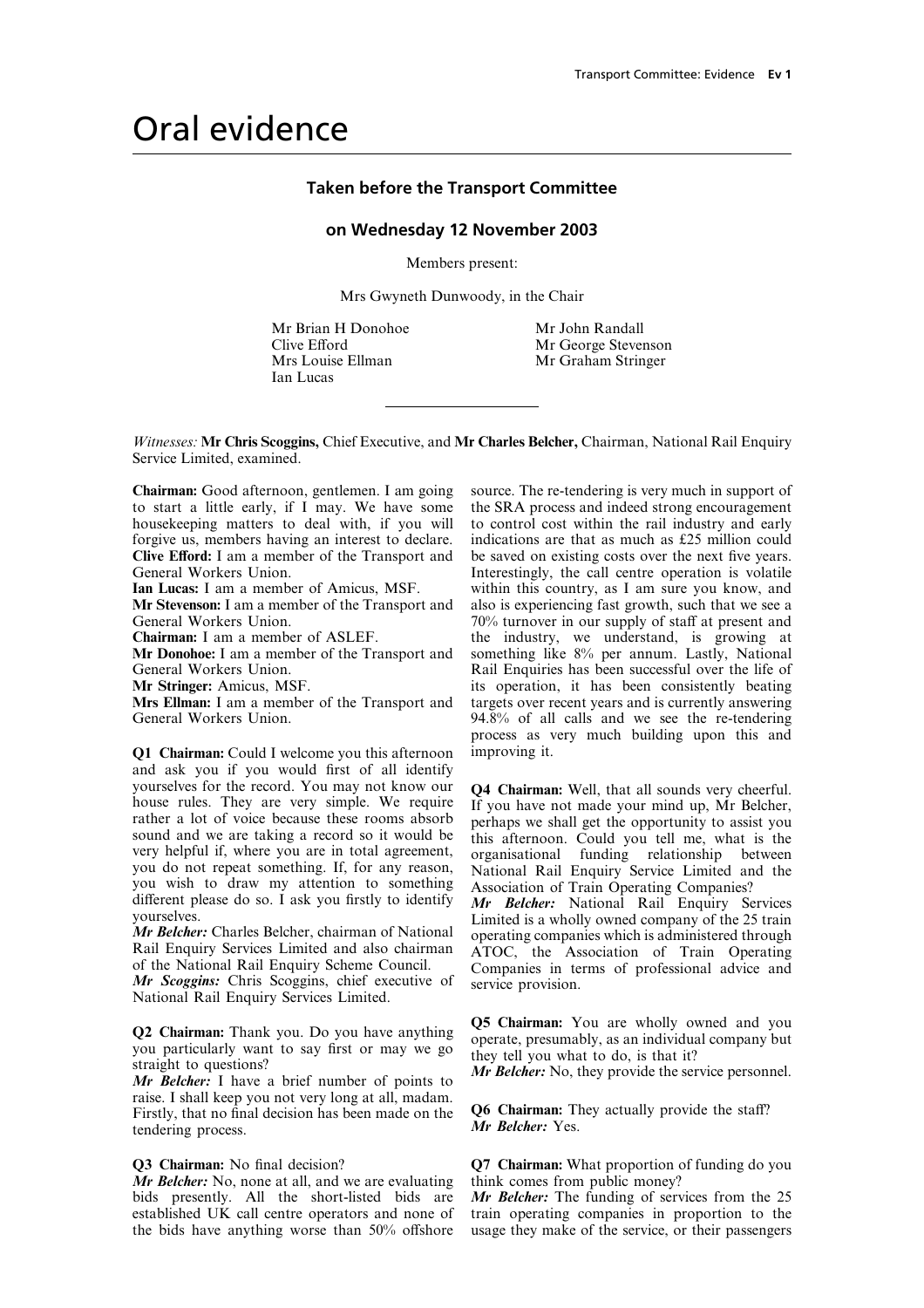of people who use the service over the year against NRES overseas? the total cost of the scheme. *Mr Scoggins:* When you say "they" you mean the

but since the Strategic Rail Authority pay  $£1.3$  position to prohibit a pilot under the current billion in subsidies to train operating companies I contracts. Our suppliers have indicated to us that billion in subsidies to train operating companies I think we can accept that really you are being they will be conducting a pilot from overseas and funded by the public, can we not? indeed they have set that up. *Mr Belcher:* Well, yes—

**Q9 Chairman:** They may come via the train  $\frac{Q17}{Mr}$  Chairman: They have helped set you up?<br>operating companies but unless the train operating<br>companies have suddenly become very much more<br>profitable in the last 24 hour assume the money comes from that. Why do you not sell tickets?

companies, would prefer to do that themselves. It suppliers who hold the bidding for the tender to is an expertise which they have What we do do via include offshore calls handling as part of the bid, is an expertise which they have. What we do do via include offshore our train inquiry telephone service and our Internet must they not? our train inquiry telephone service and our Internet must they not?<br>service is provide an easy link to their telephone Mr Scoggins: No, we have not. We have gone

**Q10 Chairman:** But if they were serious about people to bid from locations anywhere. wanting it to cost less surely one of the things they would look at is the means of making money and **Q19 Chairman:** So you carefully added this one in, one of the simple means might be for you to sell did you, and said you thought this was something rail tickets, which would be not only much more that ought to be there?<br>efficient but would actually make them some cash. Mr Scoggins: No, we have not added anything in. efficient but would actually make them some cash. *Mr Scoggins:* No, we have not added anything in.<br>*Mr Belcher:* Well, they are selling the tickets We have not added a constraint on the location of *Mr Belcher:* Well, they are selling the tickets themselves but that is an option we have looked at themselves but that is an option we have looked at the call centre service, merely a constraint that the and will continue to look at.

**Q11 Chairman:** What kind of relationship do you

**O12 Chairman:** Close, but they do not trust you **Mr Scoggins:** I am not sure what its intention was. enough to actually sell their tickets?

tickets. That is an expertise which they have themselves. meant to make it possible for there to be no

**Q13 Chairman:** Expertise. Well, that is a lovely and another.<br>word to hear in relation to train operating Mr Scoggins: Indeed. word to hear in relation to train operating companies. Do they control the network connections for call delivery? **Q22 Chairman:** So you do understand that it is not *Mr Scoggins:* No, they do not. necessarily meant to create jobs in India?

**Q14 Chairman:** So if you take the decision to no. outsource, to put overseas this particular service, Companies taking the decision because they want<br>to save money, although there are other ways of<br>making money, or will it be yours?<br>Mr Scoggins: The pilot has been running for about<br>Mr Scoggins: It will be the National Rail

**Q15 Chairman:** The National Rail Enquiries

*Mr Scoggins:* It is the representative body of all of the 25 train operating companies who are members the 25 train operating companies who are members *Mr Scoggins:* None of the staff who answers the of the company.

make of the service. So it is pro rata to the number **Q16 Chairman:** Have they prohibited a pilot of

National Rail Enquiries Scheme Council. They **Q8 Chairman:** Yes, that is what you charge them, have not prohibited a pilot. They are not in a

*Mr Belcher:* Our owners, the train operating **Q18 Chairman:** So ATOC must have instructed the companies would prefer to do that themselves It suppliers who hold the bidding for the tender to

*Mr Scoggins:* No, we have not. We have gone vending service.<br>
vending service.<br>
examed through the European standard procurement process and issued tender notices which allow

service must have a management presence in the UK, as is required by the European legislation.

have with their sales services?<br> **Q20 Chairman:** That was not really necessarily *Mr Belcher:* A very close one.<br>
intended to create jobs in India, I assume?

*Mr Belcher:* They do not wish us to sell their **Q21 Chairman:** Well, I think you must be quite tickets. That is an expertise which they have clear, Mr Scoggins, that that kind of change is commercial bar between one European country

*Mr Scoggins:* It is not necessarily meant for that,

Scheme Council which will make that decision in quality which we have measured there is as good<br>as, or in some cases better than the quality of our<br>the end.

Q24 Chairman: So none of your staff has expressed<br>any worries about the quality of service?

telephone for our suppliers.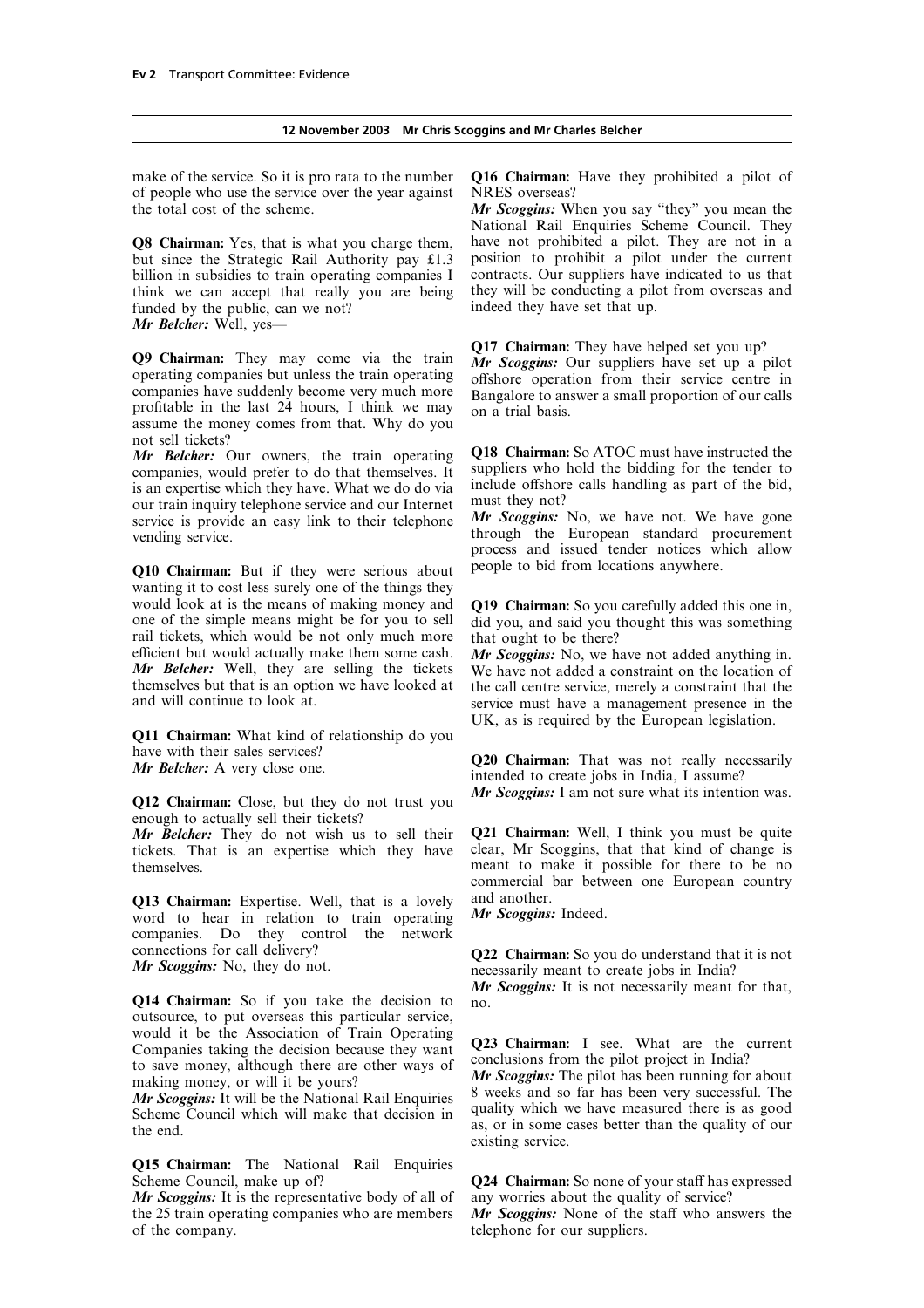quality has expressed any worries about what is perhaps I do not understand the system properly, happening with the pilot and the quality of the is how that piece of information fits in with the

*Mr Scoggins:* My quality management people have huge percentage of enquiries on fares were wrong not expressed any concerns over the part of the and usually to the disadvantage of the passenger in service. The service as much as they were given a higher fare. How can

**Q26 Mr Stringer:** I was not completely clear from  $\frac{M}{M}$  Scoggins: Well, there are two factors there.<br>
your answers to the Chairman's questions whether  $\frac{M}{M}$  Scoggins: Well, there are two factors there.<br>
your poli

*Mr Scoggins:* We had been approached by one<br>supplier very early this year to give our permission  $Q34$  Mr Stringer: I thought it was 50 calls.<br>to set up a pilot from their Bangalore operation. *Mr Scoggins:* Well maybe We advised them that we did not wish to proceed that order. Our result of 96.7% is based upon our with that pilot. Then some months later they have mystery shopping programme as overseen by the with that pilot. Then some months later they have mystery shopping programme as overseen by the variable advised us that they are off their own bat SRA, which is based on 8,000 calls per year done advised us that they are off their own bat conducting such a pilot. continuously every day through the year. So I think

**Q28 Mr Stringer:** Let us be clear about this. You **Q35 Mr Stringer:** Does that mean that the Which? said no, you did not want a pilot and BT put two survey is being unfair or they are just asking the fingers up to you and said, "We're doing it difficult questions that you usually get wrong?<br>
Mr Scoggins: Well, I would not say they put two<br>
Mr Scoggins: Well, I would not say they put two<br>
difficult substitute the know a

*Mr Scoggins:* Well, I would not say they put two questions that they know are difficult to answer.<br>fingers up to us but they did not conduct the The survey was re-done this year early in 2003 and

**Q29 Chairman:** They did not do a big pilot, they **Q36Mr Stringer:** I do not have those figures. did a little pilot. Could you tell the Committee what the

documents for any future contract that there must

in the tender document about the location or about good. If you look at the Which? survey you are not the way in which sumpliers should pilot the service so good, in fact poor. In that case, how can we be the way in which suppliers should pilot the service.

which are set down in the agreement with the SRA. course 97%. We also assess our operation on The Strategic Rail Authority regulates the National internal measures which we have devised, which are Rail Enquiry Service and under that regulation we more stringent than the SRA measures and are bound to conform to performance standards in approach some of the more difficult questions, and are bound to conform to performance standards in terms of the number of calls answered, which is a level of 93% per annum, and also to deliver a level of quality of service whereby the accuracy of percent. That is still unsatisfactory in our eyes, we information to a given set of questions must be would still like to improve that, but taking some of information to a given set of questions must be over an above  $95\%$  per annum.

**Q25 Chairman:** None of the people responsible for **Q33 Mr Stringer:** What I do not understand, and services being provided? Which? survey that the LPC did, which said that a you achieve 97% accuracy against that sort of

it is a sampling issue and also down to the fact that **Q27 Chairman:** Is this BT?<br> **those questions in the Which?** survey were based<br> *Mr Scoggins:* **Sorry, this is BT, yes.**<br> **Chairman:** I think we should give them sufficient<br>
of the operation, all the types of information

fingers up to us but they did not conduct the The survey was re-done this year, early in 2003, and original pilot, which was of a much larger scale it found a significant improvement from last year than the current pilot,

*Mr Scoggins:* Exactly so. **improvement was?** 

*Mr Scoggins:* I am sorry, I do not have the precise **Q30 Mr Stringer:** Is it now part of the tender numbers to hand. I can write to you with them if documents, or will it be part of the tender you like.

be a pilot within the contract?<br> **Q37 Mr Stringer:** The point I am trying to get to<br> **Mr Scoveins:** No we have not mentioned anything is that if you look across the board you are very *Mr Scoggins:* No, we have not mentioned anything is that if you look across the board you are very in the tender document about the location or about good. If you look at the Which? survey you are not confident that any assessment you made of an **Q31 Mr Stringer:** According to your performance<br>measures the service achieves almost  $97\%$  accuracy?<br>Mr Scoggins: That is correct.<br>Mr Scoggins: That is correct.

*Mr Scoggins:* There are two parts to that question. **Q32 Mr Stringer:** What sort of type of inquiries do First of all, the overall level of assessment that we you monitor? do is in line with the SRA, so it covers the whole *Mr Scoggins:* We monitor the types of inquiries breadth of the information we provide, which is of internal measures which we have devised, which are in the last reported set of results from that survey<br>in May of this year we achieved 89 point something the more difficult questions across the whole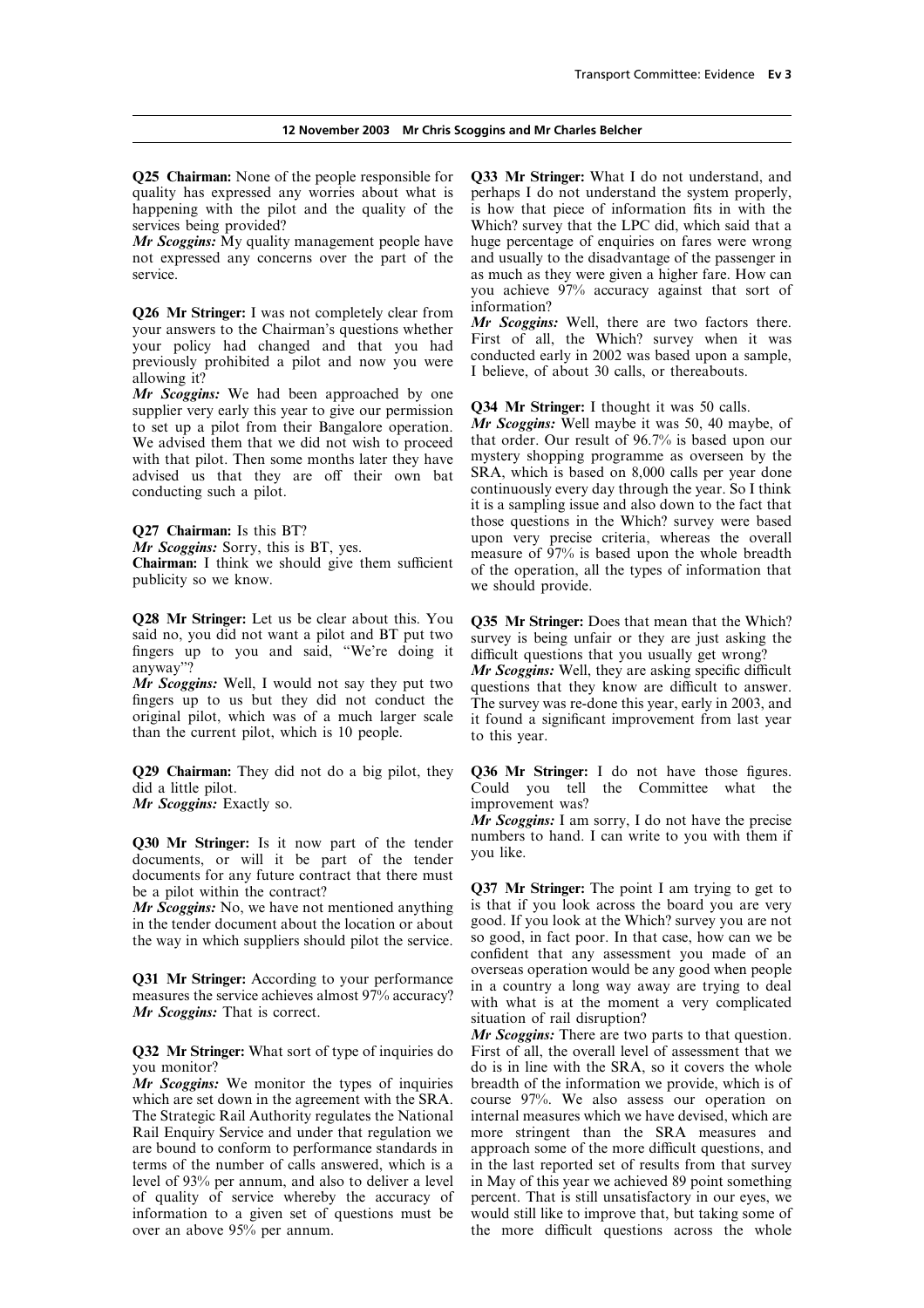|  | 12 November 2003 Mr Chris Scoggins and Mr Charles Belcher |  |
|--|-----------------------------------------------------------|--|
|--|-----------------------------------------------------------|--|

from the 30 or 40 call Which? report sample. The five years from next April. second part of the question is how would we therefore have confidence in our assessment of how **Q41 Mr Donohoe:** So why are you doing a pilot that might change if there was a move overseas. Just now then if you are not able to change a Our research, our exploratory we believe the quality may well improve in terms<br>of accuracy of information by some of the service<br>being delivered from overseas. That is because of<br>the different nature of the call centre market there.<br>They attract, in In because it is a more attractive job than it is in the UK. Yes, it is lowly paid compared with call centre jobs in the UK, but it is very highly paid compared<br>with jobs which those individuals can obtain in<br>India. So therefore it is an aspirational position and<br>utcome of the tender process. people who have high degrees of learning ability, who have been in education to the age of  $21$ —  $Q$ 44 Chairman: I think we need to be clear that

**Q38 Mr Stringer:** I understand the problems. executives here even if the work is not here?<br>What I am trying to get at is your testing of the *Mr Belcher*: But as I have said, no more than 50% new call centre. Is it not more likely that distant<br>call centres are likely to make more mistakes on the<br>more complicated, more current problems you have

got and are you going to specifically test that when<br>you are doing a pilot assessment, or are you going<br>tirel to have me believe, and I do not know what<br>to rely on the across the board, everything, the full<br>the rest of the rail—even our UK agents come to us with a limited<br>understanding of UK geography—and the detailed<br>level through the systems, the very high developed<br>systems that we provide for them, which are the get it is possible that q which they know very little and have been doing so successfully since 1997, when we consolidated from **Q47 Mr Donohoe:** Fine. What are the savings that 65 local operations into first 6 and then 4 much you expect to achieve on that basis? larger, more remote centres. *Mr Belcher:* Well, again until we make the selection

**Q39 Mr Donohoe:** Could I just get this clear, Mr<br>Belcher, first of all. You indicated in your initial<br>statement that the tenders are out but they are all<br>UK based, is that correct?<br>UK based, is that correct?<br>Mr. Belchem

Mr Scoggins is suggesting, is successful? What and the average wage in India per annum is length of time are you giving a tender our for? If the something like \$4,000, which works out at about length of time are you giving a tender our for? If the pilot is successful, will you then be able to change?

breadth of the spectrum it is significantly different *Mr Belcher:* The length of the call contract is up to

**Q43 Chairman:** So we are talking about transferring work?

when you talk about "a British-based company" what you are suggesting is they might have their

**Mr Stringer:** Thank you. **only in the stringer:** Thank you. **o** of the tender we do not know but we anticipate it could be £25 million.

*Mr Belcher:* They are all UK call centre operators. India they are extremely low in terms of our<br>India they are extremely low in terms of our earnings in that in every call centre in my **Q40 Mr Donohoe:** What happens if your pilot, as constituency the average wage is around £12,000  $£2,800$ . That is the top end of the level of wages.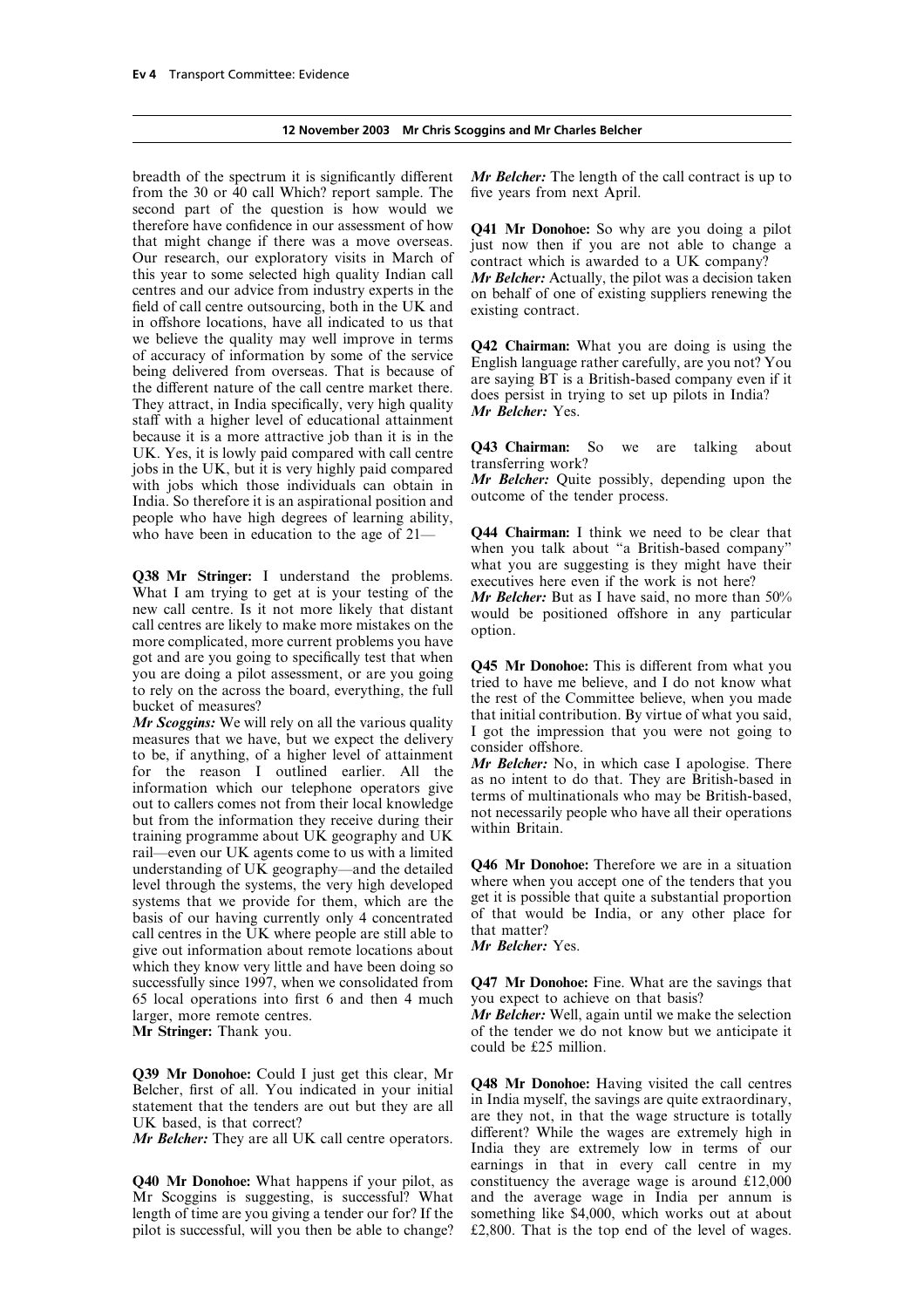### **12 November 2003 Mr Chris Scoggins and Mr Charles Belcher**

So you are going to make that kind of saving. Is do this," you at that stage would transfer that something which at this stage you are taking everything over to that particular operator, into account? would you?

*Mr Belcher:* We take into account three things: the *Mr Scoggins:* We do not think that is likely because quality of the service, the reliability and the of the structure of the Indian call centre labour efficiency and the cost. market and the structure of the UK market and the

of what kind of questions are going to be asked in means that we believe that  $50\%$  is the right level to these call centres. Are you going to move it into the maintain in this country as a minimum. Naturally, these call centres. Are you going to move it into the maintain in this country as a minimum. Naturally,<br>technical area in terms of some of the aspects of as things change in the future we will need to assess,<br>some of the q at present? Are they going to cover the whole also the quality and the reliability of the service.<br>also the quality and the reliability of the service. *Mr Belcher:* Yes.

**Q50 Mr Donohoe:** So you are going to have a offshore saves, I think you said £20 million?<br>situation where for all sorts of different things on **Mr Belcher:** Potentially £25 million. situation where for all sorts of different things on a daily basis they are going to be dealing with every aspect, is that it?<br> **Are Belcher:** Yes.<br> **Are Belcher:** That would be a reduction in

*Mr Belcher:* Well, again the decision has yet to be made but the contracts would start to run form April of next year. **Q60 Chairman:** Not to the train operating

**Q52 Mr Donohoe:** So what is your estimation then *Mr Belcher:* Well, via that method of the number of job losses in this country as a

*Mr Belcher:* Again, I apologise for being difficult operating companies? but until we decide on a particular tender we do *Mr Belcher:* Yes. not know, but it could be around 600.

**Q53 Chairman:** Is that the whole of your call centres?

*Mr Belcher:* No, that is the 50% which I have referred to as being the largest percentage that we would have offshore. Authority? Is that your line or argument?

**Q54 Mr Donohoe:** So you are in a situation where you are going to have this type of development. **Q63 Chairman:** Yes, but it actually goes to the Did you say you have got a four year contract? train operating companies? *Mr Belcher:* The new ones would run for up to five. *Mr Belcher:* In the first instance, yes.

**Q55 Mr Donohoe:** During those five years there **Q64 Mr Donohoe:** But in terms of the contract,

**Q56 Mr Donohoe:** Total flexibility, is there, where *Mr Belcher:* I am sor<br>you could transfer 100% of it over there? what you are saying. you could transfer 100% of it over there?<br>Mr. Scoggins: As with any contract, there is a **Chairman:** We shall have the chance to explain this

variation clause in it which allows the parties to the in great detail. The contract to vary the terms of the contract by minutes, please. contract to vary the terms of the contract by mutual agreement.

**Q57 Mr Donohoe:** But if they come to you to *for a division in the House* indicate, on the basis of the expertise and the quality of what the answers are and on the basis of **Q65 Mr Donohoe:** I am just trying to read on to the precision, if they get to the point where they are the next stage in this as far as where all these the precision, if they get to the point where they are the next stage in this as far as where all these able to say to you, "We can do this 100%. We can decisions are taking place and who you have

of the structure of the Indian call centre labour structure of our particular business. Our analysis at **Q49 Mr Donohoe:** Mr Stringer asked you in terms the moment of the risks inherent in our business of what kind of questions are going to be asked in means that we believe that 50% is the right level to

**Q58 Mr Donohoe:** If moving the NRES jobs

*Mr Belcher:* That would be a reduction in the cost of operating the railway industry, which would be **Q51 Mr Donohoe:** What is the timescale of that reflected in subsidy levels or for that matter happening?<br> **happening**<br> *Mr Relcher:* Well again the decision has vet to be the taxpayer.

companies?

Q61 Chairman: So it actually goes to the train

**Q62 Chairman:** When you say it would be going eventually back to the Strategic Rail Authority all you mean is that because they may slightly even<br>make a profit that would mean they would not require so much money from the Strategic Rail

**Chairman:** I see. So it is an interesting gesture. Yes. *Mr Belcher:* Yes, it would impact on the level of subsidy required.

cannot be any other alterations made, is that right? you are there as a wholly owned subsidiary  $Mr$  Belcher: There is room for flexibility within the company. You make a saving. You going to pass *Mr Belcher:* There is room for flexibility within the company. You make a saving. You going to pass contract. that back to ATOC even though you are saying the contracts are for four years, or five years?<br>Mr Belcher: I am sorry, I do not fully understand

*Mr Scoggins:* As with any contract, there is a **Chairman:** We shall have the chance to explain this variation clause in it which allows the parties to the in great detail. The Committee is suspended for ten

*Committee suspended from 3.05 pm until 3.15 pm*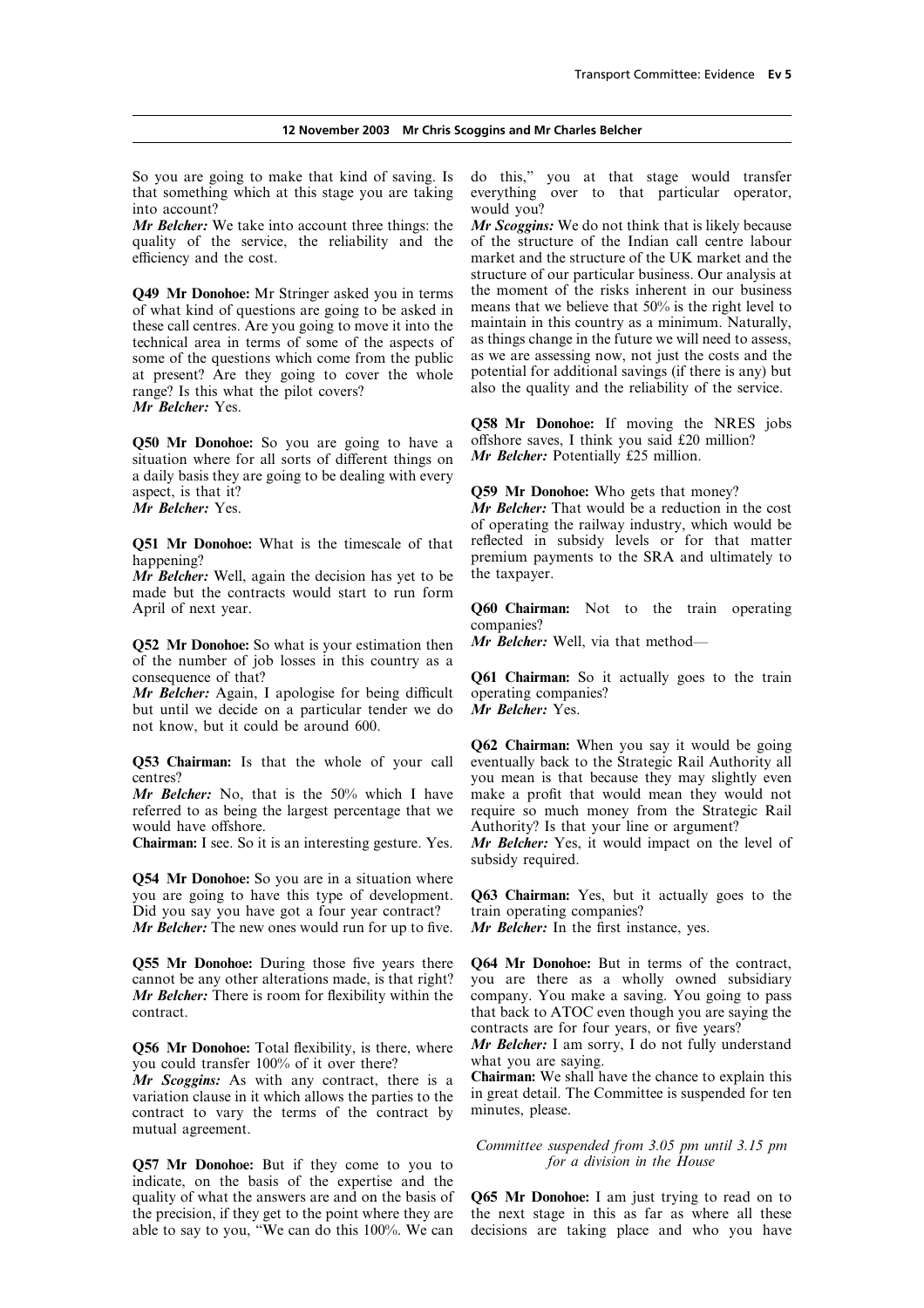|  | 12 November 2003 Mr Chris Scoggins and Mr Charles Belcher |  |
|--|-----------------------------------------------------------|--|
|--|-----------------------------------------------------------|--|

dialogue between yourselves and the Rail there. Could you just answer the question. Is it your

*Mr Belcher:* It is the Strategic Rail Authority which 50% ceiling lawfully?

**Q66 Mr Donohoe:** What has been the dialogue as services from specific locations at specific volume far as the SRA is concerned?

*Mr Belcher:* They are fully aware of the process we are following. **Q74 Mr Donohoe:** The concern is, on the basis of

**Q68 Mr Donohoe:** What are you going to do if you How do you stick to the quality argument on the move this thing on through a contract and then find basis of that fragmentation? that you have great difficulties? It is not for the first *Mr Scoggins:* Two things. First of all, once we have time that things have been transferred abroad and agreed in the contracts the initial allocation of what then we find ourselves with no expertise in this percentage of calls will be handled from which country. What would you do in these locations our suppliers are not able to materially circumstances? What failsafe system are you going change the volumes being handled from those to put in place? locations either by fluctuating them or by moving

transferred abroad so there will be that retained in Secondly, in terms of fragmentation, to come direct this country under any of the options we are to your question, we currently have three suppliers currently evaluating within the tender process. who employ their own staff and employ suppliers currently evaluating within the tender process. who employ their own staff and employ suppliers Secondly, within the contracts there is the ability to them, sub-contractors if you will. Our new Secondly, within the contracts there is the ability to them, sub-contractors if you will. Our new to transfer call volumes to other call centres arrangements to bids that we are considering in the

is a problem in India we can have the calls transferred back or not transfer them in the first **Q75 Mr Donohoe:** A final point, if I may. How place. does this all square with what you have got in terms

on practical grounds, on the basis of the level of industry. You do not give me confidence to suggest the skills of the people who are going to be that when I, as a member of the public, or any of the skills of the people who are going to be supplying the service from overseas? On what basis supplying the service from overseas? On what basis is my constituents for that matter, lift the phone we have you arrived at that?

all our eggs in one basket and having options open

forming contract with one or more suppliers towards the end of this year which will be based on **Q76 Chairman:** Can we now write a contract which their statement of where they will be providing the says that answering services shall be provided from their statement of where they will be providing the says that answering services shall be provided from service from. Moving forward from that, over the specific locations and say that the location has to service from. Moving forward from that, over the next five years—

actually consulted on it. Has there been any **Q73 Ian Lucas:** I am sorry, could I just stop you Regulator? understanding that you are at liberty to impose the

is involved, not the Rail Regulator. *Mr Scoggins:* Yes. We are at liberty to form a contract with someone to provide call answering

what I can see here, it is like industry in general, **Q67 Mr Donohoe:** What has the response been?<br> **Now the Selection Solution** Boing on. You are set<br> **Now Belcher:** That they had no difficulty with the<br>
possibilities of the options of the tenders.<br>
someone else. The lines that is concerned is extremely concerning to me.

*Mr Belcher:* Firstly, no more than 50% will be to a different location without our agreement. arrangements to bids that we are considering in the shortlist at the moment all consist of similar **Q69 Chairman:** Do you mean also in India or<br>anywhere else? What control will you have over<br>that?<br>that?<br>*Mr Belcher:* No, for us to transfer call volumes to<br>other call centres. So if, as Mr Donohoe asks, there<br>other call

of what was said originally, your tender? You are **Q70 Ian Lucas:** This 50% figure you are referring moving miles away from that. From what was to, why is it that you have arrived at the 50% figure, that it is not satisfactory for over 50% of the calls where we are now w ceilings or that somebody does not subcontract to **Q71 Ian Lucas:** To be prudent. Is that a decision subcontractors, as has happened in the rest of the on practical grounds, on the basis of the level of industry. You do not give me confidence to suggest have you arrived at that?<br> **Are Belcher:** On the basis of not wanting to keep no demonstration of that on the basis of what you *no* demonstration of that on the basis of what you are saying. How can you change my mind?

to do other things. *Mr Scoggins:* I am sorry if we have not been entirely clear or if it has not been entirely **Q72 Ian Lucas:** Is it your understanding that you understandable. That is not the intention at all. We are liberty to impose such a ceiling legally?<br> **Are Scoggins:** We will be accepting bids and was said at the start of

be a matter for our suppliers? How can you do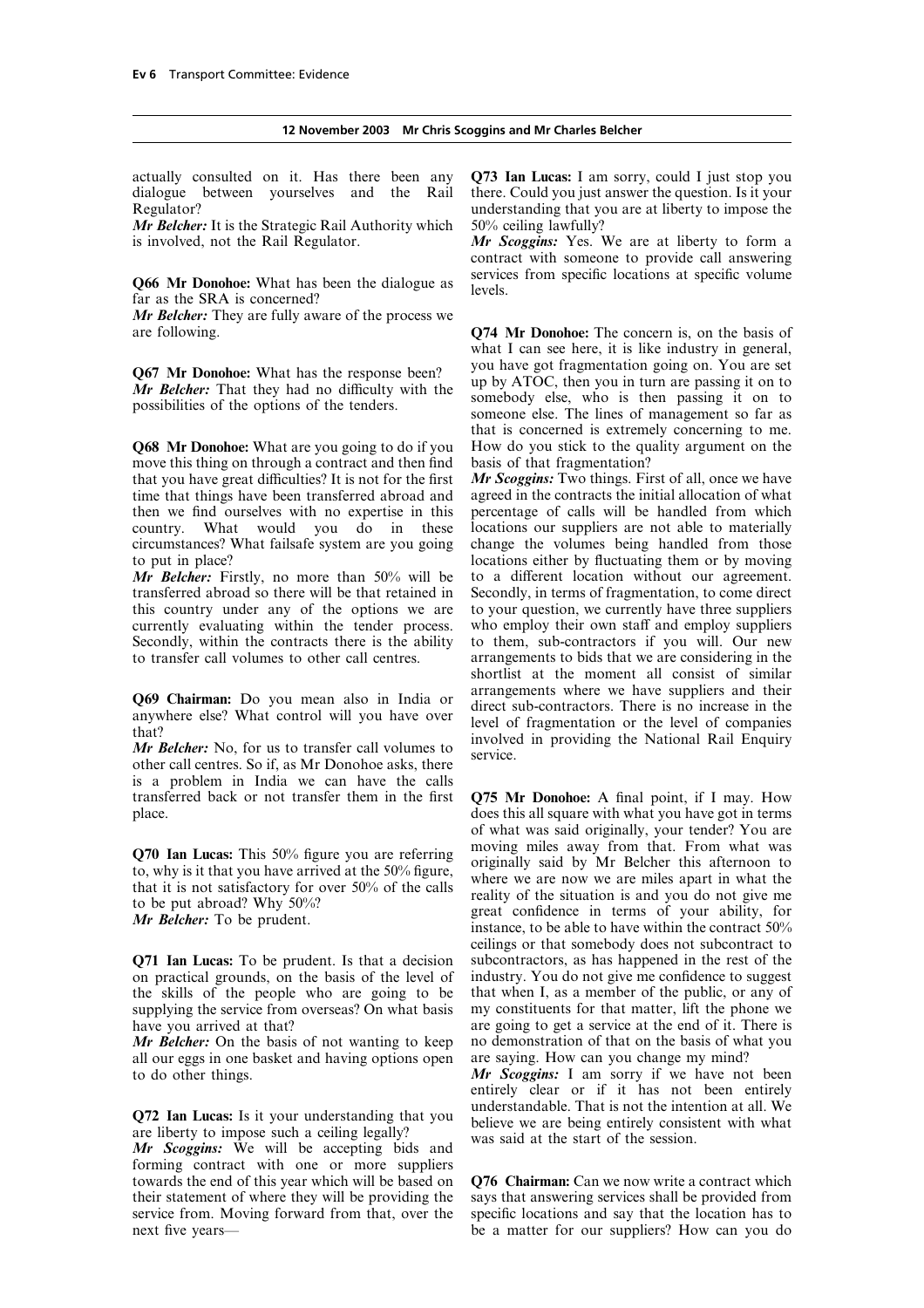#### **12 November 2003 Mr Chris Scoggins and Mr Charles Belcher**

that? Are you going to say in your contracts that *Mr Scoggins:* Fifty% of our telephone call volumes. answering services must be provided from specific

Q77 Chairman: So you are not; in other words you

existing trial?

**Q79 Chairman:** Quite the contrary? Do you could also be sent overseas?<br>employ a gentleman called Mr Truelove? Mr Scoggins: As we said earlier, there is no

**Q80 Chairman:** Has he expressed concern over the quality from the existing trial? Has he expressed **Q91 Mrs Ellman:** Is it likely that you would give any worries about the quality of your existing trial? that specific agreement? any worries about the quality of your existing trial? *Mr Scoggins:* No. *Mr Scoggins:* Not at this stage.

**Q81 Mrs Ellman:** Where is all the Internet and **Q92 Mrs Ellman:** At another stage?<br>processing work carried out now? *Mr Scoggins:* Unlikely. I think.

*Mr Scoggins:* Our Internet service is hosted in Rotherham and will continue to be so.

*Mr Scoggins:* Sorry, we do not have any processing in having our service provided partly from the UK work as such. We have a call centre, we have an and partly from offshore. information-gathering and knowledge distribution centre, which under these call centre contracts is<br>referred to as the National Rail Communication<br>Centre in the evidence I have submitted, and we<br>have you received about outsourcing overseas?<br>have various web and SMS and W

**Q84 Mrs Ellman:** Is it possible that your Internet **Q95 Mrs Ellman:** No, what representations have<br>work and the other contracts you have referred to<br>could be dealt with from overseas in the future? Mr Scoggins: We receiv *Mr Scoggins:* As I say, they are currently under a contract—

**Q85 Mrs Ellman:** No, I asked you about the future. future. consider outsourcing overseas?<br> **Mr Scoggins:** Potentially in the future—I do not **Mr Scoggins:** No, none of

know what the market will be like in 6 years' time.

refer to? You wanted to keep a minimum of  $50\%$  question about your bidders; it would be of what?

locations or are you not?<br> **Q88 Mrs Ellman:** What could that mean in relation<br> *Mr Scoggins:* We will be accepting the offers which<br>
to employees?

*Mr Scoggins:* We will be accepting the offers which to employees?<br>are put to us on the basis of a set of criteria. *Mr Scoggins:* We currently employ through our suppliers 1200 people.

are accepting a service but you are not specifying<br>in any way where it comes from?<br>*Mr Scoggins:* We will be confirming in the contract<br>acceptance of a particular offer, which will<br>naturally have in it specific locations.<br> **Q78 Chairman:** Have any of your quality staff has said, until we have decided on the tender expressed any worries about the quality of this

*Mr Scoggins:* Quite the contrary. **Q90 Mrs Ellman:** But this could expand in the future if you are now telling me that other work<br>could also be sent overseas?

*Mr Scoggins:* Yes. He would confirm that. possibility that further volumes could be moved  $Mr$  Scoggins: Yes. He would confirm that. offshore without our explicit agreement.

Mr Scoggins: Unlikely, I think.

**Q93 Mrs Ellman:** Why is it unlikely? You have **Q82 Mrs Ellman:** And your processing work?<br> **COSE Mr Scoggins:** That is under a contract which has a some so why would it be unlikely that this will expand<br>
little over 6 years to run.<br>
Little over 6 years to run.

*Mr Scoggins:* As my colleague said, we wish to not **Q83 Mrs Ellman:** Where is that operated from? have all our eggs in one basket and we see benefits *Mr Scoggins:* Sorry, we do not have any processing in having our service provided partly from the UK

**Q96 Mrs Ellman:** No, have you received any expressions of concern about your plans to

*Mr Scoggins:* No, none of our bidders has expressed any concern.

**Q86 Mrs Ellman:** So is the answer yes then? **Q97 Mrs Ellman:** No, I did not ask you about the *Mr Scoggins:* Potentially at some point in the bidders. I asked if you had received any *Mr Scoggins:* Potentially at some point in the bidders, I asked if you had received any future, yes. representations. You do seem to be answering our questions in a way which is trying to deflect from **Q87 Mrs Ellman:** So what does this 50% figure what we are trying to get to. I did not ask you a refer to? You wanted to keep a minimum of 50% question about your bidders; it would be remarkable if bidders were to make representations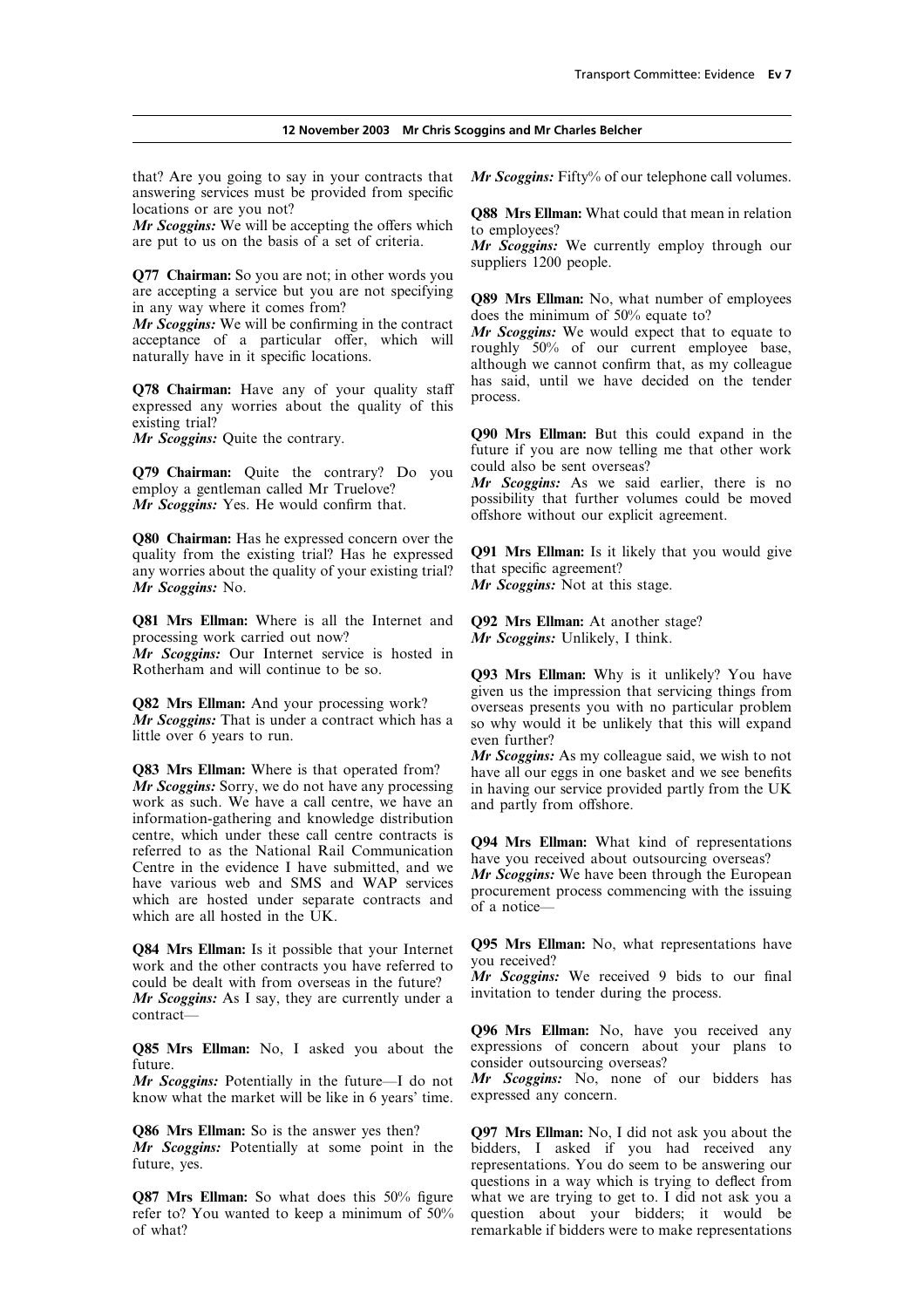representations on what you are doing in terms of for the attention you give to the telephone calls? outsourcing overseas? *Mr Scoggins:* No, absolutely not.

*Mr Scoggins:* We have received a couple of letters **Mrs Ellman:** Thank you. and a couple of contacts from a few individuals expressing concern. We have also received contacts<br>from a number of individuals expressing support<br>for the proposition generally.<br>for the proposition generally.<br>this 50% target. You have set yourselves a<br>target of saving £

**Q98 Mrs Ellman:** So you are giving an impression service, is that correct?<br>then that very little concern has been expressed Mr Belcher: No, we have not set a target but that then that very little concern has been expressed about this principle, is that correct?

*Mr Scoggins:* Certainly there has been a handful, literally, of people expressing concern.

and all representations to us about all aspects of proportion, it is just going to be up to  $50\%$ ?<br>our business very seriously and evaluate the issues **Ar Belcher:** We are presently looking at the short-<br>they bring up, b this tendering process.

Q100 Mrs Ellman: As the use of the Internet  $\frac{Q106}{V}$  Clive Efford: I think I am asking a question service grows what implications does that have for the vincity given to telephone services?<br>
Mr Scoggins: Well, we are significant part of the business. It is still the busiest telephone number in the UK and it is still the most **Q107 Clive Efford:** But you are not putting all your active telephone number in the UK. eggs in one basket?

**Q101 Mrs Ellman:** Do you see your telephone users as important as Internet users and will you

*Mr Scoggins:* Absolutely. We see all our users as equally important and we endeavour to give all of problems with the reliability of the service so far? equally important and we endeavour to give all of *Mr Scoggins:* Absolutely none. them the best quality of service that we can.

Q102 Mrs Ellman: What about the development of Q109 Clive Efford: There has been no breakdowns<br>Transport Direct? What implications does that in, for instance, the power supply or Internet<br>have for the National Rail Enquir

Transport Direct, due to launch early in 2004, and and the switch-over is tested every day.<br>we have been working with the Transport Direct and the switch-over is tested every day. team in conjunction with other members of the rail industry to provide information and data feeds to **Q110 Clive Efford:** The current members of staff them. We expect that that service will be mostly you have got 1,200 staff. How many are there in used by people who are looking to make a decision each call centre? used by people who are looking to make a decision about how to make their journey, which mode of *Mr Scoggins:* We have 1200 full-time staff. I do not transport to use, and we think it will be very useful know the precise figures off the top of my head for for that. Most people who telephone us (as each call centre. There are around 100 in Plymouth, Transport Direct is only an Internet proposition at about 300 in Cardiff, the remainder between Derby Transport Direct is only an Internet proposition at this stage) have already decided to travel by rail and Newcastle.<br>and therefore we do not see that impacting upon  $Mr$  Belcher: We the number of telephone calls significantly.

to you. I am asking you, have you received any **Q103 Mrs Ellman:** Will it have any implications

achieve that by outsourcing up to 50% of the call

is an indication from an earlier valuation of the tenders that we are presently looking at.

**Q105 Clive Efford:** So you have got a good idea of the cost of this service. You have said already that **Q99 Mrs Ellman:** Does this concern create a the cost of this service. You have said already that problem for you or is it something you think is you do not want to have all your eggs in one problem for you, or is it something you think is you do not want to have all your eggs in one problem for you, or is it something you think is basket, so we can assume that you have made your *Mr Scoggins:* We take all feedback, all concerns decision that you are going to outsource a and all representations to us about all aspects of proportion, it is just going to be up to 50%?

*Mr Belcher:* No.

**O108 Clive Efford:** We can faff around the words  $\frac{1}{2}$  continue to do so?<br> **School is clear.** In terms of the continue to do so?<br> **All School is clear.** Absolutely. We see all our users as pilot, the reliability of the service, have you had any

*Mr Scoggins:* We welcome the introduction of *Mr Scoggins:* The facility has several sets of back-<br>Transport Direct due to laungh early in 2004 and up generators in case of a local power supply failure

know the precise figures off the top of my head for each call centre. There are around 100 in Plymouth,

**Ar Belcher:** We can write to you, if you like, with the details.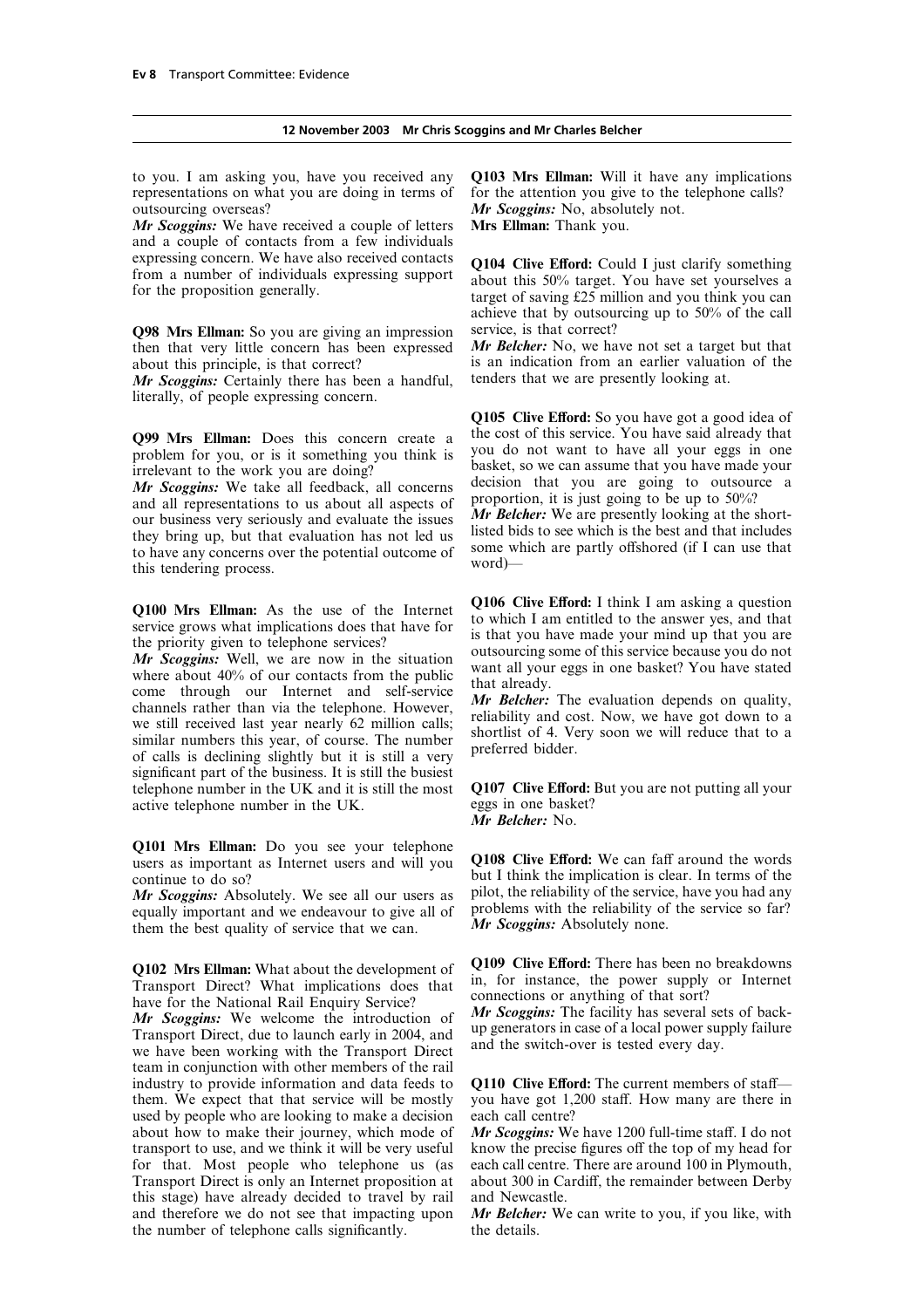#### **12 November 2003 Mr Chris Scoggins and Mr Charles Belcher**

**Q111 Clive Efford:** If you could. I think we have *Mr Scoggins:* As the existing contracts allow our established that you are going to change suppliers. suppliers to supply the service from wherever they What implications are there for your staff? Is this like and to change that whenever they like under going to mean redundancies or are you going to be the current contracts, though that is not the case

to an end between 31 March next year and 7 June new staff in the locations is transparent to us. 2005 and those contracts cannot be extended, therefore we need to re-tender them. As part of the **Q118 Clive Efford:** So that is not a cost which is re-tendering process we may change supplier. The society to be taken into consideration in your pilot re-tendering process we may change supplier. The going to be taken into consideration in your pilot arrangements between our existing suppliers and then? their staff in relation to when those contracts end *Mr Scoggins*: It is all factored into the prices we is not contingent upon whom the new suppliers are, have received in the tenders. if there are new suppliers, nor where the new supplier service will be provided from.

**Q112 Clive Efford:** In terms of the savings that you are making, at this moment in time there is a great *Mr Scoggins:* The marginal cost of training people deal of aggressive marketing; there are tax benefits, in India is very low compared with the cost of etc. You have taken those into consideration, that training people in the UK. Although it takes longer they may not be there in the future, that this may actually become a very expensive alternative to the actually become a very expensive alternative to the the salary and cost of employment differential is so current arrangements?<br>
high that it more than compensates for the level of

*Mr Scoggins:* The tenders that we are considering extra training which is required. are all on a fixed price basis over the duration of the contracts so there is no risk of the cost changing **Q120 Clive Efford:** What is included in the significantly.

Passengers Council as our main channel of formal customer feedback.

**Q114 Clive Efford:** That is it? You have not held<br>any of your own surveys of customers to determine<br>whether they would be happy with this new<br>arrangement and that they would feel confident in using that service?

**Q116 Chairman:** If you get an Indian call centre **Q122 Clive Efford:** One last question. Is it your which does not understand what you are talking policy that the suppliers recognise trade unions? which does not understand what you are talking policy that the suppliers recognise trade unions about and give you inaccurate information will you  $Mr$  Scoggins: We have no policy on that. about and give you inaccurate information will you be upset?<br>Mr Scoggins: I believe that they used calls to Indian

**Q117 Clive Efford:** Could I just ask about training the staff, for instance, with the pilot. What was the **Q124 Mr Randall:** So the benefits therefore are cost of training? It must have been quite significant? really economic, is that correct, for moving it? cost of training? It must have been quite significant?

able to reallocate them within the service? going forward, we pay the fixed price for the service *Mr Scoggins:* Our existing supply contracts come and they deliver it. Therefore, their costs of training

**Q119 Clive Efford:** So there is a cost which has currently been borne by the suppliers but there will<br>be one in the future for training?

training people in the UK. Although it takes longer to train them, naturally, the wage differential and high that it more than compensates for the level of

training process?

*Mr Scoggins:* General call centre training, as for Q113 Clive Efford: What consultation have you any call centre agent anywhere in the worldhad with customers over these changes?<br> *Mr Scoggins:* We have consulted with the Rail the customer, how to manage the call, general IT *Mr Scoggins:* We have consulted with the Rail the customer, how to manage the call, general IT Passengers Council as our main channel of formal and computer skills, of course, which go with any call centre job these days and then rail specific training and National Rail Enquiries specific training and UK specific training about geography,

**Ar Scoggins:** BT, before they set up their trial, had **Q121 Clive Efford:** Do you have contingency plans<br>some customer research done through National for a transitional period in order to maintain the<br>Opinion Polls, which

have not decided who the suppliers will be from **Q115 Chairman:** How did they conclude that? April going forwards, but looking at the different Which questions did they ask? scenarios which could eventuate from our current Which questions did they ask? scenarios which could eventuate from our current  $Mr Scoggins$ : I am afraid I do not know the details set of short-listed bids ves, we have drawn up *Mr Scoggins:* I am afraid I do not know the details set of short-listed bids yes, we have drawn up of it. contingency plans for each possible outcome.

*Mr Scoggins:* I believe that they used calls to Indian **Q123 Mr Randall:** From what you have been call centres and to UK call centres as the basis for saying I understand that if someone was to duestioning—<br>**Chairman:** 

*Mr Scoggins:* That is correct.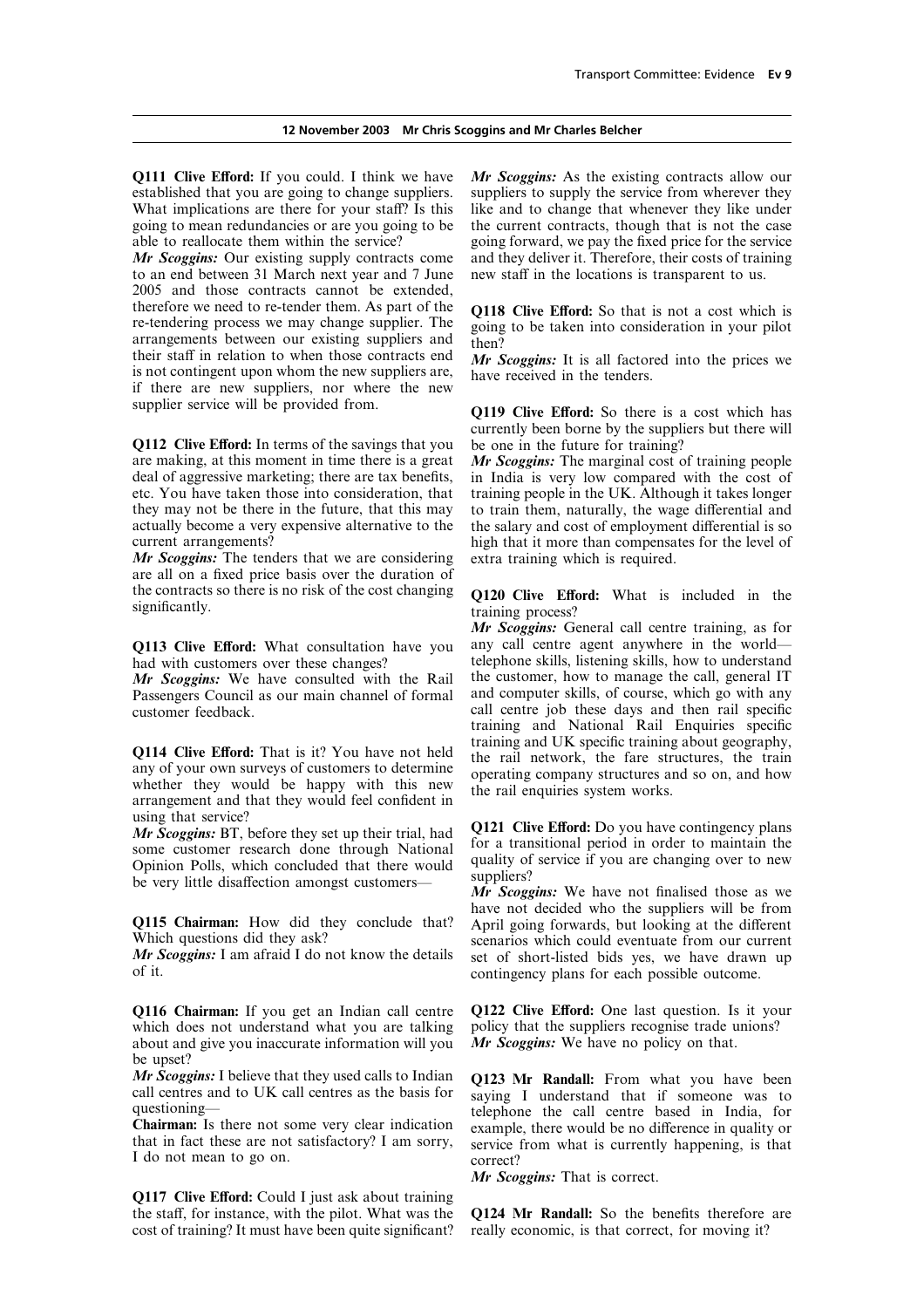# **12 November 2003 Mr Chris Scoggins and Mr Charles Belcher**

*Mr Scoggins:* We believe there will be benefits in speaking to them and that person can confidently

**Q125 Mr Randall:** So you think an Indian call centre would be better than one based here?

*Mr Scoggins:* We suspect that that will be the confidence in the information being accurate?<br> *Mr Scoggins:* As they do today, indeed, becau

**Q126 Mr Randall:** What would you base that on?<br>*Mr Scoggins:* Based on advice from specialists in

your own assessment of the risk and not relying on

*Mr Scoggins:* The risks would come under several categories. First of all, in terms of infrastructure, power supply, transport problems and so on. Those **Q136Mr Randall:** How do you get that are very heavily mitigated by Indian call centre information operations. They have a very high record of come from? operations. They have a very high record of come from?<br>reliability of the service: whereas, for example, our Mr Scoggins: The call centre agents access it over reliability of the service; whereas, for example, our *Mr Scoggins:* The call centre agents access it over existing UK call centres have had around 10 the Internet in the same way that customers can do existing UK call centres have had around 10 the Internet in the same way that customers can do instances of blackout between them just this year. directly; not in all of our call centres today, it is instances of blackout between them just this year.

**Q132 Mr Randall:** You said that you had this<br>
opinion poll but do you not think from a marketing<br>
point of view, perhaps because of the high publicity<br>
that this particular potential move is generating,<br>
that the public,

*Mr Scoggins:* I do not believe so. We believe that<br>the press coverage to date has been very balanced<br>in relation to us and in relation to offshore call<br>centre provision generally within a wide selection<br>of articles in a w of articles in a wide variety of publications extolling<br>the virtues of the offshore call centre provision.

Q133 Mr Randall: So you think most people would<br>be perfectly happy as long as they feel that the Mr Scoggins: We run the National Rail<br>service is the same?<br>Communication Centre.

*Mr Scoggins:* We believe if the quality of service is the same and the customers can be readily **Q139 Mr Randall:** So the National Rail

terms of quality improvement. portray to them accurate information then they will be happy.

centre would be better than one based here? **Q134 Mr Randall:** You think that people will have **Mr Scoggins:** We suspect that that will be the confidence in the information being accurate?

Mr Scoggins: As they do today, indeed, because it is the same information.

*Mr Scoggins:* Based on advice from specialists in **Q135 Mr Randall:** How do you improve the the area, on research and evidence that we have accuracy of the information with which the call seen of existing operations.

*Mr Scoggins:* We have an ongoing programme in **Q127 Mr Randall:** You have told me what the our business plan, which is currently in draft, for benefits are. What assessments have you had of any the next several years and we have made major risks which you might encounter? inroads into that over the last several years also. *Mr Scoggins:* Our bidders have all presented to us We have a continuing programme of improving the their risk assessment of their bids. accuracy of the information that we provide. If you would like me to give some examples of our plans **Q128 Mr Randall:** But you presumably are making going forward, for instance, one of our major your own assessment of the risk and not relying on initiatives at the moment is the live departure board other people telling you?<br>
System, which enables customers on the Internet or<br>
Mr. Scaggins: Indeed yes<br>
System, which enables customers on the Internet or<br>
callers to the call centre to access projected realtime *Mr Scoggins:* Indeed, yes. The callers to the call centre to access projected realtime in running—Is the train 10 minutes late? Is it on **Q129 Mr Randall:** What are those risks?<br>*Mr Seggging*: The risks would come under several to factor that into their travel plans.

being rolled out at the moment. Going forward, we **Q130 Chairman:** You are saying that India has a are looking at improving the accuracy of that higher level of system and the information it provides by connecting more data feed systems from the *Mr Scoggins:* Of resilience to those sorts of connecting more data feed systems from the customer information systems which operate on customer information systems which operate on<br>every station or on major stations. So, for instance,<br> $\begin{array}{ccc}\n\text{C121} & \text{C11} & \text{C121} & \text{C111} & \text{C121} & \text{C111} & \text{C111}\n\end{array}$ **Q131 Chairman:** One of the suppliers you had<br>difficulty with presumably was BT, was it?<br>difficulty with presumably was BT, was it?<br>difficulty with presumably was BT, was it?<br>difficulty with presumably was BT, was it?<br>dout

**Q138 Mr Randall:** You get your information from

Communication Centre is operated in-house, is it?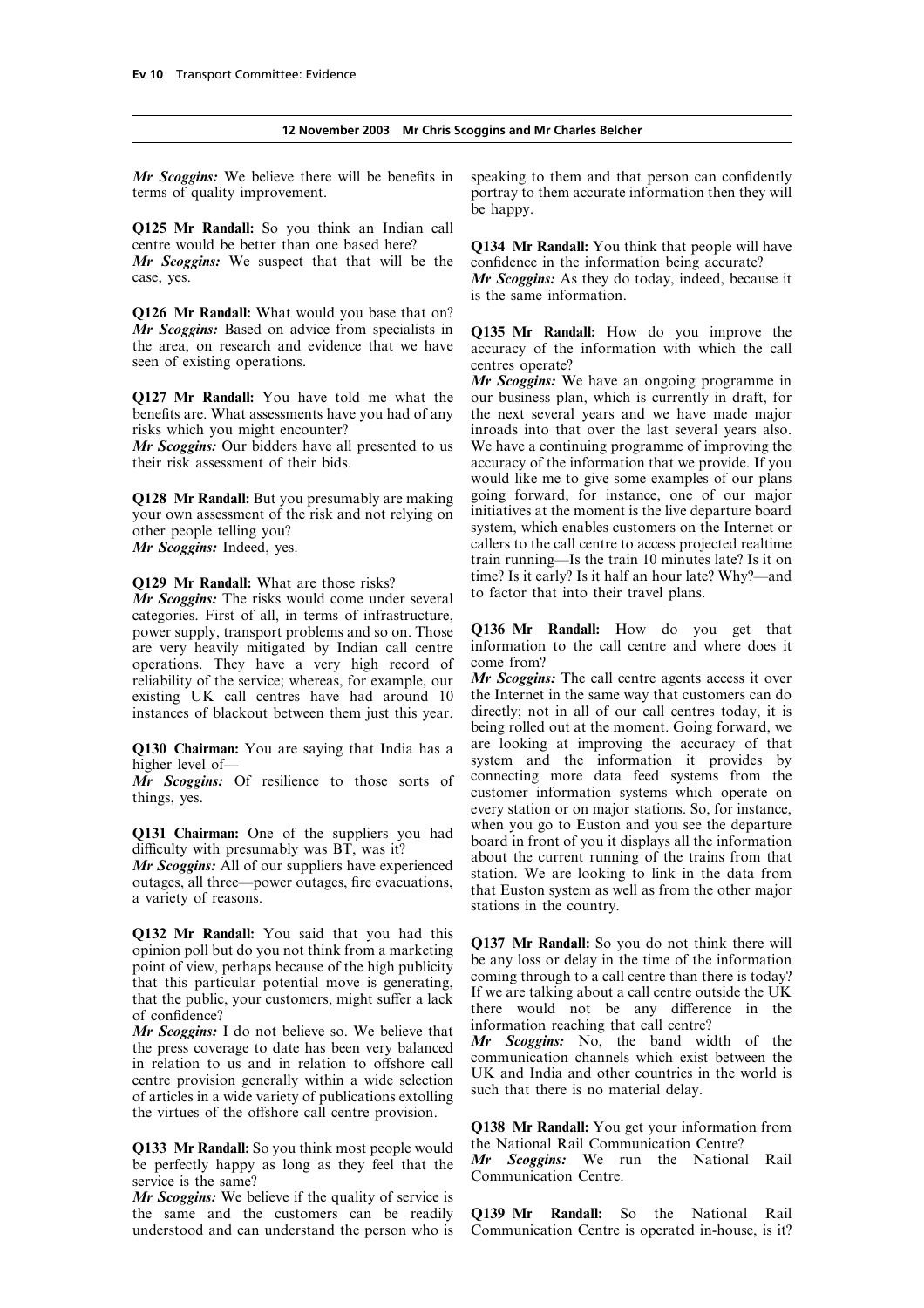**Q141 Mr Randall:** How do you ensure the *Mr Belcher:* We are doing well, but 94.8% answered information provided to the National Rail is not 100. Communication Centre is complete?<br>**Mr Scoggins:** Again, we have an ongoing

Q142 Mr Randall: I have got one final question. improved, reliability seems to be excellent, so<br>This decision, which is obviously an interesting would you accept that the main motivation is<br>decision, a business decision, way, that at a board meeting or something you sat *Mr Scoggins:* No, I would not.<br>around and said "Well let's see. The tendering **Mr Stevenson:** You would not. Thank you. I will around and said, "Well, let's see. The tendering **Mr Stevenson:**<br>process. A lot of people are going outside the UK. not press that.<br>That's something we should look at, " or was any Sort of guidance given by any other body, **Q150 Chairman:** Well, you might not but I will.<br>something like the Department of Transport or What is it then, Mr Scoggins? If it is not money,<br>anything like that? anything like that?<br> **Ar Belcher:** No. We sat down one day in a dark **Mr Scoggins:** It is a combination, as I said earlier.

room and thought about the options for the next On the reliability question, for instance, we have<br>five years of the contract and narrowed down what had around 10 blackouts at our call centres this five years of the contract and narrowed down what had are thought was reasonable and not reasonable We vear. we thought was reasonable and not reasonable. We year.<br>were not given guidance, instruction or advice **Mr Stevenson:** I am coming to that. were not given guidance, instruction or advice **Chairman:** Sorry, Mr Stevenson.

**Q144 Mr Stevenson:** Just for my benefit, have you got any complaints or concerns about your present **Q152 Mr Stevenson:** So there is this rather *Mr Scoggins:* We have a very low ongoing level of complaints. In the last year that numbers about

reliability under your present operation, except for the pilot, is bull's eye you can only be considering moving to make more money?

*Mr Scoggins:* What I said was that we have  $0.015\%$  *Mr Scoggins:* Complaints. That is still a level of complaints and decided to complaints. That is still a level of complaints and there is still, as Mr Stringer noted, some problems with quality in some areas. So there is always room **Q155 Mr Stevenson:** Nevertheless, you are waiting for improvement.

*Mr Scoggins:* It is outsourced, along with the call **Q148 Mr Stevenson:** We can always improve but centres, but it is something which National Rail what I am getting at is, it is not the complaints you Enquiries runs. get, it is your attitude towards the complaint. You mentioned attitude, I think, Mr Scoggins, and I got **Q140 Mr Randall:** So it is outsourced? **and your answers to my colleagues' questions that** *Mr Scoggins:* **Yes. you are doing very well and you have got a good** operation here?

*Mr* Scoggins: Again, we have an ongoing Q149 Mr Stevenson: Forgive me, Mr Belcher, I am programme of improving the linkages between the a mere politician. I left school when I was 15 with National Rail Communication Ce rooms, the control rooms in each of the 25 train Please bear with me. I am just trying to identify<br>companies, and Network Rail's control rooms what is your main motivation for seeking to decide<br>around the country. <br>on tend operation abroad. Quality is very good, can be

*Mr Belcher:* No. We sat down one day in a dark *Mr Scoggins:* It is a combination, as I said earlier.<br>room and thought about the options for the next On the reliability question, for instance, we have

**Q143 Mr Randall:** Just purely from yourselves?<br> **Q151 Mr Stevenson:** Thank you. The pilot scheme—how long has that been in operation?<br> *Mr Scoggins:* It has been operational for about 8 weeks.

in distinct research we talked about earlier and experience and so on, but you have had a pilot complaints. In the last year that numbers about scheme for 8 weeks and on the basis in the main  $0.015\%$ . of a pilot scheme you have operated for 8 weeks you believe, do you not, that you can dramatically improve your reliability and your quality and you **Q145 Mr Stevenson:** In other words, you are improve your reliability and your quality and you are perfectly happy to take a decision which could very good? *Mr Scoggins:* Very, very good. The mean up to 50% of your operation going abroad on the basis of an 8 week pilot scheme?

*Mr Scoggins:* No, we have not based our decision **Q146 Mr Stevenson:** It is nearly a bull's eye that on the results from the pilot; after all, it is only 10 really, is it not? really, is it not?<br> *Mr Scoggins:* Very much, yes.<br> **Ar Scoggins:** Very much, yes.<br> **Ar Scoggins:** Very much, yes.<br> **Ar Scoggins:** Very much, yes.<br> **Ar** Scoggins: Very much, yes. an understanding of the market and expert advice.

**Q147 Mr Stevenson:** So if your quality and **Q153 Mr Stevenson:** So why have the pilot scheme?<br>reliability under your present operation except for **Mr Scoggins:** We have not had a pilot scheme.

**Q154 Mr Stevenson:** Well, who has then?<br>*Mr Scoggins:* **BT**, our supplier, has and they

for the results of that?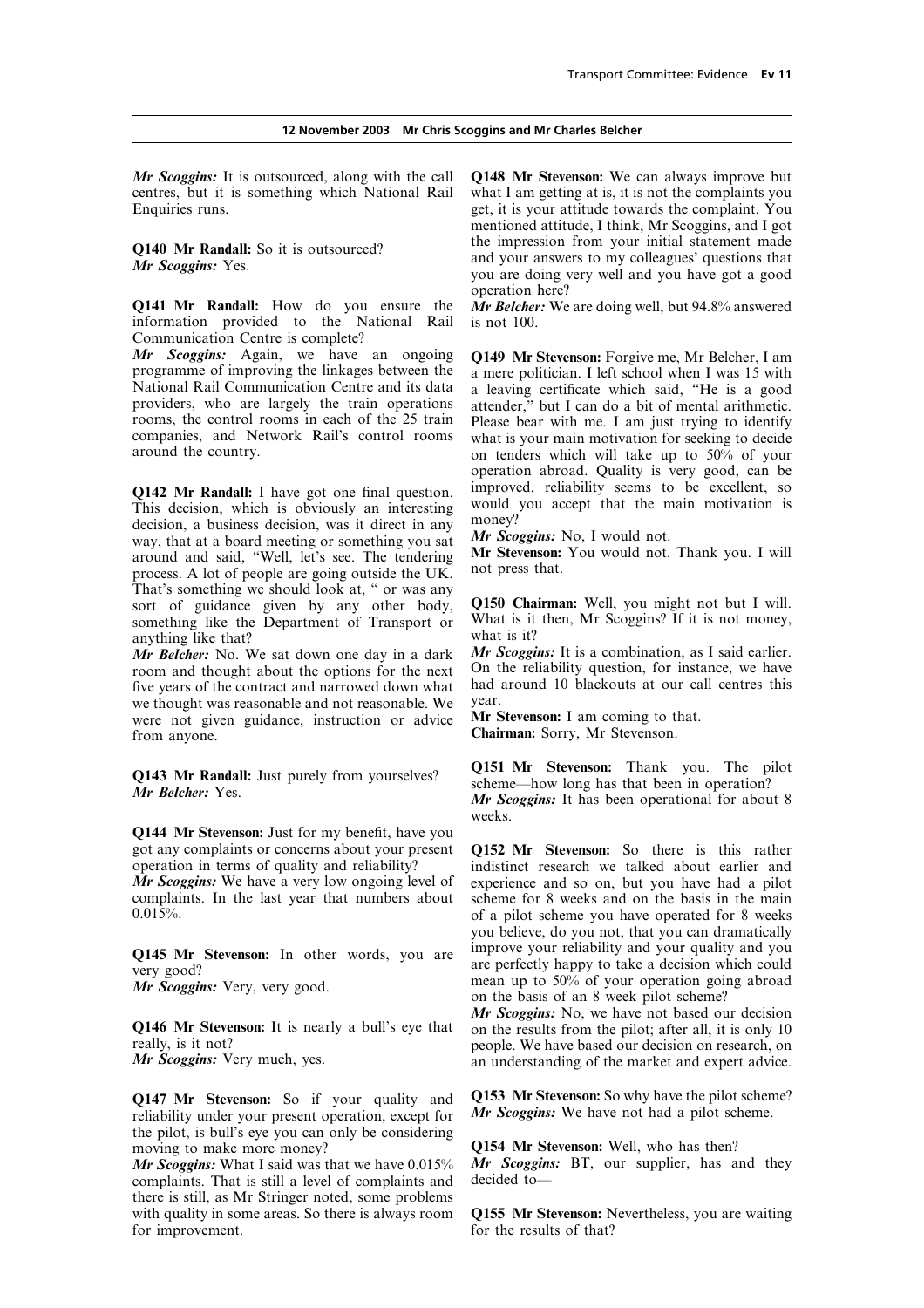# **12 November 2003 Mr Chris Scoggins and Mr Charles Belcher**

*Mr Scoggins:* We were not party to the timing of *Mr Scoggins:* They are all outsourced; I presume the pilot scheme and therefore the fact that it you mean offshoring. Yes, all 9 of the responses we occurs during the tendering process is entirely received to that tender were based on a blended outside our control.  $\Box$  onshore and offshore service.

**Q156Mr Stevenson:** I see. Thank you. Could I ask **Q166 Mr Stevenson:** I see. In your tender you did about your productivity. 62 million calls, I think not say where the operation should be?<br>you said? Mr Scoggins: That is correct.

*Mr Scoggins:* Yes.

productivity over the last five years or so that you service should be operated since you invited have been in operation? What has happened to it? tenders?<br>Has it gone up?  $Mr$  Scog

*Mr Scoggins:* By call centre industry standards, a pretty good level of productivity.

pay our suppliers per call and our suppliers manage their cost base and their productivity.

*Mr Scoggins:* If you mean by that has our where the operation spercentage of calls answered gone up over the last *Mr Scoggins:* Indeed. percentage of calls answered gone up over the last few years to reach the current 94.8%, yes, it has.

**Q160 Mr Stevenson:** So I can assume productivity making company?<br>has improved? Mr Scoggins: No,

*Mr Scoggins:* Yes.

per call. What has happened to the cost per call? *Mr Scoggins:* The current prices reflect the arrangements set out in the contract some years ago. They provided a fixed price and a mechanism company?<br>for inflating that price in line with inflation year  $Mr$  Scoggi

**Q162 Mr Stevenson:** I see. Has it come down in real terms or not? **Q173 Mr Stevenson:** So you are seeking to make

*Mr Scoggins:* I have not done that analysis. I can a profit? do that and write to you, if you like. *Mr Scoggins:* No.

**Q163 Mr Stevenson:** I see. Could I ask about the **Q174 Mr Stevenson:** You are a company and you tenders, because time is getting on. I thought I are not seeking to make a profit? tenders, because time is getting on. I thought I are not seeking to make a profile heard Mr Belcher say that you are down to a *Mr Scoggins:* That is correct. heard Mr Belcher say that you are down to a shortlist of four.<br>Mr Belcher: Yes.

**Q164 Mr Stevenson:** How many originally *Mr Scoggins:* We are not constituted as a not for tendered, in other words before you short-listed profit company. tendered, in other words before you short-listed them?

*Mr Scoggins:* We had around 60 initial expressions **Q176 Mr Stevenson:** So you could make a profit?<br>of interest. We had 42 responses to our OJEC There is nothing in your Articles to stop you<br>notice, which we screened d

**Q165 Mr Stevenson:** So out of the 13 were there **Chairman:** If they make a profit it goes straight any of them that did not propose outsourcing? back to ATOC. any of them that did not propose outsourcing?

Mr Scoggins: That is correct.

**Q167 Mr Stevenson:** Has there been any discussion **Q157 Mr Stevenson:** What has happened to your during that process on this issue of where the

*Mr Scoggins:* Do you mean discussion between us and the bidders?

**Q168 Mr Stevenson:** Yes, any discussion at all? **Q158 Mr Stevenson:** Has it gone up over the last *Mr Scoggins:* Yes. We have made no secret of the few years?<br> *Mr Scoggins:* I could not honestly answer that. We various bodies and we have had various meeting various bodies and we have had various meeting with the bidders.

**Q169 Mr Stevenson:** I need to get this clear. Even **Q159 Mr Stevenson:** Okay. So what has happened though in your tender you did not specify where, to your per call cost then? during that process you have had discussions about  $Mr$  Scoggins: If you mean by that has our where the operation should be?

> **Q170 Mr Stevenson:** Thank you. Are you a profit-*Mr Scoggins:* No, we are not.

**Q171 Mr Stevenson:** You do not make a profit? **Q161 Mr Stevenson:** But I am interested in the cost *Mr Scoggins:* I believe we make a nominal profit. per call. What has happened to the cost per call? *Mr Belcher:* A nominal profit.

Q172 Mr Stevenson: You are a not for profit

*Mr Scoggins:* No, we are actually a normal limited on year. company and our profit last year was about £10,000.

**O175 Mr Stevenson:** So you are a not for profit company then?

saying to me.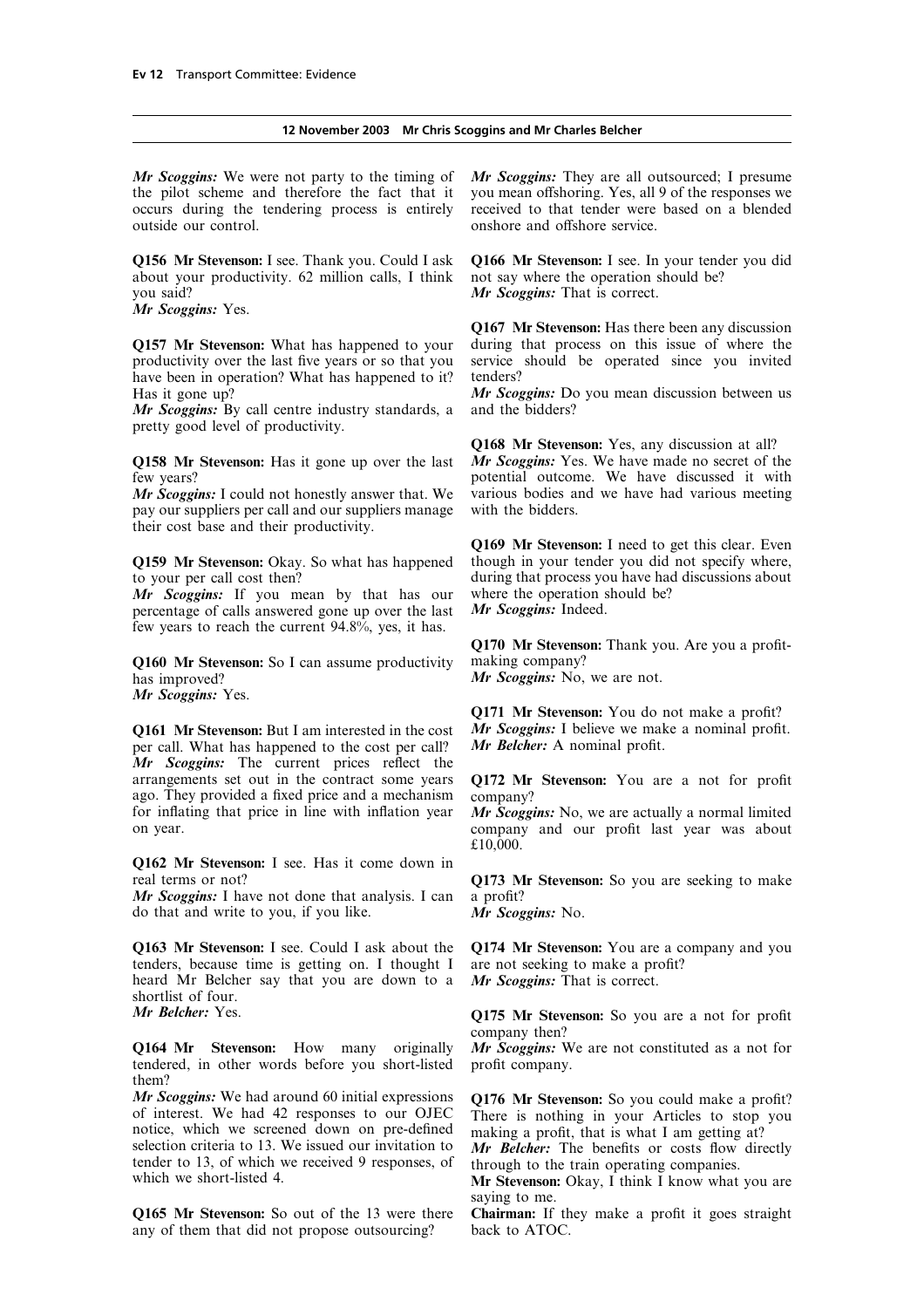**Q177 Mr Stevenson:** Well, one wonders whether *Mr Belcher:* We have no policy on that. that will reduce the public subsidy or increase

*Mr Scoggins:* ATOC does not make a profit either—

Q178 Mr Stevenson: Do you find it a bit bizarre<br>that a company such as yours, which is mainly or<br>wholly funded through the public purse one way or<br>the other is seeking to accept tenders where up to<br>uppliers, yes. 600 of its employees could lose their jobs and the service goes elsewhere?

been accepted by the Strategic Rail Authority, you do on the basis of shifting half the work some which is to deliver best quality and best reliability place else? in the most cost-effective way. *Mr Belcher:* If that decision is made, yes, we are

the SRA has those words within it—quality,<br>
relability and cost-effective price—and at present<br>
reliability and cost-effective price—and at present<br>
a minimum period of training which is in excess of<br>
the SRA is applying g

suppliers should recognise trade unions? opportunity to talk to you again.

ATOC's profit but that is another matter. **Q182 Chairman:** You have no policy at all?<br>Mr Scoggins: ATOC does not make a profit Mr Belcher: No.

**Q183 Chairman:** So if, for example, your suppliers recognised trade unions in the United Kingdom but did not choose to do so within the Indian subcontinent you would regard that as being

service goes elsewhere?<br> **Q184 Chairman:** I see. So you lay down no<br> **Mr Belcher:** I think our responsibility is set out in conditions and you are absolutely certain that you *Mr Belcher:* I think our responsibility is set out in conditions and you are absolutely certain that you our licence conditions and the business plan has can maintain the level and the quality of everything can maintain the level and the quality of everything

confident.

**Q179 Mr Stevenson:** Even though as a company<br>which is mainly or wholly funded out of the public<br>purse if 600 people lose their jobs the public purse<br>will have to pick up that tab?<br>will have to pick up that tab?<br>Mr Belche

**O186 Chairman:** You have informed us several **Mr Stevenson:** Thank you. times today that most of your decisions are taken on the basis of research. Would you be astonished to know that there is research saying there are very considerable difficulties with call centres on the

**Q180 Chairman:** Do you recognise trade unions considerable difficulties with call centres on the subcontinent?<br> **Mr Belcher:** As part of the train operating that but the majority of research suggesting companies, yes.<br> **M** 

**Chairman:** Thank you, gentlemen. It is very nice to meet people who are so confident of their **Q181 Chairman:** Is it your policy that your judgment. We shall have, I am sure, the

*Witnesses:* **Mr Ian Buchan,** Chief Executive, National Express Group Trains Division (Qjump Limited), **Mr Mike Havard,** Managing Director, CM Insight and **Ms Anne Marie Forsyth,** Chief Executive, Call Centre Association, examined.

**Q187 Chairman:** Good afternoon. Thank you for *Mr Buchan:* I have nothing, thank you.<br>coming. I wonder if you would be kind enough to *Mr Havard:* Just briefly to say that as an advisory coming. I wonder if you would be kind enough to

*Mr Buchan:* My name is Ian Buchan. I am chief executive, trains division for National Express, the UK and internationally. Clearly some of the work,

director of a customer management consultancy,

*Ms Forsyth:* Anne Marie Forsyth, chief executive of CCA, the professional body for contact centres.

identify yourselves for the record. firm in the area of customer management we have <br>Mr Buchan: My name is Ian Buchan. I am chief good and broad experience of call centres in the owners of Qjump.<br> **in fact most of the work we are doing in any**<br> *Mr Havard:* **Mike Havard founder and managing offshore context carries a lot of confidentiality** *Mr Havard:* Mike Havard, founder and managing offshore context carries a lot of confidentiality director of a customer management consultancy clauses with the range of clients that we have but CM Insight.<br>
CM Insight.<br>  $M_s$  Ferguely Anne Marie Forguth chief executive with whatever information I can.

**Q188 Chairman:** Did any of you have anything **Q189 Chairman:** What is the attraction of outsourcing to overseas locations like India?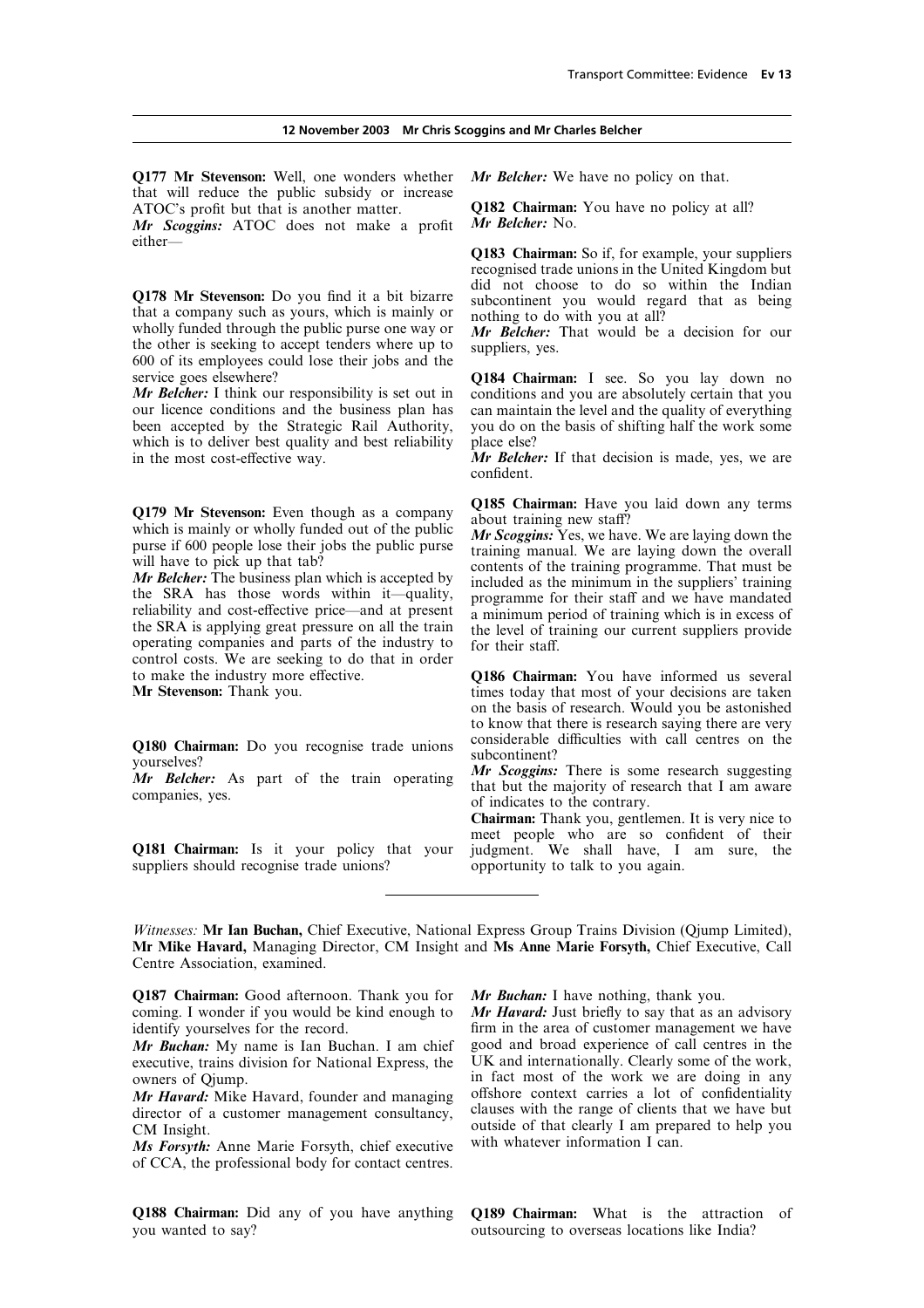*Mr Havard:* We have done research on this and technology and call centre industries to their have good experience over the last three or four country, tax breaks and so on. Would you years and the principal driver is one of economics, confirm that? the costs savings. However, as has been indicated *Mr Havard:* Absolutely, and not just in terms of earlier, there is good evidence that quality external incentives and attractions. They have done advantages can be gained when it is enacted in the a considerable amount in terms of their own right way, through diligent implementation, good infrastructure, investment in technology colleges contracting and solid implementation. The clear and such like. benefit, the initial driver which has been there for the past vears is about the costs savings as the the past years is about the costs savings as the **Q194 Mr Stevenson:** We heard from NRES that

*Mr Havard:* If you look at the activity which is maximum, they could hold the line currently out there. over 50% of activity in India. agree with that second assertion? currently out there, over  $50\%$  of activity in India, for example—and remember that offshore is *Mr Havard:* Absolutely. We agree that not having broader than just India—is engaged in financial all your eggs in one basket is the route to go. Again, services and the next largest category is technology our research has shown that through utilities, and technology support. So those two have clearly financial service companies and others the clear and technology support. So those two have clearly financial service companies and others the clear found favour with organisations which have view is that they would not want to have an all or found favour with organisations which have view is that they wive strip investigated it. Our own views and experience are nothing scenario. investigated it. Our own views and experience are that clearly it starts with back office and simple functional processes and then progresses from there **Q195 Mr Stevenson:** Do you think they could as organisations find their feet and find the value maintain their stated policy that they intend, as and the benefits they have derived.

**Q191 Chairman:** Are you quite happy about the UK? Do you think that can be sustained?<br>security? Financial services, one would have Mr Havard: In terms of sustainability from an security? Financial services, one would have thought, was a sensitive area. Are you quite happy that your research has shown that information transmitted is totally confidential and secure?

*Mr Havard:* Well, again from the experience of organisations which have done it—and this is many UK banks and financial institutions—based on the **Q196Mr Stevenson:** I see. Mr Buchan, what are level of investment they are committed to, maybe the advantages of keeping call centre operations in not currently but are building up to, then the the UK as you see them? answer is, yes. *Mr Buchan:* Well, Qjump is a young company.

**Q192 Chairman:** But is it not true, Mr Havard, the moment and therefore we have not looked that banks and financial services are particularly at the issues of any possible move overseas because noted for their inability to be honest about how at the moment our emphasis is on developing the much money they have lost; indeed their inability company. We have a set up in Sheffield, we have much money they have lost; indeed their inability company. We have a set up in Sheffield, we have to be frank about the degree of fraud and what it about 300 staff in a bespoke call centre there and to be frank about the degree of fraud and what it about 300 staff in a bespoke call centre there and costs them in the average year is, may I say, at the moment that is our facility, which we are costs them in the average year is, may I say, at the moment original is our factor of  $\frac{1}{1}$  is  $\frac{1}{1}$  is our factor of  $\frac{1}{1}$  is  $\frac{1}{1}$  is  $\frac{1}{1}$  is  $\frac{1}{1}$  is  $\frac{1}{1}$  is  $\frac{1}{1}$  is  $\frac{1}{1}$  is  $\frac{$ notorious. So what evidence have you got, evidence as opposed to subjective views, that people who transmit secure information—which is of course transmit secure information—which is of course **Q197 Mr Stevenson:** Would it be right for me to suppose it depends who is picking it up; it would outsource your operation?<br>be unfortunate if somebody was told which trains **Mr Buchan:** We have n to blow up going through Crewe—in general terms what evidence have you got that there is security

surround this require that organisations have cover<br>in terms of data protection and confidentiality<br>through the contract they have with third parties. We are expanding it, we are developing<br>it, we are looking at new outle

**Q193 Mr Stevenson:** There is research which take us hopefully to profitability over the next suggests that since the early 1990s successive Indian couple of years. So at the present time we are trying suggests that since the early 1990s successive Indian couple of years. So at the present time we are trying governments as part of their economic reform to develop new markets and build the business that governments as part of their economic reform to develop new markets and build the business package have done all sorts of things to attract way rather than looking at any other avenue. package have done all sorts of things to attract

subject to whatever tenders they accept it could mean that 50% of their current operation is **Q190 Chairman:** Is there some specific enterprise transferred overseas. (a) Do you think that is likely? which is more appropriate than others? (b) They indicated that they saw that as the  $Mr$  Havard: If you look at the activity which is maximum, they could hold the line there. Do you

part of not having all their eggs in one basket, to have something like 50% of their operation here in the UK? Do you think that can be sustained?

offshore perspective there is a good many factors which suggest it is a completely sustainable environment for managing significant volumes in the future.

We have only just started. We are developing it at

conclude from that that you have no plans to

**Mr Buchan:** We have no plans at present to outsource it, no.

of information?<br> **OI98 Mr Stevenson:** That being the case, how are<br> **OI98 Mr Stevenson:** That being the case, how are<br>
to the details of that, but what I can tell you is that<br>
the nature of the data protection rules which<br>

and so on and we have a business plan which will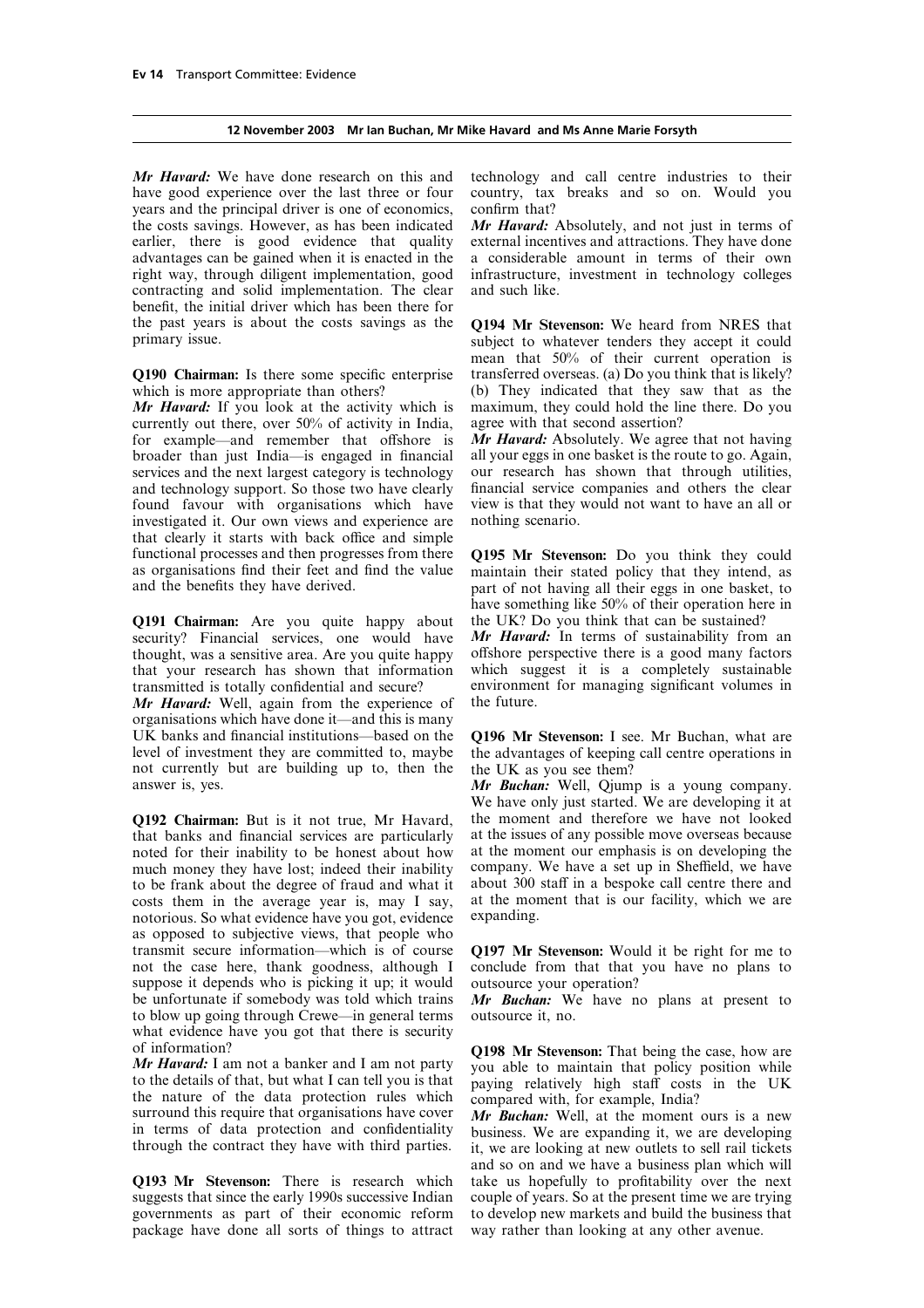development, which I understand and appreciate, approximately 5,000 customer-facing staff dealing quality and reliability as well as cost are factors with UK operations in India. So I think in terms which must be to the forefront of your business of perspective we need to understand what we are ethos even when you are developing the business. dealing with here in terms of numbers. That is not So do I understand from your answer that your in any way to underestimate it. What you have at company is satisfied with quality, reliability and the moment in India is a range of mostly pilot

*Mr Buchan:* We are satisfied at present with all of those factors but I would not be able to say that we could rule out any potential avenue in the future. It would say that they are waiting to see what the is a very rapidly developing business and I could results are. not rule out any possible avenue we might pursue

**Q200 Mr Stevenson:** I do not think you have quite *Ms Forsyth:* My own view—and this is a CCA view responded to my question about competitiveness. collectively from our members because we have How are you going to maintain your done quarterly research on this and have also competitiveness given your business policy certainly amassed a fair amount of information—is that competitiveness given your business policy certainly amassed a fair amount of information—is that

the moment is we are looking for outlets which our processingcompetitors are not necessarily pursuing. We are looking at the way new technology can lead us into Valiation at the way new technology can lead us into<br>new areas. New contacts can lead us into new areas<br>and so on, and that is the way we are pursuing to<br>develop the business at the moment.<br>Mr Stevenson: I see. Thank you.<br>

of Damocles over staff in this country so that they keep their overheads down? What is the benefit of

keep their overheads down? What is the benefit of<br>not having your call centres all in the UK?<br>Ms Forsyth: I suppose the reasons have been given<br>by those who have done it. There are three reasons,<br>I guess. One is cost reduc doing two things. The second one that I hear of is a chance to re-engineer processes, which is a buzz **Q206 Clive Efford:** So the future for the industry? word for doing things differently. The third one, I **Ms Forsyth:** My own view of the future of the suppose, is a chance to expand your business into industry is that it is in a consolidation phase. We suppose, is a chance to expand your business into industry is that it is in a consolidation phase. We new markets, which I do not think in this case deal now in contact centres with more complex new markets, which I do not think in this case would be applicable but for more global operations like HSBC and others that would be it. So those situations, conversations, it is far more complex. would be the reasons, I think, for spreading to more than one location.

make to achieving those things. Why can you not hour basis, so on commoditised routine<br>do that from all your call centres overseas or all transactions organisations have a choice to

*Ms Forsyth:* I am not sure you do have to have  $\frac{1}{1}$  is not the same heady growth as hve or six years them in different locations. From my perspective, and  $\frac{1}{1}$  is still nevertheless single digit growth, 4 I thi here in the UK doing very well. For example, we have in excess of 750,000 people employed here in **Q207 Chairman:** What would it have been?<br>the UK and that is from the research house, *Ms Forsyth*: It would have been in the early days, the UK and that is from the research house, *Ms Forsyth:* It would have been Contact Babel 2003. In fact it is slightly more than five years ago, 20% per annum. Contact Babel 2003. In fact it is slightly more than

**Q199 Mr Stevenson:** As part of this business that, I think it might be 790,000. You have cost?<br> *Mr Buchan:* We are satisfied at present with all of and seeing and I guess it is under test, it is under pilot and I guess if you asked any of them they

down the line, but at the moment we are not **Q203 Clive Efford:** From that experience then what pursuing that avenue. call centre industry in the UK?

collectively from our members because we have in the short to medium term?<br> *Mr Buchan:* Well, the way we are trying to do it at has been proven to be successful is in back office has been proven to be successful is in back office

**Q201 Clive Efford:** Could I just go back to these well-known, well-publicised cases of organisations who have taken a portion of their voice business to eggs in the basket. What constitutes a basket? Is India and these in

issues, it is not just straightforward scripted situations, conversations, it is far more complex. to understand that—financial, health information, a whole range of different things. Standards are **Q202 Clive Efford:** Just so that I can understand, really important. Moving up the value chain is what difference does having more than one basket hugely important. We will never compete on per make to achieving those thi do that from all your call centres overseas or all<br>your call centres in the UK? Why do you have to<br>have call centres in different locations across the<br>globe?<br>Ms Equally 1 am not sure you do have to have to have it is not t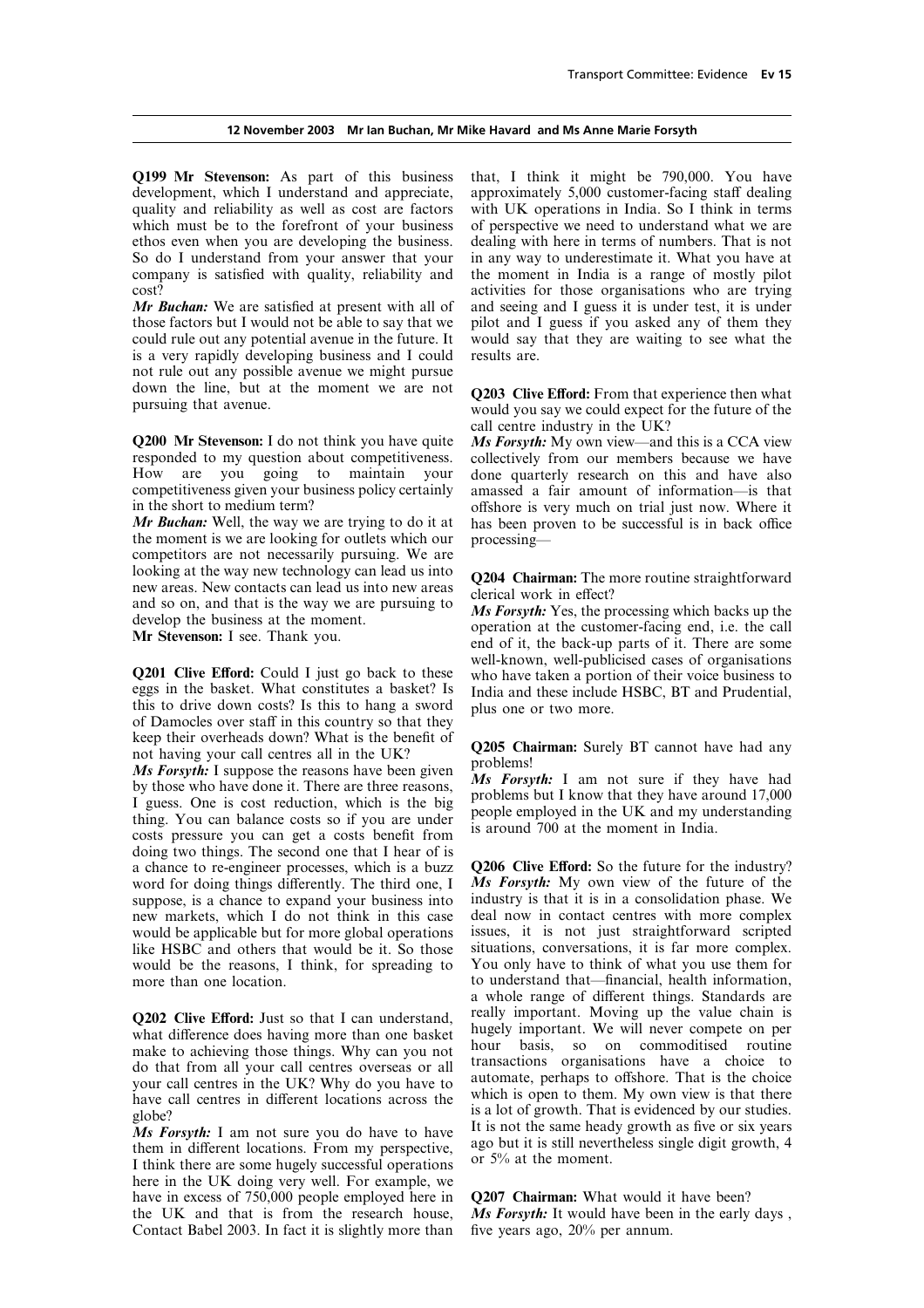**Q208 Chairman:** So it is a more reasonable amount part of what we are doing. More and more people of growth? are using this indirect way of communication. The

centres today are into delivering more. They were offshoring of some of the larger contracts make to all in set-up mode in the early days. There was an that growth line; in other words at what stage will awful lot of excitement around job creation in areas it flatten off? I do not know the answer to that but which had suffered hugely from manufacturing I do know that what we can do is work very hard losses. I think the future, in answer to your at moving up the value chain and professionalising question, is dependent upon professionalisation, what we do in this country. professionalising what we do in contact centres and

**Q209 Clive Efford:** Mr Havard, do you have a opinion? comment on how you see the future of the industry *Ms Forsyth:* Yes. in the UK?

**Ar Havard:** I agree with everything Anne Marie<br>
said. I think it is still in a growth phase. There are<br>
some clear challenges that organisations are facing.<br>
Consumer contact is growing. The constraint on<br>
their costs nee

not going to be able to compete on costs. Does that move forward with much more of that and give make it inevitable that we are going to see the sorts people who wish it the opportunity to have make it inevitable that we are going to see the sorts people who wish it the opportunity to have of decisions which are being considered by the professional qualifications. A lot of training is done

whether it is in decline currently, the answer is no, a passport to accredit the training they have done because there is still growth in this year. In the at the moment but that is coming. future it depends upon organisations' approach to customer service. For example, people say they customer service. For example, people say they<br>customer service. For example, people say they<br>cannot compete on cost and that is absolutely true<br>of the time actually the training needs are quite intense, it is<br>the dreadfu organisations use contact centres in one way or another, whether they have their own or whether **Q215 Clive Efford:** What can the Government do they outsource them and we are an 80% service to ensure the future of the industry and that of the they outsource them and we are an  $80\%$  service to ensure the future of the industry economy in this country. It is a hugely important people who work in it as well? economy in this country. It is a hugely important

*Ms Forsyth:* It is more reasonable and contact unanswered question is to what degree will the

doing it quickly.<br>**Q212 Clive Efford:** Briefly, more people will be

**Q210 Clive Efford:** Mr Buchan is a new business<br>in the industry. How do you see the future?<br>*Mr Buchan*: Well, from our point of view I think<br>there will be considerable growth in many, many<br>areas and the emphasis will rem areas and the emphasis will remain on quality and up with universities. We team up with Nottingham efficiency and so on, so I think there is no doubt it and Trent at the moment to accredit in-house training; in other words university points in accordance with the training **Q211 Clive Efford:** Is it in decline? That is really they have done in-house. It is not at the moment what I am driving at. You have said that you are prolific, it is in its early days, but we are hoping to prolific, it is in its early days, but we are hoping to of decisions which are being considered by the professional qualifications. A lot of training is done<br>National Rail Enquiry Service?<br>but it is not readily transferrable from organisation National Rail Enquiry Service?<br>
Ms Forsyth: In answer to your question about to organisation: in other words people do not have to organisation; in other words people do not have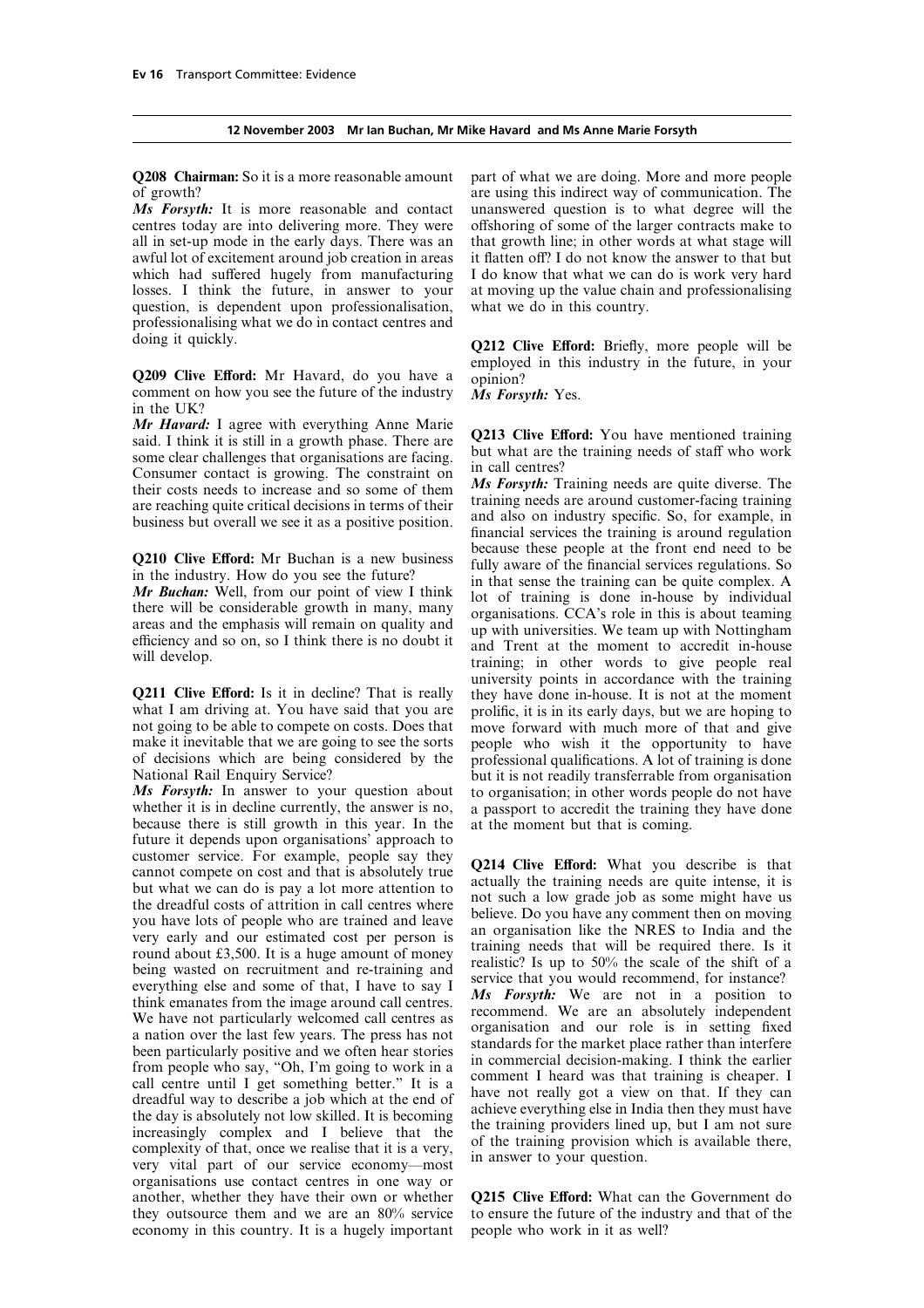*Ms Forsyth:* CCA has lobbied the Government for **Q220 Mr Randall:** You were saying that the call some time now to promote a more positive image centre industry suffers from a bit of a bad press. around working in call centres. Do you think outsourcing to India improves its

Fractional the Department of Work and Pensions<br>around "Think of a career in Army," or retail, or<br>something. "Think of a career in contact centres" is<br>something. "Think of a career in contact centres" is<br>another avenue. Hav have around 17,000 people employed through the<br>Department of Work and Pensions and I see that Department of Work and Pensions and I see that<br>
as a hugely positive step forward because it allows<br>
those people to say, "The job you are applying for<br>
is like the job I do," because they will be working<br>
in a contact cen example, it is only recently that the contact centre sector has had its own SIC code. It has not until **Q222 Mr Randall:** We heard that the service that now, which has made things different in terms of would be provided would be as good, as reliable as measuring.

**Q217 Mr Stringer:** This experience from India and **Subcontinent?**<br>
other parts of the world seems quite theoretical. *Ms Forsyth:* I have heard mixed reports from some  $\Lambda$  re there any real examples that you have got of Are there any real examples that you have got of organisations who have done work in India and absolute disasters when people have outsourced work here and some of the positive things I have

disasters. There have been organisations which that I have heard are the difficulty in culture. It is have perhaps been over-zealous in their accent but it is also cultural misunderstandings. have perhaps been over-zealous in their accent but it is also cultural misunderstandings.<br>implementation and have perhaps not been quite. The evidence through the research that I have seen implementation and have perhaps not been quite The evidence through the research that I have seen<br>as diligent as they should be They have seen some around the customer and what the customer wants as diligent as they should be. They have seen some around the customer and what the customer wants opportunities for fast deployment and what we are is that very routine transaction dealings could opportunities for fast deployment and what we are is that very routine transaction dealings could<br>seeing right now is organisations taking a steady possibly be dealt with but when you get into more seeing right now is organisations taking a steady possibly be dealt with but when you get into more<br>approach good piloting good contracting with the relationship issues and conversational matters it approach, good piloting, good contracting with the relationship issues and conversation<br>offshore supplier and ensuring that everything is becomes more difficult to manage. offshore supplier and ensuring that everything is effectively buttoned down.

**Q218 Mr Stringer:** What has been the most the service could be the same?<br>unsuccessful case you know of?<br>*Mr Havard:* Absolutely. What

*Mr Havard:* I think it was—and I cannot name the answer a previous point about is this bad news or organisation but it was involved in an outbound good news for the call centre industry in the UK. organisation but it was involved in an outbound good news for the call centre industry in the UK, sales activity and I think that that actually was is that I think one of the things we should be sales activity and I think that that actually was is that I think one of the things we should be affected by the more general issue with telesales doing and in fact we recommended this to the

learn, as I did last night, of someone who after learn from those principles and apply them back to twenty vears of using catalogue sales has cancelled the UK. You cannot obviously take the cost twenty years of using catalogue sales has cancelled the UK. You cannot obviously take the cost because over six months she was neither able to advantage but there are some other significant because over six months she was neither able to make an Indian call centre understand what she areas they have some advantage in, for example was talking about nor to get accurate orders? their approach to technology, infrastructure, power was talking about nor to get accurate orders?<br>Would that be a surprise to you?

of all sorts of difficulties with calls and you will training. These are all areas that the UK could and have exactly the same encounters in the UK, to should learn from with support from various be honest.

image or makes it worse?

**Q216 Chairman:** How do they do that? The *Ms Forsyth*: I think there is irony in all of this and Government may be quite good at promoting the irony is that this debate today and the press over the last few weeks I think *Ms Forsyth:* Well, you often see things released encouraging because it is forcing us to look at the through the Department of Work and Pensions and Well, we have the tead issue of what contact centre jobs actually are.

exists at the moment. Would you say that that is perfectly possible if it moves across to the

absolute disasters when people have outsourced work here and some of the positive things I have<br>their work to India or elsewhere?<br>Mr Havard: From our perspective no absolute improving technology. Some of the negative thing *Mr Havard:* From our perspective, no absolute improving technology. Some of the negative things disasters. There have been organisations which that I have heard are the difficulty in culture. It is

**Q223 Mr Randall:** Mr Havard, would you say that

unsuccessful case you know of?<br>*Mr Havard:* I think it was—and I cannot name the answer a previous point about is this had news or affected by the more general issue with telesales doing—and in fact we recommended this to the rather than it actually being an India issue, to be Department of Trade and Industry when they were honest, but that is certain ago—is understanding why the Indian operations, **Q219 Chairman:** You would not be surprised to for example, are being successful and what can we learn as I did last night of someone who after learn from those principles and apply them back to Would that be a surprise to you?  $Mr$  Havard: In the work we do we hear examples systems, their approach to middle management *Mr Havard:* In the work we do we hear examples systems, their approach to middle management of all sorts of difficulties with calls and you will training. These are all areas that the UK could and should learn from with support from various bodies.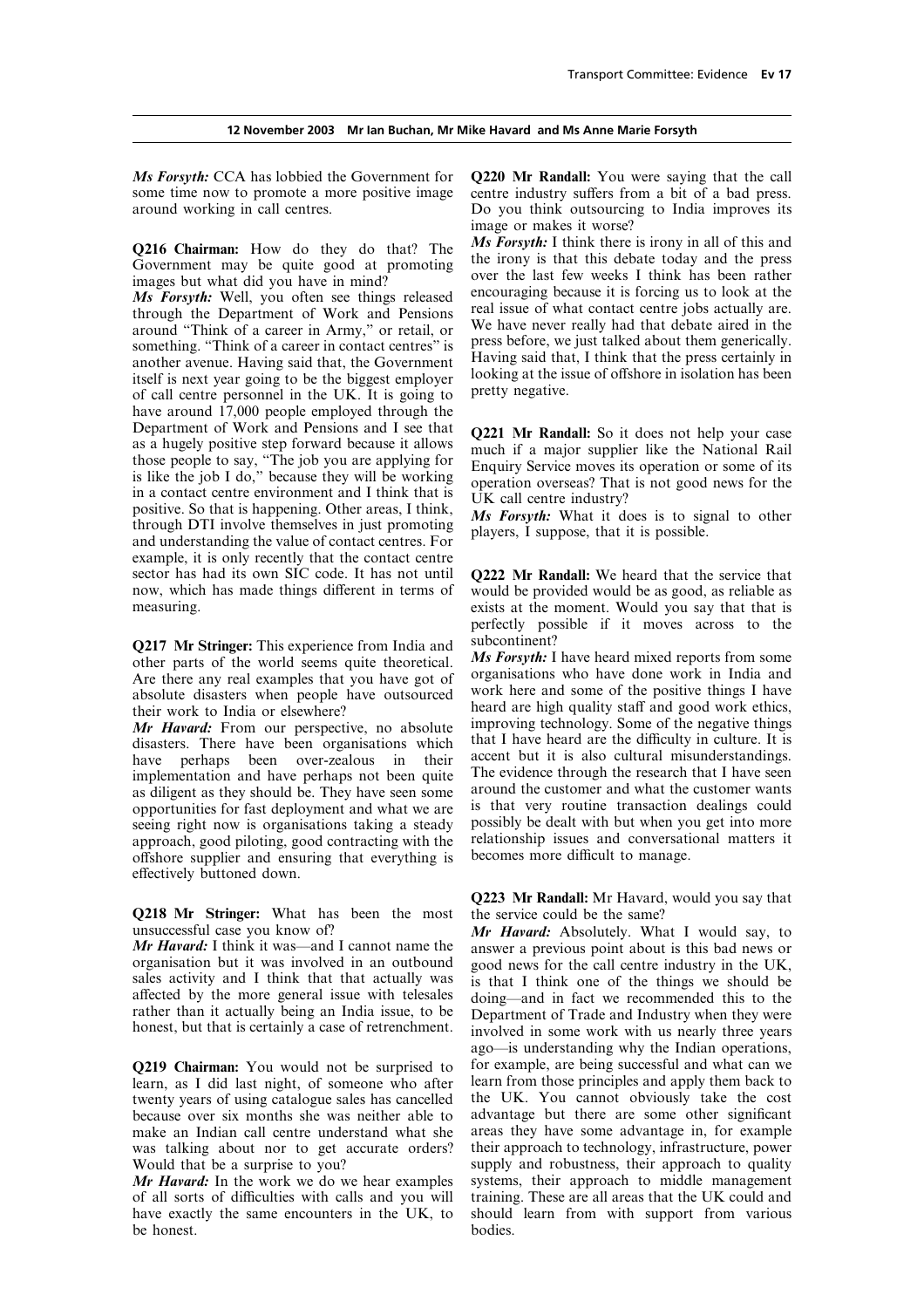possible for the service to be as good and it is whether you share my view that if I rang up to find cheaper, undoubtedly, that is the main driver, you out about a train, what time it goes and so forth, were talking about the Department of Works and I might like to close the deal by buying a ticket Pensions, why should they not move it all over rather than saying, "Well, that's all right," and now there? If I was an operator with a call centre why get on to another line. there? If I was an operator with a call centre why should I choose the UK rather than going overseas? *Mr Buchan:* We are developing links so that that *Mr Havard:* There is a whole range of factors. It is could become more seamless, so that you can do it an issue of risk assessment and looking at where as a much more seamless operation between the an issue of risk assessment and looking at where as a much more seamless operation between the the cost advantage is and where the quality areas two, but I think at the moment our concern as a the cost advantage is and where the quality areas two, but I think at the moment our concern as a are. If an organisation takes a view that the cost commercial operator is to develop the market, to are. If an organisation takes a view that the cost commercial operator is to develop the market, to advantage is there and the quality can be guaranteed— more effectively at the moment in a competitive

Q225 Mr Randall: But you just said the quality<br>would be the same potentially?<br>Mr Havard: Correct, yes.<br>Enquiry Service call was overseas?

*Mr Havard:* Absolutely, but there are some other additional difficulties, no.<br>risk, considerations, that an organisation would **Ian Lucas:** Just one question. Would you expect the risk considerations that an organisation would<br>need to look at and in fact do. That is about the chief executive of a company to know whether the productivity of his workforce had increased over nature of the interaction itself—

this, is that offshore operations can get there, they<br>just perhaps need a greater degree of investment<br>and training. So it all needs to be factored in and<br>wiews taken on the risk of that.<br>assessment of the productivity of

**Q229 Mr Randall:** Could I ask you, Mr Buchan, *Mr Harvard:* Absolutely, as one of the measures, do vou think it is sensible that the National Rail but then there are other factors in that. do you think it is sensible that the National Rail Enquiry Service provides information but you Productivity can come at the expense of quality, for cannot buy tickets at the same time, you have to example, so all measures need to be looked at in ring somebody else up to go and get the tickets? balance. But the answer is yes. ring somebody else up to go and get the tickets? balance. But the answer  $Mr$  Buchan: At the moment we are developing these **Ian Lucas:** Thank you. *Mr Buchan:* At the moment we are developing these systems, we are expanding it and the level of competition that comes from having a couple of **Q234 Mrs Ellman:** National Rail Enquiries told us commercial operators doing it I think is helping to with some confidence that a better service could be commercial operators doing it I think is helping to with some confidence that a better service could be develop the market more rapidly when it is at an prospected from India than it could here in the UK. develop the market more rapidly when it is at an proSvided from India than it could here in the UK.<br>early stage, when new technology is coming along. That does not seem to quite fit with the information early stage, when new technology is coming along. That does not seem to quite fit with the information I think once it gets to a more mature stage then we have just been given from the Call Centre there may be a better justification for examining the Association. Would you like to comment on that? Set-up to see whether there are benefits in Ms Forsyth: I think what I said was I had heard combining or merging or generally evolving into positive and negative. I am not sure I would be able that situation, but at the moment I think there is to qualify. They obviously have information I do that situation, but at the moment I think there is great scope for developing these markets and I not have access to. They have had pilots and so think the stimulus of competition is helping to drive forth. I think given the magnitude of the service think the stimulus of competition is helping to drive forth. I think given the magnitude of the service that forward.<br>they run in the UK versus perhaps the pilot, which

**Q224 Mr Randall:** If you are saying it is perfectly **Q230 Mr Randall:** I am just trying to find out

environment.

*Mr Harvard:* I do not think it would be any more **Q226 Mr Randall:** So then I would go for the difficult provided the issues of quality had been economic advantage and as you have also said we effectively addressed and had not been affected. economic advantage and, as you have also said, we effectively addressed and had not been affected.<br>could not really compete with that?<br>Mu Havand, Absolutely, but there are some other additional difficulties, no.

the last five years?

Q227 Mr Randall: The nature of the interaction Q232 Chairman: You are a consultant, Mr meaning what?<br>
Havard, you must be worth a lot of money! Do you expect chief executives to know whether the productivity is going up or down and would you

**Q228 Mr Randall:** What it is like speaking to<br>somebody on the other end of the phone, whether<br>they understand the peculiarities of the part of the<br>they wave for money and the quality of the service that<br>they understand t

workforce?

we have just been given from the Call Centre *Ms Forsyth:* I think what I said was I had heard positive and negative. I am not sure I would be able they run in the UK versus perhaps the pilot, which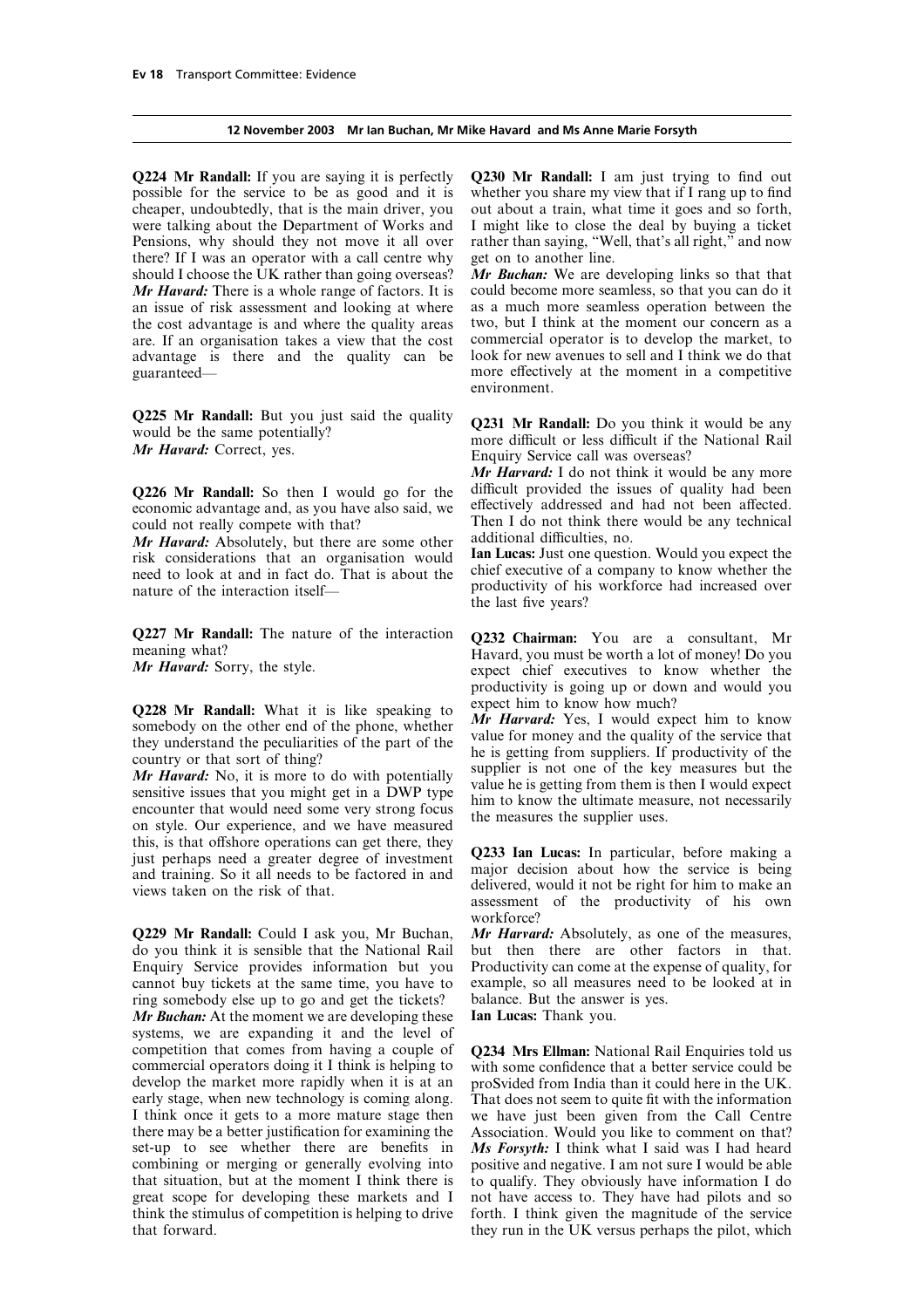comparisons have been made so I cannot argue if on the benefits to organisations who have done it. they have done the research but I would have to So this is not just about badges, this is actually say that I would like to know what they were about real company benefits with reduced attrition, measuring each against, the pilot versus what better morale and everything else. So we are happens here in the UK. promoting that and obviously any assistance in

people working in call centres found their work was contact centres as a career and that is something placed overseas in relation to rail services would we are very much promoting and to back that up placed overseas in relation to rail services, would we are very much promoting and to back that up<br>vou expect the information that was based on to we are working with a lot of different agencies and you expect the information that was based on to we are working with a lot of different agencies and be made available to you as an association?  $\frac{1}{2}$  training bodies to look at professional career

*Ms Forsyth:* Again, if it is commercially sensitive I structures. Again, there is not enough resources am not sure we could ask for it but I would frankly within our organisation to do that and we am not sure we could ask for it, but I would frankly within our organisation to do the imagine it is something they will want to disclose do seek partners and assistance in that. imagine it is something they will want to disclose if they are making that decision as to the

**Q236 Mrs Ellman:** Would you be prepared to going to be the key factor in the future, quality is<br>request that in the national interest?<br>*Ms Forsyth*: One of the issues the CCA has is that it to individual companies?<br>we ar are not required to be part of a professional body.<br>
So we do not have any rights to ask them for<br>
anything. We can put into their domain, into their<br>
commissioning research into the contact centre<br>
competitiveness. So tha

**Q237 Mrs Ellman:** It is not about having the

For the same of the factors that we have got to look at in<br>got 600 members who run call centres. I guess if<br>they wanted to see that we would then ask if we<br>could see it because others may well base their<br>decision-making on

new but I can tell you that it has been adopted on a self-audit basis by a lot of our members and in **Q241 Mr Donohoe:** The second question, I think fact some of them have actually gone forward and had it independently assessed by British Standards Institution and I think there are now  $24$  separate contact centre sites in the last year which have gone through that. We would like to see a lot more of on the Internet that and we are working really hard with the purchasing? that and we are working really hard with the

is much smaller, in India I am not sure how the organisations to take that up. We have case studies that from anybody would be fantastic. That is at **Q235 Mrs Ellman:** Given the potential impact of a an organisational level. On an individual level, I decision which could mean that around 50% of mentioned earlier about people viewing working in mentioned earlier about people viewing working in contact centres as a career and that is something be made available to you as an association? training bodies to look at professional career<br>Ms Forsyth: Again if it is commercially sensitive I structures. Again, there is not enough resources

rationale why.<br>**Q239 Mrs Ellman:** What would you like<br>Government or other bodies to do? If quality is

understand what exactly we have and how valuable it is, it is difficult to chart when it moves.

authority to demand but would you not think that<br>if you are looking after consumers' interests you<br>should be able to request that as that is important<br>information?<br>Me Form it seems that we have got to saturation<br>informatio *Ms Forsyth:* We are membership driven, we have in getting recruitment in the industry. Is that not

**Q238 Mrs Ellman:** What else specifically should we were moving into this industry. Some of the things<br>be doing here to improve our standards? You they can do is to look more widely at the labour<br>mentioned an improved ima

years hence are we not going to find ourselves in the situation where we have got a new generation coming up behind us who will more and more rely on the Internet to be able to do most of their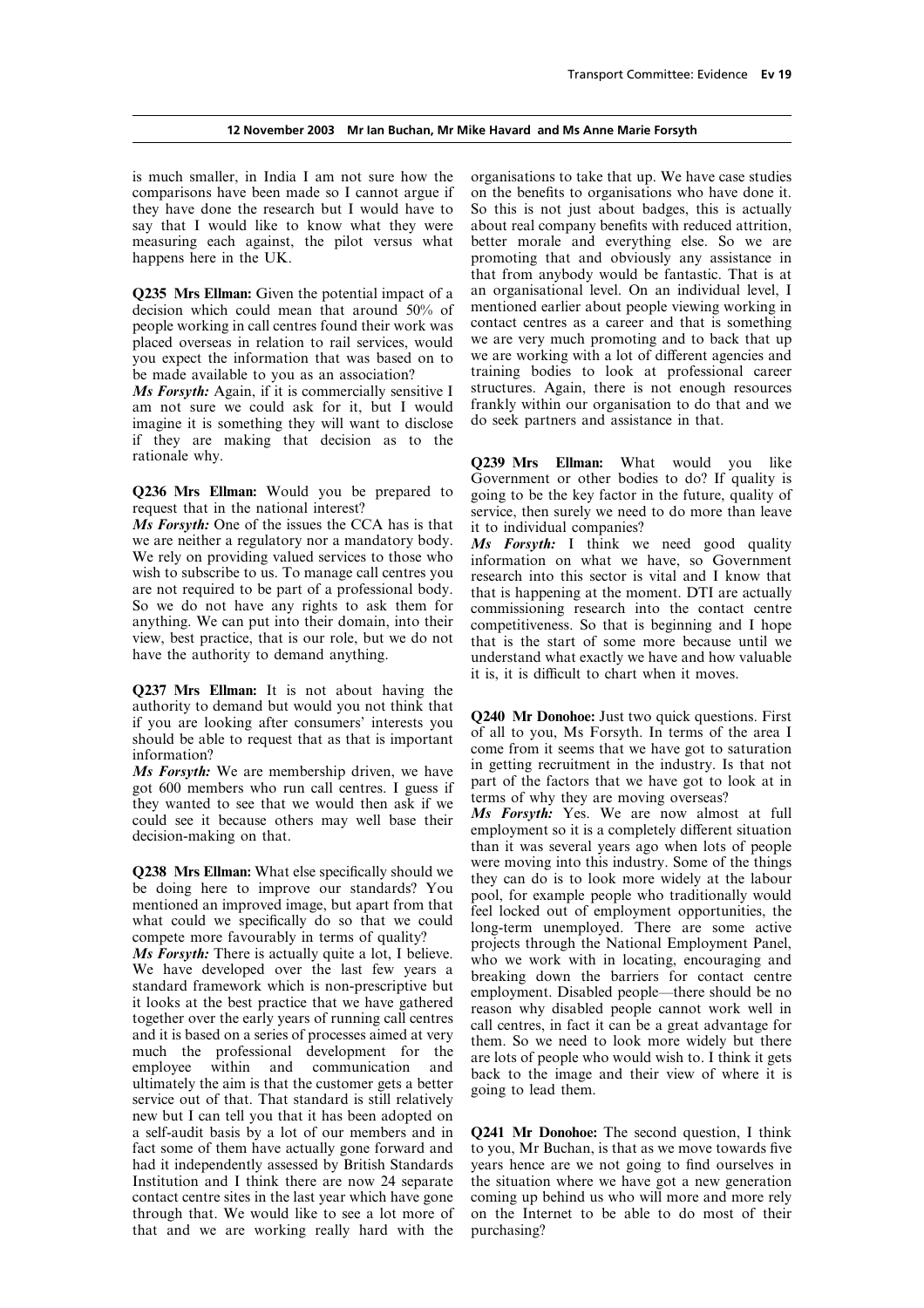**Q242 Mr Donohoe:** I am virtually computer in rail call centres, yes. illiterate (some say I am illiterate) but even now I use the service on the net for all sorts of different **Q243 Chairman:** Finally, Mr Havard, the National things and that is going to develop where you are Rail Enquiry Service currently costs £40 million a going to get a situation, are you not, where call year to run. Does that sound like a reasonable centres will become less and less used? In those amount of money for an operation of this sort? circumstances do you foresee that maybe in five to *Mr Havard:* I have no idea. I could not give you a ten years that the number of the semi-skilled (if that is the right expression) is going to drop quite dramatically and that the take-up will be done by **Q244 Chairman:** Do you have any comparable

 $\hat{M}$ r *Buchan*: Well, I do not think there is any doubt that we are seeing a very rapid expansion of people *Mr Havard:* To give you an example of how using the Internet and I think new technology difficult an answer to that question is, we conducted using the Internet and I think new technology difficult an answer to that question is, we conducted coming along will emphasise that and possibly some work with the National Audit Office just coming along will emphasise that and possibly increase the rate whereby people are transferring. increase the rate whereby people are transferring. looking at Government operations and the range<br>So there is a distinct possibility that as new of equivalent costs per call minute varied from technology comes along more and more people will<br>be able to get rail information and rail tickets independently, if you like, of a staffed call centre and charges out there, so to give an answer off the and therefore I think it is possible that the numbers top of my head to that would be very difficult.<br>will reduce as more and more people get used to **Chairman:** I think, Mr Havard, you just blew to using the Internet and as the systems get more and National Audit Office's credibility straight out of more self-sufficient so that you could maybe buy the window but thank you very much for coming. your tickets on the Internet and actually print them We are very grateful to all of you.

*Mr Buchan:* Yes. **over the set of the set of the train** on the train. So these sorts of things may well reduce the numbers

costs in mind for any, including customers for whom you have acted as a consultant?

of equivalent costs per call minute varied from under 60p through to about £27. For various reasons there is a huge variety in costing structures **Chairman:** I think, Mr Havard, you just blew the

*Witnesses:* **Mr Anthony Smith,** National Director, and **Mr Stewart Francis,** Chairman, Rail Passengers Council, examined.

identify yourselves. The rail enquiry service, often at long distance call rates.

chairman of the Rail Passengers Council and this exercise to highlight this inadequacy and we afternoon I have with me Anthony Smith, the campaigned for a single national low cost number.<br>
national director of the Rail Passengers Council. I We have that and to be fair I think that NRES has national director of the Rail Passengers Council. I We have that and to be fair I think that NRES has apologise that, unlike last week, our gender balance transformed telephone information provision both is not quite as good as it was. in terms of speed and accuracy, although of course

we have not correctly had the entired to put in any extremely helpful as well. The only other thing I written evidence. I start by saying we really welcome would mention, Madam Chairman, is that we<br>the fact that you are asking these questions as the would mention, Madam Chairman, is that we<br>Transport Committee throwing the spotlight on decided earlier this year to undertake a Transport Committee, throwing the spotlight on decided earlier this year to undertake a major<br>information which is often seen by many as a soft research project with NRES into the information information which is often seen by many as a soft research project with NRES into the information<br>issue on the railways. In fact providing timely and which passengers want, when passengers need it, issue on the railways. In fact providing timely and which passengers want, when passengers need it, reliable information is a critical issue for millions of which means can be used to provide it sufficiently reliable information is a critical issue for millions of which means can be used to provide it sufficiently passengers. The research we have undertaken and quickly to satisfy their needs and we are passengers. The research we have undertaken and quickly to satisfy their needs and we are our postbag confirms is that there is a basic and concentrating on when services are disrupted with our postbag confirms is that there is a basic and concentrating on when services are disrupted with universal need for accurate information, especially either planned or unplanned engineering works universal need for accurate information, especially either planned or unplanned engineering works at times when performance remains poor on many because that is frequently when things go wrong. We at times when performance remains poor on many routes and of course much of the network is being want to pinpoint best practice and highlight rebuilt. This is likely to remain the situation for priorities for improvement. rebuilt. This is likely to remain the situation for several years to come. It is especially at times of disruption that passengers want, need and deserve accurate information. To get it wrong simply can **Q247 Chairman:** Are the conclusions of that report lose the railway custom. Information provision is available, Mr Francis?

**Q245 Chairman:** Good afternoon, gentlemen. I am changing. Less than a decade ago a host of regional sorry to have kept you waiting. Would you please telephone enquiry bureaux provided a pretty poor telephone enquiry bureaux provided a pretty poor *Mr Smith:* Madam Chairman, I am Stewart Francis, The RPC undertook its own mystery shopping transformed telephone information provision both it is not perfect. However, it should be pointed out **Q246 Chairman:** Well, Mr Francis, we do not that it is answering 14 million calls a year. We expect miracles! Could I ask you if you actually had something you wanted to say or should we go taken, partly assisted by techn *Mr Francis:* I wonder if I could on this occasion, as emphasis on measurement, having moved from a we have not obviously had the chance to put in any quantitative to qualitative measurement, is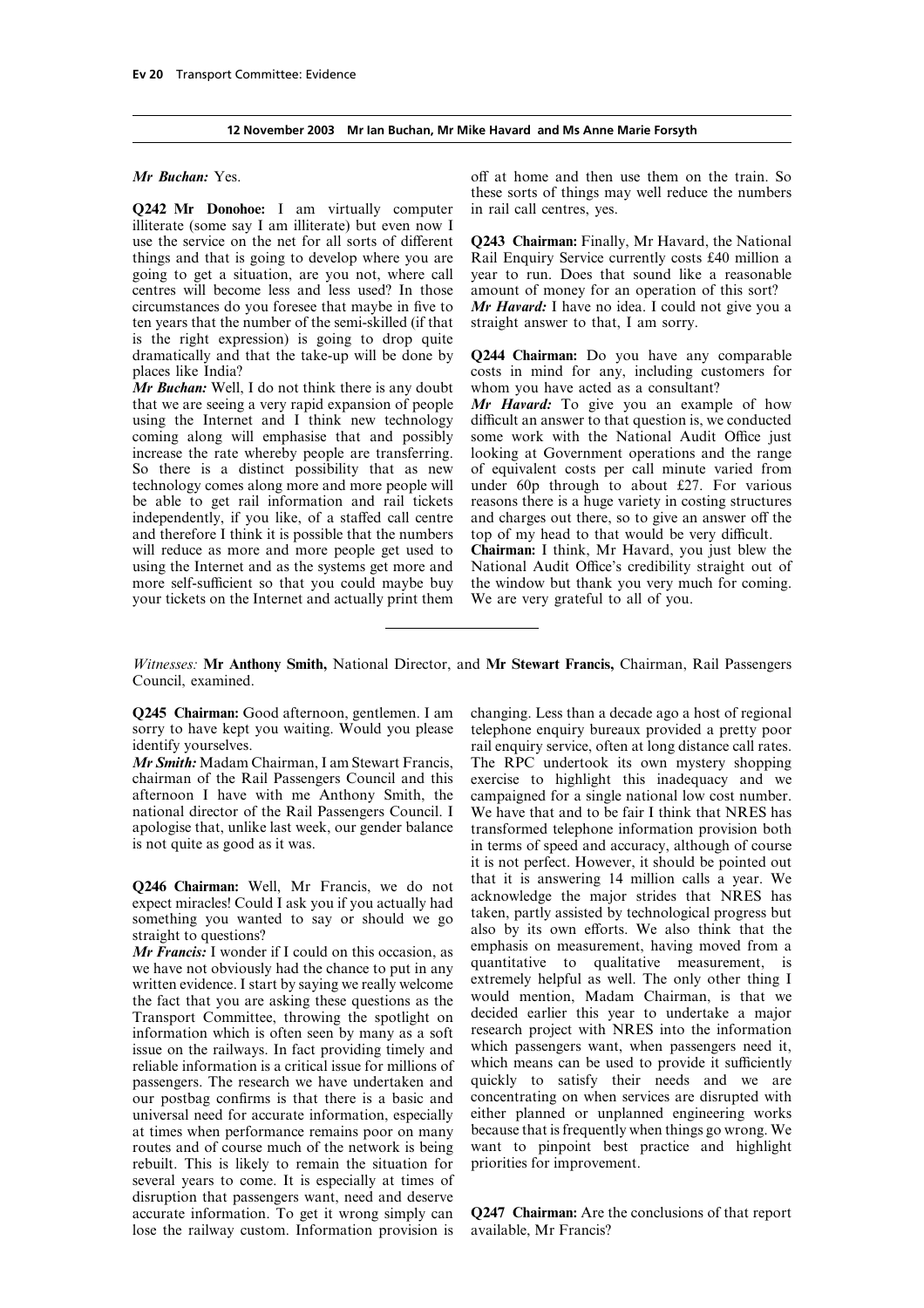*Mr Francis:* The research is just underway now, complaints are about train operating companies' Madam Chairman. own information services rather than NRES itself.

*Mr Francis:* I wonder if I could ask Anthony to

*Mr Smith:* Unfortunately, it will not be ready,

for the evidence given by NRES earlier on but I the debacle at Stoke when the west coast mainline could not understand why your assessment of the did not re-open on time. NRES was still giving out could not understand why your assessment of the accuracy of the information was so different from information that you could travel, that the railway their own mystery shopper assessment. They were was opening on Monday up until Sunday evening. If their own mystery shopper assessment. They were was opening on Monday up until Sunday evening. If claiming 97% accuracy and you were finding you put garbage in you get garbage out. I suspect. claiming 97% accuracy and you were finding you put garbage in you get garbage out, I suspect.<br>
considerably less. Can you tell us why you think The other point which is sometimes raised with us is considerably less. Can you tell us why you think that is? the grasp of British geography in the somewhat

research which we have conducted both in terms of points. We are constantly in dialogue with ATOC the research we did with Which? magazine last year and the train operating companies trying to improve and in terms of a relatively small scale exercise which those aspects of service. our southern committee did this year did uncover some problems. It is very difficult to put that in the **Q252** Mr Stringer: You were very clear in your context of numbers to say just how many of those 14 **Q252** Mr Stringer: You were very clear in your million calls are correct, but our own research opening statement that the creation of NRES had<br>indicates that the vast bulk of the calls are dealt with improved the situation post 1996. Is the level of indicates that the vast bulk of the calls are dealt with improved the situation post 1996. Is the level of indicately it is when the more complicated improvement in the quality of information still adequately. It is when the more complicated improvement in the quality of inform<br>questions come when there is perhans some going on or have they reached a plateau? questions come when there is perhaps some  $\frac{d}{dt}$  *Mr Francis:* I think it is. The emphasis, I think

remember the exact figures, where they got the

has said and it was a relatively small sample size. I are indications that as every year goes by, quite think the point is made that when NRES are tested understandably with new technology and their own think the point is made that when NRES are tested with more complicated information then there is a efforts, that improvements are being made. struggle. However, I understand now that NRES<br>has taken up a theme that we challenged them with has taken up a theme that we challenged them with<br>when this research was conducted and published and<br>that is when more difficult questions are asked can<br>the caller please be put on to someone else who is<br>capable of answeri capable of answering the more difficult enquiry and<br>NRES, I believe, have taken steps to put that in time or is better trained. Are there any others you<br>nade I suspect that the majority of calls that NRES could suggest to place. I suspect that the majority of calls that NRES could suggest to improve the service?<br>
place. I suspect that that second the standard questions and can simply *Mr Francis:* I think we have always looked for a one-<br>
b be answered. I think that second tier of information which can be accessed is obviously important. make an enquiry and get the time of your train and

would be interesting to find out, would it not, what the real situation was with a statistically significant

range of issues which passengers raise with us transport. We might be a little bit further away with through our regional committees. In total in the last that and I am not quite sure how much joined up through our regional committees. In total in the last twelve months we have dealt with about 21,000 thinking is going into that area but those are the appeal complaints. About 400 of those are about sorts of things we would be looking for on behalf of appeal complaints. About 400 of those are about sorts of things we NRES. Interestingly, a greater number of our passengers. NRES. Interestingly, a greater number of

So it is a relatively small proportion but the sort of **Q248 Chairman:** Could I be cheeky and ask when areas that passengers were raising with us and we are that is going to be ready and could we have a copy? taking up with NRES are that sometimes it appears that is going to be ready and could we have a copy? taking up with NRES are that sometimes it appears  $Mr$  Francis: I wonder if I could ask Anthony to that time pressures mean NRES staff do not always answer?<br> **answer?** give a full range of fares available on a particular<br> **Ar Smith:** Unfortunately, it will not be ready, journey to customers. Season ticket prices and poor Madam Chairman, until about spring of next year. performance disclaimers concerning season ticket It is quite a large scale piece of research. discounts was another area of concern. Engineering **Chairman:** Oh, naughty Mr Smith! Thank you. works—it does appear that the late provision of information into NRES means that passengers can **Q249 Mr Stringer:** I do not know if you were here be given false information. A classic case of that was for the evidence given by NRES earlier on but I the debacle at Stoke when the west coast mainline *Mr Smith:* In the context of 14 million calls the complicated geography of the railways. So all those and the train operating companies trying to improve

probably quite understandably, by the then **Q250 Mr Stringer:** Your research indicated, did it regulator was the quantitative aspect of NRES, how not that on complicated questions NRFS were many calls were they answering and were they not, that on complicated questions NRES were many calls were they answering and were they hopeless? It is 30-odd out of 40-odd. I cannot answering them within 30 seconds. I think we have hopeless? It is 30-odd out of 40-odd, I cannot answering them within 30 seconds. I think we have<br>remember the exact figures, where they got the actually got over that hurdle now and the questions detailed information wrong, was it not?<br> **We are substitute information wrong**, was it not?<br> **We Francis:** I can only echo what Anthony Smith about quality. I think that is helpful and I think there *Mr Francis:* I can only echo what Anthony Smith about quality. I think that is helpful and I think there has said and it was a relatively small sample size. I are indications that as every year goes by, quite

how much it costs but you cannot buy a ticket, you **Q251 Mr Stringer:** Are you going to follow up that have to be given another telephone number to buy the ticket. But we are looking forward to the time,<br>would be interesting to find out would it not what which I understand is not so far away now, when you will be able to purchase a ticket. Clearly, the other sample?<br> **aspects are information about places you are likely**<br> **Are Francis:** We follow up with NRES on a whole to visit and connections with other forms of *Mr Francis:* We follow up with NRES on a whole to visit and connections with other forms of range of issues which passengers raise with us transport. We might be a little bit further away with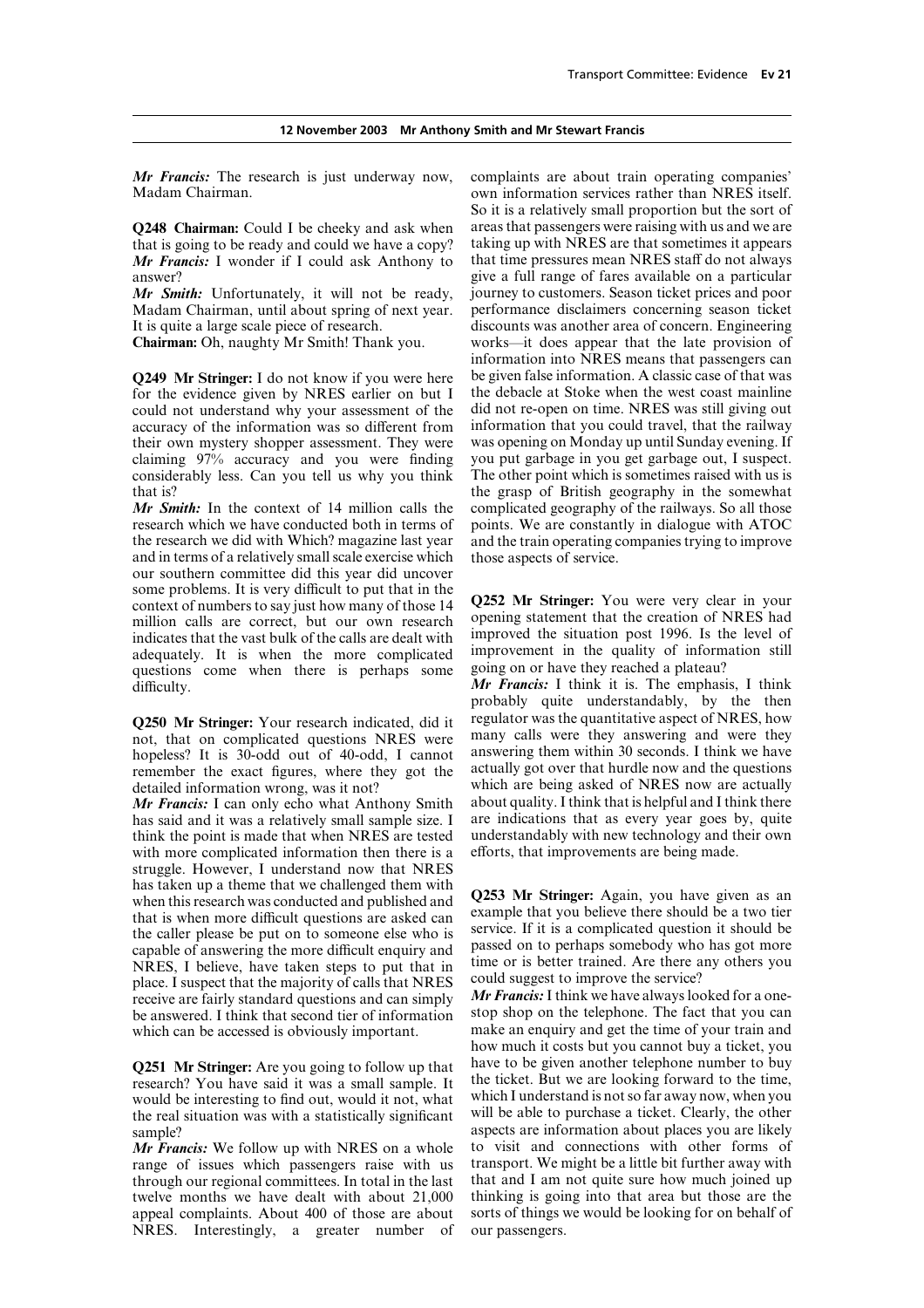# **12 November 2003 Mr Anthony Smith and Mr Stewart Francis**

your job is to monitor the National Rail Enquiry long as the quality is right and as long as the price is Service but it is the SRA which has the sanctions, is right where it comes from is not of relevance to that right? consumers.

*Mr Francis:* It is our job on behalf of rail passengers to monitor the entirety of the railway and take<br>forward their complaints, represent them and in my<br>view to help set a strategy for the railways of the<br>future which passengers would support. It is not our<br>full lose any con

**Q255 Mr Stringer:** Is that system effective or could it be improved?

Mr Francis: I believe that it was effective when we<br>were talking earlier about how quickly NRES were<br>able to answer telephone calls. The then regulator<br>did take out an enforcement order on NRES and<br>there were noticeable im

Q256 Mrs Ellman: National Rail Enquiries tells us<br>that a better service could be provided overseas from<br>India than it could from the UK. Does that<br>statement surprise you?<br>that we heard about?<br>Mr. English Market Market Mar

statement surprise you?<br> *Mr Smith:* I think the pure consumer response to *Mr Francis:* No. In fact I did not know about the that is as long as the quality of the answers is good pilot project until fairly recently. and as long as the price is right consumers do not really care where the service is coming from. We **Q263 Ian Lucas:** When did you find out about it?<br>have done some checks around our regional **Mr Francis:** Probably not until I knew that you wer committees to see how that principle works out in sitting in this inquiry. practice for this particular question and with 140 odd members up and down the country from<br> **Q264 Ian Lucas:** You were not told about the<br>
was very much that as well. As long as the answers<br>
proposal to move the NRES service overseas, you was very much that as well. As long as the answers proposal to move the NRES service overseas, you<br>are right and as long as the price is right, where it have just confirmed that. You have not been are right and as long as the price is right, where it have just confirmed that. You have not been comes from is irrelevant to consumers.

**Q257 Mrs Ellman:** But National Rail Enquiries on this?<br>went further than that. They said they thought that Mr Fran went further than that. They said they thought that *Mr Francis:* No, not at all and I did not say we were a better service could be provided in India rather not monitoring. What I was trying to say there is a better service could be provided in India rather not monitoring. What I was trying to say there is than in the UK. Would that statement be a surprise that we are not the official monitoring body of than in the UK. Would that statement be a surprise that we are not the official monitoring body of to you?

service could be provided. The key issues from our committee members have visited all NRES centres.<br>
perspective really in this particular inquiry are the They have seen good practice there where it has perspective really in this particular inquiry are the They have seen good practice there where it has quality of the information and ensuring that the become joined up with Network Rail centres and quality of the information and ensuring that the become joined up with Network Rail centres and quality of the information is maintained and things such as that. We have done our best to quality of the information is maintained and things such as that. We have done our best to improved for passengers. How they provide that or encourage best practice. So we are not monitoring how they specify the contracts is entirely a matter for NRES in terms of formal regulation but we are them; it is a private organisation.

**Q259 Mrs Ellman:** Do you have a view on that as a chimed obviously with what the regulator was principle?<br>saying and NRES did improve.

**Q254 Mr Stringer:** Finally, I am right in saying that *Mr Smith:* I would merely say what I said before. As

could be met.

**Mr Francis:** Probably not until I knew that you were

provided now. Are you disappointed with the level of cooperation that you are receiving from NRES

to you?<br>Mr Smith: I could not comment on whether a better that passengers tell us when things go wrong. Our that passengers tell us when things go wrong. Our encourage best practice. So we are not monitoring doing it as part of our work on behalf of passengers. In terms of our input to NRES, I suppose it is up to **Q258 Mrs Ellman:** Were you consulted about the others to judge and I think it falls into how does an possibilities of expanding overseas and outsourcing?<br> **RPC** influence what happens on the railways? It is for others to *Mr Smith:* No. *Mr Smith:* No. say that when NRES was first formed the RPC made a lot of noise about the quality of NRES and that saying and NRES did improve.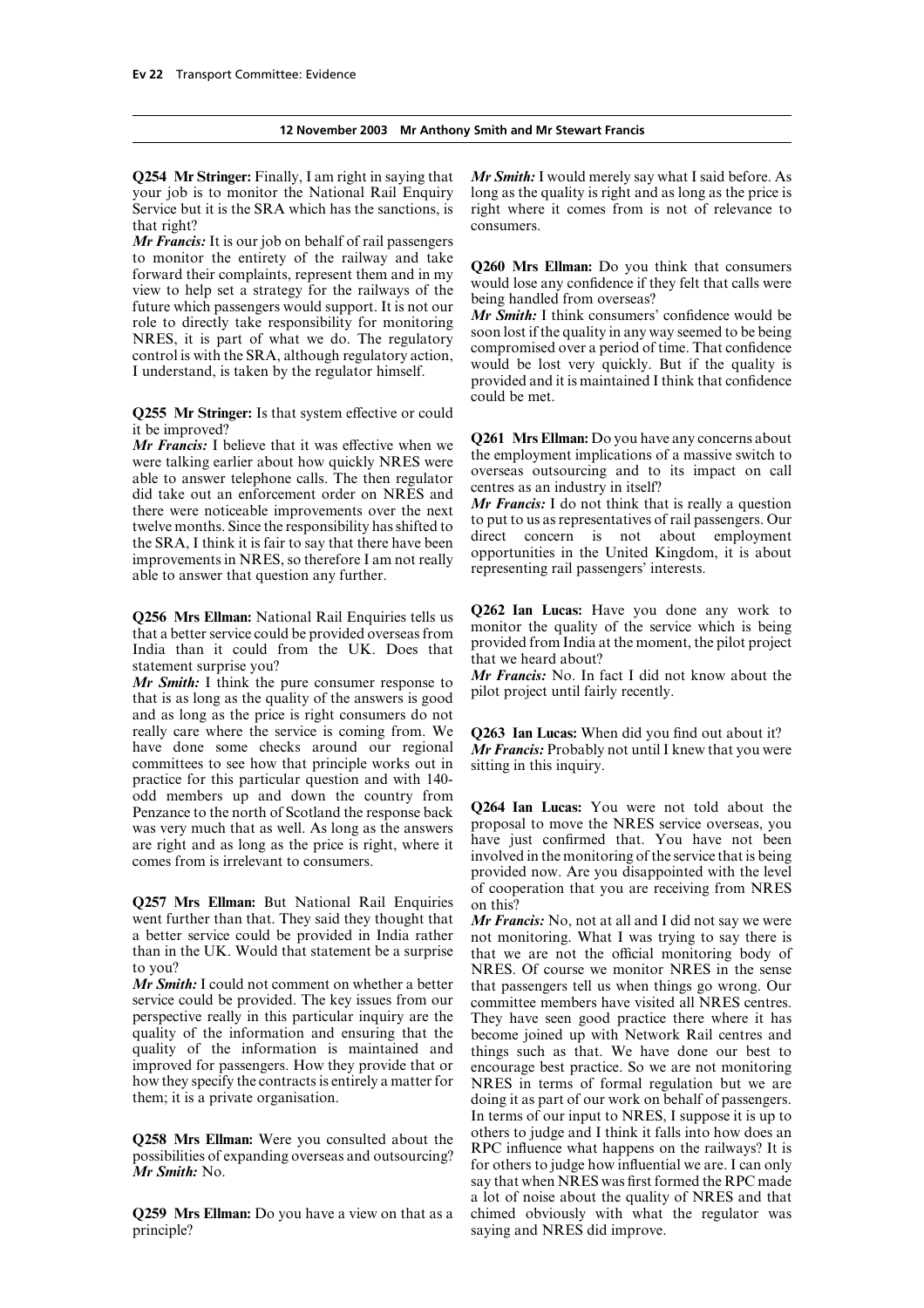#### **12 November 2003 Mr Anthony Smith and Mr Stewart Francis**

**Q265 Ian Lucas:** Is it not the case that when a major *Mr Smith:* I think the barriers are partly calls overseas in this way it would be nice to be told, the demand for information which is out there and I from your point of view? think the demand for information is growing

**Q266 Ian Lucas:** You mentioned, I think, Mr **Q272 Chairman:** Are you aware of whether that Smith, the reaction from the various committees capacity is available in India? across the country. Is it fair to summarise that  $\overrightarrow{Mr} S$  *mith*: No, I have no idea at all. reaction as neutral on the issue?

*Mr Smith:* Neutral, yes. As long as the quality and **Q273 Chairman:** Are you aware of research by the price is right where it comes from does not matter. The matter where it centes from does not Amicus which suggests customers prefer call centre

*Mr Smith:* **No, I was not aware of that. <b>Q267 Clive Efford:** I just want to ask you what benefits you think should flow to passengers as a result of these changes. We have heard about £25 **Q274 Chairman:** Are you aware of any call centre million worth of savings. How should they benefit passengers?

*Mr Francis:* I think in the broadest sense when I was before this Committee last week we talked in some detail about the need for the industry to become<br>more cost-effective. The rail passengers I talked to<br>are perfectly aware of one of the issues that you<br>raised with us last week, that they are paying<br>amongst the highest far maintenance. Therefore, there is an element of the rail passenger view that would say any efforts which **Q276 Chairman:** You mean you did not notice are made to actually try and reduce the cost of the where the change came? The improvement did not

*Mr Smith:* The amount in prospect of £25 million is<br>a relatively small drop, I suppose, in the context of<br>the whole funding of the rail industry but at the<br>moment every penny counts with the railways.<br>moment every penny

I was thinking more in terms of how the enquiry the answer does change. service is structured and perhaps the range of services it is able to provide being addressed as a<br>result of there being £25 million splashing around. **Q277 Chairman:** Yes. Does it also change in accord<br>*Mr* Smith: I think the passengers would bone that if with what yo *Mr Smith:* I think the passengers would hope that if with what you say will happen to the amount of savings of that magnitude were made at least some money which is saved and what that will be spent on of that money wo information provision which could benefit all passengers. **Q278 Chairman:** There are a few ifs in that, a little

**Q270 Chairman:** I do not think you were given any indication, were you? Did you hear the evidence of

something. What are the barriers to a more Direct but I would not claim that streamlined information and ticket service? directly involved in setting up, no. streamlined information and ticket service?

strategic decision is made by NRES to outsource technological in terms of creating capacities to meet *Mr Francis:* Yes. exponentially, as in many other areas of life.

operators to be located in the United Kingdom?

they answer the call?<br>*Mr Smith:* No. Chairman.

are made to actually try and reduce the cost of the where the change came? The improvement did not manifest itself in terms of the qualities of the people. who are employed in call centres? You have told us<br>it has got better since it was originally instituted. **Q268 Clive Efford:** Mr Smith, do you have anything Have you been given any evidence of a change in the to add to that?<br> **Mr. Smith, The amount in prespect of £35 million is quality of the people employed in call centres?** 

would prefer their calls to be answered by someone **Q269 Clive Efford:** It is significant enough for within the UK. If you do go on and explain there can NRES to consider the decisions they are taking, but be considerable sayings and efficiencies made then be considerable savings and efficiencies made then

bit of modification in the question..<br>Mr Francis: Yes. I absolutely agree with that.

our previous witnesses? Did you get the impression<br>they were going to give all the money back in terms<br>of new services?<br>Could you tell us, have you made any contribution<br>Mr Smith: No.<br>to the development of Transport Direct

*Mr Smith:* Yes, we have been involved in some of the **Q271 Chairman:** I thought I might have missed working groups and consultation around Transport something. What are the barriers to a more Direct but I would not claim that we have been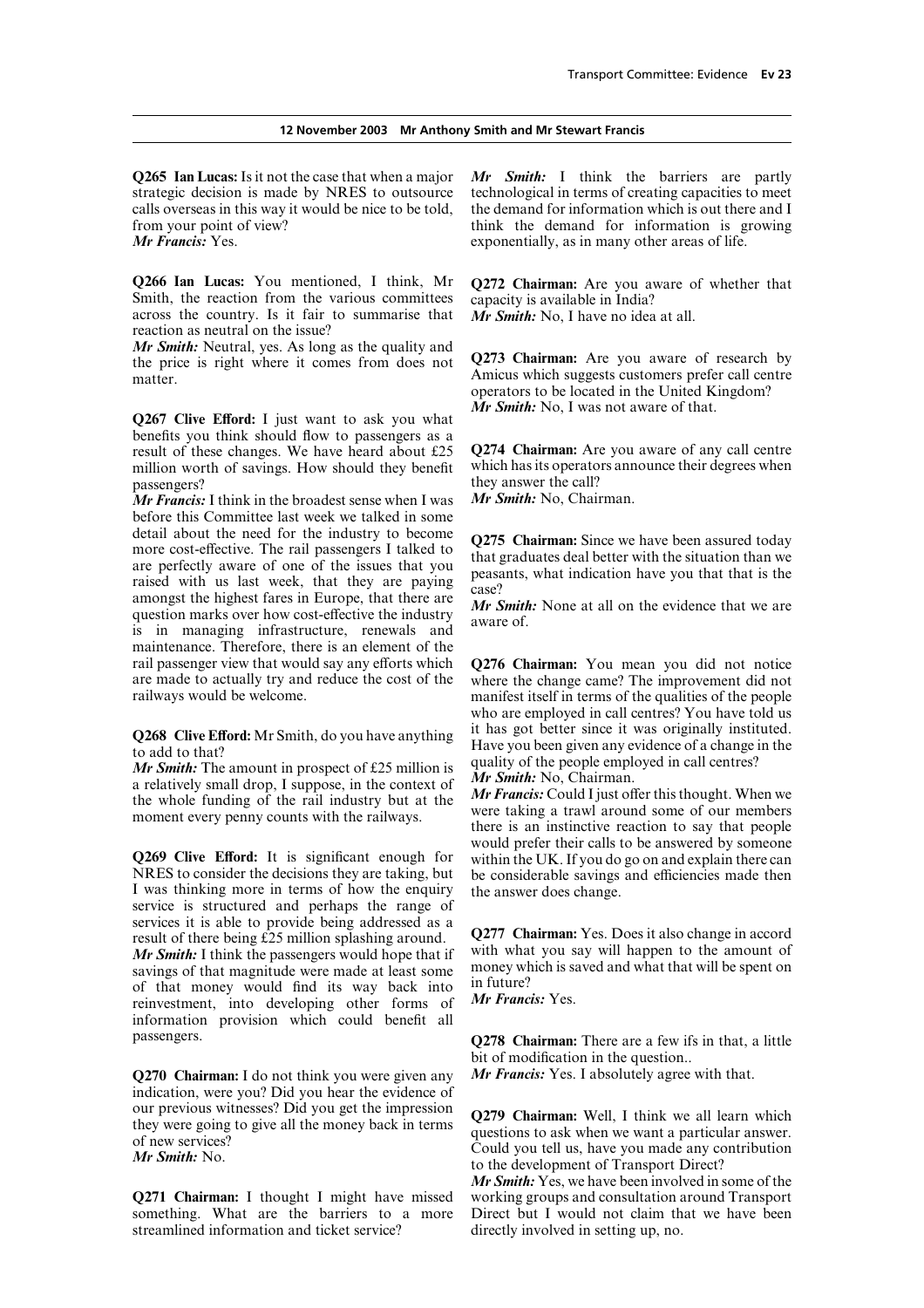|  | 12 November 2003 Mr Anthony Smith and Mr Stewart Francis |  |
|--|----------------------------------------------------------|--|
|--|----------------------------------------------------------|--|

**Q280 Chairman:** No, but you have had an input? *Mr Smith:* Yes. *Mr Smith:* Yes. **Chairman:** Gentlemen, you are always very coherent

**Q281 Chairman:** You are involved in it and you were so impressed with your gender balance last have got a fairly clear indication? time, Mr Francis. See if you can do better in future!

and sensible. Thank you very much for coming. We

*Witnesses:* **Mr David Fleming,** National Secretary for Finance, and **Mr Ciaran Naidoo,** Research and Policy Officer, Amicus; Mr Richard Rosser, General Secretary, and Mr Manuel Cortes, Negotiations Officer, TSSA, examined.

**Q282 Chairman:** Would you be kind enough, on because there is a trend increasingly amongst a gentlemen, to identify vourselves and would you number of organisations to put this work overseas. *Mr Cortes:* Manuel Cortes, negotiations officer, nature of the kind of people who work in at least TSSA.

*Mr Fleming:* David Fleming, national secretary,

TSSA. many of them are women and the idea, as I

officer, Amicus.  $j$ ob opportunities as possible for young people and,

the impact of it is concerned, if ATOC are talking<br>about the call centres at Cardiff, Plymouth, Derby and Newcastle then to state what I appreciate is the obvious, it depends whether they are looking at **Q285 Mrs Ellman:** It has also been suggested to us taking railway enquiry work away from one or two that public feeling about getting a good service is taking railway enquiry work away from one or two that public feeling about getting a good service is<br>of those centres in its entirety or whether they are irrespective of where that service is located. Would of those centres in its entirety or whether they are irrespective of where that service is located. Would be interested. Would be interested. Would be interested. Would be interested. Would be interested. Would be interest looking to reduce it across the board over four you like to comment on that?<br>locations. As far as the impact on jobs is concerned. Mr **Rosser:** Well, my guess is that that is probably locations. As far as the impact on jobs is concerned, *Mr Rosser:* Well, my guess is that that is probably it will presumably depend upon whether the true actually. There is a question as to whether they companies which are currently providing these will get the same quality of service. I am quite sure companies which are currently providing these will get the same quality of service. I am quite sure services manage to find alternative, presumably non-<br>they could do on the relatively routine questions services manage to find alternative, presumably non-<br>they could do on the relatively routine questions<br>railway work, to take over if they lose the railway which come but whether they will do on the less railway work, to take over if they lose the railway which come but whether they will do on the less contracts. I know that will be the argument which routine questions, which might entail having some contracts. I know that will be the argument which routine questions, which might entail having some may be advanced if I sit here and say there are job knowledge of the railway system and the may be advanced if I sit here and say there are job knowledge of the railway system and the losses threatened but we do know that there does geographical location of various places may be open losses threatened but we do know that there does geographical location of various places may be open appear to be an increasing trend amongst a number to some doubt. I would not be sure whether that appear to be an increasing trend amongst a number to some doubt. I would not be sure whether that of organisations towards outsourcing this work. So would necessarily be the case. Interestingly enough, of organisations towards outsourcing this work. So would necessarily be the case. Interestingly enough, if this goes on and gathers steam then eventually, and maybe not too far in the future, we will find a call Australia, who are faced with the same kind of issue, centre loses work (and perhaps it will be this railway have been trying to persuade their government to centre loses work (and perhaps it will be this railway have been trying to persuade their government to work) and there will not be alternative work to take step in and stop this kind of thing happening and

number of organisations to put this work overseas. please accept my apologies for keeping you waiting. The second point I would make on this is that the *Mr Cortes*: Manuel Cortes, negotiations officer, nature of the kind of people who work in at least many call centres, I had better not say it is every one of them since I do not know what the position is— Amicus. Amicus and the labour force in the labour force in the labour force in the labour force in the labour force in the labour force in the labour force in the labour force in the labour force in the labour force in the *Mr Rosser:* Richard Rosser, general secretary, the one at Cardiff—many of them are young people, *Mr Naidoo:* Ciaran Naidoo, policy and research understand it, has been to seek to provide as many as I understand it, it is also to provide job **Q283 Chairman:** Do either of you wish to make any opportunities which will enable parents to work.<br>
One of the things about the call centres is that they meet those two criteria. There is also quite a lot of the **Mr Rosse** meet those two criteria. There is also quite a lot of. *Mr Fleming*: No, thank you.<br> **Chairman:** Thank you very much.<br> **Chairman:** Thank you very much.<br> **Chairman:** Thank you very much.<br> **Chairman:** Thank you very much.<br> **Chairman:** Thank you very much.<br> **Chairman:** Thank you **Q284 Mrs Ellman:** National Rail Enquiries has told<br>or the community or kelewhere, to another country, and no<br>ous that they are considering outsourcing up to 50% the community for whom one would have thought<br>of their work

step in and stop this kind of thing happening and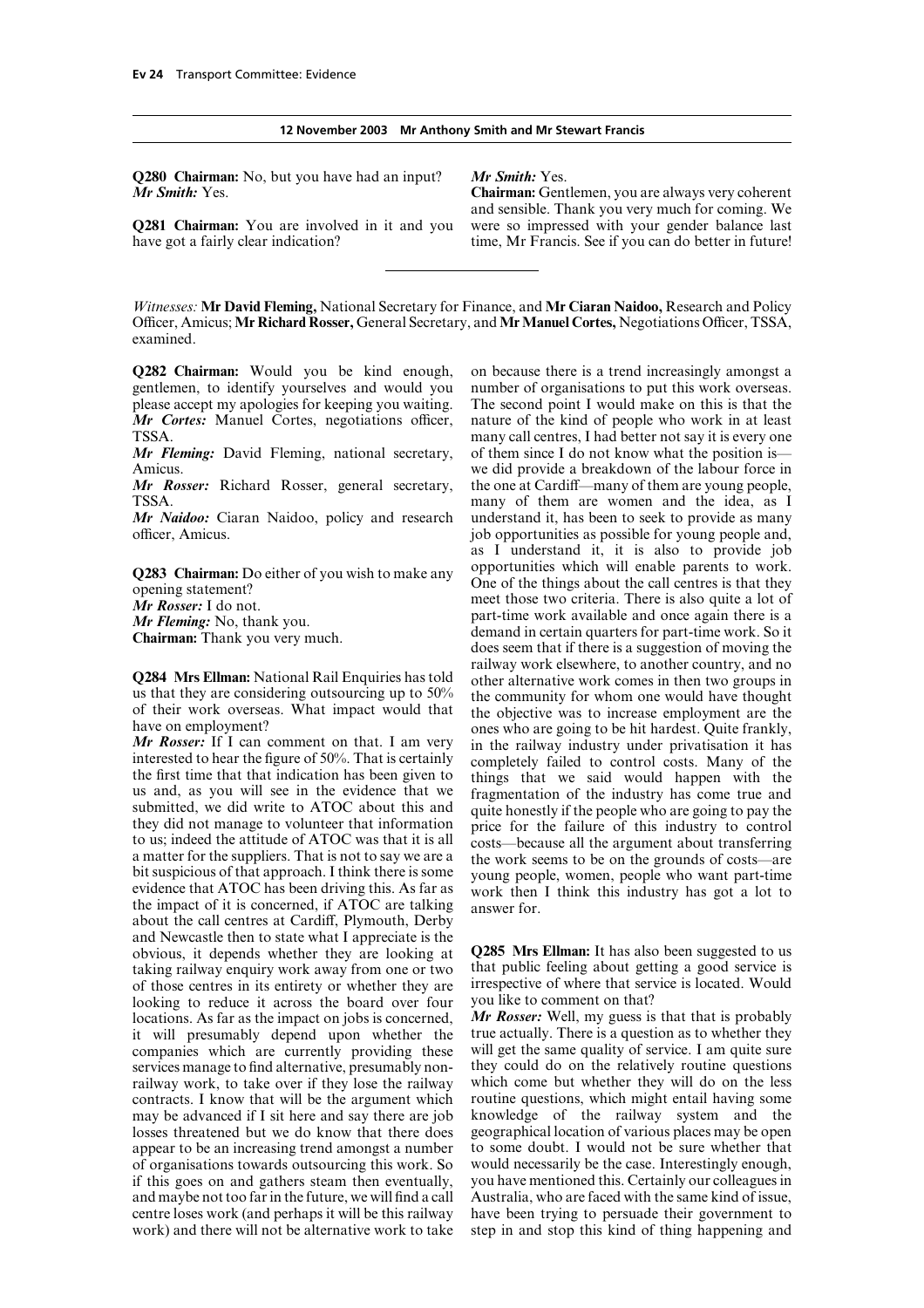call centre is answering a query it has got to indicate thinks it has got a problem and argues it has to put where it is located. That is presumably something the work out to other countries to save costs, the which in Australia some people think it is usual thing seems to be to come along and announce appropriate. it is all the Government to blame and it is never the

**Q286 Chairman:** We could actually do that with the technology we have now, can we not?

*Mr Rosser:* We could do it here, but maybe the not know, but bearing in mind we have appropriate<br>Australians have a rather different attitude than we Health and Safety legislation in this country which Australians have a rather different attitude than we<br>do and perhaps what is happening there reflects their<br>covers aspects of call centre work and the kind of do and perhaps what is happening there reflects their<br>rather different attitude. But I would accept the basic<br>point that I do not think that people are going to<br>worry too much if the quality of the service is<br>worry too muc worry too much if the quality of the service is somebody is asking if the same conditions are going<br>maintained. The question is will the quality of to apply in India to people who might be engaged in maintained. The question is, will the quality of to apply in India to people who might be engaged in<br>service be maintained? But I think people might be doing this work. I do not know the answer to that service be maintained? But I think people might be doing this work. I do not know the answer to that service if they know what the consequences of that question but my suspicion is that certainly the worried if they knew what the consequences of that question but my suspicion is that certainly transfer were and if they knew that a potential industry probably has not asked the question. transfer were and if they knew that a potential industry probably has not asked the question.<br>consequence—obviously Leannot sit here and say it **Mr Fleming:** If Leould just answer that question and consequence—obviously I cannot sit here and say it *Mr Fleming:* If I could just answer that question and is an actual definite consequence—is a loss of jobs then maybe go back to the consumer reaction, if that is an actual definite consequence—is a loss of jobs internative go back to the consumer reaction, if that for young people in this country, for parents in this is okay. First of all, from the Government point of country an country and part-time workers in this country,  $I$  view, from Amicus we were involved publicly on the think they might take a different view if it did lead to British Rail issue and I would have to say, with think they might take a different view if it did lead to fewer jobs and led to more unemployment and then respect, it is the TSSA staff who are affected in those the state presumably had to pick up the bill in terms call centres. We have been heavily involved because the state presumably had to pick up the bill in terms call centres. We have been heavily involved because<br>of paying for people who were unemployed and in the finance sector Lloyds TSB, the Prudential, of paying for people who were unemployed and perhaps the state had to pick up and we all had to pick up the consequences which can arise, the social already outsourced and have outsourced in pilot consequences which can arise if there is an increase projects in India particularly. The Deloitte consequences which can arise if there is an increase projects in India particularly. The Deloitte in unemployment. All I can say is that all we hear are consultancy estimate in the finance sector alone that statements about what the savings will allegedly be 200,000 jobs could leave the UK by 2008. So we are statements about what the savings will allegedly be if it goes out to another country and those are clearly looking at not just offshore but a form of economic<br>bottom line savings for the particular companies migration. We have had dialogue with our own bottom line savings for the particular companies concerned. What we never hear are what will the parliamentary group of MPs and we are looking and costs be if that work goes overseas, because there starting dialogue with the DTI. We are very could be costs, if people in this country, particularly concerned that in the case of Newcastle where the kind of groups I have mentioned, find there are British Rail are affected there is also the closing of a fewer job opportunities for them. I think it is a very Lloyds TSB call centre. Newcastle has just recovered relevant question to ask, has anybody done an from the loss of ship building and the loss of analysis of what the costs would be of this because manufacturing. These service industries have filled there are plenty of people prepared to sit here and that gap. If the somewhat apocalyptic estimates tell you what they think the savings are. come true—they are well researched and it is not a

Rail Authority, who are responsible for that service, Government has a strategy to look at what will<br>to do in relation to the potential impact on jobs and happen next if economic migration takes place and to do in relation to the potential impact on jobs and happen next if economic migration takes place and other losses that the customer has identified? We are asking for that to be a wider part of the

Minister, Dr Howells. We also wrote to him at the We do believe the cost argument is strong but we do need of October and we asked him actually to believe it is only the cost argument which actually end of October and we asked him actually to believe it is only the cost argument which actually intervene We suggested to him that he had got quite applies; there is no concern for communities, no intervene. We suggested to him that he had got quite applies; there is no concern for communities, no<br>a lot of leverage since he was providing quite a lot of concern for the infrastructure of jobs. Many a lot of leverage since he was providing quite a lot of concern for the infrastructure of jobs. Many money for the industry and we did point out that the companies will protect us by giving us a no money for the industry and we did point out that the job losses, if they take place, will be in parts of the compulsory redundancy agreement. That seems country that are usually the first to feel the effects of adequate from a union point of view, but the jobs go country that are usually the first to feel the effects of adequate from a union point of view, but the jobs go<br>any economic downturn and are in parts of the from natural wastage and eventually centres close any economic downturn and are in parts of the from natural wastage and eventually centres close<br>country where probably public money has been and areas change in terms of their infrastructure. So country where probably public money has been invested to try to encourage firms to locate there. Of we are on a wider level asking the Government to course he is in a constituency where I suspect he may review whether there is a strategy to stop there being have some people who are working in the call centre a complete vacuum in terms of skill mixing, job at Cardiff. We have not vet had back a response from availability, as my colleague said, particularly for at Cardiff. We have not yet had back a response from availability, as my colleague said, particularly for him. I think another thing Government could do, the young, particularly for women, particularly for him. I think another thing Government could do, the young, particularly for women, particularly for although one would like to think actually that the part-time staff. Just on the consumer reaction, in our although one would like to think actually that the part-time staff. Just on the consumer reaction, in our industry would do it since there does seem to be an written evidence we referred to a report we industry would do it since there does seem to be an

also pressing them to pass a Bill which says that if a approach which basically says that if the industry failings of the industry itself. I can certainly say to you that one area of particular concern to us, and whether it is a justified concern at the moment I do not know, but bearing in mind we have appropriate

Aviva and a number of other companies have union research—there is going to be a dearth of jobs **Q287 Mrs Ellman:** Is there anything specifically you and opportunities and skill base in those cities in a would like either the Government or the Strategic short distance of time. We are not convinced that the Bigger spe *Mr Rosser:* We had raised that with the Transport situation. We do believe the service centres will go.<br>Minister, Dr Howells, We also wrote to him at the We do believe the cost argument is strong but we do review whether there is a strategy to stop there being<br>a complete vacuum in terms of skill mixing, job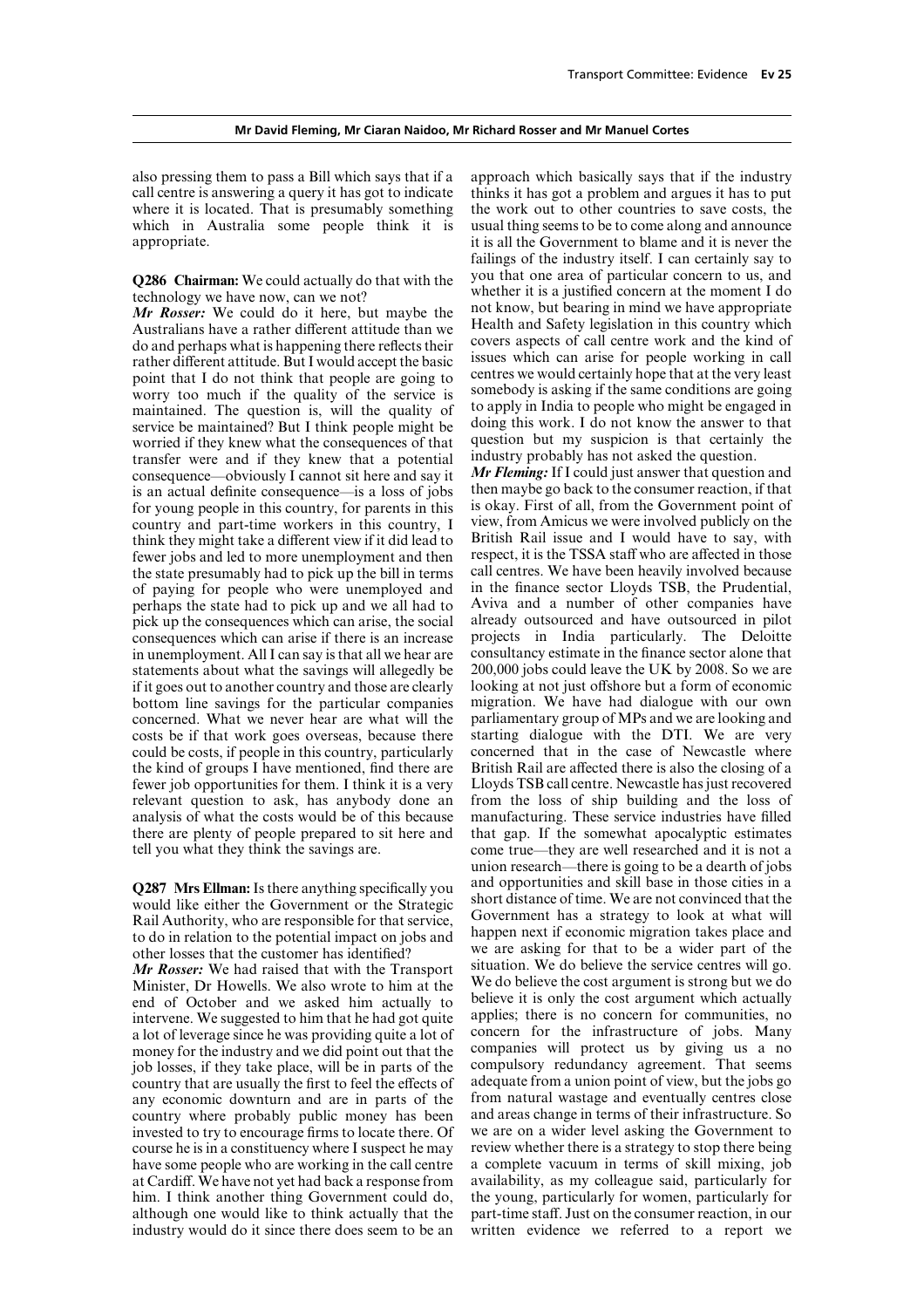# **Mr David Fleming, Mr Ciaran Naidoo, Mr Richard Rosser and Mr Manuel Cortes**

enough copies of the executive report here. You may do it, our industries will do it and nobody but already have them. But we found that was a 1500 nobody is taking into consideration the damage that randomly selected sample where we commissioned will have not only to communities but also to external consultants. We obviously asked a range of intellectual capabilities, to the skills balance and the questions but we found the reaction to offshoring skills need and skills educational development questions but we found the reaction to offshoring skills need and skills educational development was very strong. I will not dwell on figures, they are within many industries and that is starting to was very strong. I will not dwell on figures, they are within many industries and that is starting to in the report, but 82% of the respondents expressed a concern us. I had a confidential meeting with a chief concern about the idea of job losses and  $31\%$  of that executive of a major finance sector company who group were worried about their own jobs and I think said they were not going to outsource to our great group were worried about their own jobs and I think<br>if you are doing a random selection that has a<br>if you are doing a random selection that has a<br>indicated because they were going to do a pilot scheme but<br>insignificant imp 78% believe customers' opinions were not being intellectual capability and how that would affect the taken into consideration when these decisions were provision of financial services in the UK. made and there is this some sometimes mythical concern that the services which are going out there will not be provided to the same **Q292 Mr Randall:** Would you say that the British level and to the same impact and the stories move with that. Sixty-three% actually said their offshore *Mr Fleming:* I believe the evidence we have is that it migration, if it was stark and apparent, would is about level now. Obviously we have heard the migration, if it was stark and apparent, would actually affect their purchasing decisions. This was a previous input about growth and there is confidence random selection and I think that should not be in the Call Centre Association. We do not have the ignored.

concern about whether equal services would be provided from overseas but what is the actual

evidence now which suggests that some companies sector. It s a very dramatic situation. are finding that their pilot scheme made a mistake or that their system was not working, not in the UK but the significant example of G Capital in Australia **Q293 Mr Randall:** You have already mentioned<br>have brought their services back from India to that you think the Government should have a role<br>Melbourne because it had affec Melbourne because it had affected customer input and Mr Rosser mentioned what they were thinking<br>and customer satisfaction. There are other about in Australia. Presumably what you would like and customer satisfaction. There are other Australian companies which had done that already. to see as well is almost—I cannot think of the slogan

*Mr Fleming:* Well, I believe that probably we are Presumably you want to persuade the consumers now just at the beginning of the kind of migration because it is going to be consumer driven ultimately. now just at the beginning of the kind of migration which has existed— which has existed— where people are going to want to be answered by

**Q290 Chairman:** What I am saying is they were locally?<br>further ahead through the avale and what you are Mr Fleming: There are two levels to this. I do not further ahead through the cycle and what you are *Mr Fleming:* There are two levels to this. I do not saying to us is that they have now discovered that in believe that there is any harm at all in call centre

have had huge operations in India long before some of the establishments of the UK centres, yes. Health and Safety policies, in the call centres in India

*Mr Fleming:* It is not just rail and transport, it is a same procedures that we have in the UK. Many are message for the whole call centre industry but also it asked, perhaps reasonably in terms of the service message for the whole call centre industry but also it asked, perhaps reasonably in terms of the service<br>is a back office industry. We do not believe there is provided, to go through training for accent is a back office industry. We do not believe there is provided, to go through training for accent actually a full stop to the jobs that can go out there neutralisation. Many are asked to use Anglo-Saxon actually a full stop to the jobs that can go out there neutralisation. Many are asked to use Anglo-Saxon from the very basic jobs to call centre jobs, to voice names and not disclose where they are coming from. from the very basic jobs to call centre jobs, to voice names and not disclose where they are coming from.<br>
response jobs, to selling, to IT and to very high I actually believe that is disgraceful and breaches response jobs, to selling, to IT and to very high skilled IT services. The job market is there in India dignity at work. I think the Government ought to to fill these jobs and that is fine, so to speak, but it is have a view if the companies are exploiting their to fill these jobs and that is fine, so to speak, but it is have a view if the companies the impact of the economic migration which says, services they are providing. the impact of the economic migration which says,

commissioned by Performance House and there are "We can do this." Our multinational companies will concern us. I had a confidential meeting with a chief

same evidence with back office staff. What we are concerned about is that every morning many will **Q288 Mrs Ellman:** You say that people expressed a pick up the newspaper, every morning we pick up the concern about whether equal services would be phone and are summoned to a meeting where we are told that  $1,700$  jobs are going,  $3,000$  jobs are going, evidence on that?<br> **Allows** 4,000 jobs are going, and this is now cyclical, it is<br> *Mr Fleming*: I am afraid that the actual evidence is daily. In the last two months we have looked at *Mr Fleming:* I am afraid that the actual evidence is daily. In the last two months we have looked at very much anecdotal. We are slowly picking up 20,000 jobs already outsourced from the finance  $20,000$  jobs already outsourced from the finance

but the equivalent of "Buy British" for this, the **Q289 Chairman:** Were they that much ahead of us? advantages of having a British call centre.<br>*Mr. Floming:* Well I believe that probably we are Presumably you want to persuade the consumers somebody in the UK and they might even say

many instances it did not work? operators being able to tell you where you are getting<br> **Mr Fleming:** Lean certainly confirm that G Capital the service from. That is one case. From the point of *Mr Fleming:* I can certainly confirm that G Capital the service from. That is one case. From the point of have had huge operations in India long before some view of dignity at work and the comment about definitely and there are something like 200,000 **Q291 Mr Randall:** Presumably it is not just this people in call centres providing services to the particular decision, you are concerned about the western world, not one of them is unionised; not one message it is sending out to the whole industry? of them has the guarantee of the same rights and the Mr Fleming: It is not just rail and transport it is a same procedures that we have in the UK. Many are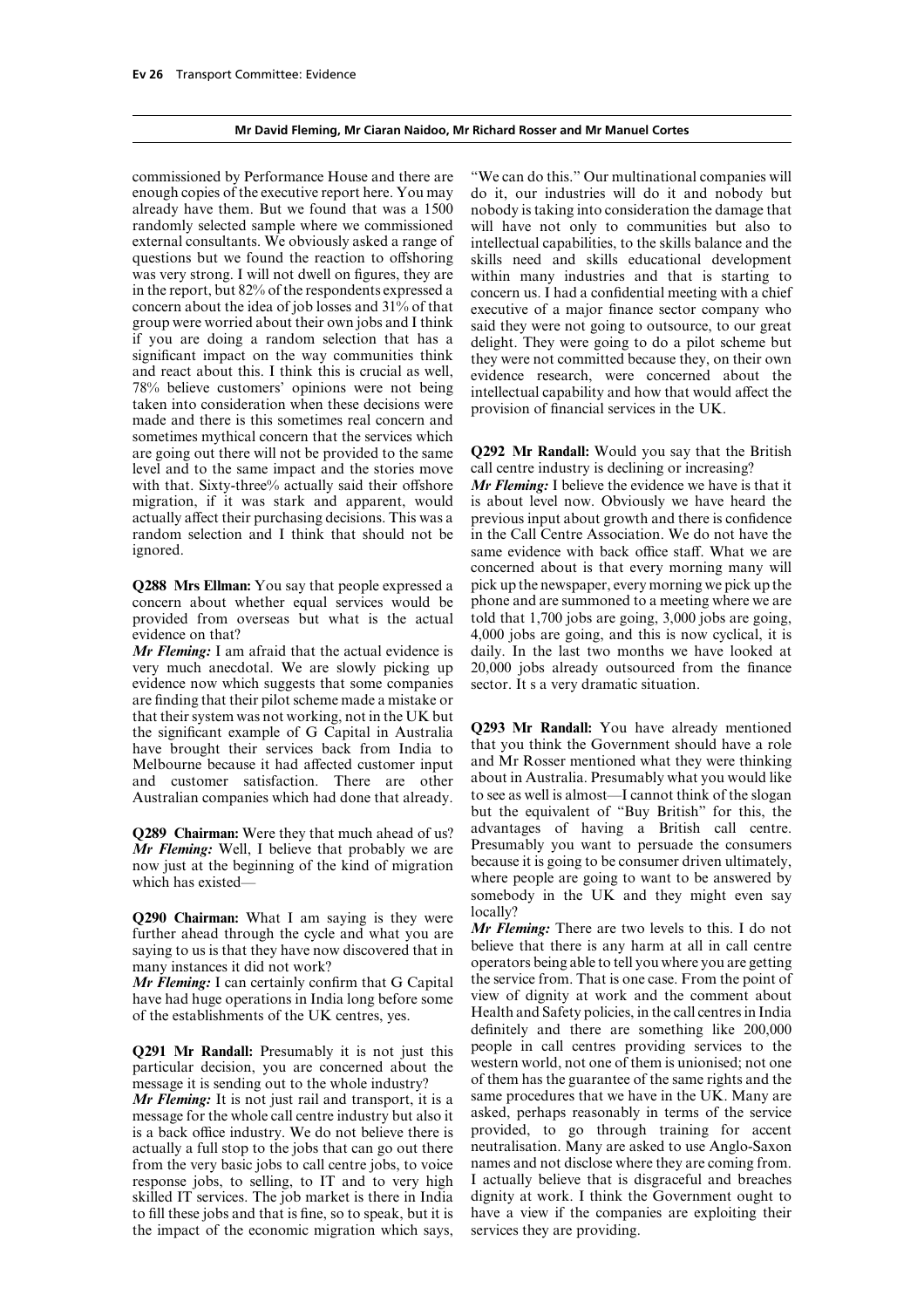think some people might agree from their own of 3,500 we were told previously? experience, that a call centre is disguising where it is *Mr Rosser:* Yes. Perhaps if a little more attention actually coming from in certain instances. was paid by the industry here to trying to produce a

somebody to say, "Yes, I'm speaking from Belfast," experience at dealing with the queries they might be or, "I'm speaking from Leeds," but you will not get able to provide an even better service than they do that response if you ring a call centre which is now. abroad. I found that with the British Rail enquiries trying to get from London to Burnley and got the **Q297 Mr Randall:** Presumably, therefore, one of wrong information. There is one horror story from the things you think the Government could have a yesterday where they re-r

can get xenophobic and I have to say we have made<br>strong links and we are making strong links with the<br>Indian trade unions through our own European and<br>international network. It is about dignity at work. I step to be taki can imagine the abuse people get down the phone. Mr Naudoo: Two academics have just completed a Even in the call centres in the UK it can often be very thorough report on the call centre industry in Even in the can centres in the GK it can often be<br>horrific. I would not like to think that was the case are leading call centre academics in Scotland. elsewhere but I do believe that everybody has a reasonable right to say, "I'm talking to you. I'm looking for detailed advice. I would like to know **Q299 Chairman:** That is available from where?<br>where I'm getting it from." I do not see a problem Mr Naidoo: I have passed it to the Committee's where I'm getting it from." I do not see a problem

Mr Randall made. First of all, one of the arguments turnover rate in India is on average 35% and in<br>which is put for putting the work overseas is a high places like Bangalore the turnover is 60%. So if you which is put for putting the work overseas is a high places like Bangalore the turnover is 60%. So if you turnover rate in this country. Well, we have certainly look at the actual retraining which actually has to turnover rate in this country. Well, we have certainly seen a statement which has come from the Australian call centre industry which refers to a accent neutralisation, then the cultural training, this study they have done and it refers to turnover being is a considerable cost and I think a 6 week pilot study they have done and it refers to turnover being is a considerable cost and I think a 6 week pilot as high as 22% in India, so maybe it is a bit of a myth would not actually elicit the long-term issues. I think as high as 22% in India, so maybe it is a bit of a myth to imagine that high turnover is not a problem there. We have also seen a statement which has come from understand that.<br>something called the NFO family of companies. **Chairman:** So we should stick with the Coop in something called the NFO family of companies, which refers to the situation in India and it says that Stockport! the call centre industry is not seen as a long-term career option. It also says: "Further, although career option. It also says: "Further, although **Q300 Mr Randall:** In Australia there is some employees were fully aware of the unique demands migration back. We have not got anything coming of the jobs they were walking into, such as peculiar back to the UK, having experimented outside? working hours, the need for assuming pseudo- *Mr Fleming:* No, because I think the process has identities, learning foreign accents, etc., they were started now. But what is happening is that we are not quite prepared for the burn-out rates or their now hearing companies like the Alliance & ability to handle the "work-life balance'. Thus, Leicester, the Royal Bank of Scotland, who say they today they believe that employers are not doing will not offshore and the anecdote of the enough when it comes to HR policies to reduce stress conversation with the chief executive there. There at work or providing sufficient holidays to are now question marks and there is now a kind of at work or providing sufficient holidays to are now question marks and there is now a kind of recuperate from stress at work. Helping employees reverse competition because the competition was to recuperate from stress at work. Helping employees reverse competition because the competition was to cope with their work-life balance is a more see who could get most people out there cheapest. cope with their work-life balance is a more see who could get most people out there cheapest.<br>
immediate concern area for the employers." I think Mr Cortes: Just going back to the previous poin immediate concern area for the employers." I think *Mr Cortes:* Just going back to the previous point that does rather suggest that the conditions are not about turnover, because it is not like an iceberg entirely satisfactory. There is also evidence by the way that the turnover rate may well be increasing. taken and the Australian call centre industry has put Could I just say on that, in this country there is a in place measures which have reduced the turnover Could I just say on that, in this country there is a in place measures which have reduced the turnover high turnover rate in call centres in this country. It rate from over  $23\%$  to  $15\%$  over a three year period. is very low paid work, scarcely above the minimum wage, and I am sure the costs of turnover, the costs Britain could be tackling rather than trying to run of everlastingly recruiting and training people away elsewhere and take the problem with them. of everlastingly recruiting and training people cannot be an insignificant factor.

**Q294 Mr Randall:** You are basically saying, and **I** Q296 Chairman: Would you agree with that figure

*Mr Fleming:* When you politely ask, "Where are you situation where people felt encouraged to stay rather speaking from?" it is not unreasonable for longer in the call centre industry and to gain more longer in the call centre industry and to gain more

putting it on an even playing field.

**Q295 Chairman:** They would not tell you?<br>*Mr Rosser:* You mean the same conditions Health and Safety-wise in India? *Mr Fleming:* No. One of the dangers of this is that it

with that.<br>Mr Rosser: Could I just come back to a point which evidence they have is actually suggesting that the evidence they have is actually suggesting that the turnover rate in India is on average 35% and in take place, firstly training to do the job, then the accent neutralisation, then the cultural training, this it is not a reasonable amount of time to understand that.

migration back. We have not got anything coming

now hearing companies like the Alliance  $\&$ 

about turnover, because it is not like an iceberg hitting the Titanic. There are measures which can be rate from over 23% to 15% over a three year period.<br>So obviously that is something that the industry in They are not tackling the problem.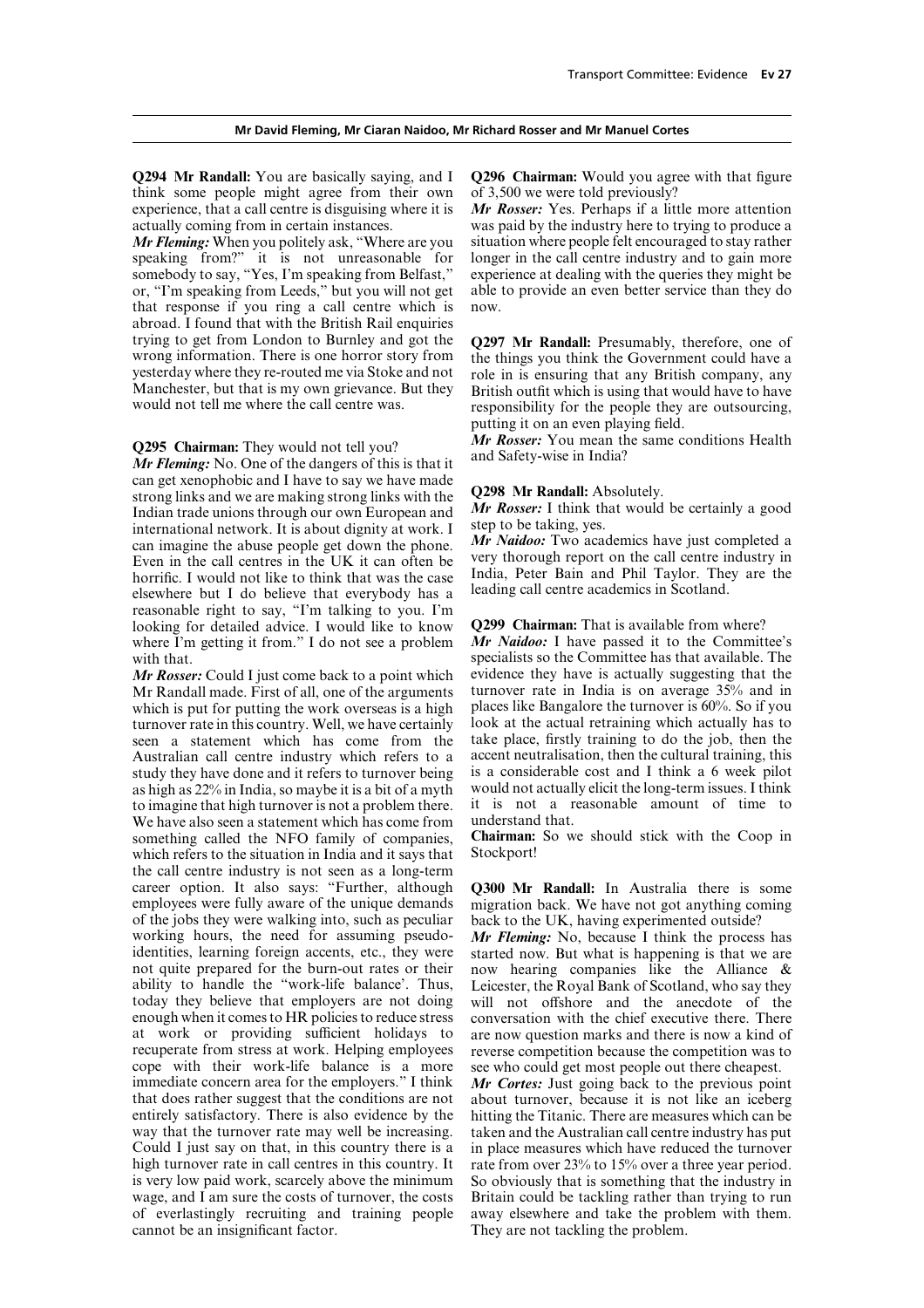# **Mr David Fleming, Mr Ciaran Naidoo, Mr Richard Rosser and Mr Manuel Cortes**

evidence we had there is no doubt that there are looked at and nobody, least of all myself, is going to areas of the country where you have reached sit here and somehow say that we should stop new saturation. The companies which are involved in my technology coming in. But that is a rather different own area, for instance, are suggesting that they issue. It has still got the serious impact on jobs but move on. Is that something that you see as a existing work to another country. possibility within the railway industry and within

**Q302 Chairman:** We are talking about just over £5? problem when you are in a global market place?<br>What are we talking about exactly? **Mr Rosser:** Well. we certainly cannot served.

course, that if there are other jobs in the locality do it, but I would only say—I am talking about the which are offering more money then they might be railway industry—that the stance we are getting having a recruitment problem. from ATOC, it appears to us, is almost to wash their

quite clearly that they are having to move on because Frankly, if pressure cannot be applied to either they are having all sorts of difficulties in terms of  $\vert$  ATOC or the suppliers to ensure that if they are recruitment, not on the rate (which is now £7 and thinking of putting the work there at the very least hour) but on the basis that they have just got to the they could make sure the same Health and Safety point where there is nobody suitable for them to standards apply then I am not sure there probably is employ. That is the major problem and that is in an much that we can do. But Government provides a lot employ. That is the major problem and that is in an much that we can do. But Government provides a lot area which has high levels of unemployment.

**Q303 Chairman:** Are you suggesting that is not the result of that. case elsewhere?

*Mr Rosser:* I am not aware that it is the case **Q306Mr Stringer:** What is the level of unionisation elsewhere. What they are saying then is that within the industry?<br>although there may be people out there who need a Mr Rosser: In the UK? although there may be people out there who need a job they are saying they cannot train them to do this kind of work. Well, I would like to know how much<br>and what kind of resources they actually put into<br>training people since I am not aware the call centre<br> $M_r$  Naidoo: In the call centre industry around about<br>industry is de

higher than you would expect it to be. **Q304 Mr Donohoe:** The point is that there are so many different tiers within call centres. We go from<br>having a whole call centre in my constituency with<br>nobody but PhDs operating, giving very highly<br>technical information out and they are getting paid<br> $\begin{array}{c} \text{Mr} \text{ String: I$ £45,000 a year, that is the position, to the point<br>where we have established recognition agreements<br>where you are getting at the very bottom, just above for people moved into call centres we maintain a<br>the minimum wage as the minimum wage, as you said, with women very high level of density, but we struggle to keep the working part-time. The fact is that what we have got figures because of the high turnover and that is working part-time. The fact is that what we have got figures because of the high turnover and that is<br>to look at is it not is that there is another element another issue. Many of the call centres are new to look at, is it not, is that there is another element another issue. Many of the call centres are new<br>to that where new technology is coming on board developments and they are notoriously anti-union to that where new technology is coming on board,<br>particularly the use of the Internet, and as to whether<br>or not you are going to be in a situation five years<br>down the line where there will be a call centre of the<br>facing wi nature you are talking about left in the United Kingdom. That is something which has got to be Kingdom. That is something which has got to be **Q310 Mr Stringer:** What do you think the

*Mr Rosser:* Yes, clearly if new technology is going to problem—not the union membership level but the come along and, as I understand the point you are movement offshore? I am sorry if that was making to me, is going to reduce the need for such

**Q301 Mr Donohoe:** On the basis of some earlier jobs then there is certainly an issue which needs to be from actually a conscious decision to transfer

this particular area that we are talking about?<br> **Q305 Mr Donohoe:** A final point, Mr Rosser. You<br> **Mr Rosser:** I personally was not aware that they<br>
that the Committee could make recommendations<br>
four centres we are talki four centres we are talking about. I would only<br>comment and that was that you would not<br>comment that knowing that the rates of pay are only<br>just above the minimum wage—<br>they were coming from. How do you police that? How do we as a country manage to overcome that

What are we talking about exactly?<br>*Mr Rosser:* Well, we certainly cannot send, *Mr Rosser:* Well, we certainly cannot send, *Mr Rosser:* Just over £5 an hour. It may well be, of metaphorically speaking, "police officers" metaphorically speaking, "police officers" in there to from ATOC, it appears to us, is almost to wash their Mr Donohoe: I can tell you that it is not that. It is hands of it and say, "It's up to the suppliers." thinking of putting the work there at the very least of money to the railway industry and I do not believe that Government does not have some leverage as a

*Mr Cortes:* My experience is that the biggest<br>problem call centres have got is not recruiting<br>people, it is actually retaining them, and that must be<br>the responsibility of the employer.<br>*Mr Naidoo:* I would say around

Government could and should do about this as a movement offshore? I am sorry if that was ambiguous.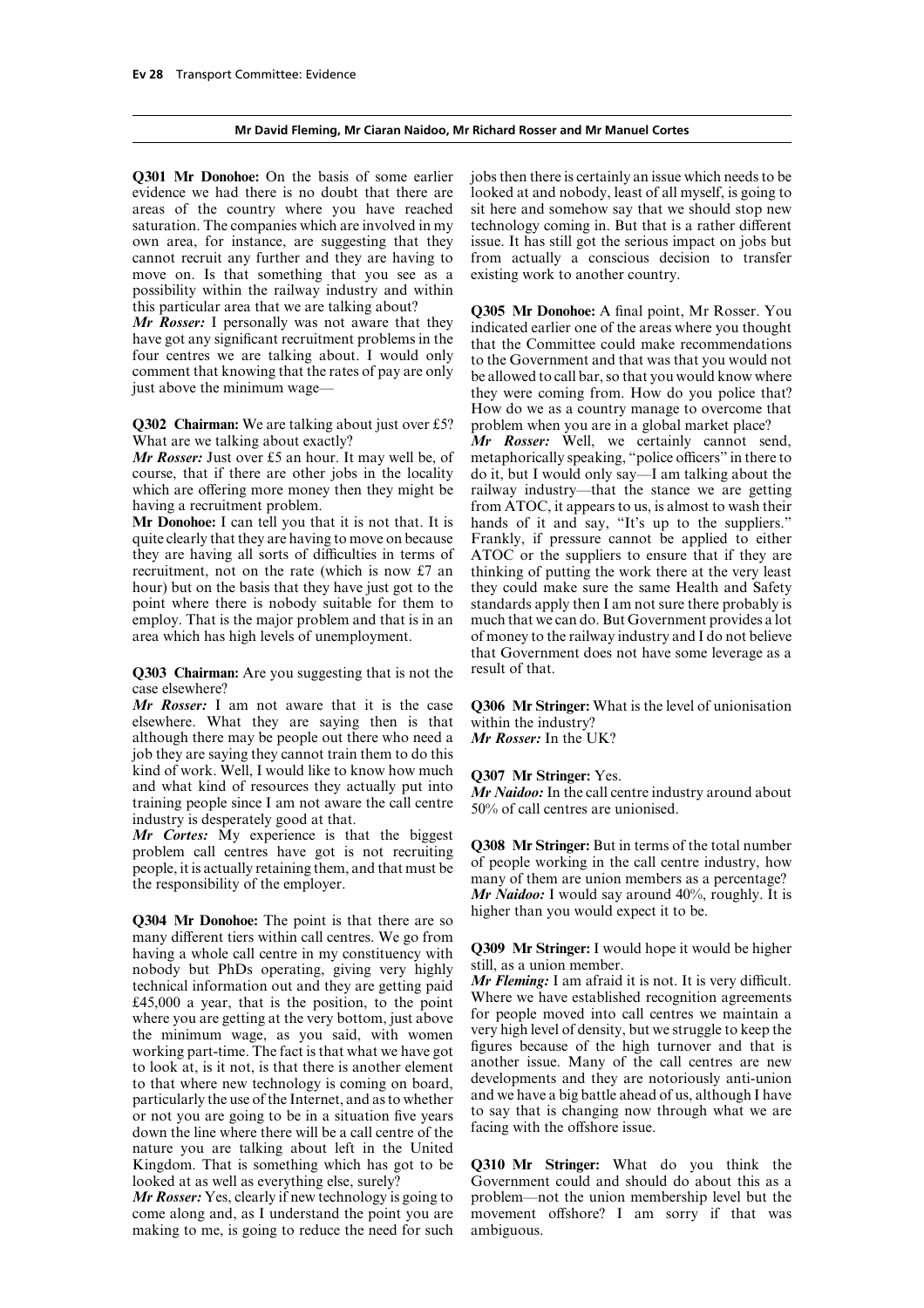# **Mr David Fleming, Mr Ciaran Naidoo, Mr Richard Rosser and Mr Manuel Cortes**

*Mr Fleming:* Again, we have said it before. What has consumer gets from these call centres is—where we happened so far is that we have had meetings with are getting the information from, the quality of the the DTI, with the Treasury from Amicus and we information, the background and whether the have been told that it is really none of the people there are being trained with dignity. Government's business because it is a business decision, a multinational decision and if they are **Q311 Mr Stringer:** You are not asking a lot of the making good quality cost decisions then that is up to Government, are you, if what you are asking them them. Also the argument runs—and the evidence has to do is study the situation, analyse it and ask people been conflicting even in the time I have been in this to be honest about where they live? Is that really all meeting—that where we are losing jobs migrating to you are asking? either India or China or wherever the case maybe *Mr Fleming:* Well, when we are faced with the those jobs are being replaced by sometimes a higher response, "Well, it's none of our business at all,"<br>level of jobs, higher technical jobs. We do not believe then we have got to be very incremental about what level of jobs, higher technical jobs. We do not believe then we have got to be very incremental about what we have the evidence to suggest that is the case. We we do ask for. But I believe there must be a thorough we have the evidence to suggest that is the case. We would ask the Government, and we will be asking it in other committees as well, to look at this in terms business of not only a learning and educational skills issue but economy. of not only a learning and educational skills issue but economy.<br>as a strategic employment issue. We do believe that **Chairman:** Gentlemen, I am afraid that I do have to as a strategic employment issue. We do believe that call centres and service industries fill the gaps left by suspend the Committee but you have been so many of our manufacturing industries. We do not tolerant. Would you think it was very awkward if we many of our manufacturing industries. We do not tolerant. Would you think it was very awkward if we believe the argument on the Internet is made yet but were to perhaps garner up one or two other we do believe the argument about offshoring made questions and write to you and ask if you could give by management consultancies, that we are going to us any additional information you have got and lose many, many jobs and it is going to impact upon perhaps that might deal with the problems of many, many communities and I believe this ought to confidentiality of some of the information? Could I be subject to an assessment, an analysis, a review and say thank you very much for not only being so also the Government actually taking a view about patient but for helping us. The Committee stands how transparent the service which the British adjourned.

investigation on whether the rationale and the business rationale is in the interests of the UK

were to perhaps garner up one or two other perhaps that might deal with the problems of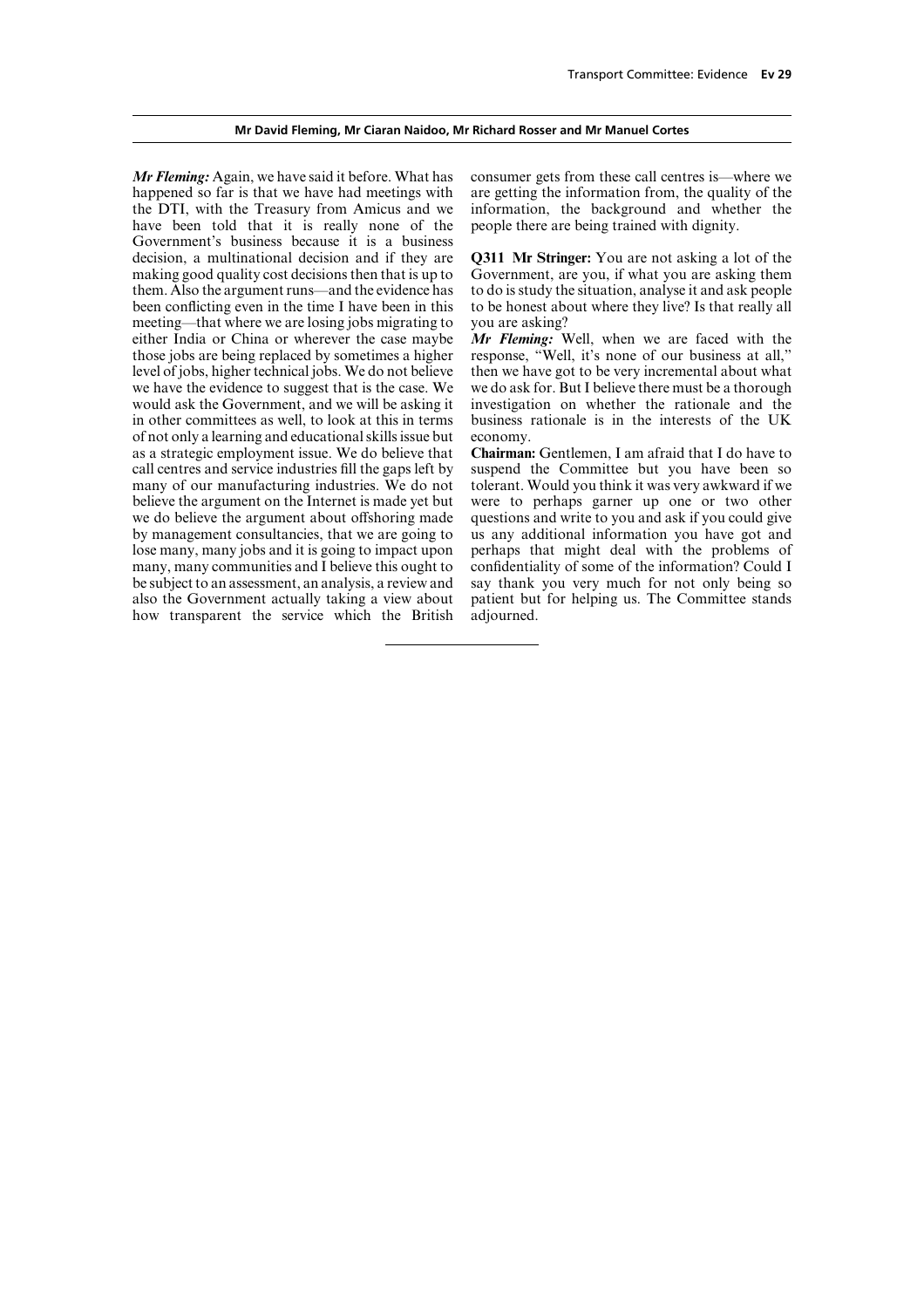# Written evidence

#### **Memorandum by National Rail Enquiries (NRE 01)**

# 1. History

The National Rail Enquiry Scheme was set up in 1996 to provide rail passengers with one national impartial telephone information service which was regarded as a "Network Benefit" at the time of the privatisation of the railway.

The Scheme inherited 65 Telephone Enquiry Bureaux operated by British Rail. A decision was taken early on to outsource the operation which resulted initially in a consolidation into 6 call centres operated by 4 suppliers. Market consolidation since then has produced today's situation where 4 call centres located in Cardiff, Derby, Newcastle and Plymouth are operated by 3 suppliers (BT, First Info and Serco). Recent developments have sought to provide much of the same information on the internet.

The Scheme operates under a Scheme Agreement between Strategic Rail Authority and the Train Operating Companies acting through the Association of Train Operating Companies (ATOC). The requirement to provide such a service is a license condition on each of the Train Operating Companies.

The Scheme Agreement mandates the information types to be provided and sets down the minimum performance standards for the operation of the service in terms of number of calls answered.

The original Scheme Agreement was revised to reflect changing conditions in 2000, notably:

- increasing the above performance standard,
- including a minimum standard on the quality of the operation in terms of the accuracy of the information given, and
- adding an obligation to provide real time train running information.

The service is frequently held up as one of the most notable success stories of rail privatisation, and received the prestigious Rail Business of the Year Award in 2002.

# 2. Governance and Management

National Rail Enquiries was initially operated as a department within ATOC, however the service difficulties and the lack of accountability for delivery resulted in a review of the structure in 1999. National Rail Enquiries is a sizeable business in its own right, with a budget now in the region of £40 million per annum. Therefore, the Scheme Council agreed in March 1999 to create a company structure to manage the contracts and operational delivery of the Scheme. This was constituted as NRES Limited and was approved by the Regulator and Franchising Director.

A Board of Directors was established to manage the company's operations and financial affairs and to take on responsibility for governance and contractual issues. The Board is elected by Scheme Council and is chaired by Charles Belcher the MD of West Coast Trains.

The relationship between the Scheme Council, Scheme Management Group (SMG) and the Board of NRES Ltd works well. The Board concentrates on contractual and financial issues and SMG focuses on developmental and quality issues.

The National Rail Enquiries management team structure has dedicated resources for the key channels (telephone and self-service) and for the key functions (quality, customer service and information flows).

The roles and responsibilities set out above are reflected in the Scheme Agreement. This sound management structure, together with current and relevant documentation, has provided a stable foundation on which National Rail Enquiries can develop in line with customer and TOC aspirations.

National Rail Enquiries is funded by direct contributions from the Train Operating Companies. The following principles apply to scheme cost allocation and to the determination of participants' voting percentages:

- calls allocated by rolling survey of calls made, based on the journeys requested
- scheme voting percentages are determined on the same basis

# 3. Objectives of National Rail Enquiries

The overall goal of the service is to increase customer satisfaction and so contribute to a greater use of rail as a mode of transport. This goal encompasses the regulator's aim of maintaining a quality impartial national telephone enquiry service for rail passengers.

In order to achieve this goal the objectives of National Rail Enquiries are as follows: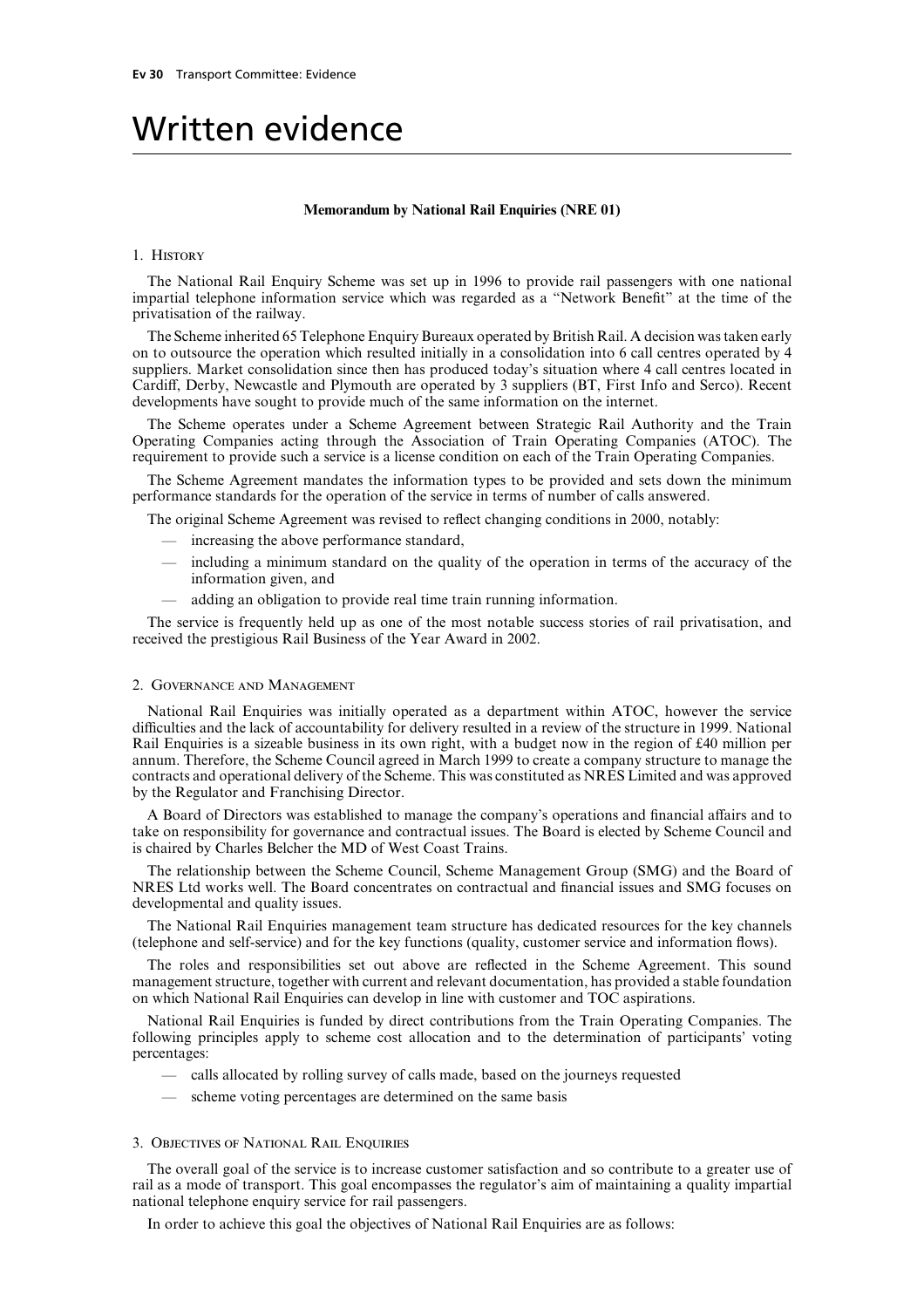- Increasing the public's propensity to travel by train.
- Contributing to a positive view of the industry as a value-for-money service to the country, to attract the necessary investment.
- Meeting the regulatory requirements of the Scheme.
- $\longrightarrow$  Operating cost effectively.

This section details these objectives.

# *Propensity to Travel by Train*

To increase the public's propensity to travel by train, we need to satisfy customers' information needs:

- Timely, accurate, up to the minute and impartial information on rail services and products, over easy-to-use channels that suit the customer's environment.
- Consistent information regardless of the channel chosen.
- Confidence that their journey will normally reflect the itinerary and updates we provide.
- High customer satisfaction.

A market research survey undertaken in August 2003 to assess the journey generative effect of National Rail Enquiries has concluded that of the calls answered by National Rail Enquiries:

- 91% of calls were journey neutral, where the journey outcome of the call was known
- $-$  6% of calls generate new rail journeys
- $-$  3% of calls abstract rail journeys
- (In 31% of the calls surveyed the journey outcome of the call was unknown as the journey had not yet happened)

Therefore the net benefit of National Rail Enquiries is generation of additional rail journeys from 3% of calls answered. Of 58 million calls answered, 1.74 million calls lead to a new rail journey. This research confirms the findings of a similar study carried out 3 years ago.

# *Positive Rail Industry Image*

National Rail Enquiries can contribute to a positive public and government image of the rail industry by:

- $-$  Offering accurate and consistent information on all fares, products and services, enabling customers to discover the cost effective nature of rail travel.
- Limiting the impact of service disruption by rapidly collating and disseminating the latest news on impacted journeys.
- Disseminating such disruption information to customer service staff throughout the industry (not just to National Rail Enquiries customer service agents).

# *Regulatory Requirements*

At the core of the Scheme is the need to satisfy the requirements of the regulator, the Strategic Rail Authority (SRA):

- We need to continue to ensure that we satisfy the regulatory requirements placed on the service. At present these cover call answering performance, information accuracy, and impartiality.
- No major investment is required to achieve the current prescribed levels, although some tweaks to our self-service channels will be required as these grow in importance.

# *ReducingUnit Cost to Serve*

Through reducing unit costs to serve customers, we improve TOC abilities to invest in other areas of improving their train services for passengers. Unit costs of serving customers must be reduced by:

- Enabling and encouraging further sustainable migration of customer contacts to more cost effective channels. This entails providing services that meet all of the customer's need, otherwise customers will telephone as well as using the new channel.
- Reducing unit costs in each area of our supplier relationships through striking lower cost deals with those suppliers or moving to new suppliers.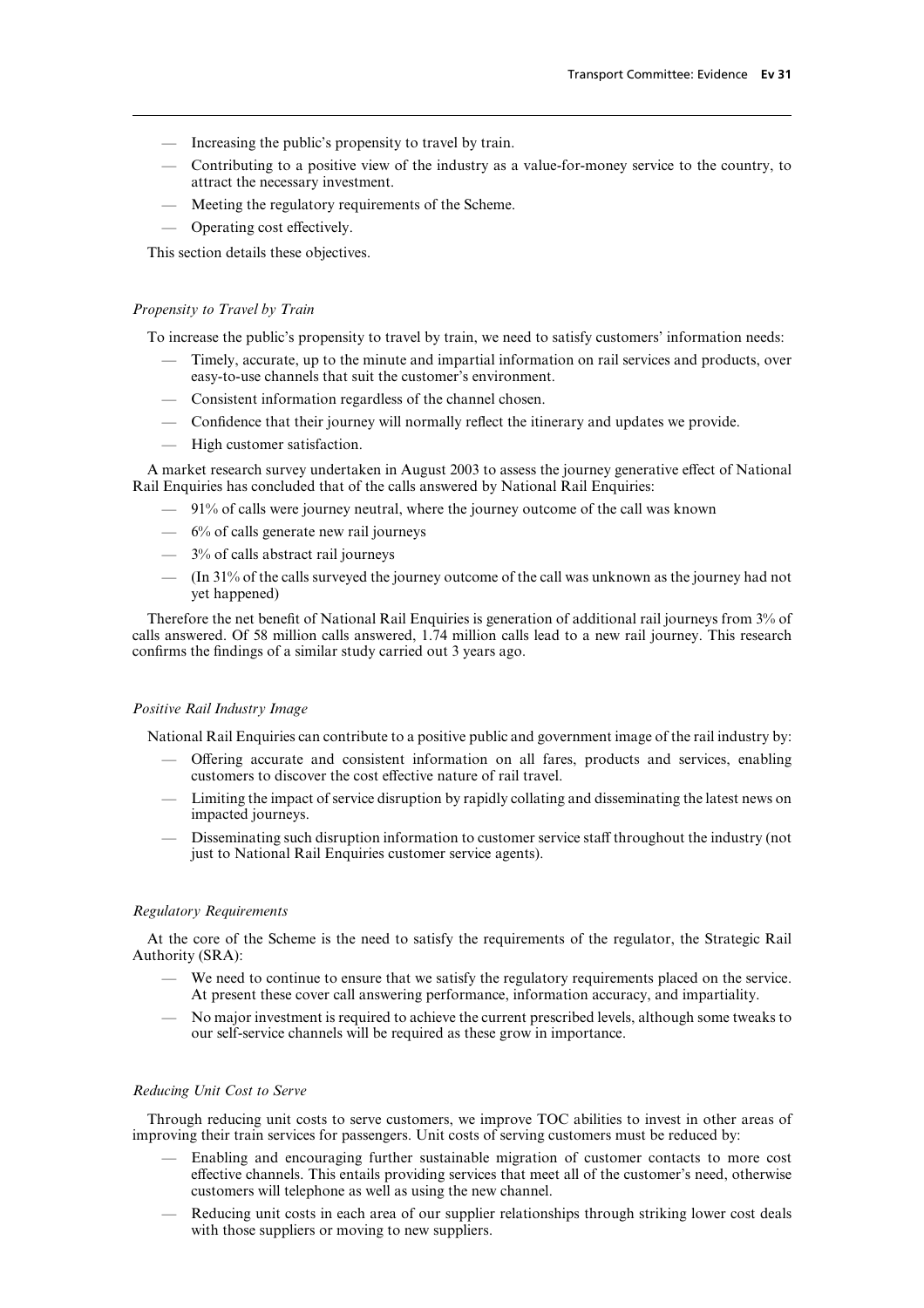# 4. Contact Centre Procurement Process

Our existing contracts expire over during the 2004–05 financial year. Our re-tendering of these contracts is governed by EU procurement legislation under the Utilities regulations. These regulations require that we select suppliers on the basis of the most economically advantageous tender.

We issued a notice in the Official Journal of the European Commission in June 2003 to which we had 42 responses. These were evaluated to a common set of scoring criteria defined in advance of the evaluation process, and an Invitation to Tender was sent to 13 bidders in August 2003. 9 responses were received which have now been shortlisted, again using a common set of pre-defined criteria, and final evaluation of 4 bids is currently underway.

Our evaluation criteria throughout have been based on selecting the best combination of reliability, quality and value for money. Location, unless it is relevant to reliability, quality and value for money must be a matter for our suppliers.

# 5. Summary of Current Operations

This section summarises the current operations of the Scheme under the following heads:

- Contact centre
- Self-service channels
- Quality management regime
- National Rail Communications Centre (NRCC)

National Rail Enquiries offers rail customers and potential customers a variety of services via the following channels:

| Channel        | <i>Type of Information</i> |                      |                                                  |  |
|----------------|----------------------------|----------------------|--------------------------------------------------|--|
|                | Journey Planning           | Line of Route Status | <i>Train Service—</i><br><b>Specific Running</b> |  |
| Contact centre | Live                       | Live                 | Live                                             |  |
| Internet       | Live                       | Live                 | Live                                             |  |
| <b>WAP</b>     | Live                       |                      | Live                                             |  |
| SMS enquiry    |                            |                      | In development                                   |  |

The contact centre operation is regulated by the SRA via the Scheme Agreement that sets out the information that must be supplied, and the minimum performance standards that the contact centre operation must achieve.

# 4.1 Contact Centre

#### *Current Performance*

The measure of call answering performance is the percentage of calls answered (PCA) figure. This can be a highly volatile measure because of the variability in volume of calls received in a variety of unforeseen circumstances.

The call answering performance for the year Apr 2002 to Mar 2003 was as follows:

| - Number of calls offered                           | 61, 873, 800 |
|-----------------------------------------------------|--------------|
| - Number of calls answered                          | 58, 656, 220 |
| - Number of calls receiving engaged tones           | 164, 521     |
| $\hspace{0.1cm}$ Percentage of calls answered (PCA) | 94.8%        |
| - Percentage of calls engaged                       | $0.3\%$      |

In the 12 months to 31 March 2003 NRES answered 58.5 million calls, equating to 94.8% of the overall  $61.8$  million calls offered. Demand was down by  $0.5$  million on last year, however the percentage of calls answered improved by 0.7%.

Calls receiving the engaged tone in the year 2002–03 averaged 0.26%, which was slightly less the 2001–02. These incidents are entirely due to technical glitches. Technical Best Practice forums have been held and increased focus on this issue has kept the line failures to a minimum.

In addition to the everyday operational problems, there was a fair amount of strike action called by the RMT and Potters Bar accident in period three further tested the scheme. The year contained two bouts of bad weather the October storms and the heavy snowfall in January.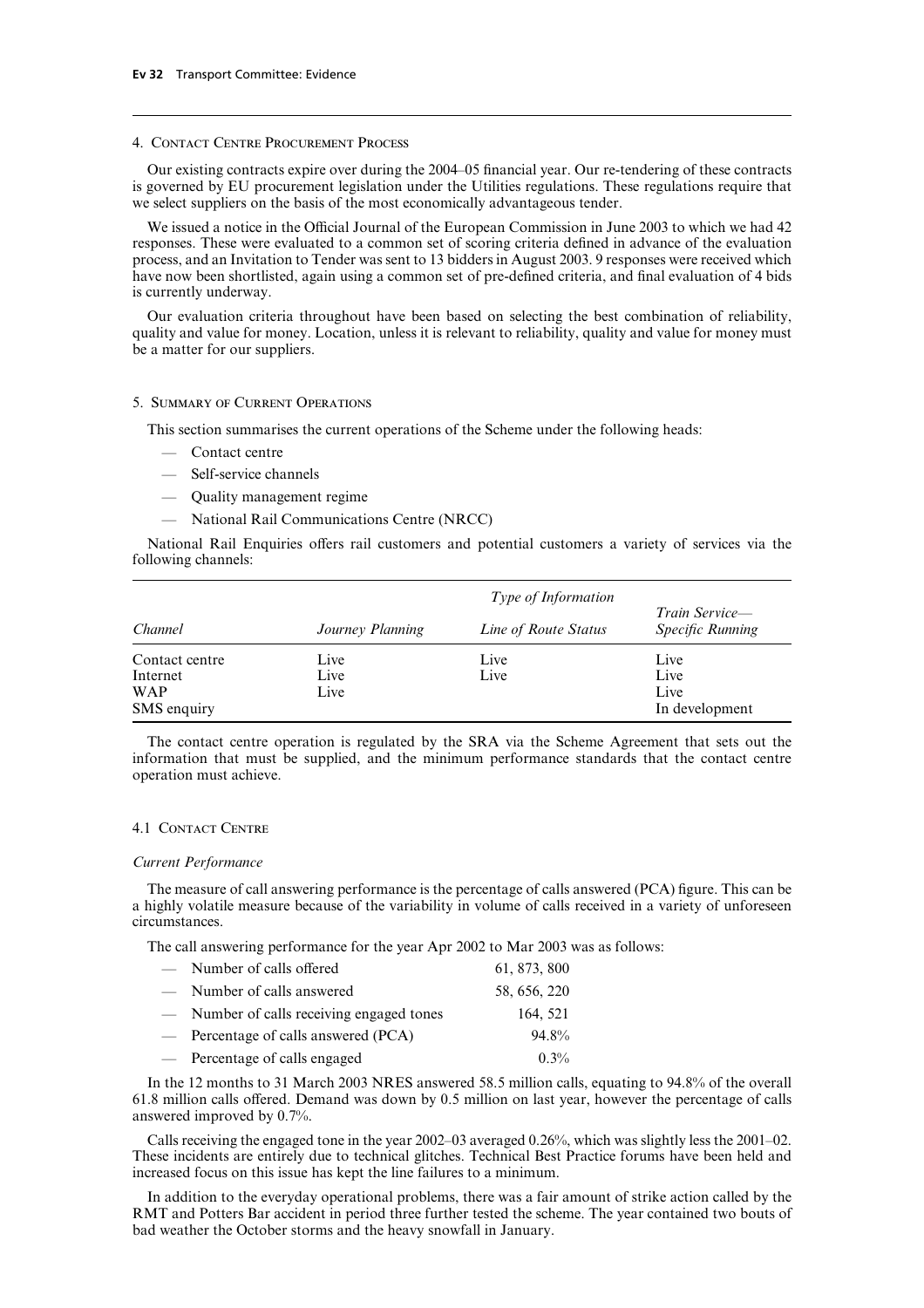Following on from the success of the previous year the PCA for 2002–03 was 94.8% exceeding the regulatory target of 93% by 1.8%. A further regulatory requirement was for the PCA not to drop below 90% for any four-week period. Again this was not the case with lowest period ending on 93.3% (Period 08).





Surveys of customer satisfaction are carried out twice per year through interviewing actual callers. These show that satisfaction is at a high level and is improving across all categories of questions asked. The headline figure is that 99% of customers would recommend National Rail Enquiries to family and friends, a figure that is consistent with last year.

The level of complaints received by the Scheme, Suppliers and ATOC has declined still further to around 10,000 in 2002–03, from the already low figure of 15,000 in 2001–02.

The latest Mystery Shopping assessment of information accuracy (November 2002 to May 2003) produced a headline score of 96.7% as a measure of calls where the information provided was accurate, comprehensive, and delivered in an acceptable manner. This is the same score as that reported in last year's plan, although interim results for the current survey indicate that performance is improving.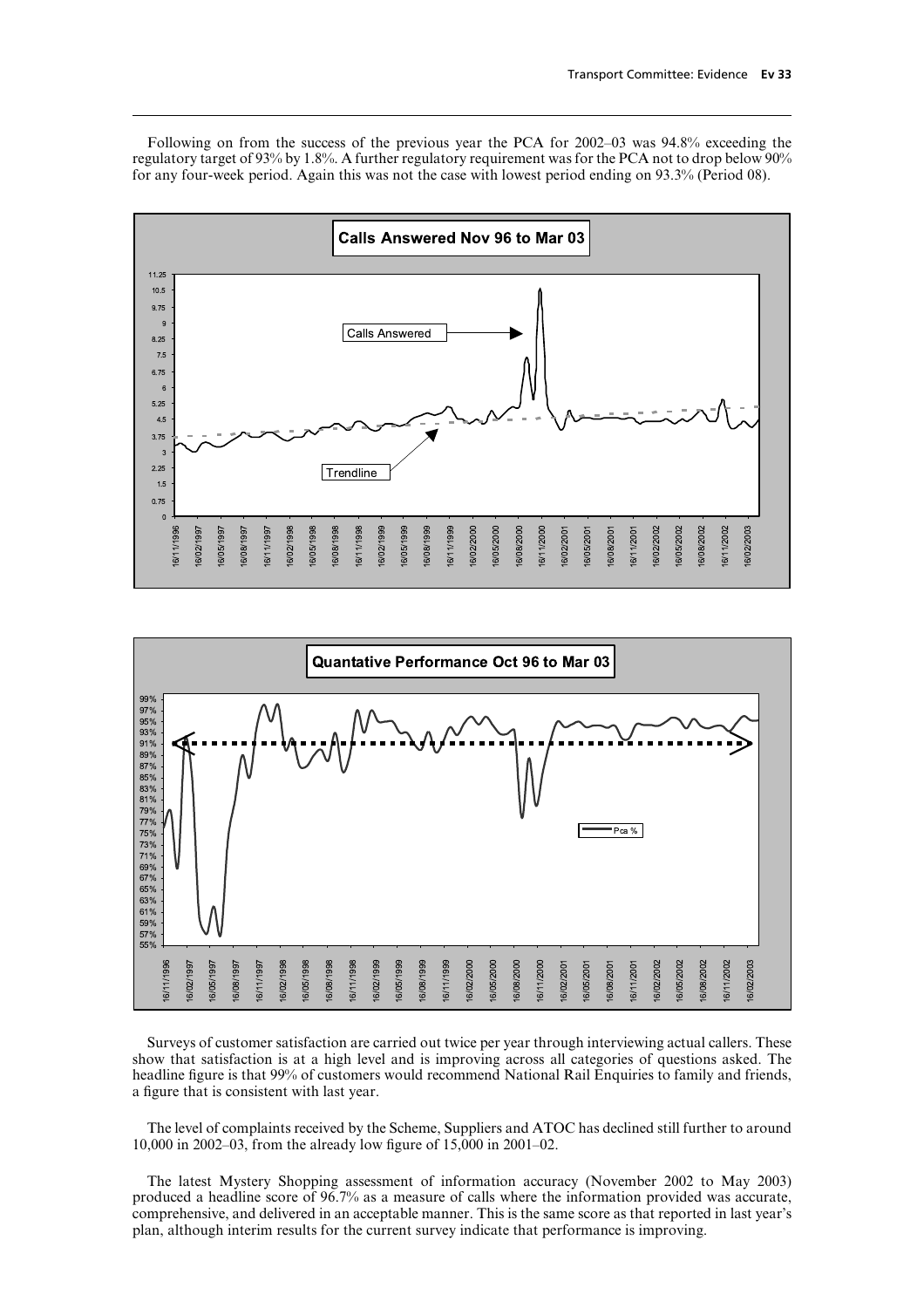We continue to experience information accuracy problems due to the continued state of Train Services Data Base (TSDB) data resulting from non-compliance with the T-12 licence conditions. However the implementation of the journey planner bulletins has enabled timetable inaccuracies to be flagged for Customer Service Agents for journeys within the next four weeks.

Mystery shopping is carried out on a continuous basis, to gain as accurate a picture of qualitative performance as possible. Following each Quality Survey an action plan is developed which commences with a best practice meeting with the suppliers, followed by a comprehensive quality workshop and finishing with a roadshow at each of the contact centres to pass the results and actions needed direct to Customer Service Agents.

The number of staff employed by our suppliers for our business in their contact centres stands at around 1200 FTE (full time equivalents).

The special interest needs continue to be served via a Minicom service for the hard of hearing and a Welsh language service.

*Zone Supplier End Date* South Serco 31/3/04 Wales & West First Info 31/3/05 London/Anglia/South East Serco 31/3/04 Scotland/North West/Midlands BT Ignite 7/6/04 North East **BT** Ignite 7/6/05

The scheme is divided into geographical zones, which have been resourced as follows:

Following an independent review, the telephony network contract was re-let to BT in 2002 and terminates in 2007.

The regulated contact centre Performance Regime was agreed in the revision of the Scheme Agreement following recommendations from the last Scheme Review and an independent report. The key features are: -

- answering 93% of all calls attempted (PCA)
- PCA measured over the whole year, with a minimum PCA of 90% per period

All zones Nights **BT** Ignite 7/6/04

- introduction of a quality measurement standard based on the Mystery Shopping programme, with a target achievement of 95%
- use of automated call answering technology in defined circumstances
- year-on-year growth projection

#### *Call Routing Using Intelligent Contact Management*

#### **Take Back On Transfer**

National Rail Enquires have continued to use the advance features of the BT ICM platform and took part in the UK trial of Take Back On Transfer. Three of our Contact Centres now offer callers who wish to book tickets the opportunity to be transferred to the relevant telesales centres, with Cardiff scheduled to offer the service soon. Commercial Policy Group agreed the criteria upon which the Customer Service Agent determines which telesales centre to transfer the call to.

## **Transfer of calls from TOCS and Traveline**

As well as transferring out to Telesales, TOCs are now able to transfer enquiry only calls into National Rail Enquiries where we are able to fulfil the enquiry only leg of the call. Should the caller subsequently wish to purchase the ticket(s) we transfer the call to TOC telesales as above. Traveline are now also transferring rail-only enquiry calls to us via the same mechanism.

# **Dynamic Call Routing**

A key factor in the PCA improvements in the last two years is dynamic call routing. This is currently achieved between BT's Derby and Newcastle sites, which are treated as a virtual Contact Centre dealing with 55% of the overall Scheme demand.

### **Calls From Abroad**

We now offer the ability for customers to call us from abroad, e.g. UK rail customers who wish to plan journeys on landing at an airport after an overseas trip. This requires callers to dial a special number, which is advertised on our web site.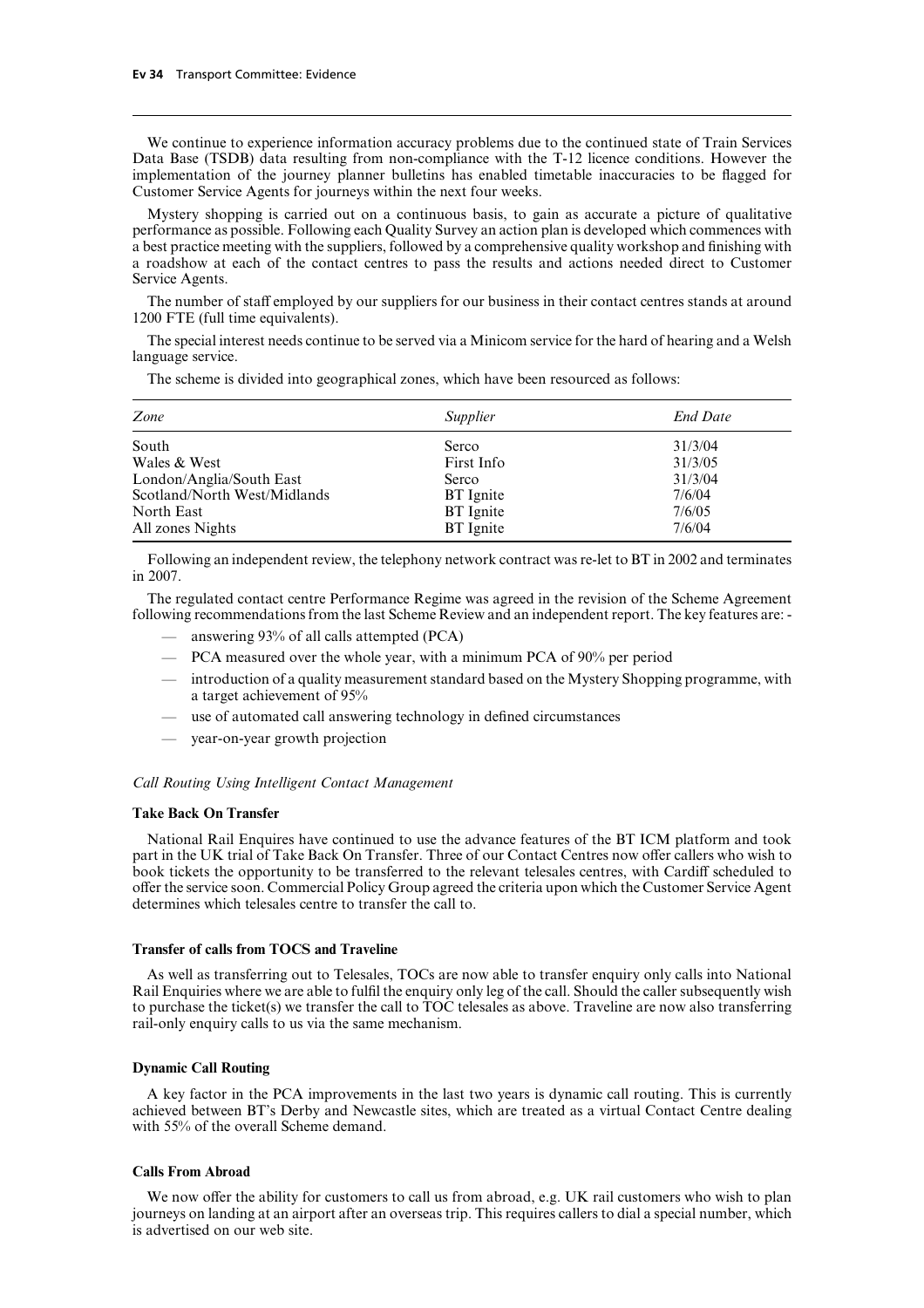# **Inter-Supplier Dynamic Loadshare**

Due to the volume and geographical constraints of the current supplier contracts, we are unable to achieve total virtual Contact Centre status, where calls are routed based on customer service agent availability rather geographical origin.

However all suppliers have now agreed to automatically loadshare calls which cannot be answered in 45 seconds to other suppliers where there are shorter queues. This will be trialled once Cardiff is on Take Back On Transfer.

# *Contingencies—Dealing with High Call Volumes*

Whilst Suppliers may be very astute at forecasting demand, there are times when call volume surges beyond predicted levels. The surges can be down to a number of issues such as strikes, severe train disruption, bad weather or even adverse media coverage of the railway. On some occasions there are no explanations for high call volume. Whatever the reasons we have an undertaking to try and meet the demand. Un-predicted high call demand can be dealt with in a number of ways:

- Front-End messaging
- Loadsharing
- Network Select-Link messaging
- Internet Diversion

# **Front-end Messaging**

Front-end messaging is applied at Contact Centre level and is only used when there is an incident affecting demand for that supplier. The wording for the message has to be agreed by the National Rail Enquiries oncall officer. The message will usually be authorised when the calls in queue to customer service agent online ratio is 2/1 or above or when then average time to answer is over a minute. The script advises callers that there has been an incident and that it will take longer than usual for their call to be answered.

#### **Loadsharing**

Inter-Supplier loadshare remains as one of our key contingencies for call answering. This again is most effective one there is an incident affecting a supplier or when a Contact Centre has to be evacuated, and spare capacity across the other sites can be used by agreement. We are currently in the process of automating the procedure and are confident that we can further enhance call-answering performance.

# **Network Select-Link Messaging**

Network Select-Link messaging is used in two scenarios. Firstly when there is a planned strike or major engineering works which will result in an increase in demand of around 20 to 25%. The Select-Link is deployed to divert these calls from the Contact Centres to the message were a series of simple recordings may meet the caller's information needs. The National Rail Communications Centre updates the recorded messages as the situation changes. This mechanism leaves the Contact Centres to deal with other more complex calls.

The other scenario where Network Select-Link messaging is used is where severe disruption is caused by unplanned incidents (e.g. bad weather). This is when the call demand goes into overload and calls start to loop (Callers hang-up and re-dial repeatedly) and the call demand may increase by 200 to 300%. We have the facility to place up to eight recorded messages covering the country and are able to divert a considerable amount of calls. This proves invaluable, as the Contact Centres are overloaded and most calls cannot be answered by a live operator.

# **Contact Migration to the Internet**

In all of our messaging used whether set in the network or at the Contact Centre, we continue to quote the nationalrail.co.uk website as an alternative source of information. This has a lasting effect especially with real-time train running information now available and is reflected in the Live Departure Board usage statistics.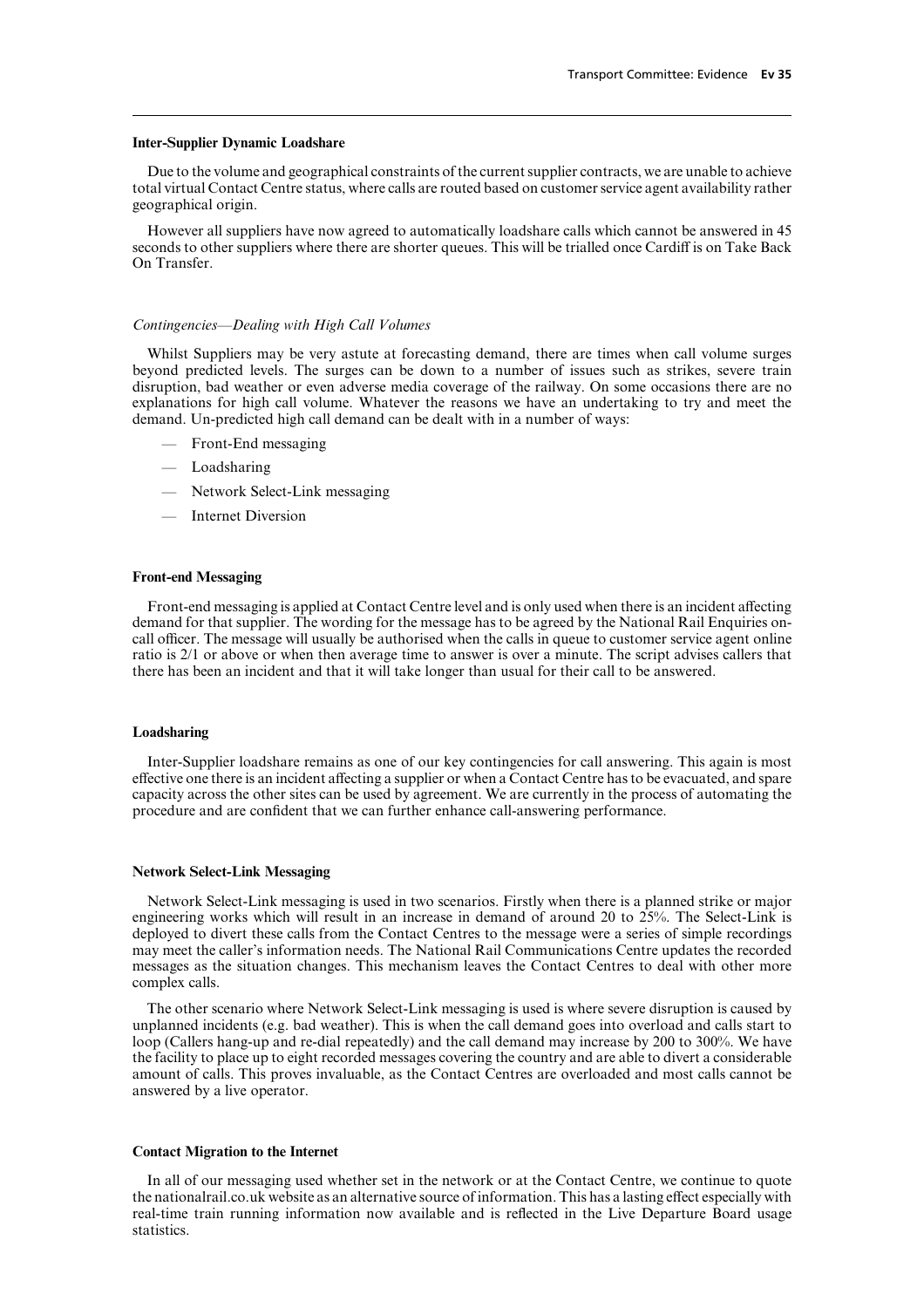# 4.2 Self-Service Channels

National Rail Enquiries currently provides the following services on self-service channels (internet and WAP):

- Online journey planning (internet and WAP)
- Live departure boards (internet and WAP)
- Line of route disruption updates (internet only)
- General rail travel information (internet only)

# *Online Journey Planner*

Throughout most of 2002–03 National Rail Enquiries supported the Network Rail timetable, from the time when Railtrack had ceased funding for the service.

We replaced this with a full online journey planner, provided under contract by Trainline Rail Enquiry Services, in March 2003. A smooth transition for customers was ensure through appropriate warnings of the upcoming change on the Network Rail site and through putting in place a "forwarding address" clickthrough at the old location of the Network Rail site.

Our new site offers full journey planning, fares information, ticket availability and the opportunity to purchase tickets from online rail ticket retailers by passing the customers chosen journey and ticket details to the selected online retail web site.

Following an enthusiastic reception to the site we have been responsive to customer requests for modifications, and we are currently updating the site further to ensure that virtually all tickets and services are shown.

Demand for the service rapidly rose from the initial levels (which reflected those seen on the old site) to around double that demand today. We currently serve around 2.5 million visits per period (where one "visit" means all enquiries from one PC received within 30 minutes), or about 40% of our total customer contacts.

Timetable information only is also available via WAP from mobile phones through Kizoom as a subcontractor to Trainline Rail Enquiry Services. This service is popular among WAP users, but as the number of WAP users is relatively low this service only accounts for around 1% of our total contacts.

# *Live Departure Boards*

The new national Live Departure Boards Service went live to the public on 3/6/03, replacing the pilot service that had run since December 2001.

This new service provides customers with projected arrival and departure times for every train at all 2500 stations nationally. Train movement data from the Network Rail TRUST system is augmented with templated information entered by TOC train controllers into Nexus Alpha's Tyrel system at 23 of the TOCs. Templated Tyrel information updates projected running times for delays (and reasons for delay), cancellations, additional services, and altered stopping patterns.

The latest release of this service also takes updates from some TOC Customer Information Systems (CIS), currently just from WAGN, and shortly to be expanded to include some Network Rail Major Station CIS feeds. This feed will ensure that customers receive exactly the same messages from Live Departure Boards as they would from the CIS on-station.

The system is also rather more robust than the pilot, in that:

- the TRUST feed will no longer fail when disruption is severe
- when the TRUST feed does fail for any reason the Live Departure Boards can still show all trains from the timetable and updates received from Tyrel and CIS systems

Live Departure Boards has attracted a lot of positive publicity for the railway. Demand continues to grow especially at times of disruption. Accurate measurement of demand is not currently possible (although developments are in progress to address this), although we believe demand to be above 60,000 visits per period.

Live Departure Board information is also available over WAP on mobile phones, a service provided by Kizoom under a data licence from National Rail Enquiries. Again this service is popular among WAP users, but the low uptake of this technology restricts the popularity of this channel.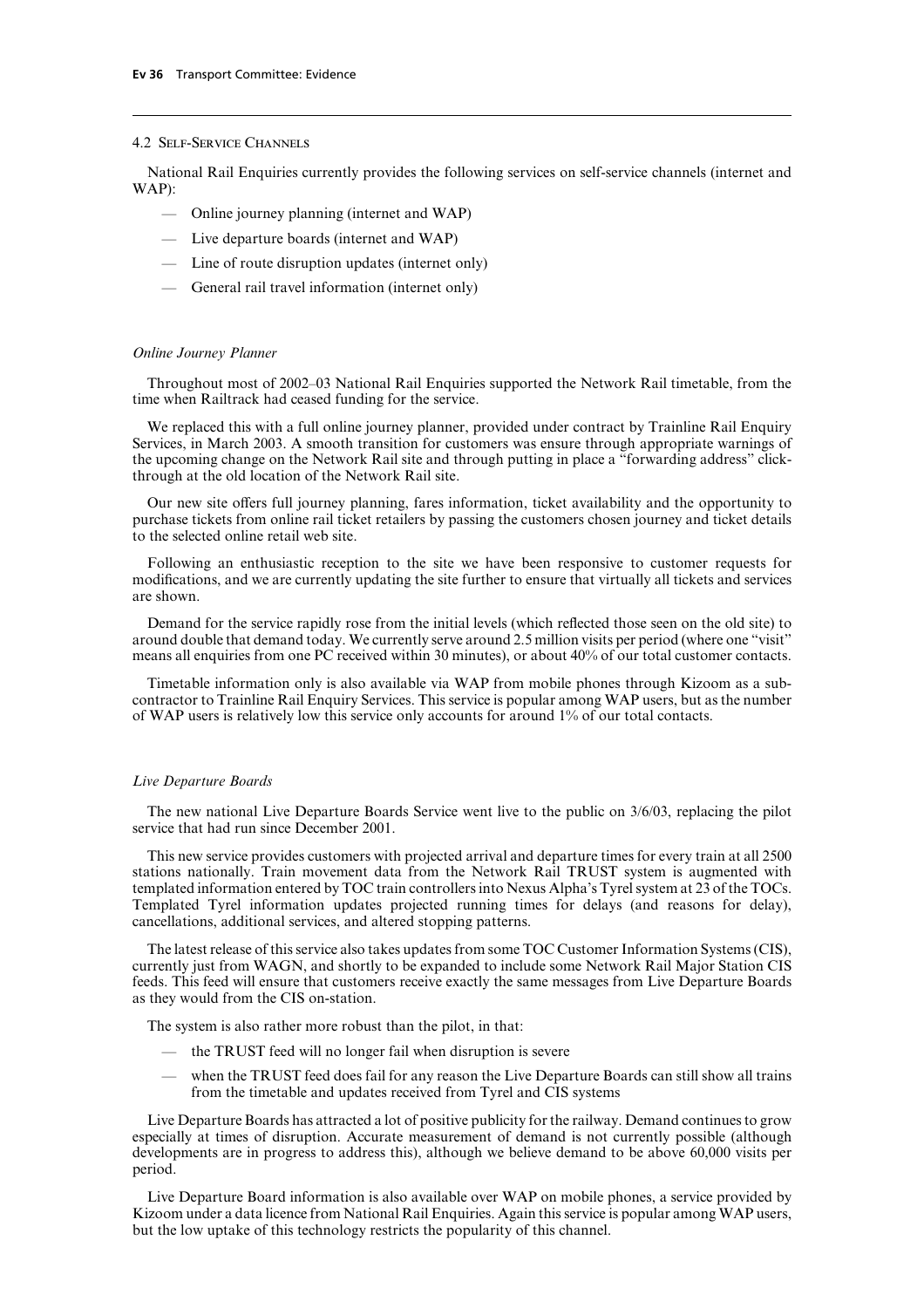An SMS enquiry facility to enquire about real time train running using Live Departure Board based information will shortly be available, again provided by Kizoom under a data licence from National Rail Enquiries.

# *Line of Route Disruption Updates*

The National Rail web site (www.nationalrail.co.uk) includes a Service Alterations page that shows planned engineering work impacts and unplanned incident disruption impacts on train services. These bulletins are updated throughout the duration of the disruption by the NRCC.

It is not currently possible to accurately measure the number of accesses to this service, although anecdotally it is very popular.

These updates are also made available to Customer Service Agents via the National Rail Enquiries intranet system.

# *General Rail Travel Information*

The National Rail web site (www.nationalrail.co.uk) also contains a wealth of general rail travel information, such as station opening times, cycle conveyance rules, and taxi companies serving stations where there is no taxi rank. Again it is not currently possible to accurately measure the number of accesses to these sections of the site.

# 4.3 Quality Management Regime

A consistently high level of quality is key in steering the National Rail Enquiries customer service focus that is aimed at getting more people to travel by train. All actions identified in the Quality Improvement Plan in last year's Business Plan have been closed. This Business Plan has a major focus on quality throughout.

The basic foundation for quality at National Rail Enquiries is use of the same information by all contact centres. All suppliers use the Rail Journey Information System (RJIS) data source through the RJIS data warehouse. In addition, the adoption of HERO for non-journey-specific data provides consistency of information across the full range of enquiries in every centre.

Quality is currently measured by two distinct methods, mystery shopping and customer satisfaction surveys. Mystery shopping measures accuracy of information and the customer satisfaction survey records actual callers perception of the service. Both measures currently concentrate on the contact centres but this will be developed to cover the emerging information distribution channels and specifically National Rail Enquiries Online.

Mystery Shopping surveys are continuous with an overall level of accuracy being calculated each six months. In addition various ad-hoc mystery shopping surveys are undertaken to support the main programme and to cover additional areas of information provision or specific processes. The customer satisfaction survey is undertaken at six monthly intervals with actual National Rail Enquiries callers being interviewed normally within 24 hours of their call.

In addition to these measures carried out by National Rail Enquiries, contact centre service providers have an ongoing contractual obligation to measure their own quality using mystery shopping, call monitoring and other techniques.

# *Current Performance*

Mystery Shopping Wave 12 (November 2002 to May 2003):? 96.7% on the regulated measure? 89.4% on our internal measuresCustomer Satisfaction Wave 4 (March 2003):

- Overall Satisfaction 76%
- 99% would recommend the service to family and friends

# *Current Methodology*

# **Mystery Shopping**

The mystery shopping programme undertaken by ATOC is centred on Customer Service Agents being tested for their level of accuracy on various scenarios which are of typical enquiries made to National Rail Enquiries. The individual scenario results are weighted according to the frequency of the scenario type and combined for each of the contact centres to arrive at an overall level of accuracy.

Two sets of acceptable answer are measured, firstly the criteria agreed with the SRA for regulatory purposes to which a threshold of at least 95% overall level of accuracy must be achieved. The second level of acceptable answer, used internally between National Rail Enquiries and the contact centre service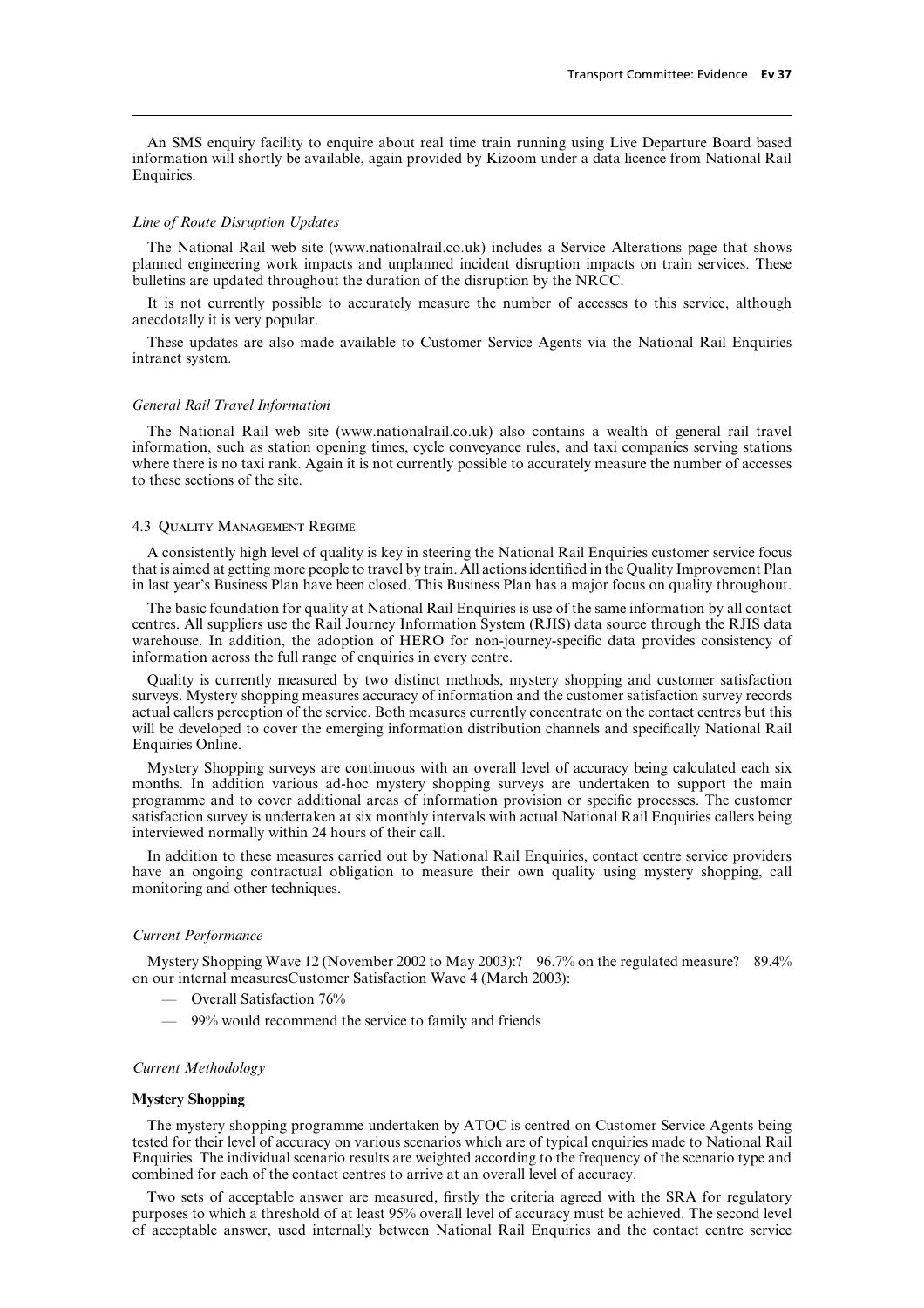providers, is based on additional customer focussed information being provided for the same scenarios. Over time this level of acceptable answer has been continually changed to drive upwards information accuracy and completeness.

# *Customer Satisfaction*

The customer satisfaction survey involves actual callers to National Rail Enquiries being interviewed by telephone by an independent specialist company, normally within 24 hours of the call. They are asked to rate various attributes of the service on a scale of 1 to 10 out of 10 with 1 being the worse and 10 being the best ever. The results show the percentage of respondents who rate each attribute as nine or 10. Customer satisfaction measurement specialists normally report the percentage who rate a service as eight, nine or 10 but in the case of National Rail Enquiries this level of measurement provides limited information on where improvement could be made as our scores at this level are generally extremely high.

Apart from overall satisfaction the other attributes of the call which are measured are:

- Politeness and friendliness of the customer service agent? Completeness of information provided?
- Understanding the needs of the caller?
- Clarity of the customer service agent?
- Trustworthiness of information provided?
- Customer service agent taking enough time during the call?
- Customer service agent asking the correct type of questions?
- Time taken to answer the call?
- Would the caller recommend National Rail Enquiries to family and friends?

# *Feedback Process*

Following each wave of Mystery Shopping and Customer Satisfaction Monitor an action plan is developed. Each quarter there is a best practice meeting with senior operations management from all contact centre suppliers present. This forum agrees the directions for action over the coming quarter, and suppliers bring forward best practices that each have developed to share with the other suppliers.

The best practice meeting is followed by a comprehensive quality workshop (again, all suppliers are present together) to review the outcomes of the previous action plan and to work out the new action plan in detail.

We believe it is critical to present the outcomes of the quality measurement programme and the actions and expectations going forward on-site to as many supplier staff as possible (including Customer Service Agents). We therefore visit each contact centre location and run roadshows to pass the results and actions needed direct to front line staff.

# 4.4 National Rail Communications Centre (NRCC)

The NRCC has become business critical to National Rail Enquiries in enabling us to meet the high standards for provision of current information that customers now expect. The principle purpose of the NRCC is to ensure that National Rail Enquiries has accurate information to enable calls to be answered effectively.

The NRCC's main responsibilities are to:

- co-ordinate the collation and dissemination of train service disruption on a line-of-route basis across the whole of the UK national rail network
- maintain the data held in the HERO system used by our contact centres to supplement information not contained in the journey planning system(s)
- populate bulletin information on train service disruption and alterations arising from noncompliance with T-12 in the IPTIS and RJIS journey planners used by our contact centres and by TOC telesales and station staff.

The NRCC is open 24 hours each day with the exception of Christmas Day where hours of opening are dependent on the level of TOC operated services planned to run.

The role of the NRCC has increased significantly since it was opened in 2000. It is now providing information not only to National Rail Enquiries contact centres but also to:

- Our web site (www.nationalrail.co.uk)—Service Alterations page, product and promotional information, and disruption messages on the Live Departure Boards
- Journey planners
- TOCs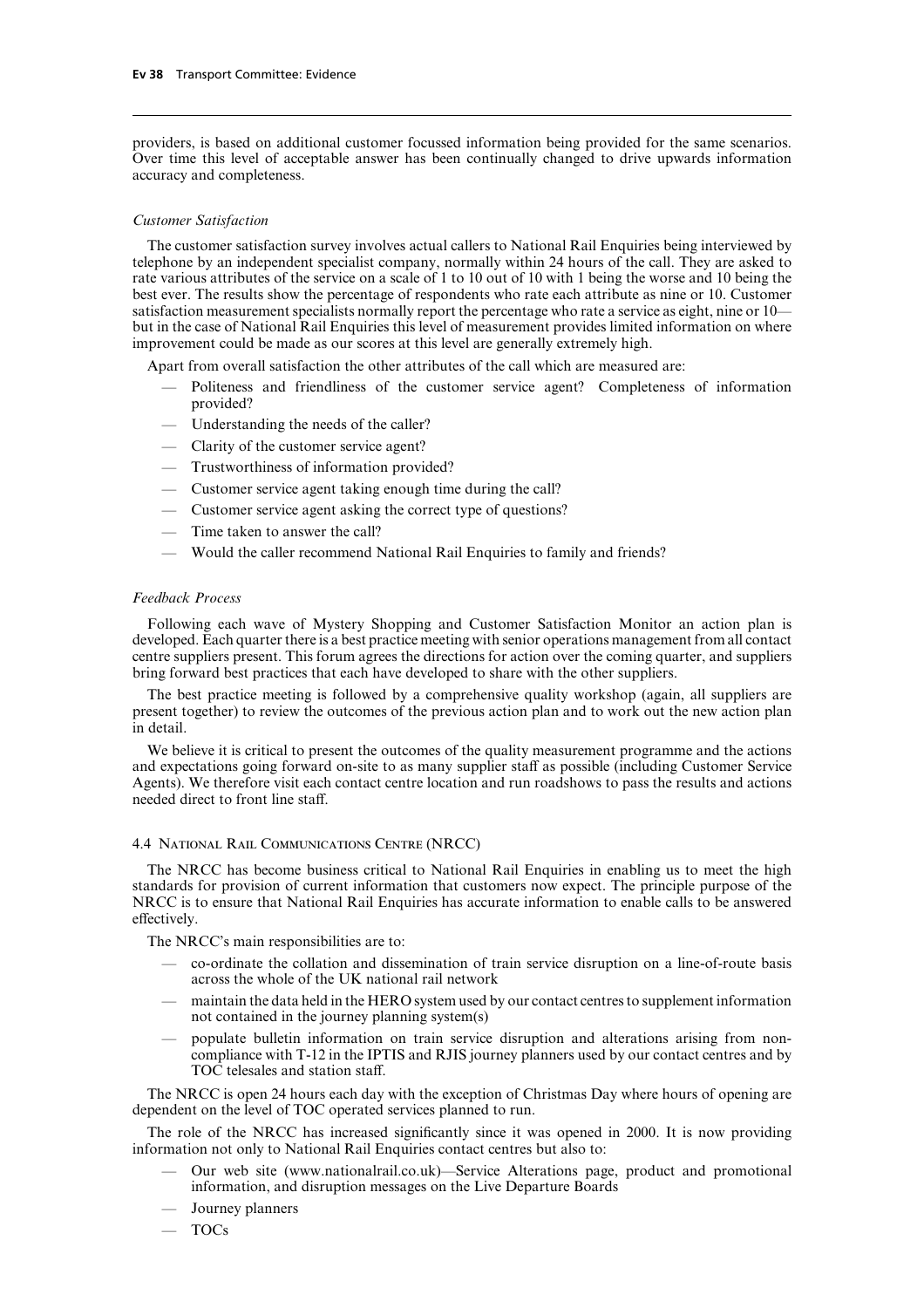- Local radio
- Ceefax

The NRCC is pivotal in delivering accurate information to existing and future rail customers.

The current level of staffing for the NRCC is 10 staff, including managers, providing shift cover 24 hours a day, 7 days a week. This is currently supported by an additional person to assist with the compilation of engineering work bulletins for IPTIS and RJIS—a cost effective way of mitigating the provision of incorrect timetable information due to non-compliance with T-12.

Chris Scoggins, Chief Executive

*November 2003*

## **Memorandum by CM Insight (NRE 02)**

## 1. About CM Insight

1.1 CM Insight is a UK based customer management consultancy founded in 1998 by Mike Havard, now Managing Director.

1.2 CM Insight is focused on the contact/call centre, believing it to be absolutely central to our clients' customer management strategy. As such, we have made it our singular study and focus; working with our clients to improve the customer experience they deliver and their bottom line performance.

1.3 Our services embrace every area of contact/call centre operations and contact management strategy:

- Contact/call centre and customer management planning
- Contact/call centre implementation and migration
- $-$  Offshore? Performance management
- Education and market intelligence

1.4 CM Insight is objective and impartial: our advice is untainted by vested interest or third party allegiance. We are an independent consultancy—neutral to vendors, locations and technologies. Maintaining the integrity and robustness of our approach is key to our success.

1.5 As customer expectations and the cost of meeting them rise we work with blue chip clients across all industry sectors and government to improve customer service and reduce costs. CM Insight has managed national and international programmes on behalf of clients, deploying focused resource and robust methodologies to maximise the opportunities and minimise the risks inherent in the adoption of new customer management practices.

1.6 CM Insight is neither pro-India nor pro-offshore. We remain neutral to the concepts, but are enthusiastic about how we can help our clients achieve sustainable competitiveness and value for their customers.

1.7 For a number of clients we've been involved in evaluating and providing guidance on the potential opportunities and challenges of offshore developments. Through our published research as well as our client work we remain advocates of maintaining at least a critical mass of service provision from the home market to provide a balanced portfolio of offshore customer services.

1.8 Our experienced business consultants and analysts are expert in every aspect of customer management strategy and contact/call centre operations. Their consultancy skills are complemented by hands-on industry experience; each has held strategic operational roles within companies, public sector organisations or outsourced service providers

1.9 As an independent commentator and subject matter expert, CM Insight is frequently asked by the media and industry for comment on offshore contact/call centre and outsourcing issues.

### 2. Why Companies are Placing Contact/Call Centres Offshore

2.1 Contact/call centres have become a central business activity for any company with a large and disparate customer base. Customers depend upon the high speed access to information and services contact/ call centres provide and now expect more and more from them—in terms of 24-hour access, for example, or multi-channel services. The cost of meeting these service expectations is rising steeply. As a result, many companies are opting to complement their UK contact/call centre operations with offshore deployments, where operating costs are, undoubtedly lower, but service quality remains high. This allows them to keep pace with the escalating cost of service provision and, at the same time, improve overall service performance in line with customer expectation.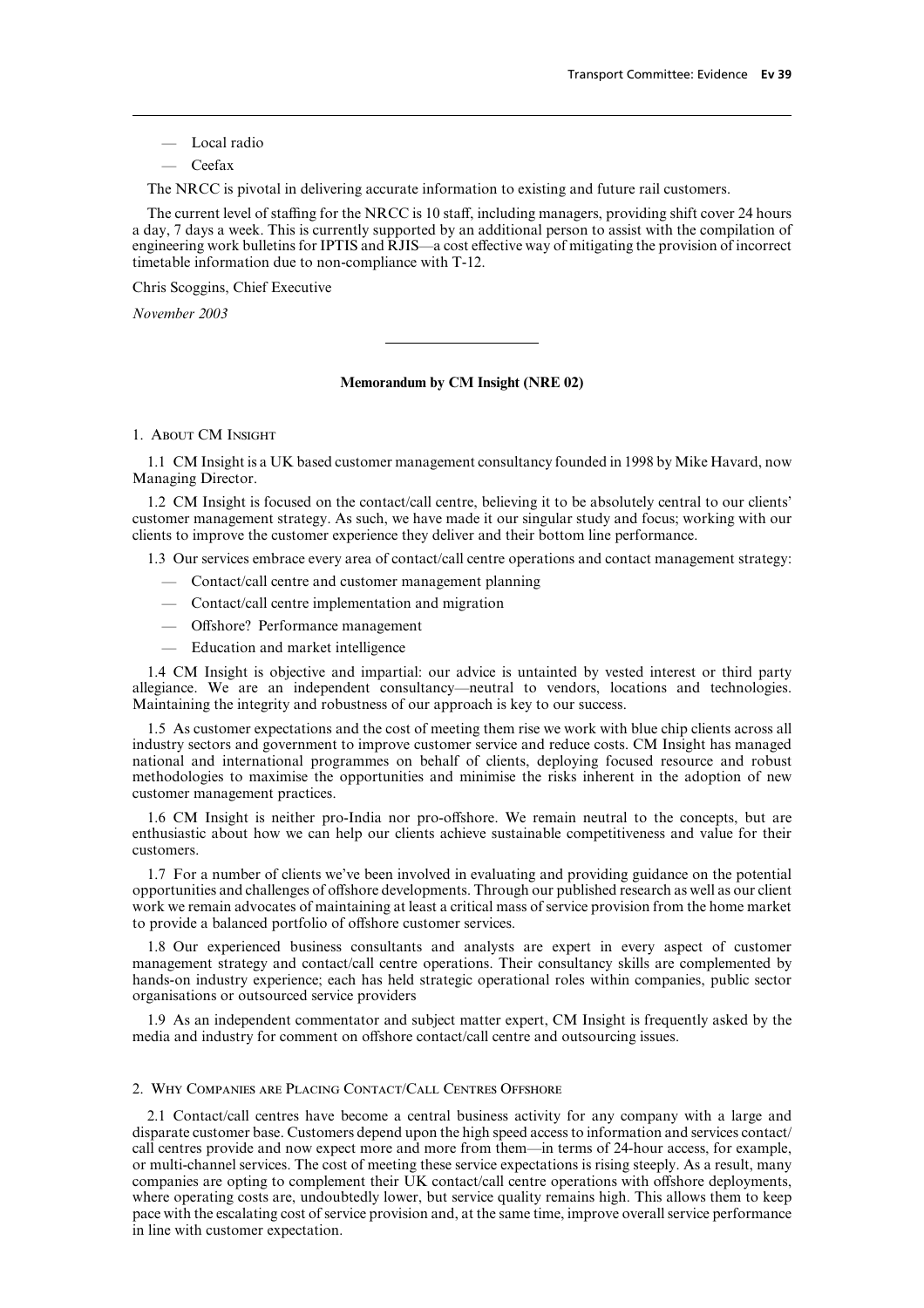2.2 Though cost is a key issue, our research and experience tells us that UK companies who have made the move offshore are generally impressed by the quality of offshore operations and the sophistication of the service they deliver. We have worked with a number of companies who have moved offshore initially to reduce cost but have maintained or extended offshore operations on the basis of the quality of service they have experienced.

2.3 Offshore operations are generally robust, offering good working environments with strong personnel management. Indian contact/call centres for example have been rigorous in their pursuit of international business process standards such as ISO9001 and Six Sigma. Salary levels are generally well above the service sector average for those countries.

#### 3. Our recommendations to clients considering offshore

 $3.1$  We urge companies to be as diligent in pursuing "quality" in offshore operations as "cost" advantages". Companies must invest to ensure their offshore partner understands the context of the customer interactions they're managing and has appropriate performance measures in place to maintain the quality of the customer experience. Companies must be very clear about the types of activities they plan to place offshore and that they have adequate training and technology in place to support them.

3.2 It is vital that UK companies can be assured their offshore operations will deliver to the same standard as the UK and that this standard can be sustained consistently. We encourage our clients to ensure that rigorous performance measurements are in place to review the standard of service provided and the quality of the conversations taking place between offshore contact centres and their customers. Irrespective of location, diligent planning and risk assessment is required to identify and avoid risks to long-term provision of consistent, high quality performance.

3.3 Our research and experience tells us that UK companies are increasingly willing to outsource to offshore locations such as India, but will continue to combine offshore with UK-based contact/call centre activities, building balanced portfolios of on and offshore capability.

3.4 While the benefits of offshore have been much spoken of and are potentially very real, companies must take a cautious approach, since these are still relatively immature markets that are growing quickly. We would advise any company considering offshore to take professional advice from experienced independent advisors who know the market well.

#### 4. About Mike Havard, Founder and Managing Director of CM Insight

4.1 Internationally recognised as a leading thinker and practitioner in customer contact management, Mike has been directly involved in the development of many of the customer management techniques that have shaped today's industry.

4.2 Mike appears frequently on the international conference circuit and lectures for several academic institutions. He also sits on the editorial board of several professional publications and is a special advisor to the UK's industry body, the Call Centre Association, sitting on their Industry Standards Board. He is frequently called upon to advise government agencies and multi-national companies on contact/call centre deployment and investment strategies.

4.3 Before founding CM Insight in 1998 he held a series of senior strategic and operational roles at SITEL Corp and BT.

4.4 Mike is author of the management text book, "Call Centre Outsourcing—The Guide" and co-author of the authoritative study into India's potential and risks as an offshore call centre location for western businesses, "The Call for India" published in 2001.

*November 2003*

### **Memorandum by Amicus (NRE 03)**

1. Amicus is a TUC-affiliated trade union representing some 1 million workers across a range of industrial sectors including; manufacturing, not for profit, health and finance.

2. Amicus is extremely concerned regarding the plans to re-locate National Rail Enquiries call centres to India for 3 reasons:

- (i) The employment consequences.
- (ii) The inconclusive business case.
- (iii) Issues surrounding corporate social responsibility.

3. Reports in the press indicate that up to 1700 jobs are at risk across four call centres in areas where the call centre industry is a hugely important source of employment. The call centre industry has compensated for the decline in manufacturing in areas like Derby and Newcasltle. To cut 1700 jobs when the positions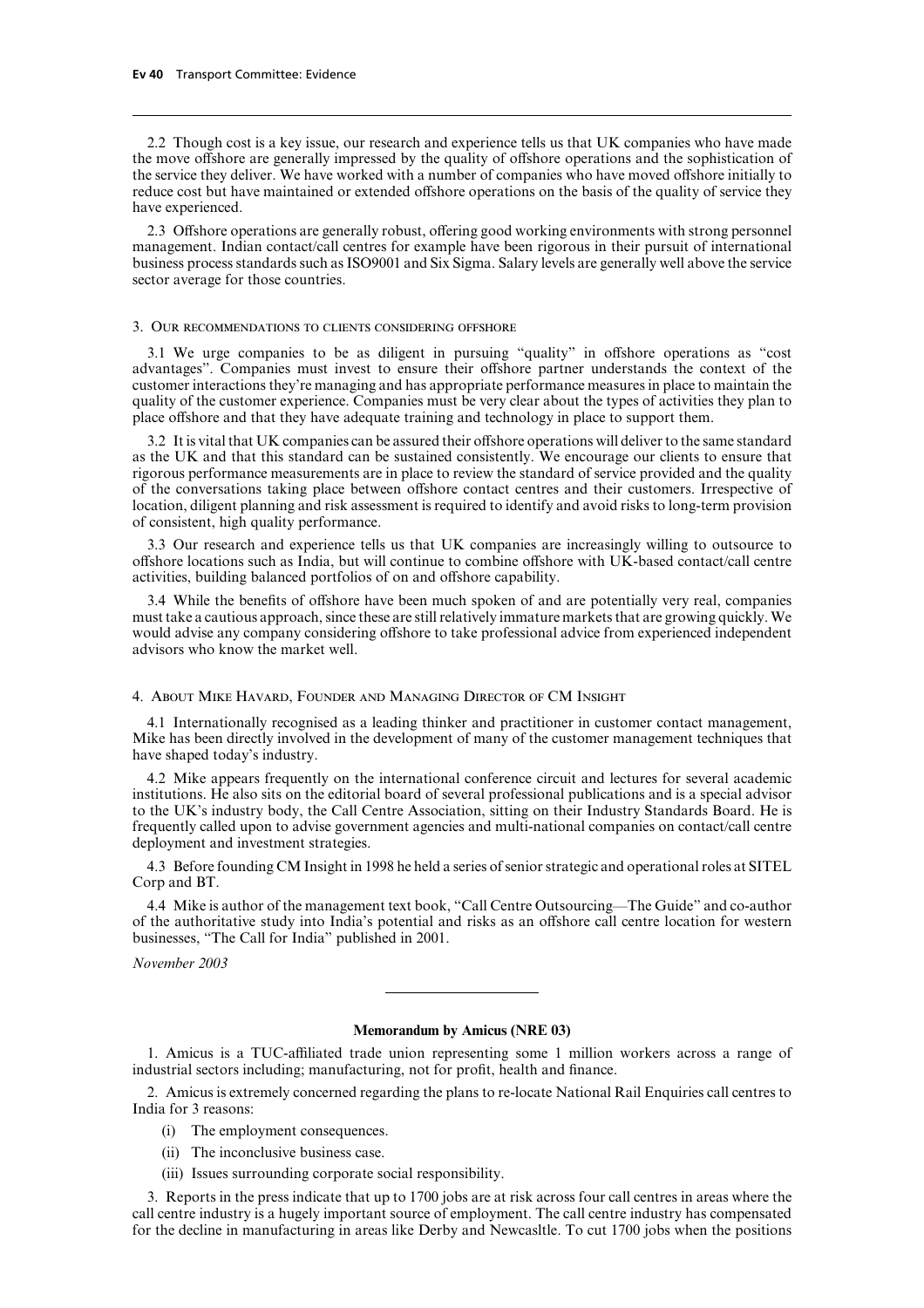still exist is unacceptable. National Rail Enquiries provides a domestic service to customers using the British rail network, we believe that it is right and proper to support domestic employment rather that make cuts at the expense of local communities which will rely on National Rail Enquiries.

4. The part public subsidisation of National rail Enquiries must lend considerable weight to our argument against the export of 1700 jobs. The Government should where possible use tax payer's money to support the domestic economy and employment.

5. If the proposals to export 1700 jobs to India goes ahead, it will set a bad example and a dangerous president. If offshoring continues unchecked the employment consequences on the UK service sector will be devastating. In the financial services alone, (where figures are available) Deloitte Consulting predict that up to 200 000 UK jobs could head east by 2008. The Government will in effect be condoning the export of UK jobs abroad. Call centre and other related industries have been the major contribution to the record employment levels. The DTI and the Call Centre Association have estimated that of all the new jobs created in Britain, 38% are in call centres. There is no doubt that the Governments commitment to full employment is under threat.

### The business case

6. There is a tremendous amount of hype surrounding the case for outsourcing. The cost savings in the short term are significant to say the least. However, we believe that too many organisations are making the decisions to offshore from a simplistic position. The business case is more than just labour costs. Leading call centre experts Bain & Taylor 2003 have recently completed the most rigorous and objective piece of research on the Indian call centre industry funded by Scottish Enterprise. The report to be published in late November identifies some considerable disadvantages to exporting call centres to India.

- Outsourcing from the UK is still in its early stages in reality it is still unclear whether the advantages of exporting voice services outweigh the disadvantages. There are difficulties in converting the English speaking resource into an actual ability to interact with customers for whom English is the mother tongue. Many applicants fail the hurdles of speech and accent tests. State governments have had to intervene indicating the scale of the problem.
- $-$  A sizeable minority of organisations have experienced recruitment difficulties with the shortage of skilled agents reported as the most significant reason. As the industry grows these problems will be exacerbated.
- Rates of attrition in India in reality are similar to those in the UK the average is 25–35% and 50–60% in particular locations. The cost of recruitment, language training, cultural training, training to do the job itself will add considerably to costs in the light of significant attrition. This will be a considerable and costly problem in the long term. High attrition may damage the quality of customer service and will be compounded by language and cultural differences. This must be a crucial consideration for National Rail Enquiries.
- Wages in the Industry are rising and will continue to rise as competition for skills increases.
- Power cuts are common. The backup supplies by call centre companies, though apparently successful, has considerably increased infrastructure costs.
- Transporting employees to work presents huge logistical challenges for employers. At stake is the very ability of call centres to operate effectively. Organising free transport by providing fleets of buses, mini buses and taxis is a further cost. Logistical difficulties are further compounded by severe weather conditions.
- The recent rise in communal violence can not be underestimated when examining whether India has the political stability to maintain call centre functions in the long term. The recent nuclear tensions between India and Pakistan against a back drop of wider geopolitical tensions need to be noted.

7. In the long term it is highly questionable as to whether India as a destination represents value for money particularly when it will be animated by considerable upheaval in the UK. The rail network depends on National Rail Enquiries for the smooth and accurate provision of information and services to the UK customer. We believe the evidence suggests that the highly questionable  $\pm 10$  million savings is not worth the risk, particularly in the light of the current image of the rail network from the perspective of the general public.

## Corporate Social Responsibility

8. Several issues emerge relating to ethical practice which the committee needs to consider if the plans to offshore were to go ahead and should be taken into consideration as part of the case to offshore in the first instance. Firstly the widespread practice of third party providers not revealing to customers their Indian location. A strong ethical case can be made for the right to be informed.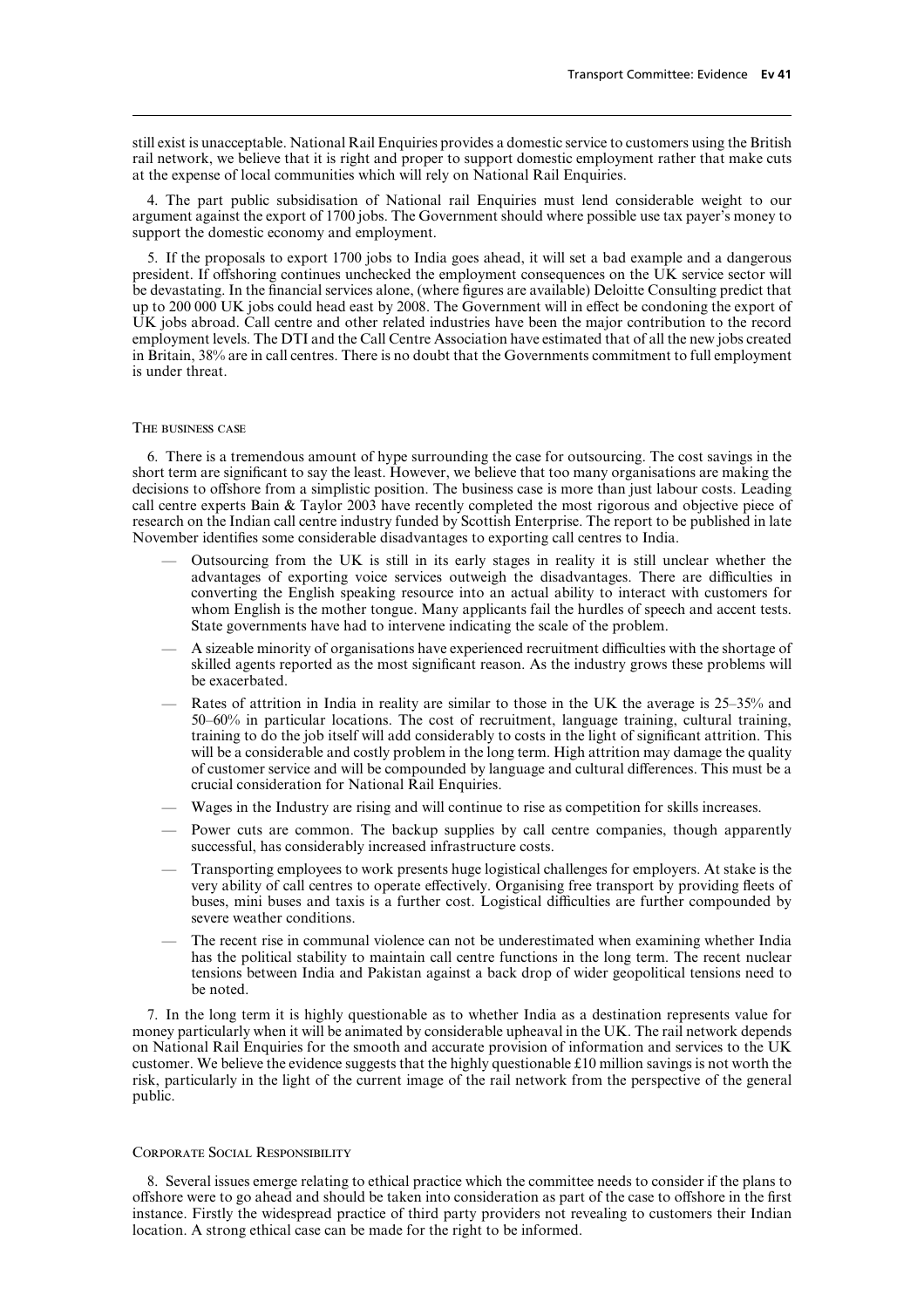9. Requiring or expecting Indian agents to adopt westernised names and identities could be seen as manifestations of neo-colonialism and racism, which may contravene the Race Relations Act in the UK. If there is nothing to hide Indians who provide services to UK customers, should be free to adopt their own names and identities.

10. Companies who recognise trade unions in the UK should extend this right to Indian employees. Failing to do so leaves companies open to the charge of treating Indian workers inequitably. It is hypocritical to claim that services provided remotely from India replicate those provided in the UK when a key element of the employment relationship—trade union recognition—is not being offered in India.

11. India is no exception to the internationally recognised phenomenon that call centre work is stressful and repetitive. Managers of Indian call centres report that the combination of working at night—six days a week, ten hours a day—is extremely stressful. Together with hiding their identities, repetitive work and abusive customers is taking its toll on agents health, social and family life. Exhaustion, withdrawal and burn out is common.

*November 2003*

# **Memorandum by TSSA (NRE 04)**

I am writing to provide some details which the Committee might find useful to consider prior to the oral evidence session on Wednesday 12 November with the Transport Salaried Staffs' Association's General Secretary Richard Rosser and our Negotiations Officer Manuel Cortes.

The Transport Salaried Staffs' Association (TSSA) is a modern, growing trade union for people in the transport and travel industries in the UK and Ireland. We have over 32,000 members working for the railways and associated companies, London Underground/Transport for London, the travel trade, and in shipping, ports and buses.

In terms of National Rail Enquiries we have members employed in the call centre operated by SERCO in Cardiff. We also have members employed in rail customer service centres by Vertex in Dingwall and Edinburgh (for the Virgin group), Seaco in Newcastle (for GNER), Q-Jump in Sheffield (for National Express Group), First Info in Plymouth (for First Group), B2S UK Ltd in Tonbridge (for Connex and Thameslink) and Eurostar and Rail Europe both in Ashford.

During the course of this year our members in these centres have experienced varying degrees of uncertainty. This is primarily as a result of the haste being shown by some UK call centre employers to outsource elements of their operations overseas, most notably to India. Incomes Data Services<sup>1</sup> recently reported on the general trends of call centres in the UK. They reported that the tendency to move operations offshore was relatively small in comparison to the overall size of the parent companies. However, they also reported recent forecasts by the American consultancy firm McKinsey, and the Indian IT and software services association Nasscom predicting that the sector would employ 4 million people in India by 2008. The extent to which this expansion is at the expense of jobs in the UK call centre industry is debatable, what is more certain however is that this together with developments in technology such as e-mail have led our members to believe that their future employment is less secure.

A recent article in the Guardian on 15 October (attached), reported that the Chief Executive of National Rail Enquiries visited Call Centres in India earlier this year and that this was the subject of a report to the Association of Train Operating Companies (ATOC) Board. The Guardian reported the Chief Executive's memo as referring to "short-term ridicule and cynicism" before going on to report that "we should consider this in the context of a significant proportion of calls going offshore, rather than just for the pilot". It seems reasonable therefore to assume that the trend to outsource rail call centre operations offshore is in its early stages.

As a result of discussions with Vertex in February this year, notifying us of their intention to outsource some of their operations to New Dehli, the TSSA entered into correspondence with the Strategic Rail Authority (SRA) and subsequently ATOC on the question of NRES. Copies of our correspondence with ATOC are atttached as appendix A for information. It seems clear from the replies received that the industry, despite being heavily reliant on public subsidy, believes that the location of call centres is a matter for suppliers alone. It also appears that these decisions are being taken with the sole objective of cutting costs. What is less clear is whether the expected savings will be used to reduce the levels of subsidy or increase the levels of profits. On the face of it taxpayers money could be used to outsource public services abroad at the expense of jobs in the UK.

<sup>1</sup> IDS Pay & Conditions in Call Centres 2003, September 2003.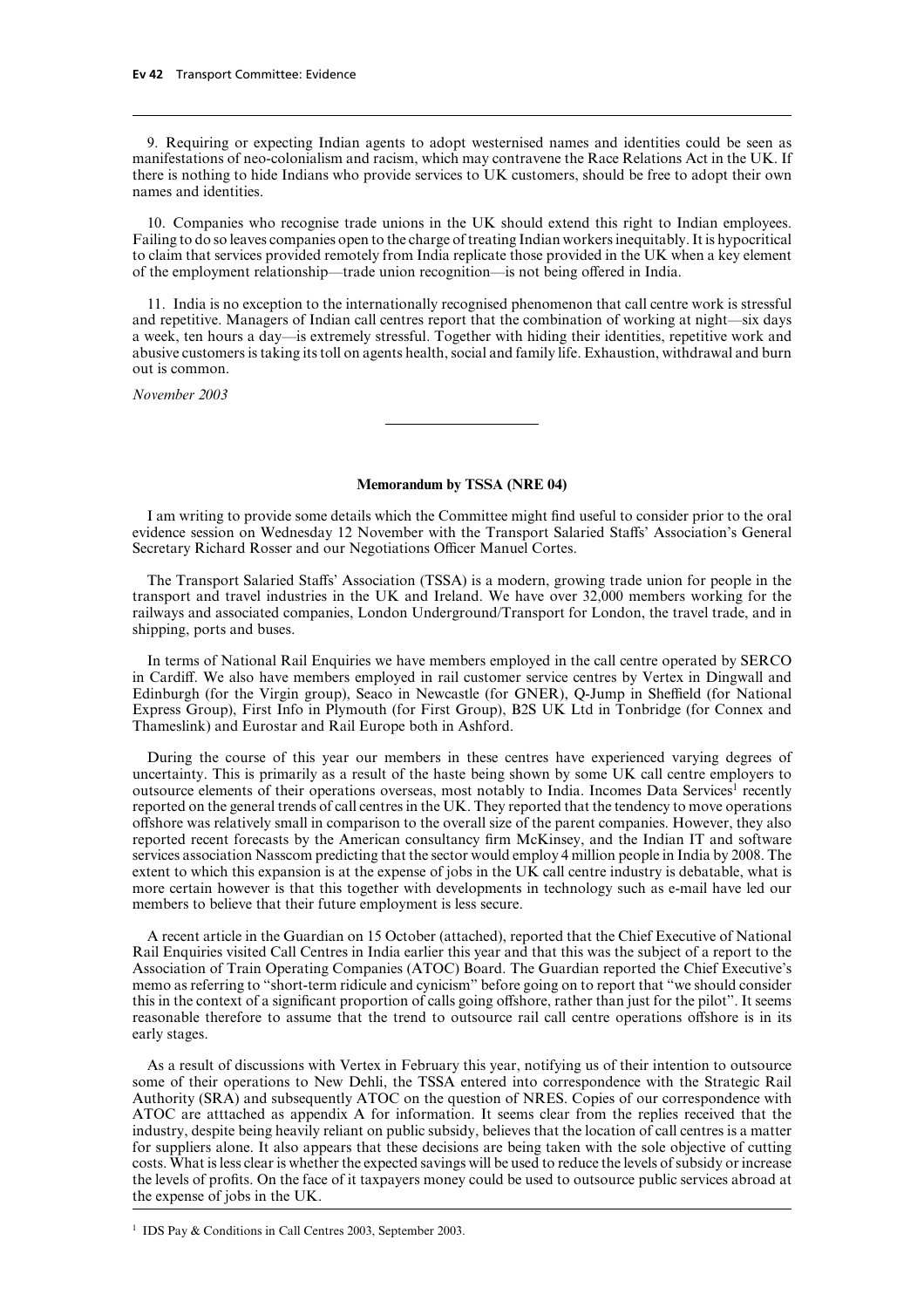The TSSA's Executive Committee concern at these developments resulted in Association being actively involved in the following resolution which was recently adopted by the TUC at its Congress in Brighton:

Composite 9 Offshore working

Congress notes that some employers have outsourced work "offshore", particularly to countries with low-wage economies, as a key part of their strategy to reduce costs, and the consequent effect upon the job security and terms and conditions of UK workers.

Congress notes that the areas of work being remotely sourced are diverse and include call centres, IT, software development and support, travel and tourism.

Congress further notes that much of the outsourcing involves customer service work, directly or indirectly subsidised from the public purse, from areas of the UK which would themselves benefit from additional employment opportunities.

Congress notes that recent research has forecast that 100,000 jobs will relocate to India by 2008 and that a third of UK call centres will close by 2005 with a loss of 90,000 jobs.

This decline will inevitably have a disproportionate effect upon those parts of the UK, such as Northern Ireland, Scotland, the north of England and Wales, which bore the brunt of the massive job losses in traditional industries witnessed during the Thatcher years and then saw the growth of the call centre and service industries.

Congress agrees that it would be dangerous to respond to employer initiatives to relocate work overseas with arguments that could be misconstrued as "British jobs for British workers". Our aim must be to protect our members at home and ensure compliance with decent labour standards abroad.

Congress believes that, with the emergence of a global labour market, a global organising strategy is required. Congress urges affiliated unions to work within their Global Union Federations to ensure compliance with ILO core labour standards, including the conventions on the right to organise and on collective bargaining throughout company supply chains.

Congress calls upon the General Council to undertake a detailed study of the current position as well as the implications for jobs and the UK economy. The General Council are instructed to report to next year's Congress and make direct representations to Government on these issues.

|                   | <b>Mover:</b> Communication Workers' Union               |
|-------------------|----------------------------------------------------------|
| Seconder: Connect |                                                          |
|                   | <b>Supporter: Transport Salaried Staffs' Association</b> |

Railway call centres employ significant numbers of young people and women, and offer both opportunities for part time work as well as a degree of flexibility over hours (see details of staffing at the Cardiff call centre in Appendix B). The Government has rightly put considerable emphasis on putting financial resources into reducing unemployment among young people and in making it easier for parents to take up employment. What is happening may be perceived to be in the financial interests of individual railway companies, but we would question whether it is in the national interest particularly if it results in people, including young people and women, being without a job who would otherwise be in employment. These call centres have helped revitalised local economies adversely affected by the decline of traditional industries. The prospect of losing call centre employment will have a significant impact on those communities—and could well cost the taxpayer in the long-run in terms of subsidising unemployment and regenerating future employment.

*Frank Ward* Policy Adviser

*November 2003*

Mr G Muir A TOC Director ATOC 3rd Floor 40 Bernard Street London WC1N 1BY 15 August 2003

Dear George

At the last meeting of my Executive Committee concern was expressed about reports that ATOC are intending to outsource call centres for National Rail Enquiries to other countries including India. If this is true, it could have a significant adverse impact on existing jobs in NRES call centres in this country.

I would be grateful if you could let me know what the actual position is on this issue and in particular whether there are any plans to outsource call centre work and if so what the impact will be on jobs and at which locations. I would be extremely grateful if you were able to respond to this letter by 27 August.

Yours sincerely

Richard Rosser, General Secretary

**Appendix A**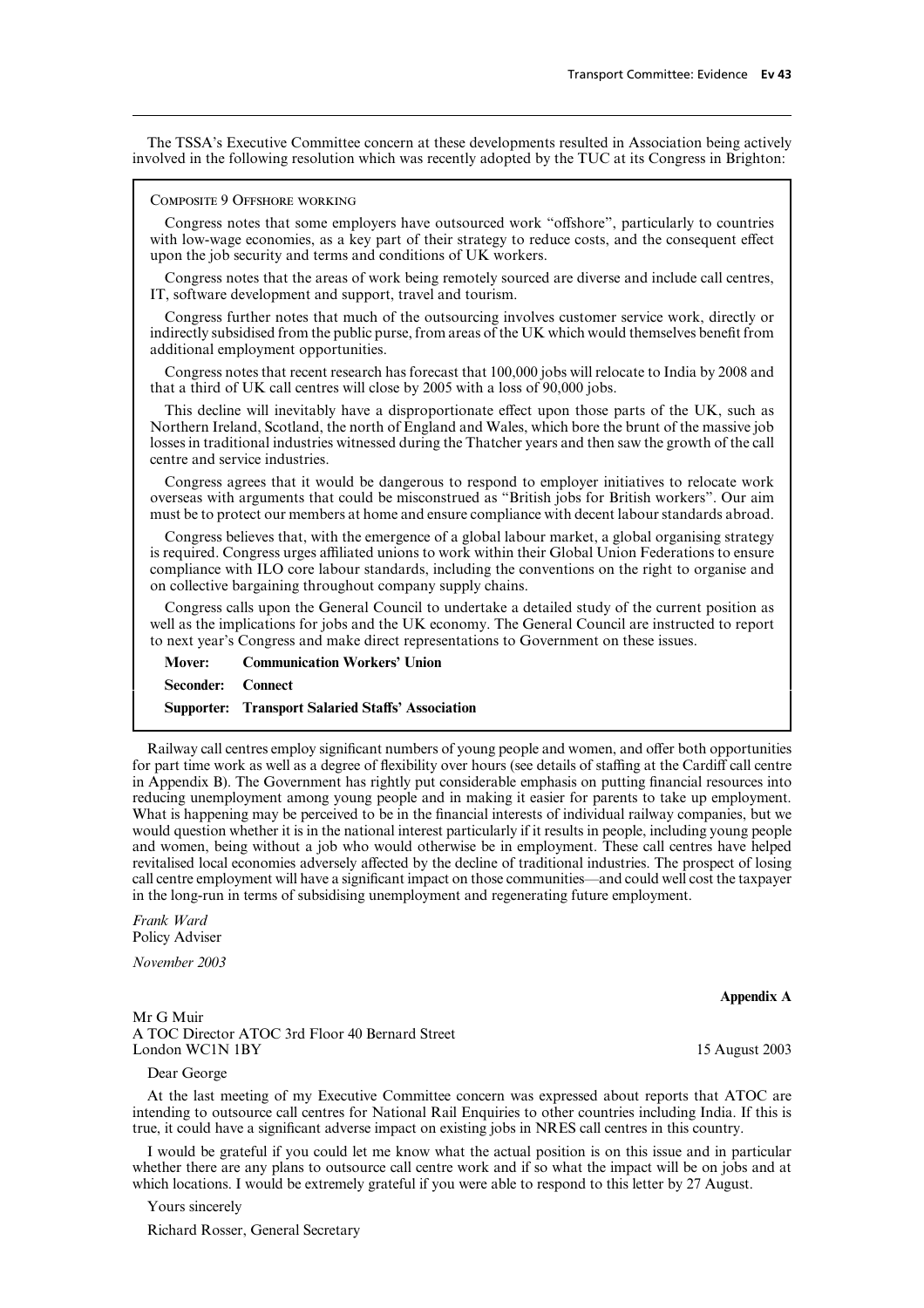# **ASSOCIATION of TRAIN OPERATING COMPANIES**

Richard Rosser Esq General Secretary tssa Walkden House 10 Melton Street<br>London NWI 2EJ

Dear Richard

Thank you for your letter of 15 August. I returned from annual leave today, and now reply to your question relating to call centre outsourcing.

National Rail Enquires contracts with various suppliers for answering calls. Quality, reliability and cost are controlled in these contracts, but not the location whence the calls are answered.

Over the next twelve months, our call answering contracts come up for competitive re-tendering which is required to be carried out under EC procurement rules. These rules require that we select suppliers on the basis of the most economically advantageous tender. We will be looking for the best combination of reliability, quality and value for money.

Location, unless it is relevant to reliability, quality and value for money, has to be a matter for our suppliers.

Yours sincerely

George Muir, Director General

## **Appendix B**

|                                | <b>MALE</b> | <i><b>FEMALE</b></i> | <i>TOTAL</i> |
|--------------------------------|-------------|----------------------|--------------|
| Agents-Part time               | 49          | 81                   | 130          |
| Agents-Full Time               | 150         | 72                   | 222          |
| Supervisor-Part Time           |             |                      |              |
| Supervisor-Full Time           | 14          |                      | 23           |
| Support & Management Part Time |             |                      | $\theta$     |
| Support & Management Full Time | 16          | 19                   | 35           |
| <b>TOTAL</b>                   | 229         | 186                  | 415          |

CARDIFF NRES STAFF, OCTOBER 2003

| AGE<br><b>RANGE</b> | <i>Agents Male</i> | Agents<br>Female | $Support+$<br><b>Mngmnt</b><br>Male | $Support+$<br><b>Mngmnt</b><br>Female | <i>Spyrs</i><br>Male | <i>Spyrs</i><br>Female | <b>TOTAL</b> |
|---------------------|--------------------|------------------|-------------------------------------|---------------------------------------|----------------------|------------------------|--------------|
| $55+$               | 16                 |                  |                                     |                                       |                      |                        | 27           |
| $45 - 55$           | 12                 | 14               |                                     |                                       |                      |                        | 33           |
| $35 - 45$           | 16                 | 29               |                                     |                                       |                      |                        | 58           |
| $25 - 35$           | 47                 | 30               |                                     |                                       |                      |                        | 108          |
| $21 - 25$           | 37                 | 24               |                                     |                                       |                      |                        | 67           |
| $18 - 21$           | 27                 | 31               |                                     |                                       |                      |                        | 59           |
| $16 - 18$           | 9                  |                  |                                     |                                       |                      |                        | 16           |
| <b>TOTAL</b>        | 164                | 143              |                                     | 16                                    | 14                   | 14                     | 368          |

### **Memorandum by RMT (NRE 05)**

With respect to the above the RMT would wish to make the following key points for your consideration.

1. The National Rail Enquiry service was established to coordinate and provide information by pone and internet to passengers. The service is funded by the Train Operating companies, who in turn are funded by the tax payer.

2. This is therefore an essential public service to passenger's part funded by the taxpayer. The companies proposing to transfer this work have a clear obligation to demonstrate how this transfer will improve that service.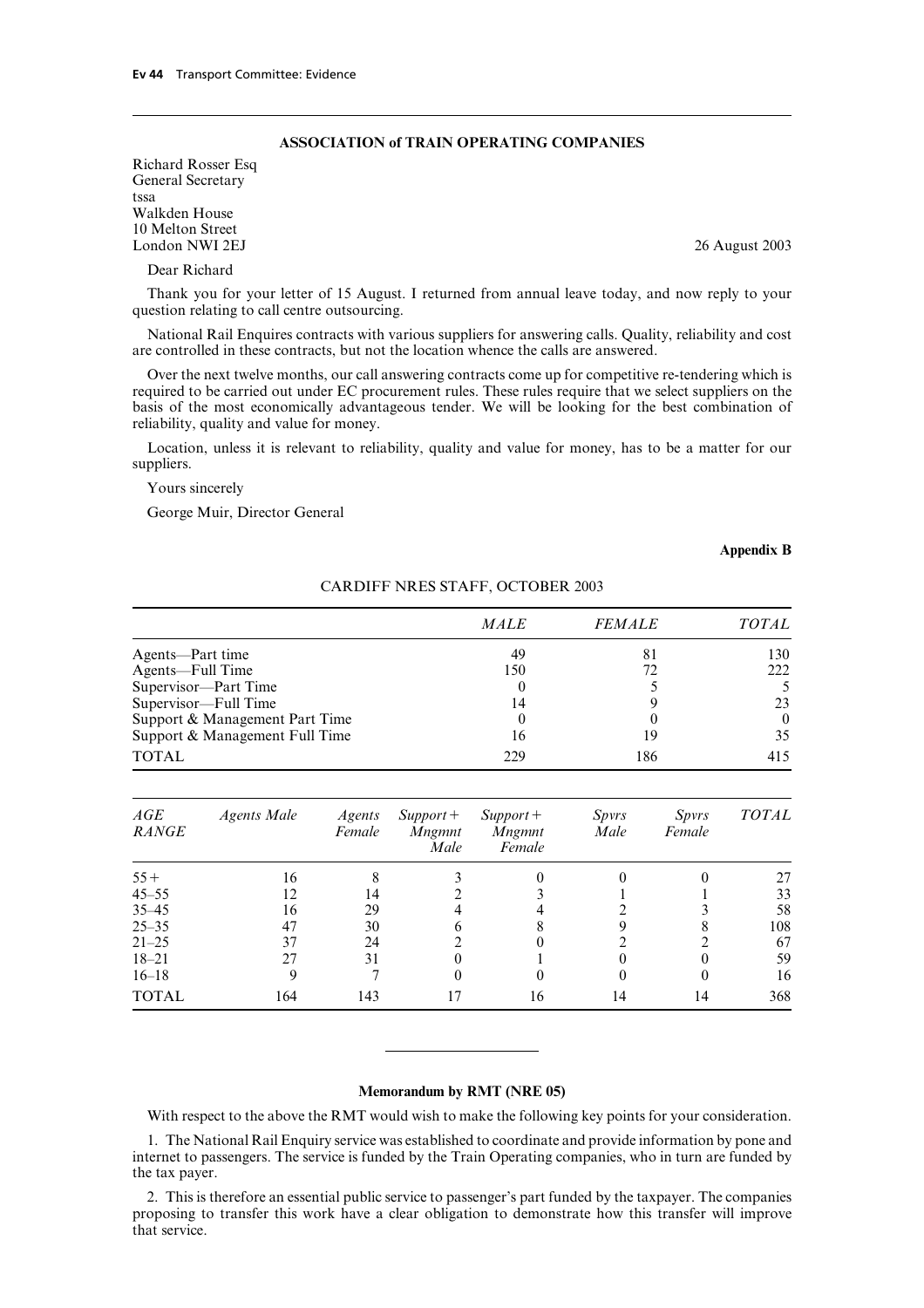3. What additional profits are envisaged and what proportion of these profits will be reinvested in the service? We fear that any money saved will not be reinvested in the service. Instead our concern is that this is a cost cutting exercise, with the taxpayer funding the loss of British jobs to be replaced by low cost overseas workforce. It is particularly worrying that as our manufacturing base is in decline we are now also seeing the erosion of jobs in the service industry.

4. Currently the rail enquiry service primarily deals with standard calls and the operators provide information which is available on their database. However the service is also equipped to deal with unforeseen circumstances, such the downing of overhead lines, trains failure and poor weather conditions. This is due to the enquiries interface with Network Rail and the Train Operating Companies.

5. We doubt whether the new service will be able to deal with such unforeseen circumstances as quickly and accurately. Moving the enquiry overseas to a different time zone hinder the speed at which accuracy of information can be passed to the enquiry centre.

6. We believe that the proposals represent a backward step with regards to the government's policy of working towards an integrated transport system. Rail enquiries should have an interface with other transport systems, such as information on buses and roads.

7. We would also put the example of the Transport for London Call Centers. These serve not only 3 Million tube users, but also information with regards to bus services, waterways and also some train operating companies. We understand that TFLhave no plans to transfer their call centre work, this may well because TFL is accountable through the Mayor as a public service provide, the National Rail Enquiry companies are not.

8. We think it is a legitimate question to ask whether, as this is clearly a cut cost cutting exercise, whether the transfer of the call centre to India will be end there, or whether, due to costs, there will be further transfers of this service.

We hope this short note assists the Committee in its deliberations.

*November 2003*

### **Memorandum by the SRA (NRE 06)**

Under the terms of the Railways Act, a Passenger Licence is needed by anyone who wants to operate a passenger tram over any part of the national network.

Each operator's Passenger Licence contains a paragraph entitled "Through Tickets & Network Benefits". Put very simply, this paragraph requires the licensee to be a party to, and to comply with, arrangements approved by the SRA for a telephone enquiry service as well as several other "network benefits" such as through ticketing and national conditions of carriage.

To fulfill the licence requirement for arrangements for a telephone enquiry service, the SRA has approved the National Rail Enquiry Scheme (NRES) agreement. This is not an agreement between the operators and the SRA, but an agreement which the SRA has approved between all train operators to operate a national enquiry service. Each operator's franchise agreement also directly requires them to participate in the NRES agreement.

The NRES agreement sets out how the scheme will be managed and paid for, the range of information which the service must provide to callers, and the quantitative and qualitative call-handling standards which the scheme must meet. The scheme is currently required to answer at least 93% of all calls presented to it each year, and no less than 90% of calls within any 4-week railway accounting period.

In line with the NRES agreement, NRES Ltd—it has been made a limited company wholly-owned by the train operators—has a small full-time management staff and major issues are considered by a management group and council on which train operators are represented. A twice-yearly survey determines the proportion of enquiries which relate to each operator's trains, and the costs of providing the NRES service are distributed amongst all the train operators on this basis.

NRES inherited  $40 +$  small ex-British Rail call centres, each of which had its own public telephone number and opening times. Demand exceeded supply at most call centres, often by a considerable margin. NRES soon introduced a single memorable 24-hour nationwide number allowing calls to be switched to make best use of the available capacity, and progressively outsourced call handling. Calls are now handled by three private suppliers (only one of which is associated with a train operator) at four large modern call centres. Well over 93% of all calls are now answered and complaints about access to train information have almost disappeared. NRES handles almost 60m calls per year, up from about 40m at privatisation, but through outsourcing NRES Ltd has managed to contain costs. NRES has expanded to offer train information on the internet (www.nationalrail.co.uk) although there is no regulatory requirement to do so.

The SRA can take formal enforcement action against each train operator in line with section 55 of the Railways Act 1993 if any of the terms of the NRES agreement are not complied with, because this would in turn be a breach of each operator's Passenger License and (for franchised operators) franchise agreement. The SRA monitors quantitative and qualitative performance data supplied by NRES to ensure that NRES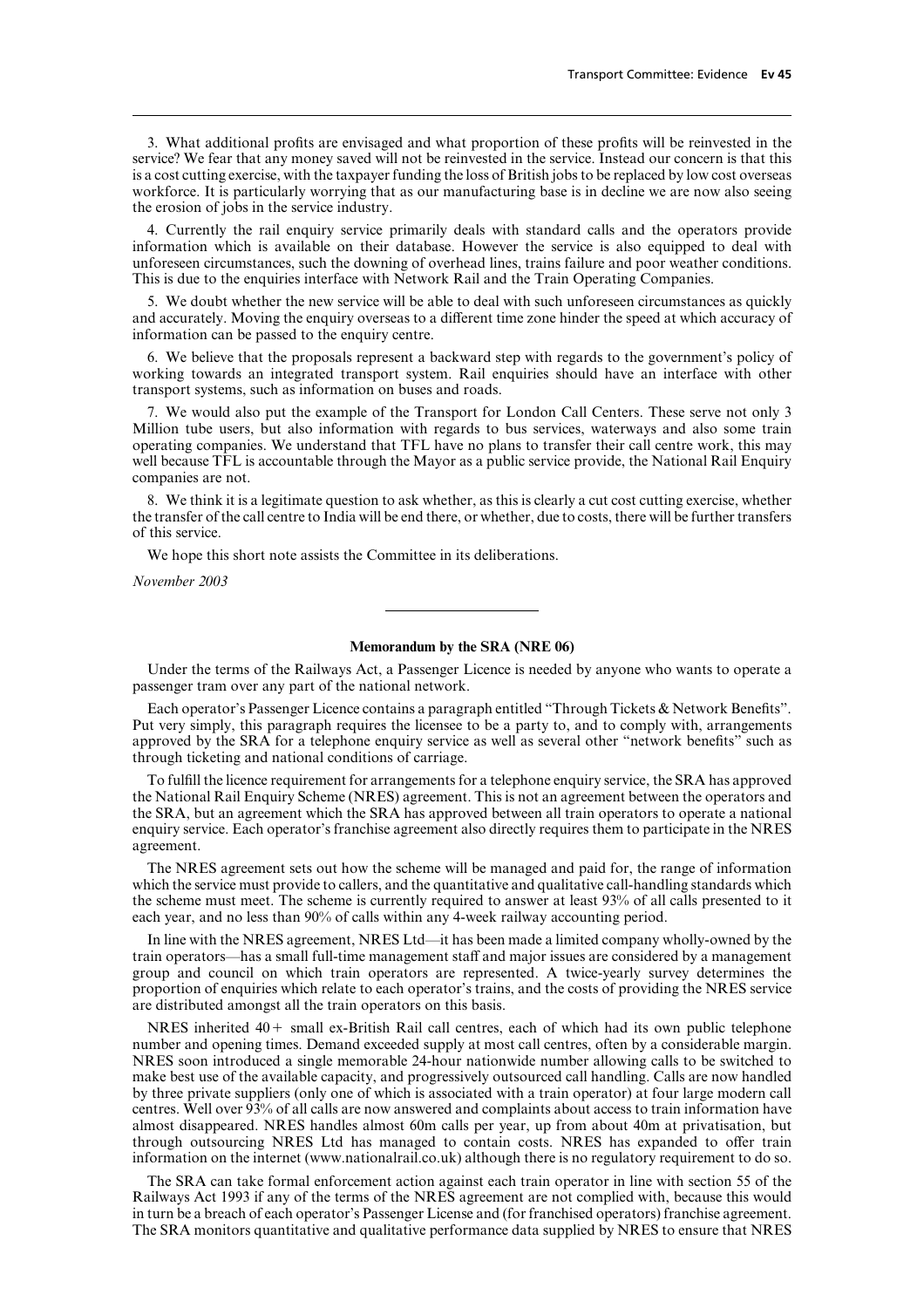is complying with its performance standards. The SRA holds quarterly liaison meetings to discuss the results with NRES managers. Under the terms of the NRES agreement, the SRA must also approve an annual business plan and must approve any material changes to the NRES agreement itself, including NRES' performance standards.

However, the NRES agreement sets out the service standards in output terms, such as the percentage of calls that must be answered, the information that must be provided to callers and the quality standards that must be met.

The NRES agreement includes "proforma conditions" approved by the SRA which must be used as part of the contract between NRES and call centre suppliers. These proforma conditions ensure that the relevant outputs are built in to the call-handling contracts along with other key factors such as quality monitoring, safety, impartiality, a right of audit by NRES, provision of adequate staff training and competence, complaint handling, and so on.

However, beyond what is contained in the proforma conditions, inputs such as the physical location and number of call centres, the number of staff employed, the type of telephony equipment used, and so on, are not specified in the NRES agreement and the SRA does not attempt to regulate them.

*December 2003*

# **Supplementary memorandum by National Rail Enquiries (NRE 01A)**

Thank you for your letter of 19 November addressed to me and for the letter of the 21 November addressed to John Truelove. The following addresses the questions you ask—item 5 addresses the question in your letter of the 21 November.

- 1. The Which report—
	- Enclosed
- 2. Staff
	- Our written evidence showed the number of staff employed by our suppliers for our business in their contact centres stands at around 1200 FTE (full time equivalent).
	- Details of the number of staff from time to time in each call centre is held by our suppliers.
- 3. Cost per call
	- The total contact centre costs last year were approximately £32m answering approximately 59 million calls. The average cost per call was therefore approximately 58p.
	- The following table shows similar figures for the last five years:

| Year        | Total cost    | Number of calls* | Cost per call |
|-------------|---------------|------------------|---------------|
| $2002 - 03$ | $£32$ million | 59 million       | 54p           |
| $2001 - 02$ | $£32$ million | 63 million       | 51 p          |
| $2000 - 01$ | £31 million   | 62 million       | 50p           |
| 1999-2000   | $£30$ million | 60 million       | 50p           |

4. The Pilot

- There is no provision in the current supply contracts requiring suppliers to seek the approval of National Rail Enquiries for a change of location. Nonetheless, our support for such a move was requested by the supplier concerned. In considering this, we knew that when the re-tendering took place we would receive bids from suppliers based on calls being answered off-shore. We had to take into account that we would in due course have to decide whether answering from off-shore would deliver the quality and reliability we require; that there would be questions in the public's mind; that a pilot would give us experience of the quality which could be delivered; that the pilot would give the supplier experience of the process, etc. As there were a number of considerations, the matter took some time to resolve, but in due course the supplier initiated a pilot.
- Since planning for the re-tendering began, there has been no secret of our intention to seek quality, reliability and value for money, and that we expected to receive bids with an element of off-shore supply. People from the SRA were aware of this, but took the view that this was our job to handle—within the context of the objective of quality, reliability and value for money.
- 5. Evaluation of the Pilot
	- The pilot is being assessed using the same mystery shopping process as we have used and continue to use for the continuous assessment of the total service, which assesses the accuracy of responses to a range of questions representative of the different types of questions passengers answer.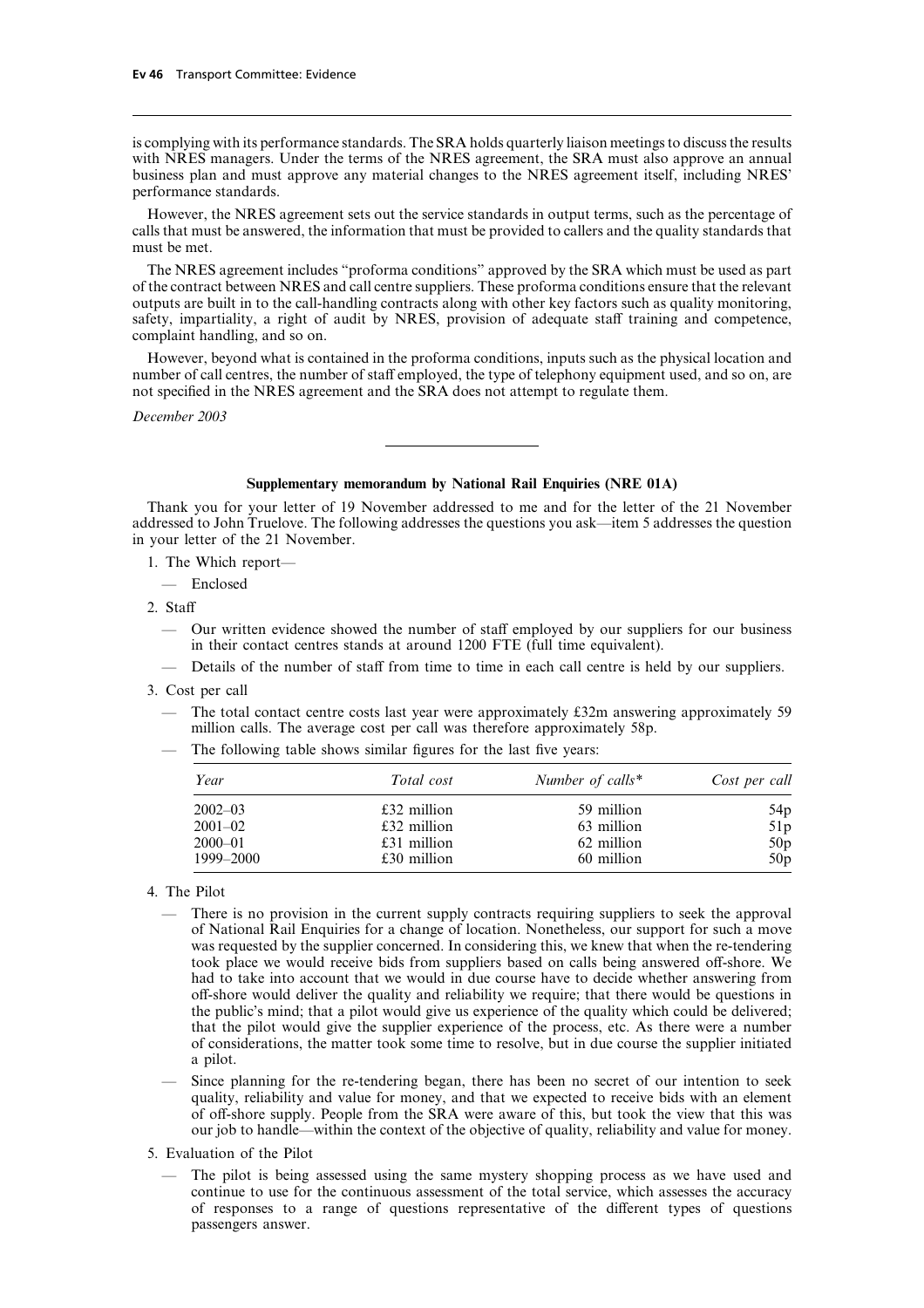- No change of this kind, if a change at the re-tendering is decided upon, is without risk. The risk must be managed. The pilot has confirmed what we had expected to find, and is adequate and appropriate for the purpose. We do not consider that a longer pilot or a larger pilot would add significant relevant information.
- 6. Surveys
	- We have been informed that the results of a focus group, not organised by us, indicated that the main concern was for the quality of the service and not the location from which it was delivered.
- 7. Location
	- The tender documents do not specify location, but they do require bidders to indicate location in their bids. Our aim is to control total quality, reliability and value for money for the whole service and not merely for part of it. This requires that we do not have all our eggs in one basket—for example if the entire service was provided from overseas. We therefore need to know location and will control it in the new contracts.
	- The original bid of each of the preferred bidders contained a variety of alternatives including differing levels of onshore and offshore provision. All of these bids included some offshore options. The alternatives that we have selected for detailed negotiation contain in our view the best combination of reliability, quality and value for money.
- 8. Savings
	- Some of the savings will be ploughed back into National Rail Enquiries services, some into other ATOC services, and some back to the train companies reducing their subsidy requirements in the longer term. National Rail Enquiries is increasing resources in certain areas of passenger information, as indicated in the written evidence, and ATOC is increasing resources in, for example, a major new system to improve the handling of reservations.
- 9.Location and approvals
	- The existing contracts do not require approval for a change to location. The new contracts will. This is not the same as saying that location is our affair. It is not. It is for the supplier to decide how they are to bid. Their bid will be evaluated in its totality against our key criteria—quality, reliability and value for money. Once a bid package is agreed, major changes, including changes to location, will require our approval to enable us to manage total reliability.
- 10. Routing to India
	- Though National Rail Enquiries does control the system of central call routing, suppliers could route calls to India without our technical support.
- 11. Train operator position
	- The appropriate representative bodies have approved selection criteria against which the bids will be evaluated. These criteria include quality, reliability and value for money together with a requirement that the total package of contracts to deliver the total service is resilient and does not put all our eggs in one basket. These selection criteria have been approved in the knowledge that there may be an element of overseas supply. Bids will be evaluated by the evaluation panel against these criteria. The recommendation of the evaluation panel is then presented to the Board of NRES Ltd for a decision.
- 12. Training
	- National Rail Enquiries has developed detailed training for the use of any new suppliers.
- 13. Sanctions
	- The new contracts contain detailed arrangements for bonuses and penalties, to ensure the achievement of quality and reliability, which would be applicable if the service from a new supplier was not available on the due date.
- 14. Evidence
	- This matter was covered during the hearing.
- 15. Data
	- Offshore call centres would will use the same data and systems as used in the UK. There is an on-going programme, throughout the whole National Rail Enquiries service of continuous improvement. This has hitherto been voluntary for the existing suppliers. For the new suppliers, it will continue and be contractual. We expect therefore that quality will improve.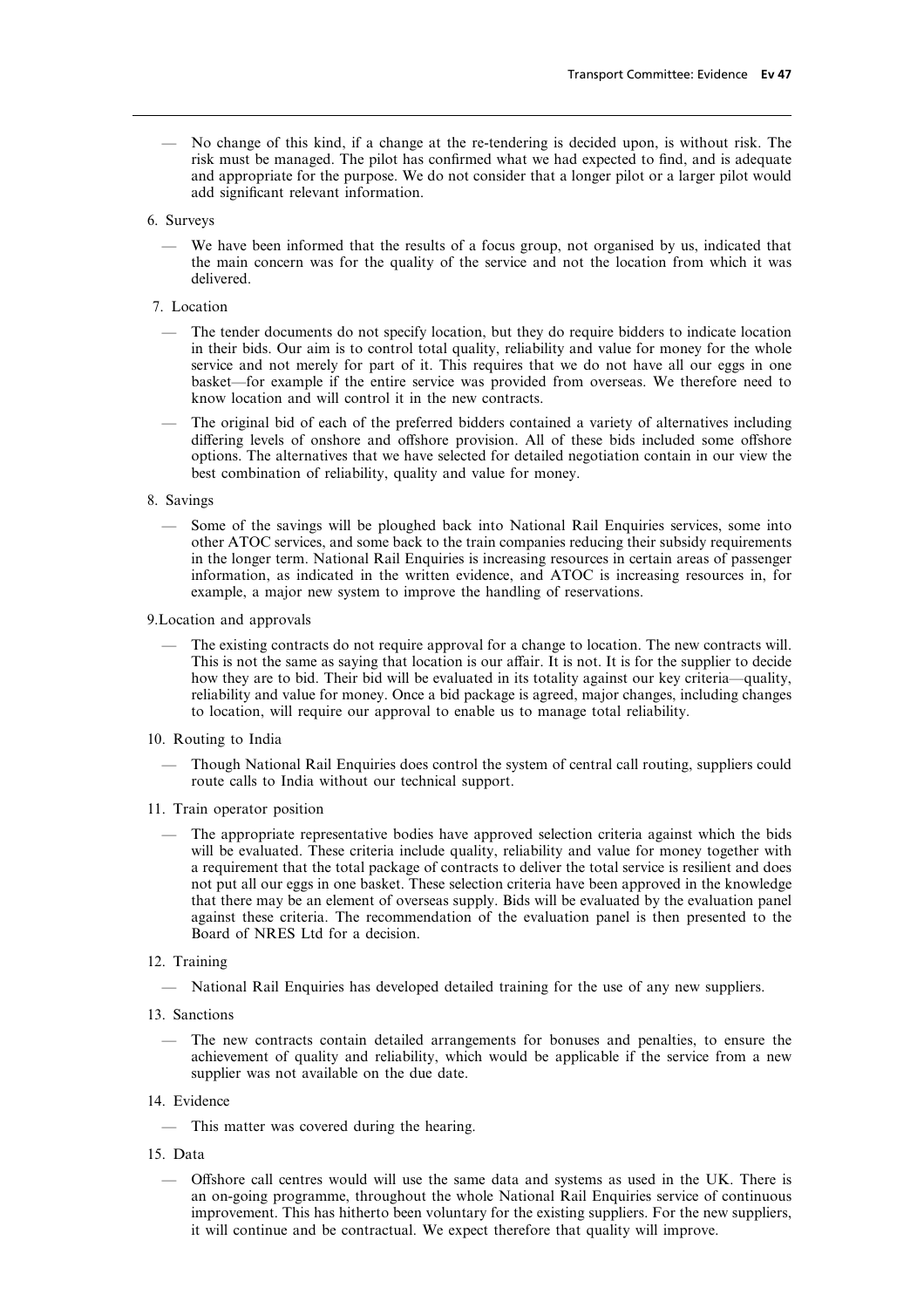# 16. Recovery of the service

— The contracts will contain provisions to allow us to redirect calls away from a supplier if the quality is below threshold. As we will not be relying on one call centre, we would build up supply from other centres, in these circumstances.

*Chris Scoggins* Chief Executive, National Rail Enquiries

*December 2003*

# **Supplementary memorandum by the Department for Transport (NRE 07)**

# UPDATE ON TRANSPORT DIRECT PORTALPROJECT

# *Overview*

Work on the Transport Direct Portal project has proceeded well. *The contract to design, build and operate is on time and on budget.* The building of the Portal will be finished by the end of 2003, with the public first expected to have access in Spring 2004—this will allow live-testing to be conducted. *There will be no public launch until the Portal's output is of acceptable quality.*

#### *Background*

In December 2002, SchlumbergerSema were awarded the contract to design, build and operate the Transport Direct Portal.

The Portal will provide a comprehensive, easy-to-use, multi-modal travel information and ticketing service. In the long-term, this will provide travellers with:

- integrated Journey Planning
- real-time travel information
- through ticketing

All modes, as well as relevant mixtures of all the modes, will be covered.

## *First Version*

The first version of the Portal will be available via the Internet. The table below shows the key features that the first version will and will not deliver to mainland UK travellers.

The service will be enhanced at regular intervals over the coming years. The priorities for each new build will be informed by research into customer demand and user feedback.

In the coming years, the Portal is also expected to be accessible via kiosks, digital TV, mobile phones and PDAs.

| What will be new |                                                                                                  |                                                                                                                                   | But, the following<br><i>limitations will apply</i>                                                                                                                |                                                                                                          | What it won't do                                                                                         |  |  |
|------------------|--------------------------------------------------------------------------------------------------|-----------------------------------------------------------------------------------------------------------------------------------|--------------------------------------------------------------------------------------------------------------------------------------------------------------------|----------------------------------------------------------------------------------------------------------|----------------------------------------------------------------------------------------------------------|--|--|
|                  | Compare door to door<br>journey options for car and<br>public transport                          |                                                                                                                                   | Some areas will not have<br>public<br>details<br>about<br>transport options (local<br>buses) so door to door<br>public transport planning<br>will not be universal | $\overline{\phantom{0}}$                                                                                 | No AIR journeys (except<br>for the highlands and<br>islands)<br>Give price comparisons                   |  |  |
|                  | First car planner with<br>historic congestion data—<br>so should give realistic<br>journey times | Only part of the trunk road<br>network has this data<br>Within the most congested<br>areas (cities) we will not<br>have such data |                                                                                                                                                                    | No real time information<br>about sudden congestion<br>caused by things like bad<br>weather or accidents |                                                                                                          |  |  |
|                  |                                                                                                  |                                                                                                                                   |                                                                                                                                                                    |                                                                                                          | No parking information                                                                                   |  |  |
|                  |                                                                                                  |                                                                                                                                   |                                                                                                                                                                    |                                                                                                          | Ability to door mixed car<br>public<br>and<br>transport<br>journeys (drive to station<br>take the train) |  |  |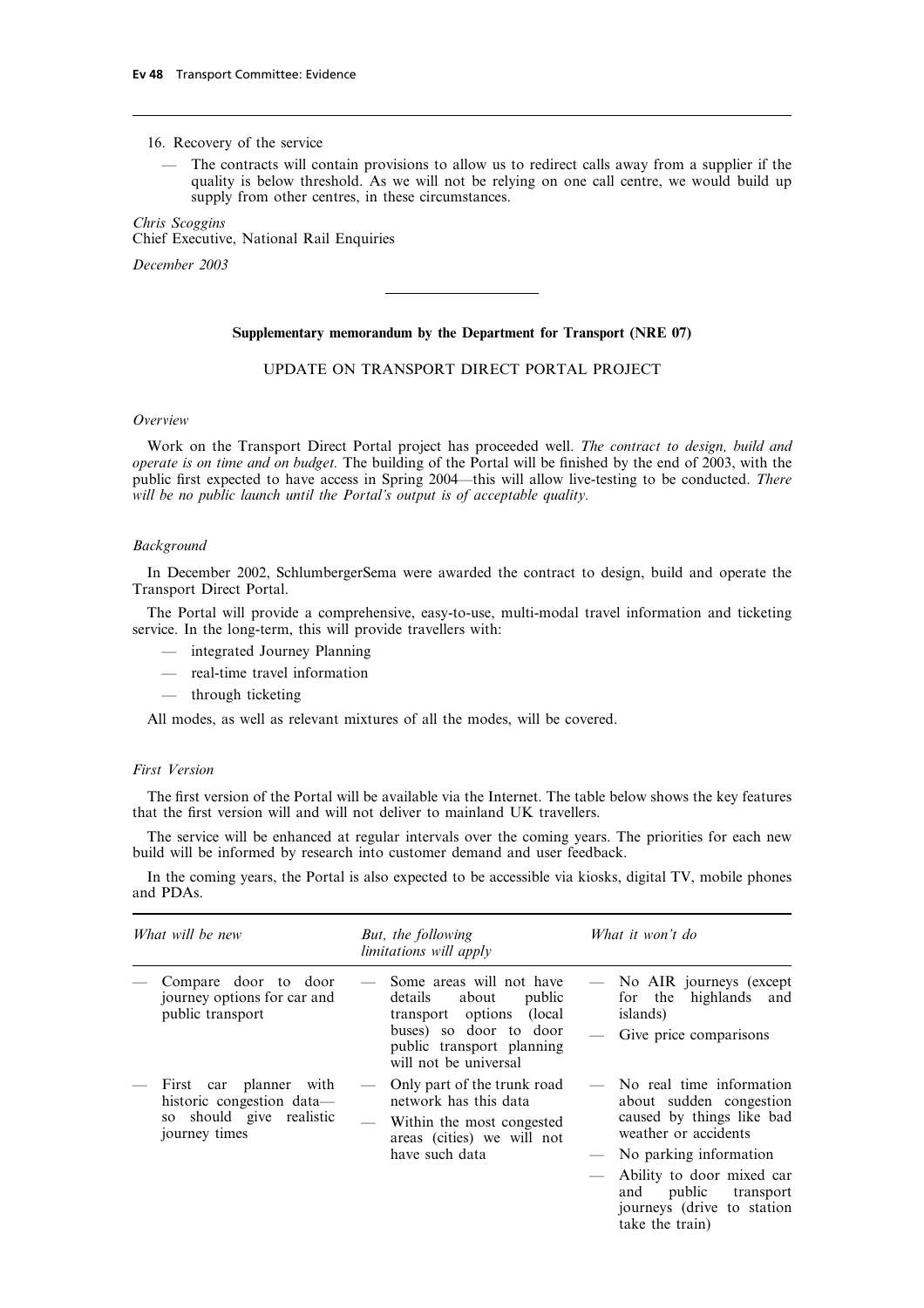| What will be new |                                                                                                                         | But, the following<br><i>limitations will apply</i>                                                                                                                                                       | What it won't do                                                                                                                             |  |  |
|------------------|-------------------------------------------------------------------------------------------------------------------------|-----------------------------------------------------------------------------------------------------------------------------------------------------------------------------------------------------------|----------------------------------------------------------------------------------------------------------------------------------------------|--|--|
|                  | Public<br>transport<br>price<br>information                                                                             | Only for long distance<br>journeys by coach or train.<br>For these there is a wide<br>range of fares. What people<br>really want to know is what<br>is available or how they can<br>secure a bargain fare | Won't be able to check<br>whether a fare is actually<br>available or find the user<br>the cheapest fare<br>No bus fares                      |  |  |
|                  | Enable ticket purchase by<br>passing the user to a<br>retailer without the need to<br>re submit your journey<br>details | You will only be able to<br>buy train and coach tickets                                                                                                                                                   | - You won't be able to by<br>local bus, ferry or<br>air<br>tickets<br>You will need to do a series<br>of<br>transactions for<br><sub>a</sub> |  |  |
|                  |                                                                                                                         |                                                                                                                                                                                                           | journey involving<br>more<br>than one mode                                                                                                   |  |  |

*November 2003*

## **Supplementary memorandum by the Association of Train Operating Companies (NRE 08)**

# NATIONAL RAIL ENQUIRY SERVICE

Thank you for your letter of 21 November addressed to Keith Ludeman, Chairman of ATOC, to which I am responding on his behalf. You asked for some details of the ATOC and NRES budgets as further evidence to the Transport Committee's inquiry.

I set out below a statement for the Committee's information:

"Most activities of ATOC are carried out by separate "schemes", each of which is decided on and funded separately. As each scheme is budgeted separately, there is therefore no such thing as an ATOC Budget.

However, if the schemes are added up, NRES represents about half the total. You ask whether there was any overspend in ATOC last year. There was not.

NRES is a separate scheme. Its budget plus approvals last year was approximately £37 million, which it underspent."

I hope that this answers your queries, but please do not hesitate to contact me should you wish for further details.

*George Muir* Director General

*December 2003*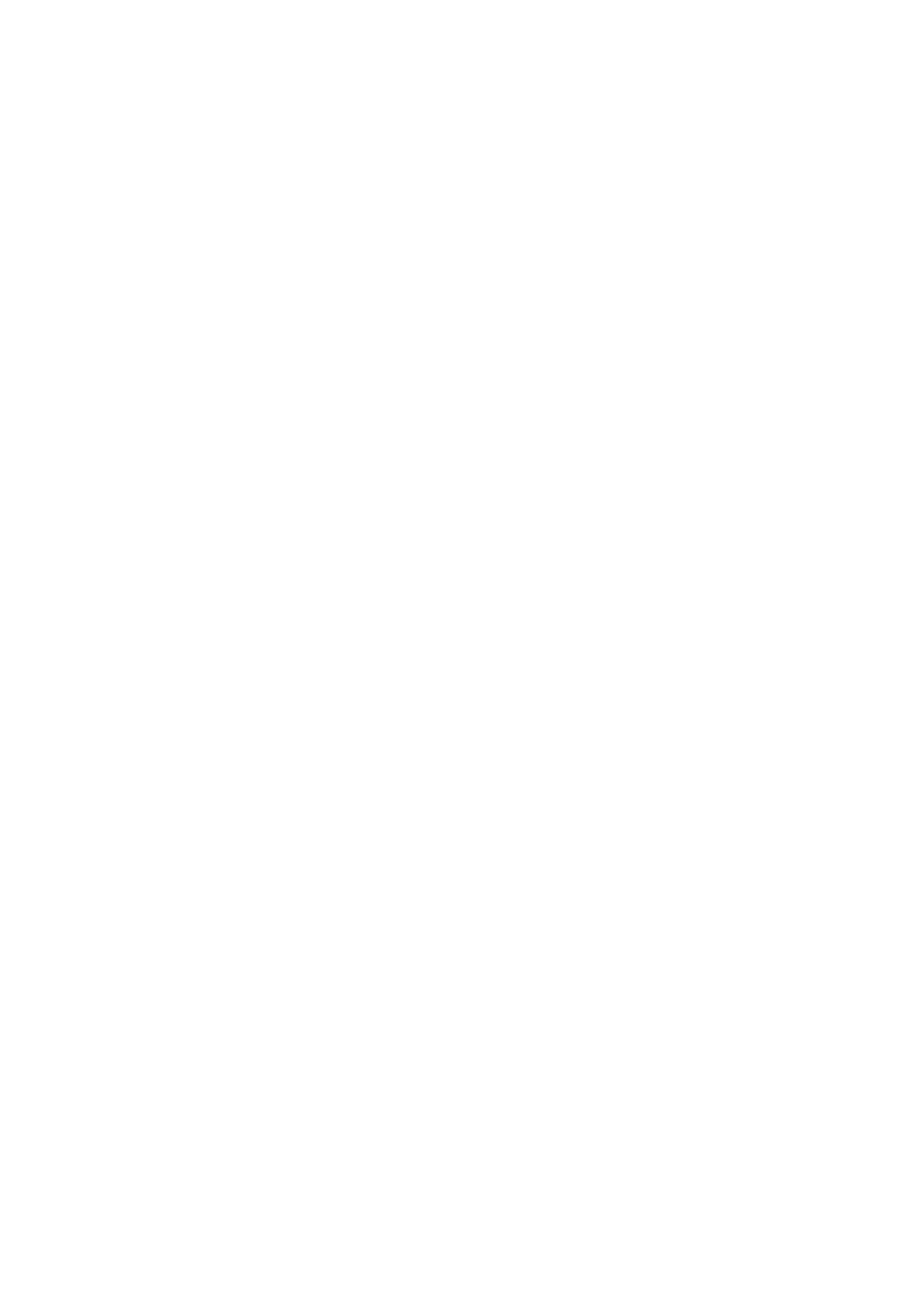